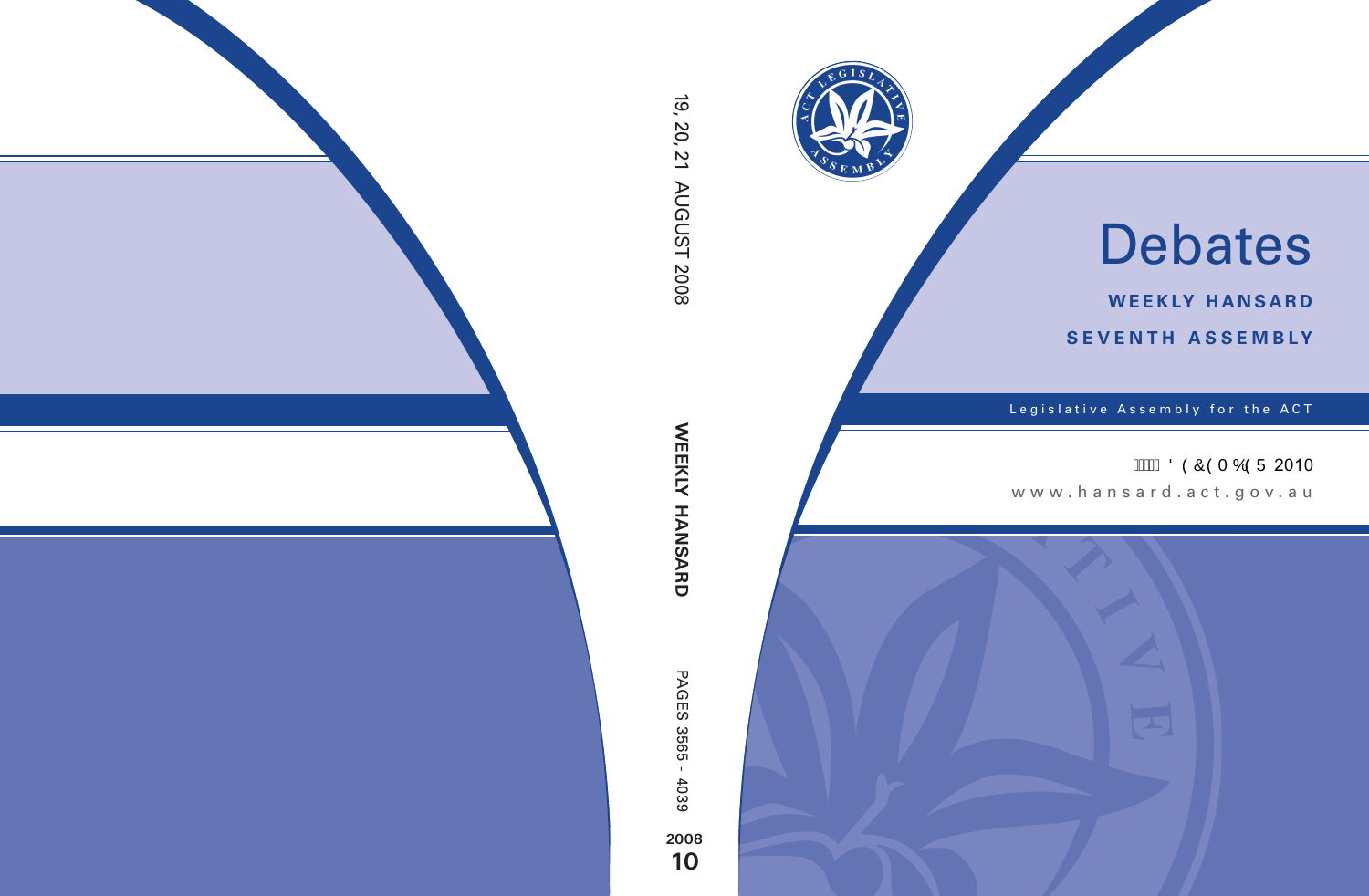# **[Tuesday, 7 December 2010](#page-2-0)**

| Death of Professor Frank Fenner AC, CMG, MBE (Motion of condolence)5783<br>Petitions: |  |
|---------------------------------------------------------------------------------------|--|
| Recycling-batteries and light bulbs-petition No 1145789                               |  |
| Recycling—batteries and light bulbs—petition No 1155789                               |  |
|                                                                                       |  |
| Health, Community and Social Services—Standing Committee 5790                         |  |
|                                                                                       |  |
|                                                                                       |  |
|                                                                                       |  |
|                                                                                       |  |
| Questions without notice:                                                             |  |
|                                                                                       |  |
|                                                                                       |  |
|                                                                                       |  |
|                                                                                       |  |
|                                                                                       |  |
|                                                                                       |  |
|                                                                                       |  |
|                                                                                       |  |
|                                                                                       |  |
|                                                                                       |  |
|                                                                                       |  |
|                                                                                       |  |
|                                                                                       |  |
|                                                                                       |  |
|                                                                                       |  |
|                                                                                       |  |
|                                                                                       |  |
|                                                                                       |  |
|                                                                                       |  |
|                                                                                       |  |
| Justice and Community Safety Legislation Amendment Bill 2010 (No 4) 5866              |  |
|                                                                                       |  |
| Adjournment:                                                                          |  |
|                                                                                       |  |
|                                                                                       |  |
|                                                                                       |  |
|                                                                                       |  |
|                                                                                       |  |
| Schedules of amendments:                                                              |  |
|                                                                                       |  |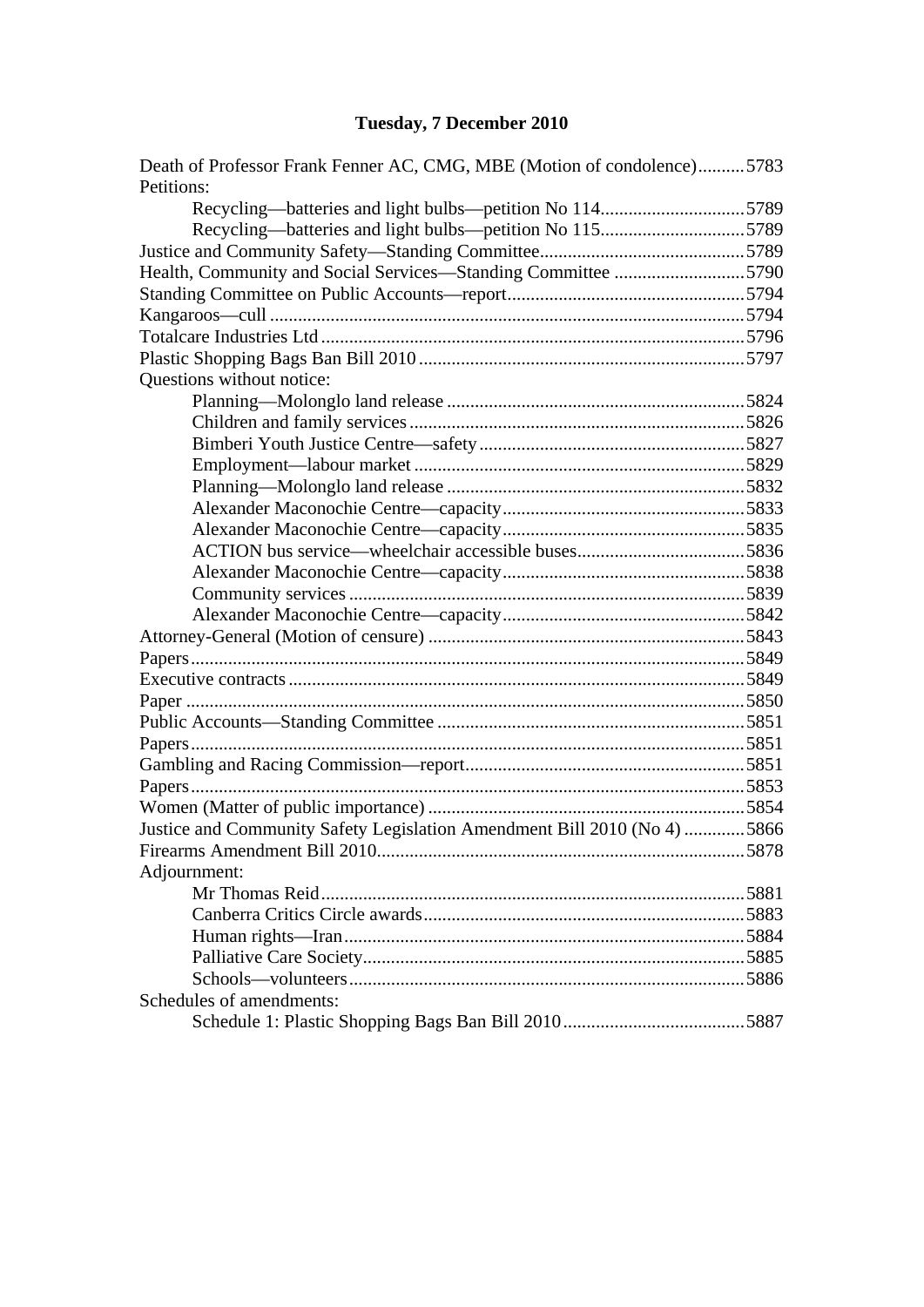# <span id="page-2-0"></span>**Tuesday, 7 December 2010**

## **The Assembly met at 10 am.**

#### *(Quorum formed.)*

**MR SPEAKER** (Mr Rattenbury) took the chair, made a formal recognition that the Assembly was meeting on the lands of the traditional owners, and asked members to stand in silence and pray or reflect on their responsibilities to the people of the Australian Capital Territory.

## <span id="page-2-1"></span>**Death of Professor Frank Fenner AC, CMG, MBE Motion of condolence**

**MR STANHOPE**: (Ginninderra—Chief Minister, Minister for Transport, Minister for Territory and Municipal Services, Minister for Business and Economic Development, Minister for Land and Property Services, Minister for Aboriginal and Torres Strait Islander Affairs and Minister for the Arts and Heritage): I move:

That this Assembly expresses its deep regret at the death of Professor Frank Fenner, AC, CMG, MBE, distinguished and eminent scientist and philanthropist and tireless advocate for public health, and tenders its profound sympathy to his family, friends and colleagues in their bereavement.

Mr Speaker, following a rich and amazingly productive life, Professor Fenner sadly passed away on 22 November, aged 95, a great Canberran, an outstanding Australian and a hero of world medicine. Professor Fenner has been described by many of his friends and colleagues as an extraordinary intellectual, a wonderful scientist, and just a lovely person, and as a giant among us who achieved more in one lifetime than could be achieved in three or four careers.

Professor Fenner was born in Ballarat in 1914, but soon moved to Adelaide. He fondly remembered the benefits of growing up in a loving family which encouraged his childhood curiosity. In his early years, he wanted to study geology, but his father persuaded him to study medicine to open up a greater range of employment prospects—perhaps sound advice in retrospect.

In 1938 he graduated with a science and medical degree from the University of Adelaide. When World War II began, he joined the Army, serving as a captain and then a major in the Australian Army Medical Corps between 1940 and 1946. He developed an interest in infectious diseases during his service in Australia, Palestine, Egypt, New Guinea and Borneo. His work coordinating malaria control among Australian troops in New Guinea kept the rate of infection to a minimal level and resulted in his being made a member of the Order of the British Empire.

After the war, he worked alongside Sir Macfarlane Burnet at the Walter and Eliza Hall Institute of Medical Research in Melbourne, where he studied mousepox, a close relative of the smallpox virus. It was the beginning of a lifelong interest in pox viruses. In 1949 he received a fellowship to study at the Rockefeller Institute for Medical Research in New York, where he researched mycobacterial disease. Returning to Australia in 1949, he moved to Canberra as Professor of Microbiology at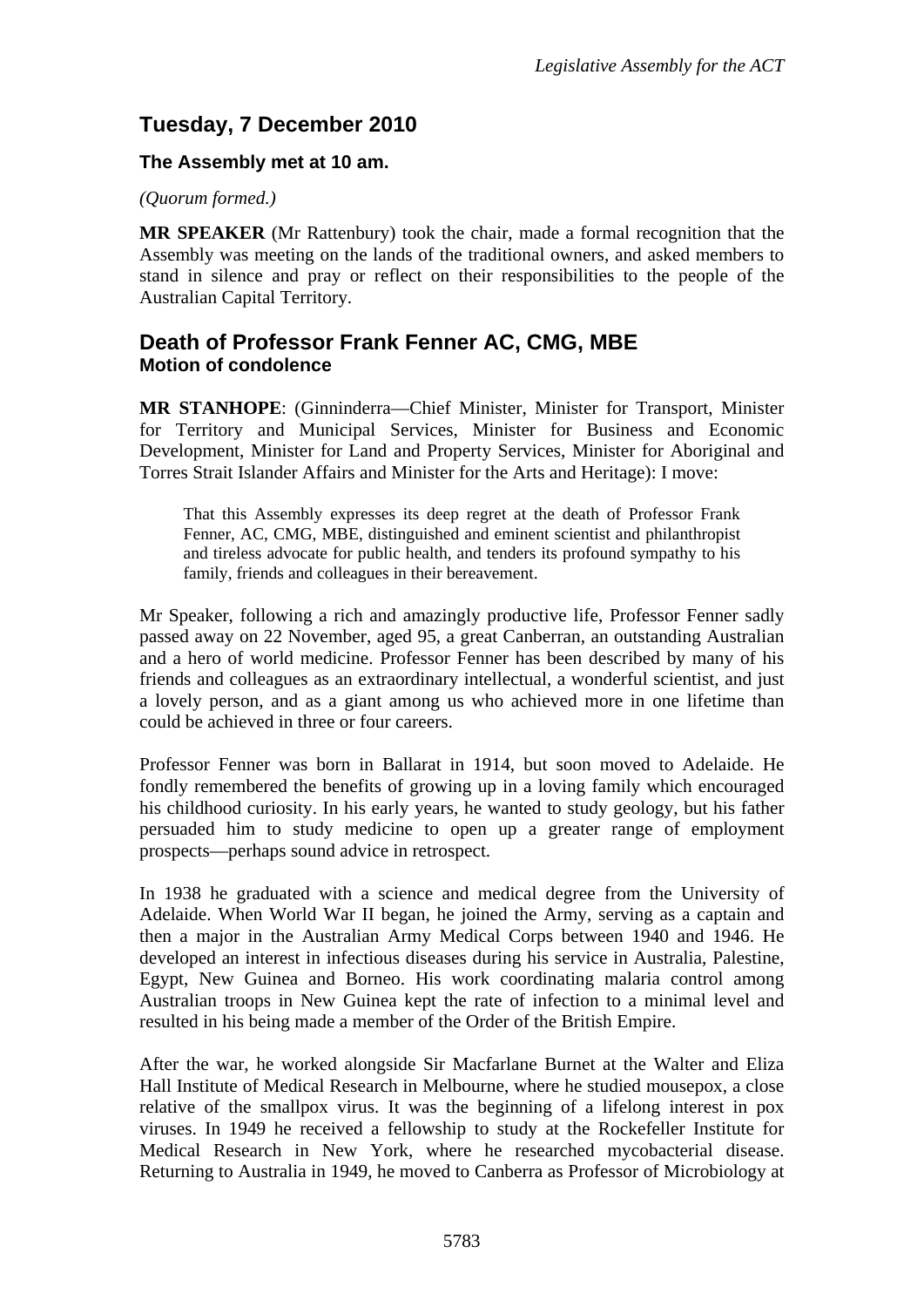the newly established John Curtin School of Medical Research at the ANU. At just 34, his reputation was already significant.

A large part of his first 15 years of working life at the ANU were consumed by research into the myxomatosis virus. This work, which contributed to the control of Australia's rabbit plague, is widely judged as one of his key achievements. A single, unorthodox experiment at this time caught the general public's attention in an effort to alleviate fears about the safety of releasing myxomatosis. Along with eminent colleagues, Frank Macfarlane Burnet and Ian Clunies Ross, he famously injected himself with the myxoma virus to prove it was not dangerous to humans.

Professor Fenner's work on myxomatosis led him into the study of the vaccinia virus, which was to prove useful background for his work on smallpox, which later brought him such international acclaim. His position with the World Health Organisation as Chair of the Global Commission for the Certification of Smallpox Eradication was to oversee the smallpox eradication program, which broadly involved isolating new cases and vaccinating nearby populations. The program's success is still regarded as his greatest achievement in science.

Professor Fenner stated on many occasions that the proudest moment of his life was in 1980 when he stood before the World Health Assembly and announced the eradication of smallpox, confirming one of the greatest milestones in the extension and improvement of human life. Millions across the globe who would already have lost their lives to or been horrifically disfigured by smallpox owe a great deal to Frank Fenner. To this day, smallpox remains the only significant human disease to be successfully eradicated as the result of human scientific and medical endeavour.

In 1995, in recognition of this work, he was awarded the Copley Medal, the highest honour bestowed by the Royal Society of London for distinguished contributions to science. Other recipients of the Copley Medal include Albert Einstein, Benjamin Franklin and Captain James Cook.

In addition to this award, Professor Fenner's achievements have been acknowledged over the years through the awarding of many honours, including the Companion of the Order of Australia and fellowships at the Royal Society and the Australian Academy of Science. He was also awarded the Albert Einstein World Award for Science in 2000 and the Prime Minister's Science Prize in 2002.

Professor Fenner was also a great teacher and mentor who made an immense contribution to medical education. He published over 300 scientific papers and edited, wrote or co-authored nearly 20 books. His numerous editions of textbooks, primarily on animal viruses and medical virology, are studied by students throughout the world. *Medical Virology* remains a standard text for medical students across the world.

Professor Fenner's pioneering work as an environmentalist is perhaps less well known than his scientific achievements. In his early life, he was inspired by Renee Jules Dubos, an American scientist and environmentalist accredited with coining the maxim "think globally, act locally". Professor Fenner was an early champion of environmental issues in Australia. In 1960 he established the Flora and Fauna Society at the Australian Academy of Science.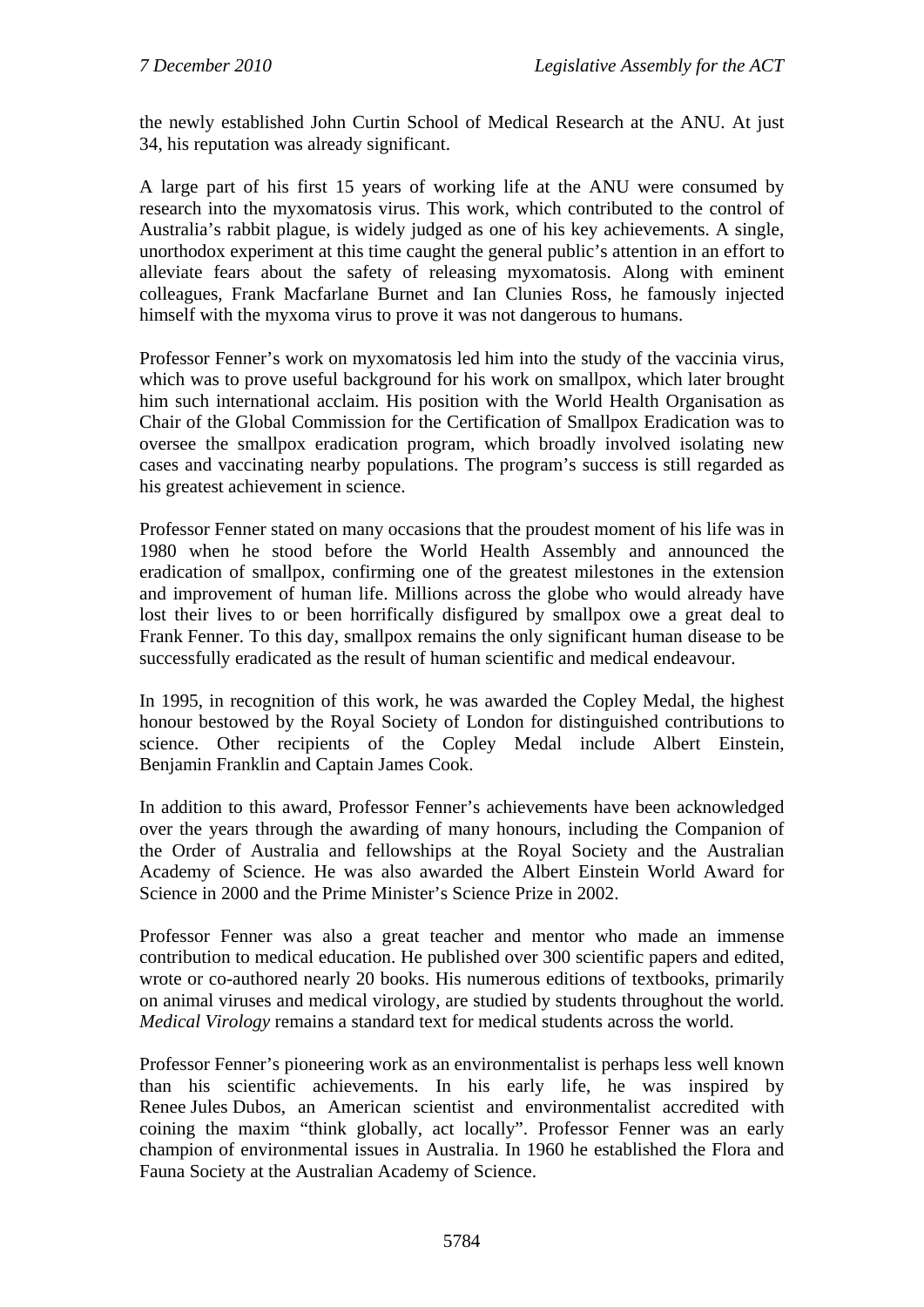He pioneered environmental studies at ANU and was the first director of its research centre. The Fenner conferences still bring together environmentalists from around the world to discuss the complex environmental challenges facing the planet. The work of the centre and the deliberations of the Fenner conferences will form an enduring legacy.

As early as the 1970s Professor Fenner recognised mankind's impact on the environment and the need to address global warming, population growth and overconsumption. He had no hesitation in sharing his alarm about global warming and the urgent need to respond appropriately and quickly. When once asked what stirred his sense of wonder, he replied, "The Australian bush." Perhaps that is why he chose to make Canberra home for so much of his life. Professor Fenner was one of the first Canberrans to be recognised with a plaque on the ACT honour walk.

Professor Fenner will be long admired, not only because of the sustained nature of his distinguished career and the breadth of his achievements, but also because of his humility and decency. He was a quiet, gentle and kind man whose generosity of spirit, his determination and genuine interest in others will not be forgotten.

Professor Fenner is survived by his daughter Marilyn, grandchildren Sally and Simon, and a great-grandson, Jasper. The ACT government is pleased to be jointly funding a state memorial service to be held at 4 pm on Friday, 17 December at the ANU's Llewellyn Hall. This will be an opportunity for his colleagues and others to pay their respects to a remarkable Australian and a great Canberran whose work touched the lives of many around the world.

Mr Speaker, today on behalf of the government and, indeed, all Canberrans, I express my sincerest condolences to Professor Fenner's family, friends and colleagues.

**MR SESELJA** (Molonglo—Leader of the Opposition): I rise too in recognition of and respect for a truly remarkable individual, Professor Frank Fenner. His list of honours and awards, including AC, CMG, MBE, FRS and FAA give some small indication of his extraordinary achievements. This is a man who helped to rid the world of the scourge of a disease that plagued humankind for centuries and who worked to free our nation from the pestilence that had crippled the country for decades.

Hailing from Ballarat in Victoria, Frank Fenner graduated from Adelaide University with Bachelor of Medicine and Bachelor of Surgery degrees in 1938 and a Doctor of Medicine in 1942. He served in Egypt and Papua New Guinea as an officer in the Australian Army Medical Corps where he started his work with diseases. His extensive study of malaria resulted in his being awarded an MBE in 1945.

After several postings in academic institutes in Australia and overseas he was appointed Professor of Microbiology at the new John Curtin School of Medical Research at the Australian National University here in Canberra. It was here in Canberra that he continued studying viruses, and particularly the myxoma virus. The study led to the use of myxomatosis as a method of controlling pest rabbit numbers in Australia. This approach could eradicate 99.5 per cent of all pest rabbits within nine to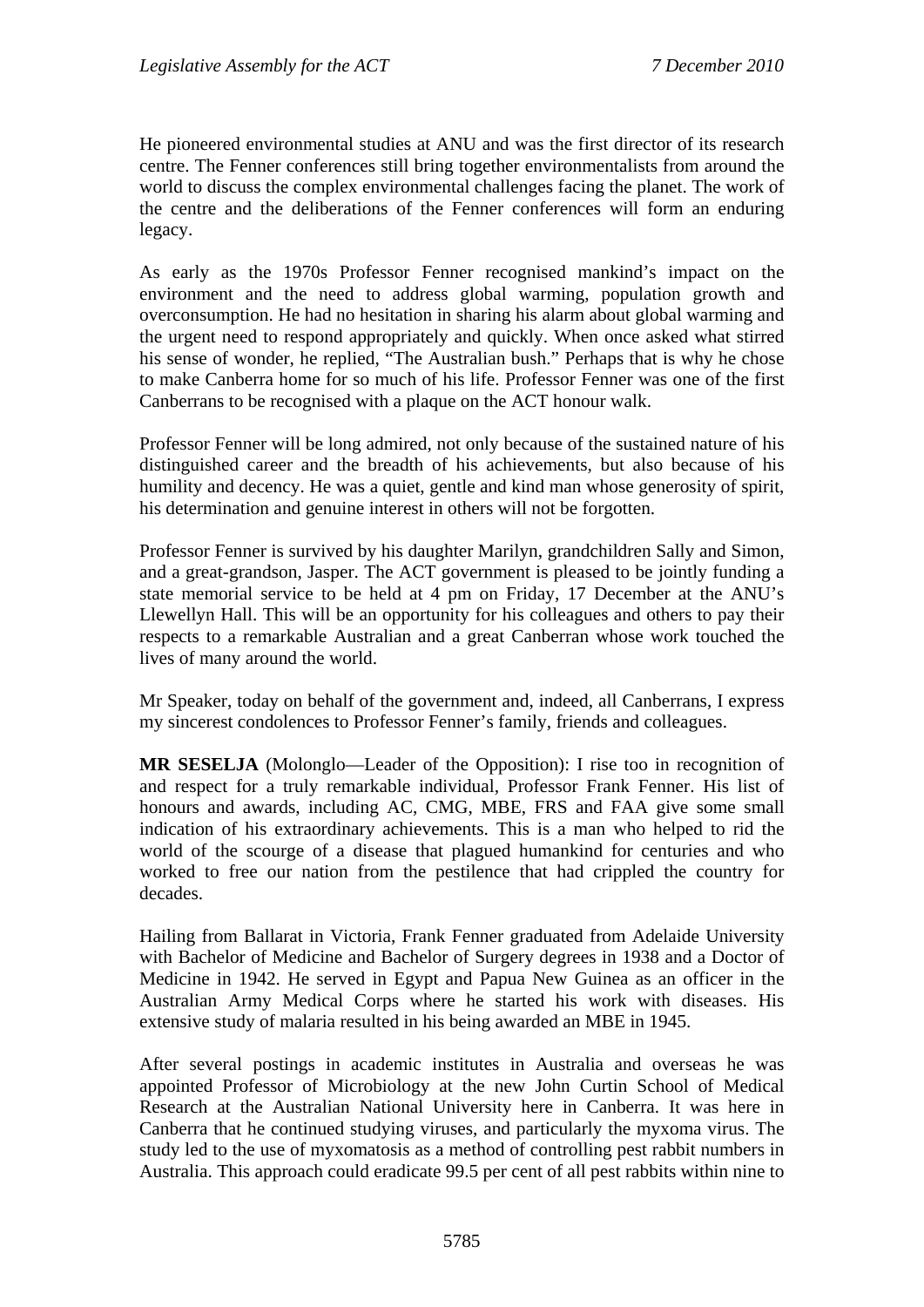11 days of exposure. As we know, some rabbits survived and other methods have since been introduced. But the days of the land being so ravaged that Australia needed rabbit-proof fences are now long gone.

In 1967 Professor Fenner was appointed Director of the John Curtin School of Medical Research. This was when he embarked on his second great achievement, the eradication of smallpox from the world. While at the ANU he was also Chairman of the Global Commission for the Certification of Smallpox Eradication. Smallpox was a dangerous, deadly and disfiguring affliction that claimed millions of lives throughout history and left millions more permanently scarred if they were able to survive the ravages of the disease.

By 1977 the last known case of naturally transmitted smallpox occurred in Somalia. At a World Health Organisation meeting in May 1980 Professor Fenner announced the eradication of the disease worldwide. This achievement has been recorded as the greatest achievement of the World Health Organisation.

Listing all of Professor Fenner's other awards, honours and achievements is a task in itself, but even a shortened list is remarkably impressive. He was awarded an MBE in 1945; elected as a foundation fellow of the Australian Academy of Science in 1954; made a fellow of the Royal Society in 1958; awarded a CMG in 1976; made a foreign associate of the United States National Academy of Sciences in 1977; awarded the Japan Prize (Preventative Medicine) in 1988; made a Companion of the Order of Australia in 1989; awarded the Copley Medal of the Royal Society in 1995; awarded the Albert Einstein World Award of Science in 2000; awarded the Clunies Ross Lifetime Contribution to National Science and Technology Award in 2002; awarded the World Health Association Medal, the Mueller Medal, in 1964 and the ANZAAS Medal in 1980; awarded the ANZAC Peace Prize; awarded the Matthew Flinders Medal and the Britannica Australia Award for Medicine. In 2002 he was awarded the Prime Minister's Prize for Science and was named ACT Senior Australian of the Year in 2005.

It is an astonishing list but it is not all that his legacy has left behind. Both the Frank Fenner building in the ANU Medical School and a residential college, Fenner Hall, are named in honour of Frank Fenner. The Frank Fenner Medal is awarded annually for the most outstanding PhD thesis submitted in the John Curtin School of Medical Research. I could not possibly list his publications. The ANU website lists over 300 publications and 23 books.

Professor Fenner was also a passionate environmentalist, setting up a Centre for Resources and Environmental Studies at the Australian National University as early as 1973 where he held the position of director until 1979 and which became part of the Fenner School of Environment and Society in 2007.

My last words about Professor Fenner come from another eminent Australian scientist, Sir Gustav Nossal, who said, "What a life, what a career, what generosity of spirit with his many contributions to the Australian Academy of Science. We shall not see his like again."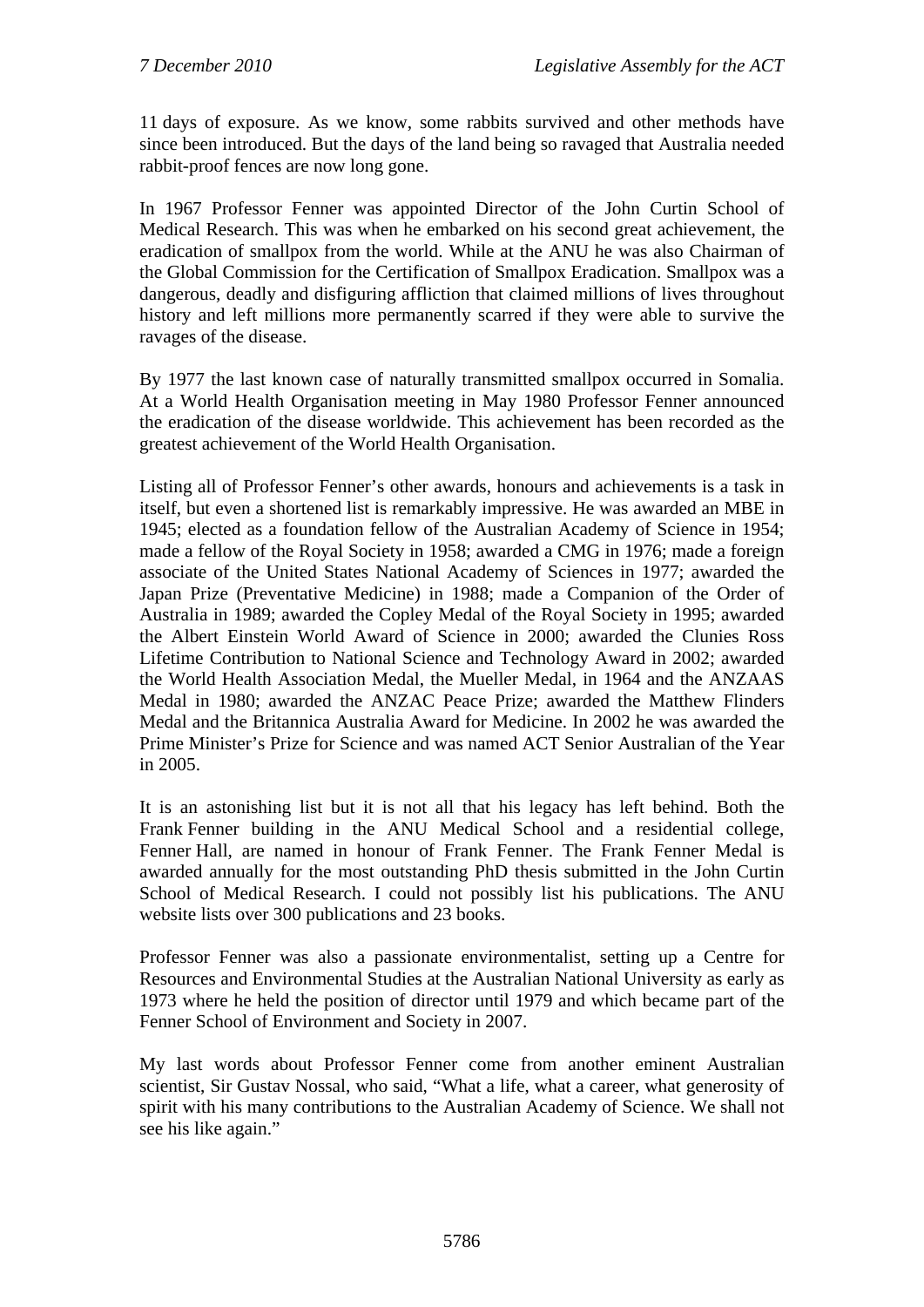Mr Speaker, on behalf of the Canberra Liberals I offer my condolences to the family and friends of Professor Fenner, in particular his daughter Marilyn, and I commend the motion to the Assembly.

**MS HUNTER** (Ginninderra—Parliamentary Convenor, ACT Greens): Professor Frank Fenner, AC, CMG, MBE, MD, FAA and FRS was an outstanding Australian whose achievements and contribution were nothing less than exceptional. Whilst it is with much sadness at his passing that we are here today to honour his life, there should also be much celebration of what he managed to achieve in his lifetime and the positives for people all over the world that are thanks to Professor Fenner's work.

In a professional career that began in the 1940s and never really ended, Professor Fenner's output was prodigious. With dozens of books and hundreds of academic papers, his contribution to our understanding of virology and the natural environment was monumental. His passing is a great loss to our community, and on behalf of the Greens I would like to express our deepest sympathies to all his relatives and friends.

The list of his achievements is truly remarkable. One that struck me, and I think really illustrates his remarkable intellectual abilities, was that after joining the Australian Medical Corps in 1940, serving in Australia, the Middle East, New Guinea and Borneo as a field officer, pathologist and malariologist, he also found time to achieve a research MD from the University of Adelaide by 1942.

That was, of course, only the beginning of a career which deserves to be celebrated. I heard that he still diligently turned up to work every morning at 6.30 to work on textbooks when he was well into his 90s. His contribution to modern science and our understanding of the world is renowned the world over. Locally, of course, he was our ACT Australian of the Year in 2002—the same year he won the Prime Minister's Science Prize.

As Mr Seselja has just said, Sir Gustav Nossal, emeritus professor in the Department of Pathology at the University of Melbourne, said that Australian mourns the passing of one of its greatest biological scientists. He said, "What a life, what a career, what generosity of spirit, with his many contributions to the Australian Academy of Science. We shall not see his like again." Ian Lowe, emeritus professor at Griffith University, Queensland, described Professor Fenner as a pioneer in understanding the growing imbalance between human activity and the needs of natural systems.

Professor Fenner's contribution to the Australian scientific landscape is unmistakeable. Each year the Australian Academy of Science runs the Fenner conference on the environment that covers conservation issues in Australia and its environs. The purpose of these conferences is to bring together those with relevant scientific, administrative and policy expertise to consider current environmental and conservation problems in Australia, thereby contributing to the formation of policies that can alleviate some of these problems.

The academy also awards the Fenner Medal that recognises outstanding contributions to science. Its purpose is to recognise distinguished research in biology by Australian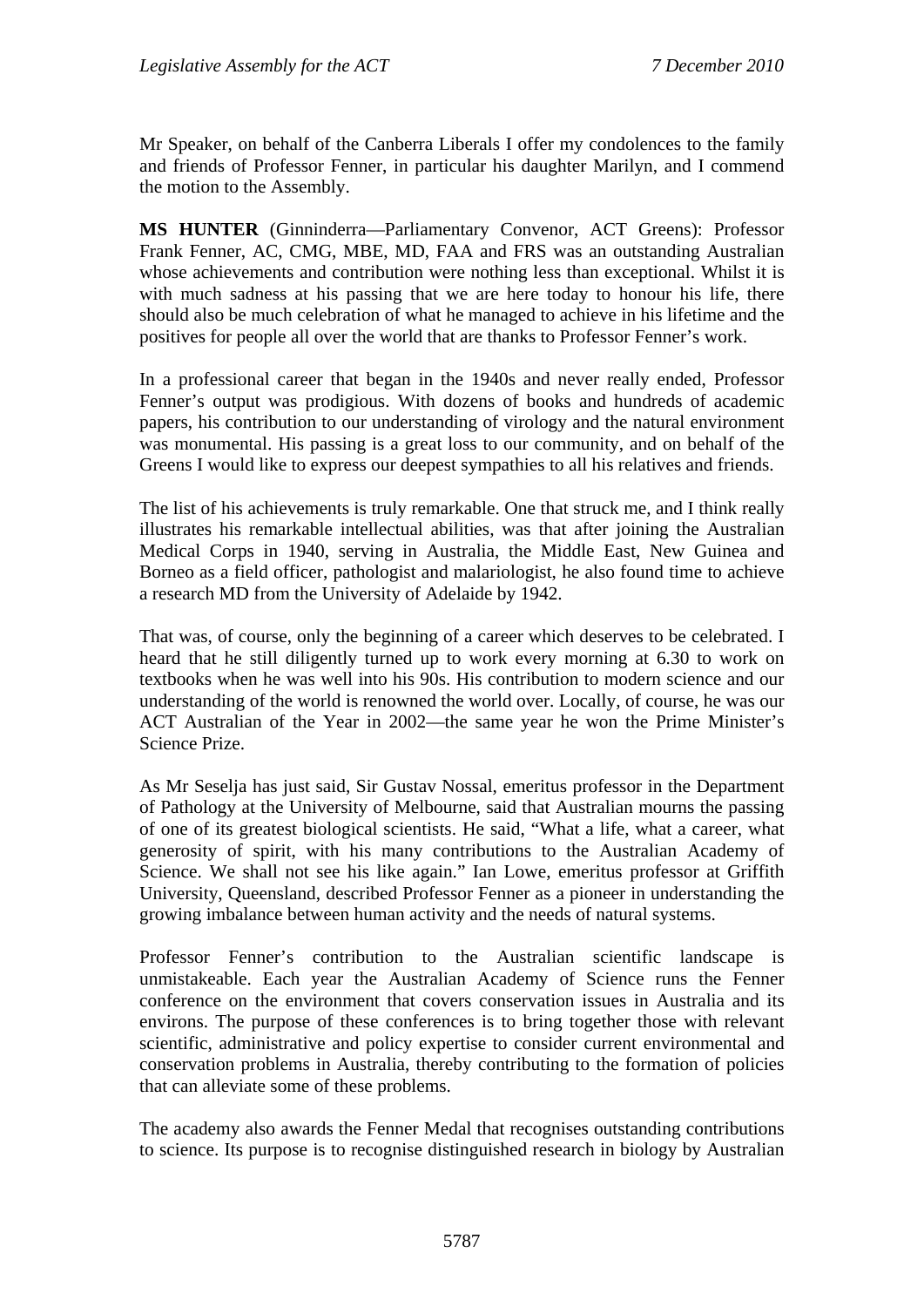scientists under 40 years of age. At the ANU there is the Fenner School, the Fenner Hall, the Fenner building in the ANU Medical School and there are Fenner bursaries. His contribution is evident almost everywhere you look.

Equally, the list of prizes he received spans the full length of his career and demonstrates just what an exceptional contribution he made. The *Encyclopaedia of Australian Science* lists no fewer than 19 major awards, in addition to the ACT Australian of the Year and the Prime Minister's Science Prize I mentioned earlier. The prizes include the Mueller Medal, received from the Australian and New Zealand Association for the Advancement of Science, the ANZAC Peace Prize, World Health Organisation Medal, Japan Prize, Companion of the Order of Australia, the Copley Medal for the Royal Society, the Albert Einstein World Award for Science and the Clunies Ross Lifetime Contribution Award.

Professor Fenner was a Chairman of the World Health Organisation Global Commission for the Certification of Smallpox Eradication. He once nominated 8 May 1990, when he announced the eradication to the World Health Assembly, as the proudest day of his life.

The other particularly notable achievement was, of course, the myxoma virus which drastically reduced the rabbit plague across Australia. In response to concerns about the safety of the virus, he famously injected himself with the myxoma virus to prove it did not affect humans.

Always modest, Professor Fenner once said that he was very lucky and so many things he was interested in fell into his lap. What he did with those opportunities, the achievements and outcomes from those opportunities certainly warrants the highest praise. His exceptional ability and dedication to all the tasks he applied himself to are well renowned.

In addition to his work on smallpox and myxomatosis, he was one of the first people to really look at the interaction between the human population and the environment and how each impacts on the other. He was critical of inaction on climate change and raised many serious questions about the long-term sustainability of current human activity.

I have no doubt that Professor Fenner will continue to be an inspiration to future generations of Australian scientists and that his legacy and all his work will continue to be valuable for many years to come. Cutting edge science will still refer back to the remarkable volume of work he produced.

Professor Fenner's passing has been described as the end of an era in virology. It is the end of a remarkable career. Professor Fenner was a great Australian and a great Canberran. We should all be very proud of what he achieved in his lifetime. We should also be very thankful for his amazing contribution. Humankind and the natural environment are certainly better off for all his efforts over so many years.

*Question resolved in the affirmative, members standing in their places.*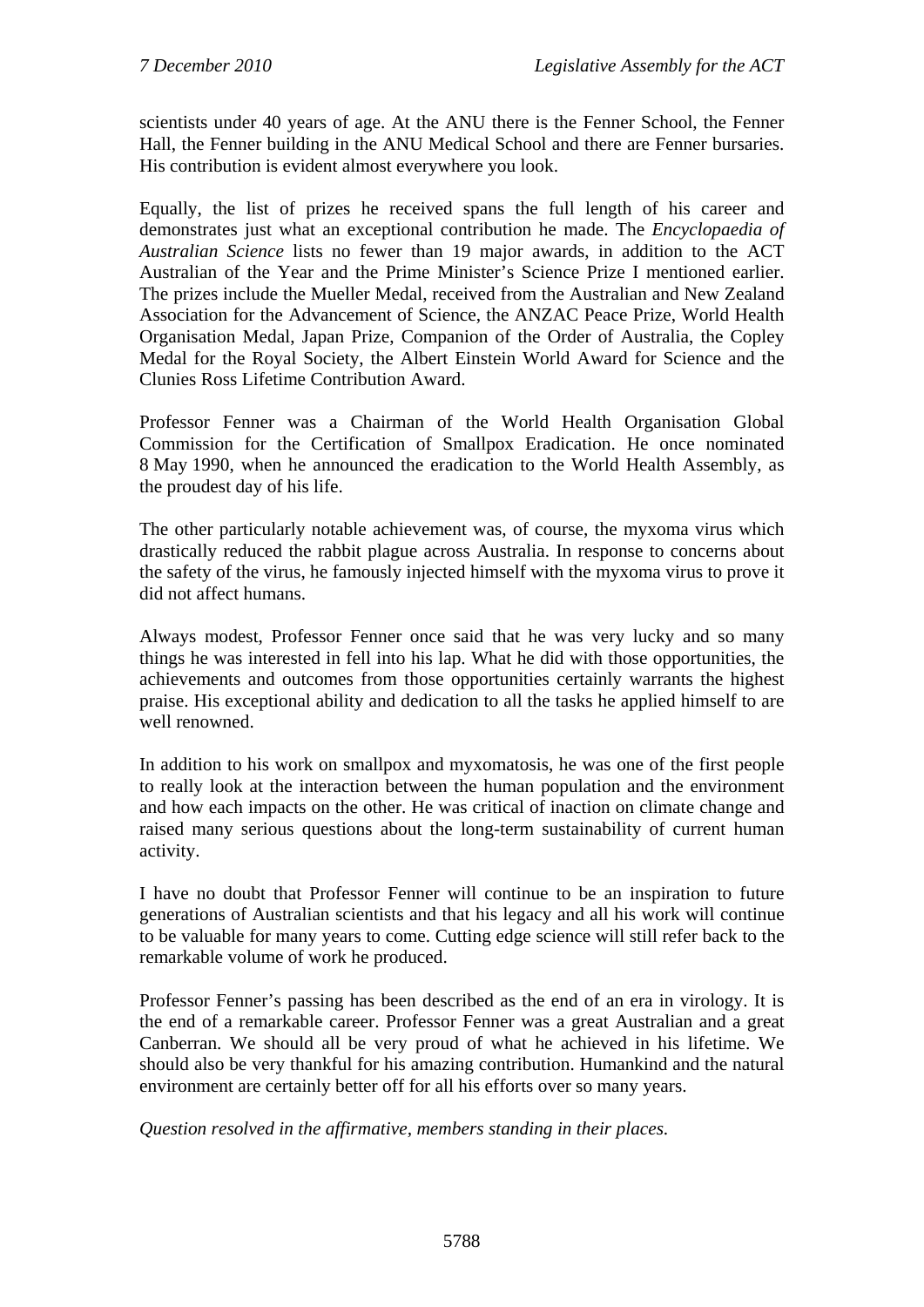## <span id="page-8-0"></span>**Petitions**

*The following petitions were lodged for presentation:* 

#### <span id="page-8-1"></span>**Recycling—batteries and light bulbs—petition No 114**

#### *By* **Ms Le Couteur**, *from 211 residents:*

#### **To the Speaker and Members of the Legislative Assembly for the Australian Capital Territory**

This petition of certain residents of the Australian Capital Territory draws to the attention of the Assembly that: Fluorescent light globes are hazardous waste and are unsuitable for disposal in landfill. Fluorescent light globes can be recycled at Mugga Lane and Mitchell Resource Management Centres yet these two drop off points are inconvenient and impractical for most residents of the ACT.

Your petitioners therefore request the Assembly to: Provide for the establishment of a convenient, community drop off system across the ACT, for fluorescent light globes.

#### <span id="page-8-2"></span>**Recycling—batteries and light bulbs—petition No 115**

*By* **Ms Le Couteur***, from 24 residents*:

#### **To the Speaker and Members of the Legislative Assembly for the Australian Capital Territory**

This petition of certain residents of the Australian Capital Territory draws to the attention of the Assembly that: Batteries are hazardous waste and are unsuitable for disposal in landfill. There are not convenient and practical drop off points for residents of the ACT to recycle their batteries.

Your petitioners therefore request the Assembly to: Provide for the establishment of a convenient, community drop off system across the ACT, for battery recycling.

*The Clerk having announced that the terms of the petitions would be recorded in Hansard and a copy of each referred to the appropriate minister, the petitions were received.*

## <span id="page-8-3"></span>**Justice and Community Safety—Standing Committee Scrutiny report 31**

**MRS DUNNE** (Ginninderra): I present the following report:

Scrutiny Report 31 of the Standing Committee on Justice and Community Safety performing the duties of a Scrutiny of Bills and Subordinate Legislation Committee together with the relevant minutes of proceedings.

I seek leave to make a brief statement.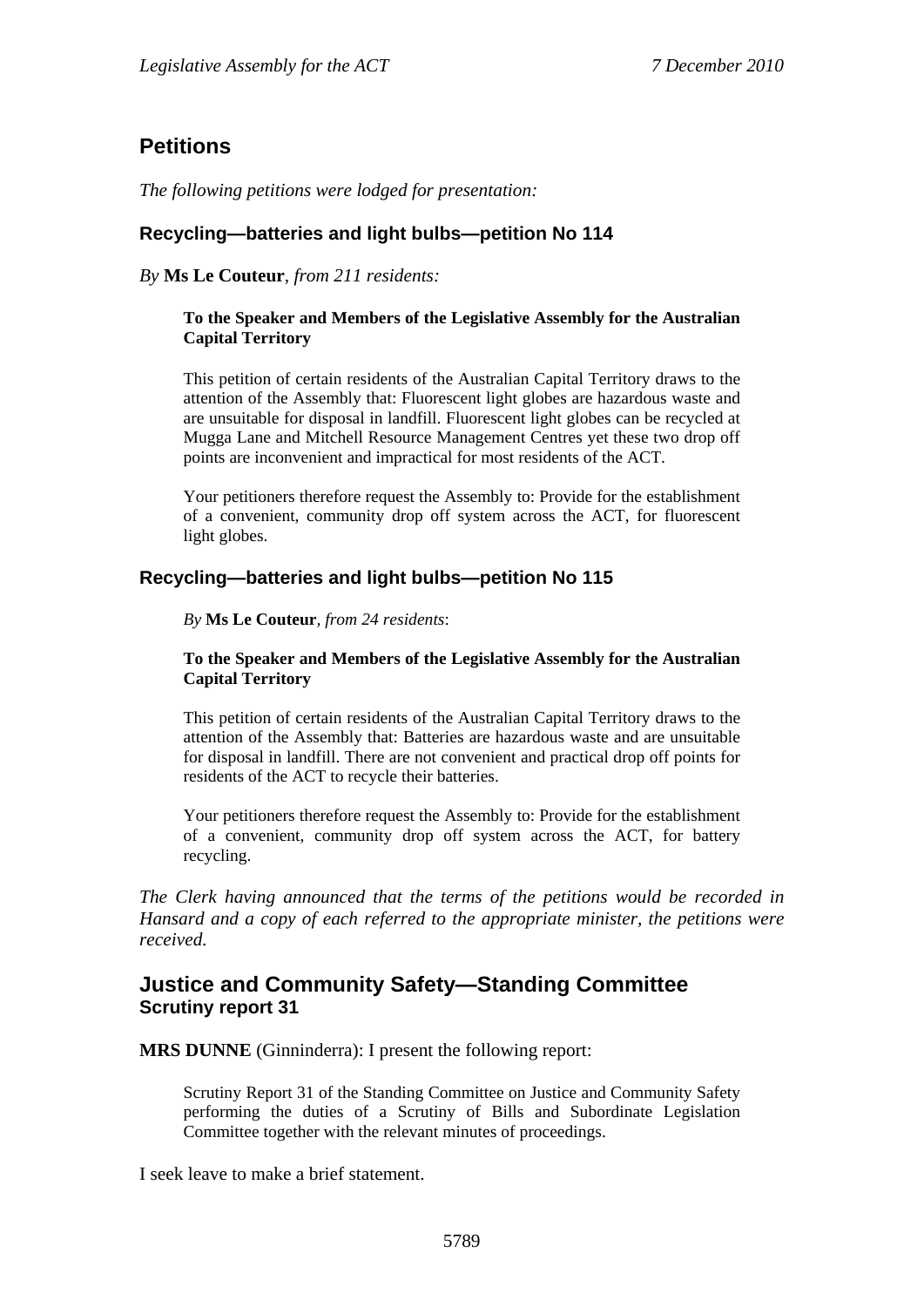Leave granted.

**MRS DUNNE**: Scrutiny report 31 contains the committee's comments on eight bills, 13 pieces of subordinate legislation, seven government responses and one regulatory impact statement. The report was circulated to members when the Assembly was not sitting.

In relation to the Fair Trading (Australian Consumer Law) Amendment Bill, the committee was impressed by the lengthy exposition provided to the Victorian parliament when it was considering the uniform national law. Both the explanatory statement and the statement of compatibility for the Victorian bill are the standard the committee would like to see provided for all ACT legislation.

I commend the report to the Assembly.

## <span id="page-9-0"></span>**Health, Community and Social Services—Standing Committee Report 4**

**MR DOSZPOT** (Brindabella) (10.22): I present the following report:

Report 4 of the Standing Committee on Health, Community and Social Services entitled *Love Has Its Limits—Respite Care Services* in the ACT, together with a copy of the extracts of the relevant minutes of proceedings.

I move:

That the report be noted.

The Auditor-General's report into the management of respite care services was brought to the committee's attention by the public accounts committee. While the main focus of the audit was on government respite houses for people with a disability, the committee resolved to conduct an inquiry into respite services and to broaden the scope to include all respite care services. The committee received 45 submissions, with the majority of 32 from families caring for a child or adult with a disability. Submissions were also received from carers of people living with a mental illness and elderly parents, care recipients and disability and mental health service providers. Due to the sensitive nature of some of the submissions and to protect the confidentiality of the families, the committee withheld publication of names of 15 submissions and withheld a further seven from publication.

Prior to the public hearings, the committee held a public forum on 7 April 2010 that was attended by over 70 people. The first public hearing was held on 14 April 2010, followed by five further public hearings on 28 April, 21 July, 1 September, 3 September and 8 September, and we heard from 38 witnesses. The committee is grateful to all the participants who appeared and who provided written submissions.

Families have taken on the primary caring role since the deinstitutionalisation of people living with a disability and/or mental illness. While it is appropriate for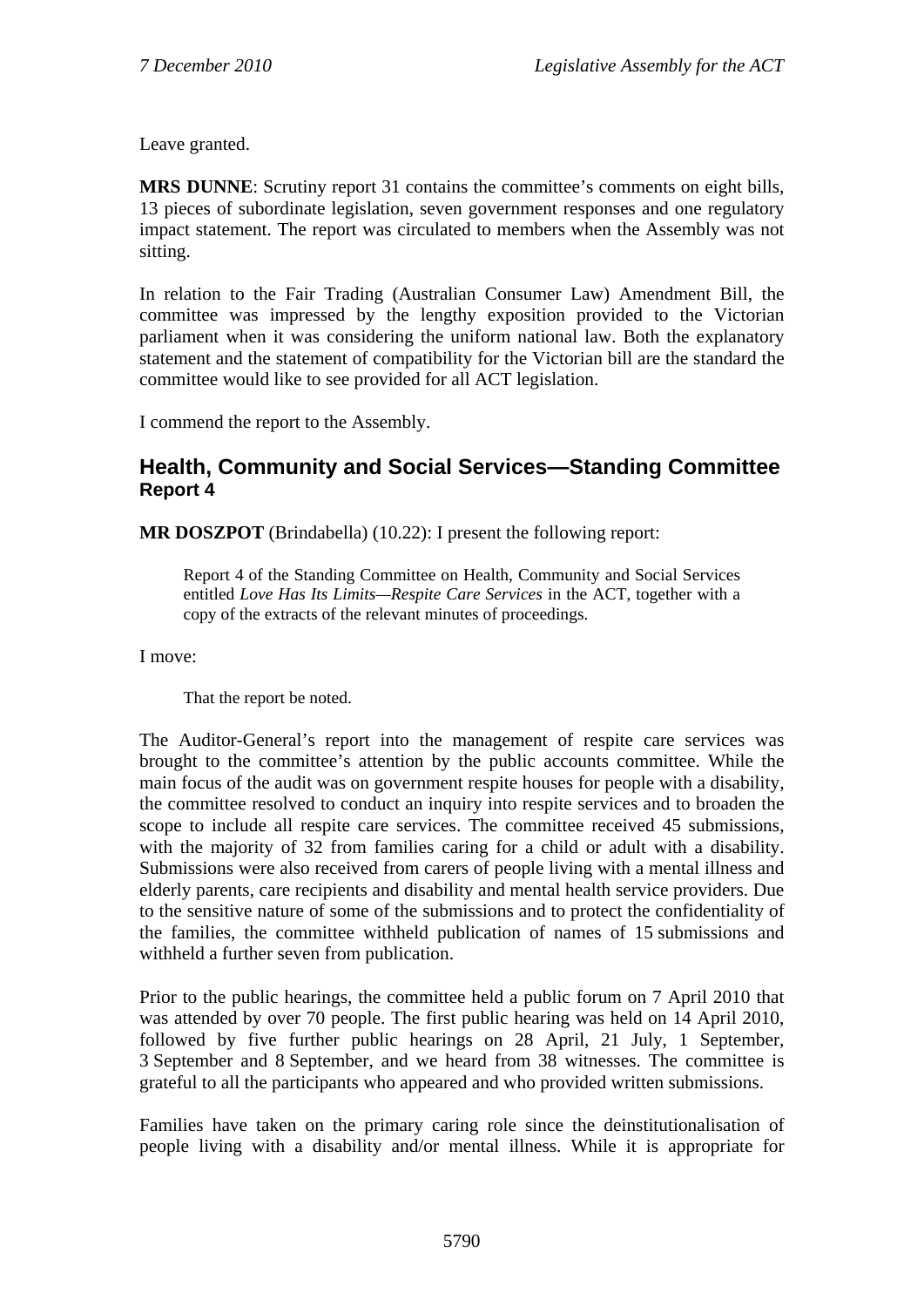families to care for their loved ones, it is difficult to imagine the physical and emotional toll on the primary carer and other family members.

Through the submissions received and oral evidence, the committee was able to gain some insight into the plight of carers in the ACT. People do not choose to become carers; they do so out of necessity when a child is born with a disability, a child or partner develops a mental illness or chronic condition or an elderly parent develops an age-related disability. Most families accept their caring role as an extension of the love of the family unit. However, love alone is often not enough to meet all the needs of care recipients.

For example, children with disabilities, like everybody else, grow into adults with intellectual, emotional and social needs that cannot necessarily be fulfilled within the family unit. Adults living with a mental illness or an intellectual disability require support outside the family unit to develop independent living skills in preparation for a time when their primary carer may no longer be able to provide care.

For all people, young or old, with a disability or without, social interactions and friendships outside the family unit can only improve one's quality of life. For this reason the committee chose the title for this report, *Love has its limits*, from a quote by a parent, Ms Karna O'Dea, in recognition of the difficult and frustrating situation in which many carers find themselves.

The committee embarked on this inquiry to make a difference to the lives of carers in the ACT but were surprised at the lack of confidence expressed by many carers that anything would change. One carer told the committee:

ACT families are too focused and too fatigued, to concern themselves with yet another bureaucratic inquiry, to answer yet more questions that have been asked a thousand times and see the same tokenistic action.

During all the inquiries, policies and action plans that have gone before, the voice of the carer was clear—little has changed over the years. While carers have a range of needs, depending on age, ethnicity and the care recipient's needs, respite care was identified as an essential service for all carers. Without it, many families would not be able to continue in their caring role for as long as they do. Care recipients also need access to quality services to occupy their days, particularly in the post-school years or when their primary carer is no longer able to continue in the caring role.

This was not an easy inquiry. The angst and frustration expressed through submissions and directly by carers who appeared before the committee at public hearings was disturbing. The daily struggle for these families was exacerbated by the lack of certainty for the future of their loved ones.

The committee made 28 recommendations, including recommendation 1, the importance of a common understanding and definition of respite care for all carers that includes the role, purpose and benefits for carers and care recipients. Respite care is a discrete service that should not be confused with other support services.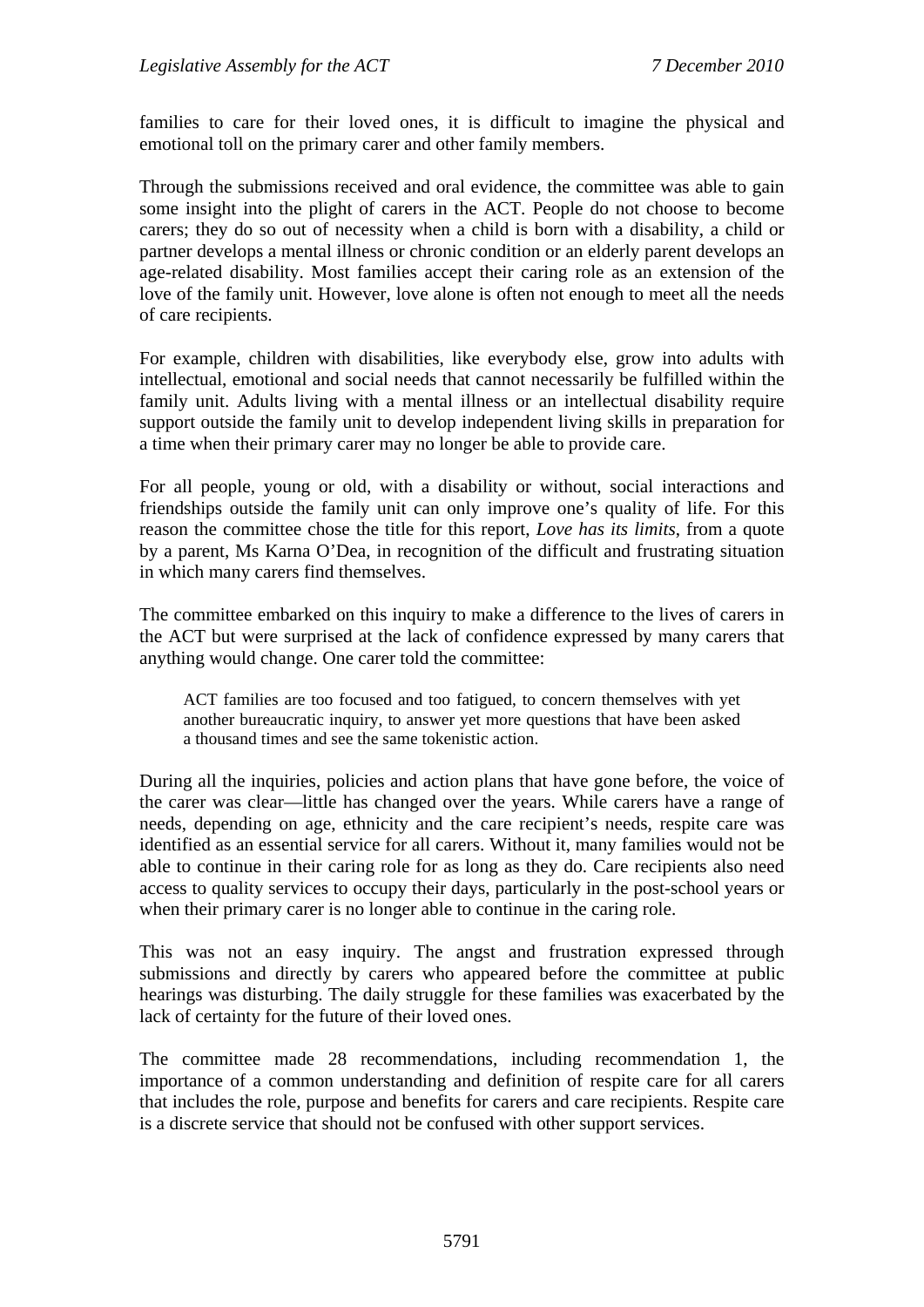Recommendation 3 refers to after-school hours care at the four special schools in the ACT. While not technically respite, that lack of appropriate placement, particularly for teenagers with a disability, is placing greater stress on respite services and impacting on working careers. Recommendation 6 is for greater support for ageing carers and ageing care recipients. Recommendation 16 is for greater scrutiny of the disability sector through the development of an official visitor scheme.

Recommendations 17 and 18 refer to better management of complaints and promotion of complaint processes. Recommendation 20 is the development of a minimum mandatory qualification for workers. Recommendation 14 is for the development of better measures to ensure that government and government funded disability services are in compliance with the national disability service standards. Recommendation 9 is about the importance of flexible respite options and particularly weekend respite.

I would like to thank my fellow committee members, Ms Amanda Bresnan and Ms Mary Porter, for their input and contribution to this report, and, in particular, on behalf of all the committee members, I wish to express our sincere thanks to the committee secretary, Ms Grace Concannon, for her much appreciated support and valuable contribution to this report by the Standing Committee on Health, Community and Social Services on respite care services in the ACT, *Love has its limits*. I commend this report to the ACT Legislative Assembly.

**MS BRESNAN** (Brindabella) (10.29): I would like to speak briefly to a couple of the recommendations and draw out some of the points which Mr Doszpot has already mentioned. I too would like to thank my fellow committee members: the chair, Mr Doszpot, and Ms Porter. This was a very collaborative inquiry, and, as Mr Doszpot said, it was not easy at times hearing some of the quite distressing stories from parents and carers. The recommendations that have come forward reflect the evidence which was heard from people.

I too would also like to thank Grace Concannon, the secretary to the committee. She has done a wonderful job in drawing together all the evidence and information we received and in putting together this report and the recommendations. I know it was not an easy job, because there was quite a volume of information we heard and received. I thank Grace for the effort she has put in with this report.

I would like to highlight a couple of the recommendations. Mr Doszpot has already done that with a number, but I will do that also. I want to go through recommendation 4, which refers to having after-school care programs established at the four government special schools, which are the Woden school, Black Mountain school, Cranleigh and Malkara.

One of the things we heard is that providing meaningful and adequate after-school respite was quite an issue, particularly with some of the changes that have come about with these schools. Obviously, this is the sort of support which parents or carers require to enable them to go to work if they need to or just to deal with those aspects of their life which they have as part of their caring role. This is a key recommendation that came out about providing those meaningful and adequate after-school services. I hope this is something which is acted upon as a priority.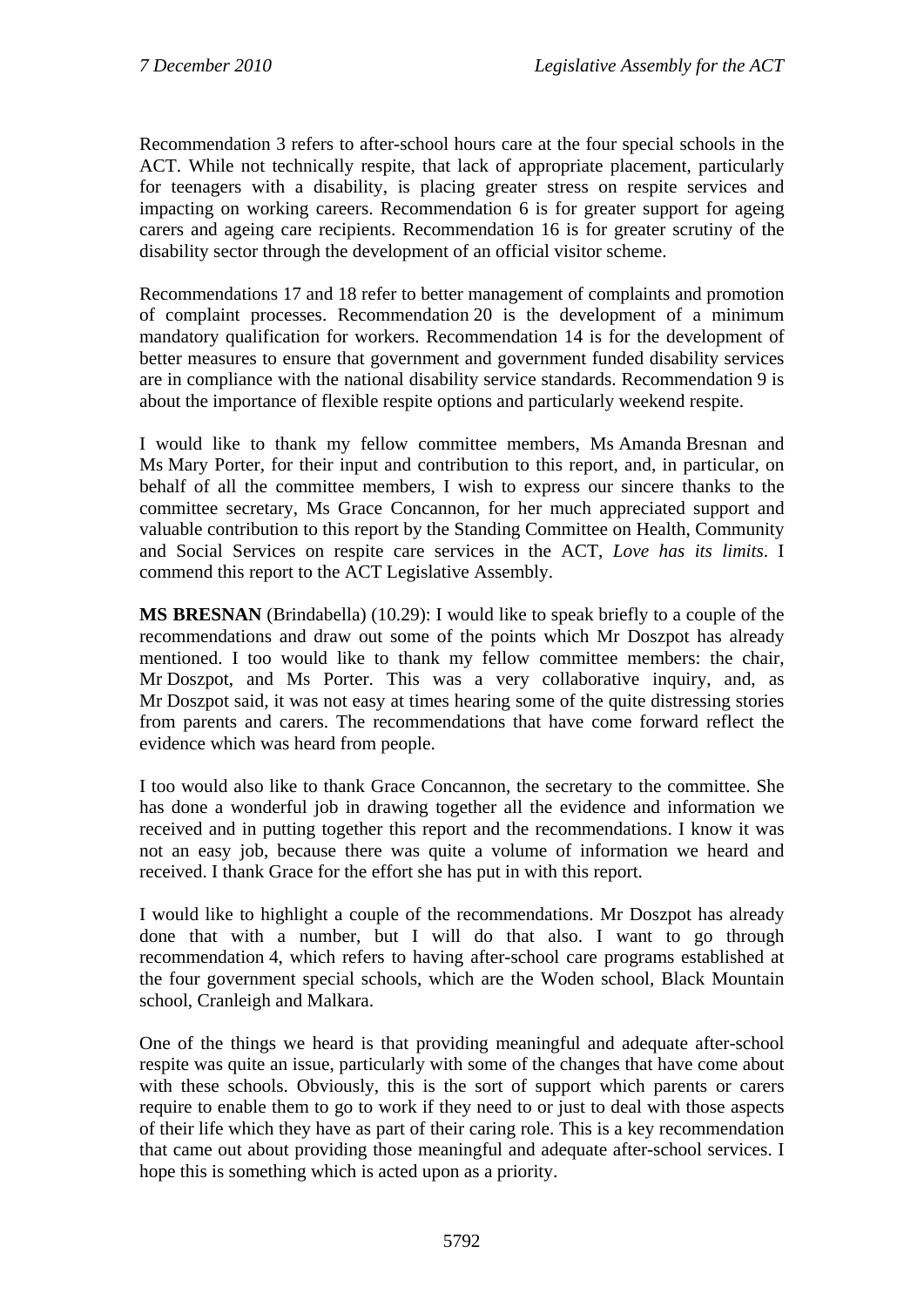Recommendation 9 was in reference to continuing to support Tandem's provision of weekend respite. Again, this is one of those areas where there has been some reduction, and there is an issue around the adequacy of funding for this sort of respite. Obviously weekend respite is more intensive and requires additional resources in terms of basic things such as pay for workers. But this is key in terms of ensuring that people are able to continue their caring role but also to enable parents who may have other children to provide them with attention as well. Siblings will often suffer in terms of caring relationships as well. Again, it is essential that we provide adequately funded and appropriate weekend respite for people.

The issue mentioned in recommendation 12 about having flexible respite options is something which really came out through the inquiry. Respite has to be flexible and it should not be limited to just one or two options. What is going to be suitable for one family or one carer is not going to be suitable for another, and we need to keep this in mind. This is in relation to various things, such as overnight respite. Some families are going to find it suitable to go to a respite house, while other people prefer to have that help in home. That is particularly the case for older carers who might be ageing and who are worried about what is going to happen to the people they care for if something occurs to them. It is about providing support which can enable the people they care for to become more independent and be used to being at home without the carer. That is why having those flexible options is essential in this whole issue about respite.

Another issue Mr Doszpot mentioned was service standards. One thing which came out through this whole process was that there are concerns around the standards applied to various respite services and also the auditing process which is undertaken. We need to provide adequate resourcing to make sure that services are audited frequently. At the moment, auditing is very infrequent. In some cases, they may not be audited in a space of five years or so. We need to make sure that this is far more adequate. We must ensure that we support the services to establish standards.

Recommendation 20 is that the committee recommends the ACT government work with the disability sector to establish a minimum mandatory qualification for all paid disability support workers in government and non-government services and develop a framework to ensure that all volunteers are appropriately trained.

That goes to the standard of services that are being provided and making sure that workers are appropriately trained, that they know what sort of conditions they will have to deal with and that they are able to deal with people who will have very complex conditions. This is extremely important in terms of the sorts of services and the quality of services we are providing to families.

Recommendation 27 is about ensuring that the no-wrong-door policy which is being applied by DHCS is appropriately planned and fully resourced so that we do not end up with the same situation for families where they find they still have to go to various services to access the services they need. We want to make sure that this actually works. Some concerns were expressed by a number of providers, so we want to make sure that they are accounted for and that any concerns that arise through the process are dealt with.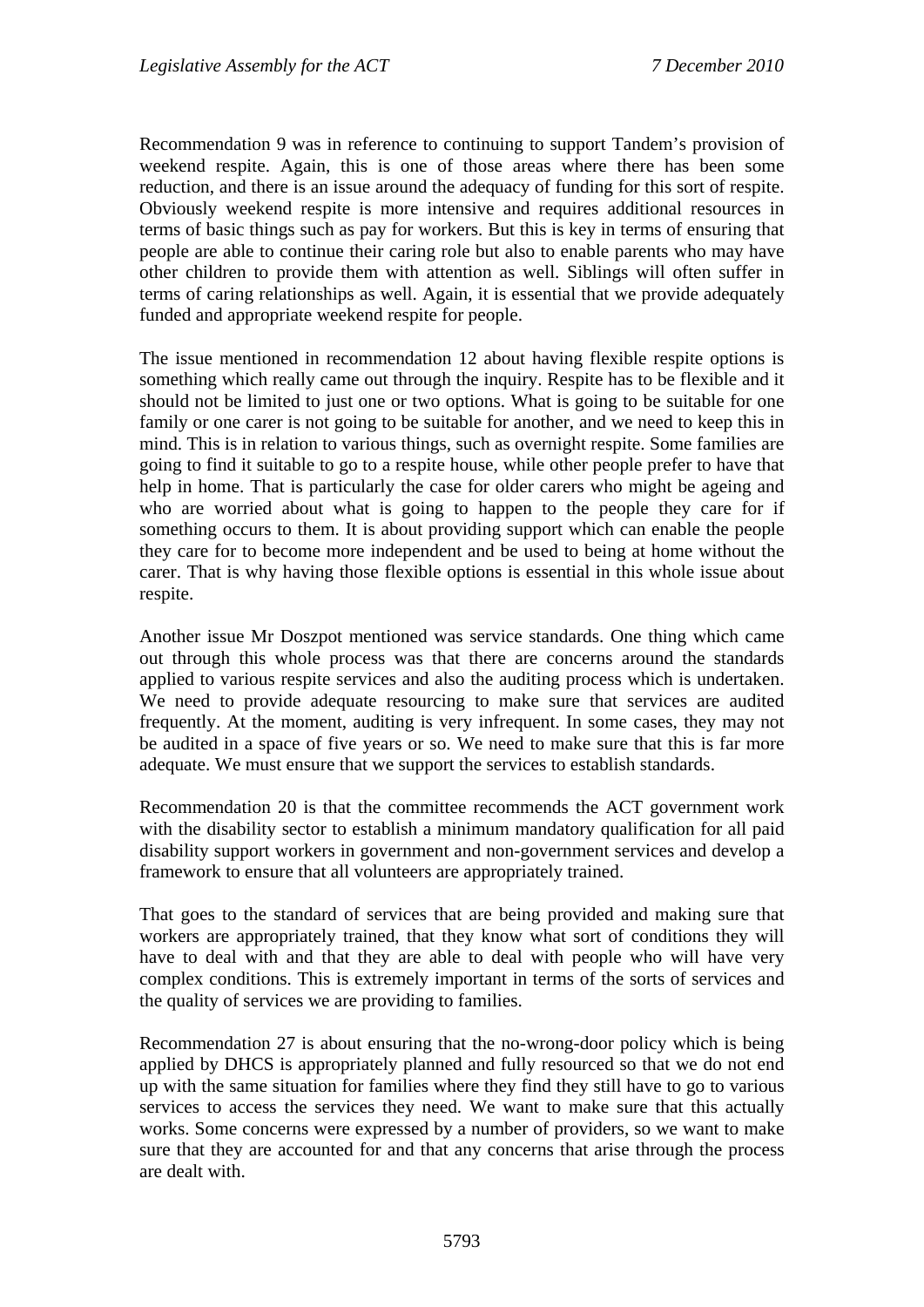We must plan adequately for respite services and for disability services. That is reflected in recommendation 28, and it is something that was also recommended by the estimates committee. We know each year basically how many people are going to require services. We must ensure we build that into the budget process and are planning for it. It is not a surprise to people; we know how many people are going to have to access services. We know how many children are leaving the disability schools each year, so we must actually plan for this. We must also provide meaningful opportunities for people.

Again, I commend this report to the Assembly. I think it has some very good recommendations, and I will be looking forward to seeing the government respond to them and, hopefully, agreeing to them.

Question resolved in the affirmative.

## <span id="page-13-0"></span>**Standing Committee on Public Accounts—report Government response**

**MR STANHOPE** (Ginninderra—Chief Minister, Minister for Transport, Minister for Territory and Municipal Services, Minister for Business and Economic Development, Minister for Land and Property Services, Minister for Aboriginal and Torres Strait Islander Affairs and Minister for the Arts and Heritage), by leave: I thank members. On 19 August 2010, the Standing Committee on Public Accounts tabled its report on the review of the Auditor-General's report No 5 of 2009, *Administration of employment issues for staff of members of the ACT Legislative Assembly*.

In tabling the report, the committee made no recommendations and concluded that all issues raised by the auditor had been addressed by the government in its submission. Given the committee's report included no recommendations for follow-up and that no further action is required, I advise that the government's position on the matter is as provided in the government's submission to the committee, which was tabled on 17 August.

## <span id="page-13-1"></span>**Kangaroos—cull Statement by minister**

**MR STANHOPE** (Ginninderra—Chief Minister, Minister for Transport, Minister for Territory and Municipal Services, Minister for Business and Economic Development, Minister for Land and Property Services, Minister for Aboriginal and Torres Strait Islander Affairs and Minister for the Arts and Heritage), by leave: I thank members. The motion of the Assembly on 20 June 2010 called on the government to make information about the rationale and conduct of culls available to the community prior to the commencement of culling and to fully examine the feasibility of the commercial disposal of carcases resulting from culling operations. I am pleased today to provide the Assembly with a report on progress to date in relation to both of those actions.

In relation to the first action about informing the community, I can report to the Assembly that the ACT kangaroo management plan adopted by the government in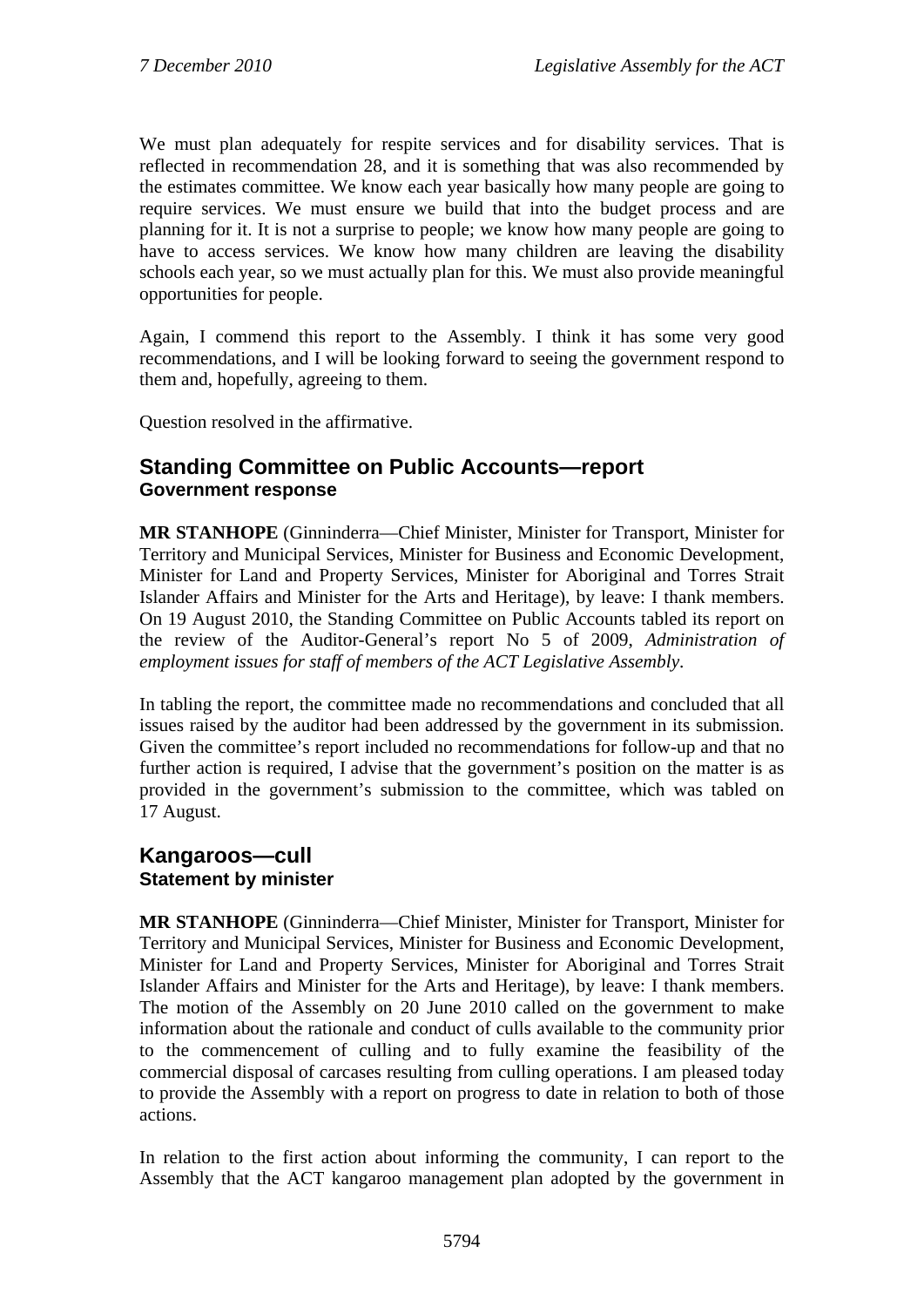March 2010 establishes the rationale and methodology adopted for conducting kangaroo culls. Assessment of kangaroo numbers is undertaken prior to any culling activity, and a detailed operational plan is developed for each operation. As a part of this work, the government prepares and implements a communications plan.

The next communications plan will respond to the Assembly's desire to see more information about the rationale and conduct of culling made available to the community, bearing in mind the need to ensure culling activity is undertaken in a manner that minimises risk to members of the public. The timing of the next cull is dependent on seasonal conditions but it is likely that there will be a cull some time in late autumn or early winter in 2011.

In relation to the second action, the examination of the feasibility of the commercial disposal of carcases, I can report to the Assembly that a process is well underway to investigate the issue. The government is committed to best practice land management and responsible management of kangaroo numbers in the ACT's nature reserves. Finding a way to use a resource that is otherwise wasted would be a good outcome.

As members are aware, the ACT has no commercial kangaroo harvesting program. Kangaroos in ACT reserves are culled only for biodiversity management reasons. However, it is reasonable to consider whether ACT kangaroo carcases resulting from non-commercial culls may be used for some productive purpose. It is instructive to consider the system for managing commercial use of kangaroo carcases in other jurisdictions and whether it is feasible to use the same or a similar system in the ACT.

Across Australia, the kangaroo industry generates over \$270 million annually and employs around 4,000 people. Annual harvest quotas are based on scientific population surveys and vary depending on the season. However, quota numbers are usually in the millions.

In New South Wales, the overall system is guided by a kangaroo advisory management panel through an approved kangaroo management plan. Kangaroos are harvested by licensed shooters who provide carcases to commercial processing companies that operate chiller trucks. In the capital region, chiller trucks are based in Braidwood, Queanbeyan, Tumut and Cooma. Carcases are then transported to a processing facility, either to South Australia in the case of carcases destined for human consumption or to Hay for processing as pet food.

To provide an idea of the scale of the system, one large processing company based in South Australia has standing orders requiring in the vicinity of 10,000 kangaroo carcases per week. By contrast, in 2010, the total number of kangaroos culled in the ACT was 1,800 or around one day's supply for a single large processor. In this context it may prove that the overall resource available in the ACT is not of commercial significance.

Another factor being examined is that of commercial liability. Harvesters require a constant year-round supply and the ability to obtain animals in a time-efficient manner. In a commercial operation, the harvested animal is normally field-dressed on site. This field-dressing requires removal of the head and of the contents of the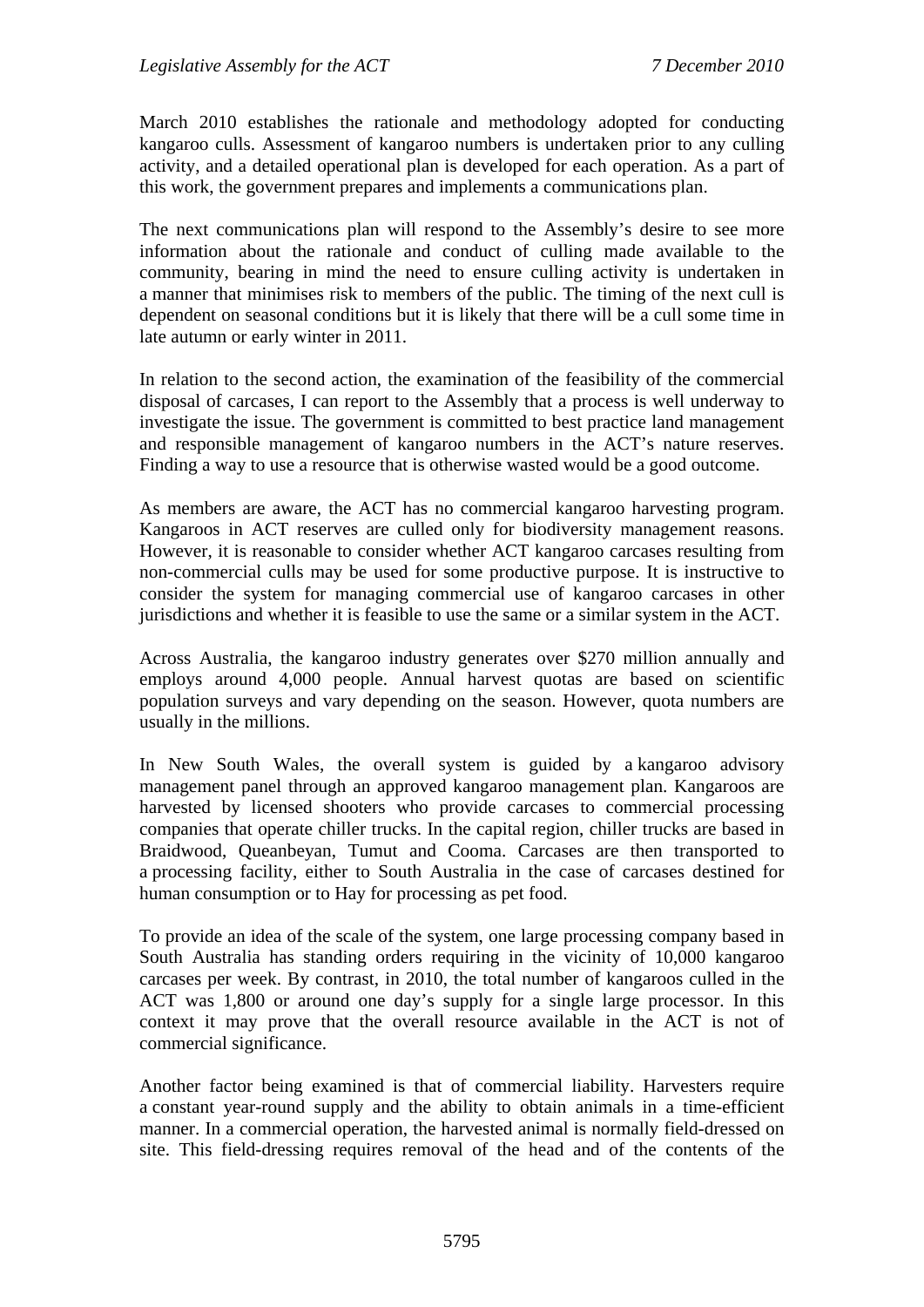abdomen. In most rural areas, the unwanted parts are left where they lie. This practice would not, of course, be acceptable in the ACT.

Particular to the culling activity in the ACT is the relatively small number of kangaroos culled each year, restrictions on the time of year that culls are permitted to take place, the geographically widespread location of reserves and the requirement to remove unwanted animal parts. In reality, it may be that there are more attractive places for harvesters to work. Nevertheless, it remains a possibility that financial incentives could be offered to harvesters to overcome these barriers.

Alongside commercial and logistical issues, work is also progressing to assess issues of legislative compliance. The commercial kangaroo harvesting industry in New South Wales, and indeed in all jurisdictions, is subject to strict and rigorous statutory requirements, among them commonwealth requirements related to quarantine, animal welfare and wildlife conservation. The New South Wales commercial kangaroo harvesting plant incorporates these commonwealth requirements and is approved under the Environment Protection and Biodiversity Conservation Act. Kangaroo products for human consumption are also subject to Food Standards Australia requirements.

The government is currently exploring the possibility of working with the New South Wales and commonwealth governments to become a part of the New South Wales kangaroo management system. For this to occur, the ACT would be required to meet the same commonwealth obligations as New South Wales as well as our own territory legislation such as the Nature Conservation Act. It would only be worth while if the economic and practical issues can be overcome and if the benefits outweigh the costs.

The management and compliance costs of the New South Wales program are significant but are largely defrayed by revenue received through industry-related fees and charges such as tag sales, licences and registrations. This is possible because of the significant number of kangaroos that are commercially culled in New South Wales each year.

Of course, there may be other small ways to pursue use of carcases apart from commercial operations but these would need to be carefully assessed. It has been suggested that, for example, the National Zoo and Aquarium could be approached with an offer of carcases for feeding some of the animals. The government will continue to investigate this issue. We will fully examine all options and I am happy to report back to the Assembly, before any future culling activity takes place, on the nature of these investigations and their progress.

## <span id="page-15-0"></span>**Totalcare Industries Ltd Statement by minister**

**MS GALLAGHER** (Molonglo—Deputy Chief Minister, Treasurer, Minister for Health and Minister for Industrial Relations) (10.44), by leave: I thank members. My statement is in response to recommendation 13 of the Select Committee on Estimates report 2010-11. The estimates committee was informed, during hearings on 17 May 2010 that Totalcare would need to continue in existence for another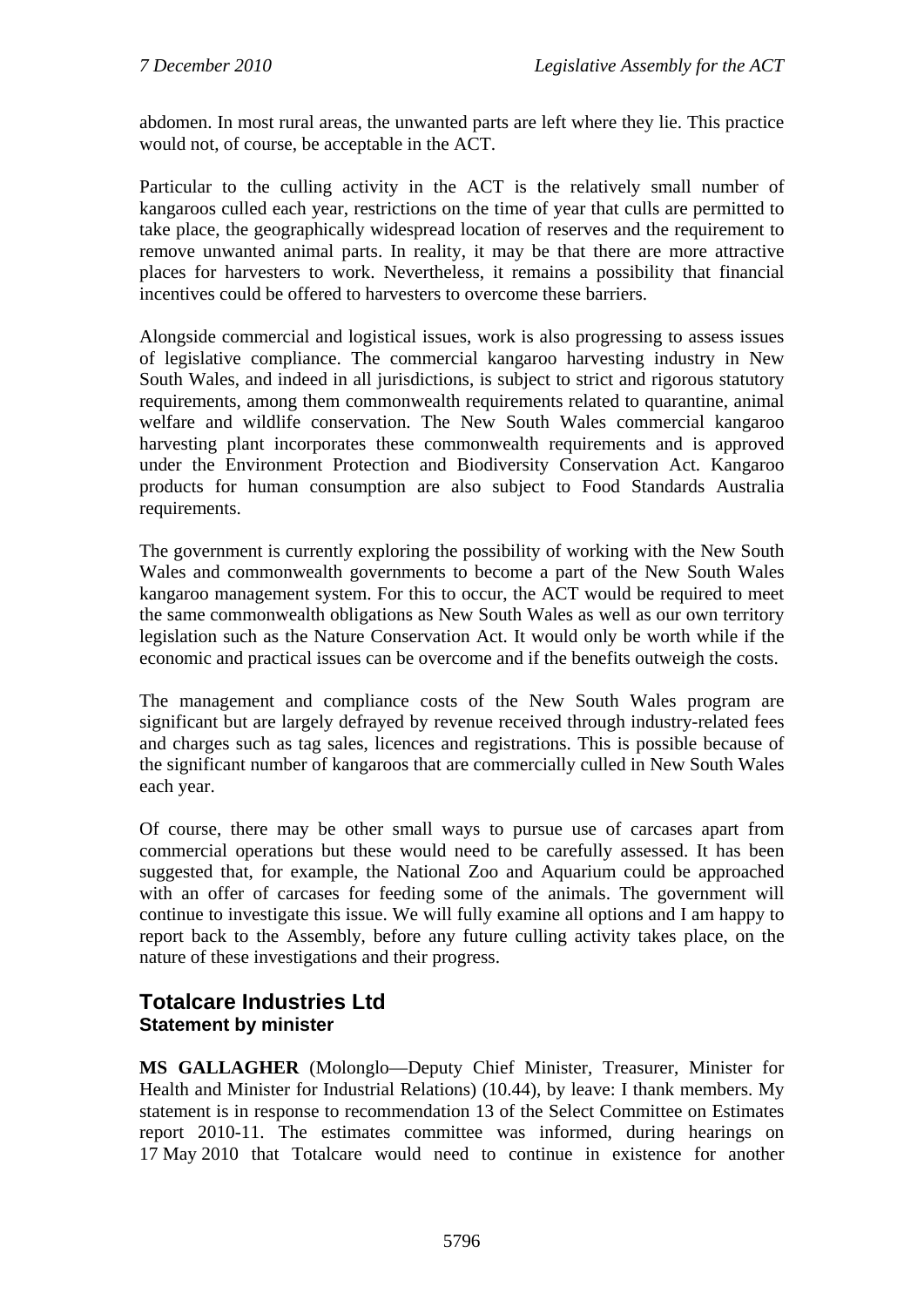12 months, noting that it was hopeful of being able to resolve any residual issues by the end of this calendar year. This reflects requirements under federal legislation, namely, the Corporations Act 2001. It is also consistent with Totalcare's summary of strategic objectives for 2010-11 as stated in its annual report for 2009-10.

Following its end-of-year audit for 2009-10, Totalcare was advised by its external auditors that it would not be able to be voluntarily wound up whilst there were any outstanding liabilities. This is just one of the requirements of the Corporations Act that a company needs to satisfy before it can be voluntarily wound up.

The outstanding liabilities of Totalcare relate to a combination of superannuation, tax and legal complications concerning a number of external superannuation funds and Com Super, which administers the Australian government's superannuation schemes. These complications have meant that the last cohort of settlements in relation to 135 ex-Totalcare employees has not yet been able to be finalised.

For example, difficulties arise in processing settlements where the ex-employees' superannuation entitlements are currently sitting in different funds to the default superannuation fund used by Totalcare, namely, the Australian Government Employees Superannuation Trust, AGEST, or where funds other than AGEST have refused to transfer superannuation entitlements back to Totalcare to avoid duplication of employee entitlements. As the estimates committee has been informed, this occurs where an ex-employee's superannuation is sitting in a third or fourth tier superannuation fund.

Those funds were not part of the original arrangement that has enabled Totalcare to recoup its money from AGEST. This has delayed the settlement process for this cohort. This is necessary as part of the restitution process for all ex-employees, which has meant Totalcare has had to look at other ways it can achieve this.

Further, there are still a number of former employees in this cohort of remaining settlements whom Totalcare has simply not been able to contact, despite a recent round of advertising urging ex-employees who had not previously been in contact with the company to do so. This is necessary to enable the company to finalise a list of ex-employees to whom it has outstanding superannuation obligations. Former employees are still able to contact Totalcare if they have not already done so. However, this unfortunately delays the final settlement process.

Totalcare has continued to avoid the unnecessary high costs of litigation for all parties because of its robust and effective, yet ethical, approach to settlements. I can advise the Assembly that Totalcare hopes to have the legal issues and documentation finalised to a point where it will be possible to wind up the company. Subject to any externalities that are out of the board's control, the objective is for Totalcare to be wound up at the end of the 2010-11 financial year.

## <span id="page-16-0"></span>**Plastic Shopping Bags Ban Bill 2010**

Debate resumed from 28 October 2010, on motion by **Mr Corbell**:

That this bill be agreed to in principle.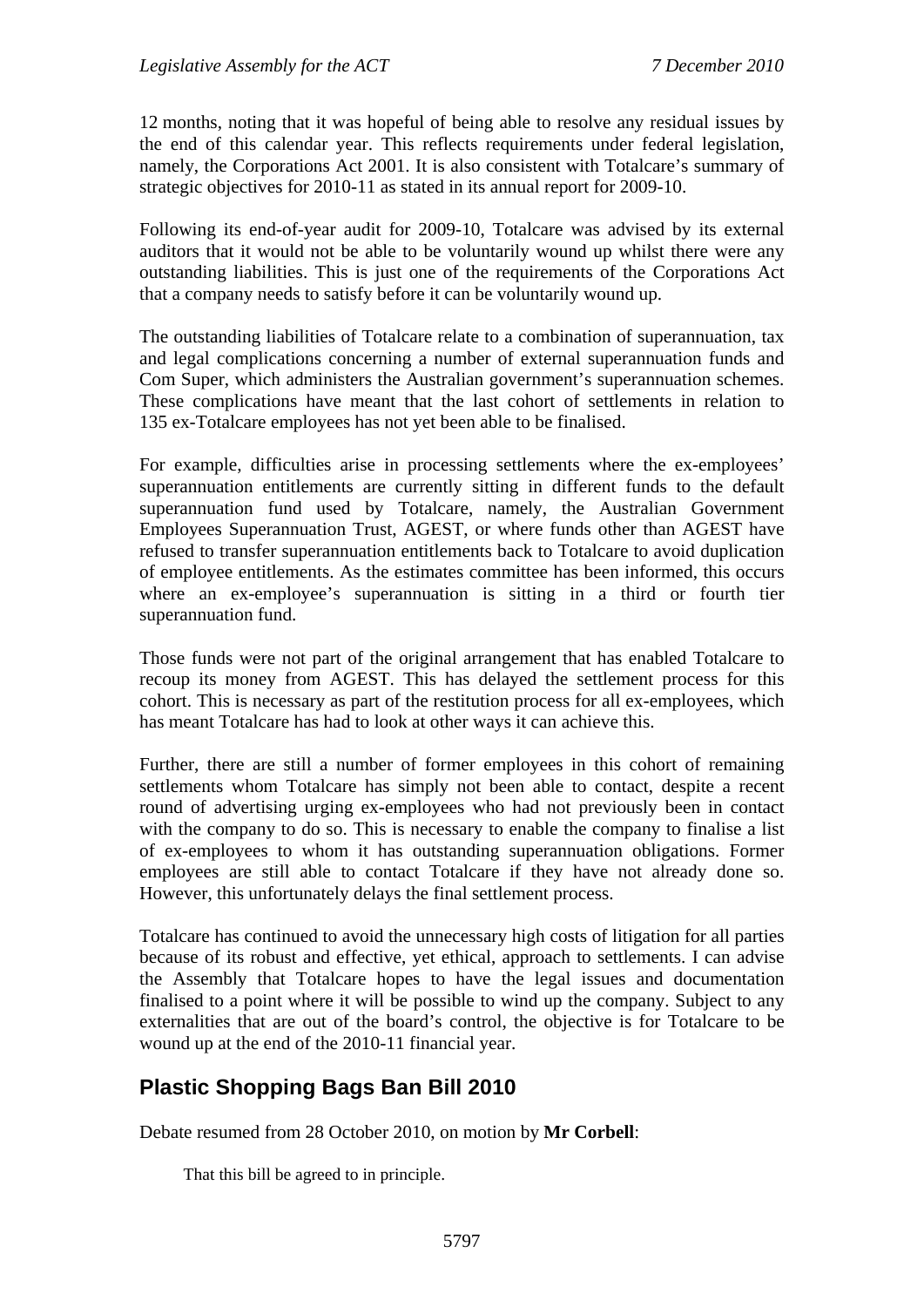**MR SESELJA** (Molonglo—Leader of the Opposition) (10.47): Mr Speaker, members of this place have a responsibility to work to protect the environment, and those on this side of the chamber always support sensible, reasonable and well thought through measures to protect the unique natural environment of our bush capital.

Unfortunately, the bill before the Assembly today is not an environmental protection bill, nor is it sensible, reasonable or well thought through. First, it is not a bill that will protect the environment. It just makes life harder for small businesses. It makes life harder and more expensive for shoppers. It is a bill that contains outrageous penalties for a not-so-outrageous offence. We are turning people whose only act is to offer a plastic bag to shoppers into criminals. Seriously! In the words of Dr Chris Peters from the ACT and Region Chamber of Commerce and Industry, it is a "solution looking for a problem".

The Canberra Liberals will not support the passage of this bill through the Assembly today. I would like to spend a few moments reflecting on why this bill should not be passed. My office has been in contact with many stakeholders on this bill over the last few weeks and I have heard a variety of concerns about the impact this bill will have on business. I remain unconvinced that the government has done its homework on this bill; so the concerns that have been raised with my office appear to have fallen on deaf ears on the government side of the chamber. Perhaps the most important reason why this bill should not be passed is that it is a lazy effort by a lazy government—a government that has not properly consulted business and consumers or considered the impact of this bill on Canberrans.

This bill was introduced in the October sitting of the Assembly earlier this year. The minister for the environment, Mr Corbell, informed me at the recent annual reports hearing in November this year that a regulatory impact statement had yet to be finalised. Therefore, this bill was introduced to the Assembly and had presumably passed through cabinet without the government properly considering its regulatory impact. I am now advised, today, that the regulatory impact statement is cabinet-in-confidence. They did not have a regulatory impact statement when cabinet considered the bill, but they rushed away after they introduced the bill and prepared a regulatory impact statement. Apparently it is being considered by cabinet now and cannot be seen by anyone else.

Mr Speaker, not only has the government not done its homework but also it has not considered the full costs and benefits of the policy. In 2006 the Productivity Commission stated in its waste management report:

Based on the evidence available to the Commission, it appears that the Australian, State and Territory Governments do not have a sound case for proceeding with their proposed phase out of plastic retail carry bags.

Has the government listened to the Productivity Commission? Can Mr Corbell enlighten us today as to how this scheme is a sound case? The Productivity Commission also highlighted other environmental factors which should be considered.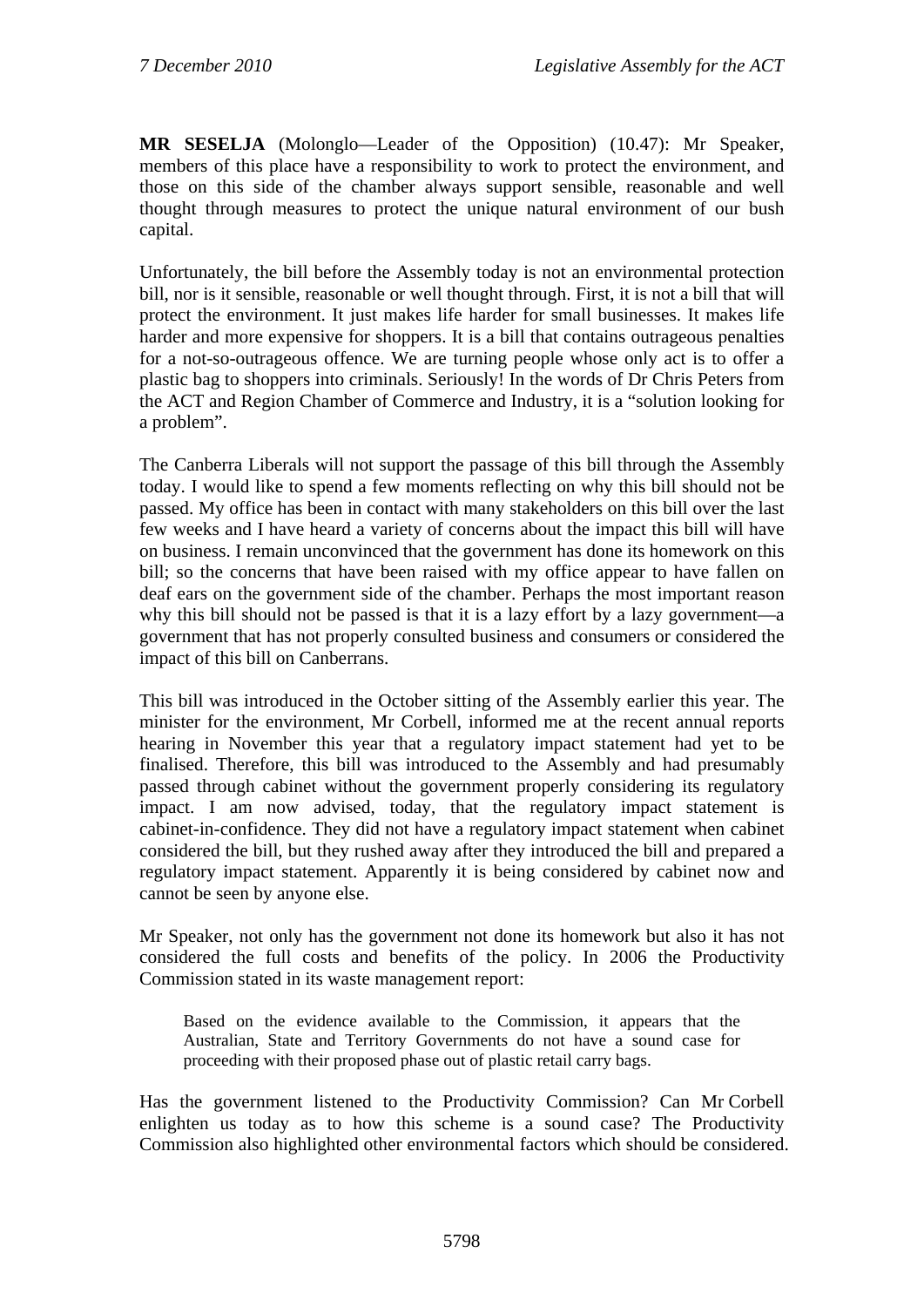In fact, it included a paragraph from the Environment Protection and Heritage Council on how plastic bags can actually assist in reducing a landfill's potential for adverse environmental impacts. The EPHC said:

… the environmental impact of plastic bags in landfill is likely to be low due to their essentially inert or unreactive nature. It appears that plastic bags may have some landfill management benefits including stabilising qualities, leachate minimisation and minimising greenhouse gas emissions.

Can Mr Corbell explain this one? At the recent annual report hearings, the EPA let the cat out of the bag, I think. When I asked about plastic bag pollution they stated:

I cannot say that it has been one of any great significance, from my officers, in relation to pollution.

So we have got the EPA in the ACT saying, "Well, actually, it's not really a problem." I asked them to tell us how big a problem, and the answer from the EPA was, "Well, not very big. Not really a problem at all." That is when the minister had to step in. We had the Productivity Commission and we had the expert opinion of people working on the ground in the ACT. So why are we considering turning shoppers into criminals, or shop assistants into criminals in this case?

Perhaps the real motivation was revealed in Simon Corbell's answer. He was very embarrassed by the EPA's statement. It did not put him in a good light; so he clarified it. He clarified the position of the government. He said:

Just on that point, the government has taken the policy decision it has in relation to plastic bags, based on two factors—

based on two factors, Mr Speaker—

One is obviously perceptions of its problem in terms of contributing to litter, as Mr Walters indicates.

So the first rationale that the government has is not that it is damaging the environment; it is perceptions of the problem. That is how we make policy now. There is a perception of a problem in the community, whether or not it is well founded, and we make policy. That is, apparently, how we make laws. Mr Corbell went on to say:

And the second is the throw-away nature of the product and the fact that many Canberrans perceive it as a very wasteful practice …

The second rationale sounds a little bit like the first:

… the throw-away nature of the product and the fact that many Canberrans perceive it as a very wasteful practice to have once-off-use plastic shopping bags that end up in landfill.

It is "the vibe", Mr Speaker. That is why we are considering this legislation today.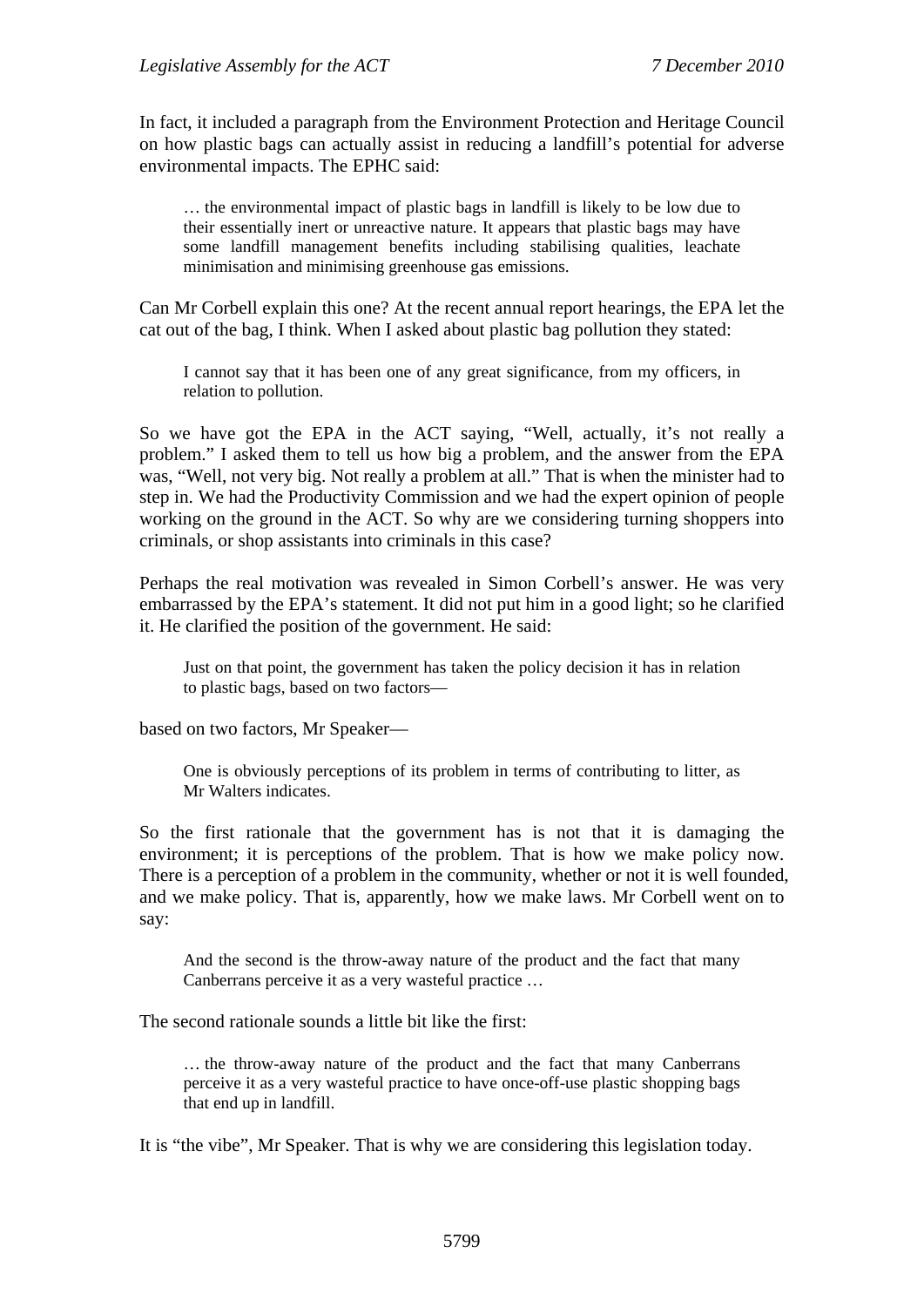Let us just dissect the policy rationale that has now been put forward by the minister. The environmental case fails. It failed when the Productivity Commission looked at it. It failed when the EPA told the Assembly just recently that it is really not much of a problem, in their estimation. The backup rationale concerned perceptions of a problem and the throw-away nature of the product. I wonder what other products we would ban based on their throw-away nature.

Let us look at the solution of the apparent throw-away nature of plastic bags. Many people do not use plastic bags. That is one of the interesting things about this debate. Many Canberrans—in fact, most Canberrans that I speak to—use them for all sorts of things after they take them back from the shops.

**Mr Smyth**: They recycle them.

**MR SESELJA**: They recycle them; they use them a number of times. One of the most common ways that they are used again is as bin liners. That is actually one of the most common ways that many Canberra families reuse their plastic bags. When they take plastic bags from the shops they can be used on a number of occasions for carrying various things around—transporting things to and from the office or from school—and keeping things from getting cross-contaminated. Then what they do is use them as their bin liners and they end up in landfill.

What we are doing to address the problem is to say, "Well, you can't have that one-off plastic bag that you've used several times. What we'll do is replace it with a genuine one-off plastic bag which is a bin liner." This, in the government's estimation, is the good type of plastic bag, the one you actually only use once, because most people only use the bin liner once. They use the bag to line the bin and then they throw it in the wheelie bin and it goes off to landfill.

So this is the government's solution. They did not have an environmental case so they relied on the perception. They relied on the throw-away nature of the product and the fact that people perceive it to be wasteful. What a ridiculous way to make policy. What a ridiculous foundation on which to make laws. Apparently, it is the "perceptions" we need to change, so we need to whack \$27½ thousand fines on small business.

## **Mr Smyth**: How much?

**MR SESELJA**: \$27½ thousand fines for people daring to hand out plastic bags. We need to "encourage more sustainable choices"—and that is why we have to turn people who hand out plastic bags into criminals.

One of the stakeholders that I have spoken to over the last few weeks is the National Association of Retail Grocers of Australia. NARGA, as they are known, represent small grocery businesses, including many IGA supermarkets here in the ACT. NARGA, I think it is fair to say, are deeply concerned by the ban. They made the point to me that plastic shopping bags are ideal for their purpose. They are light, strong, waterproof, hygienic, recyclable and reusable for a multitude of purposes. The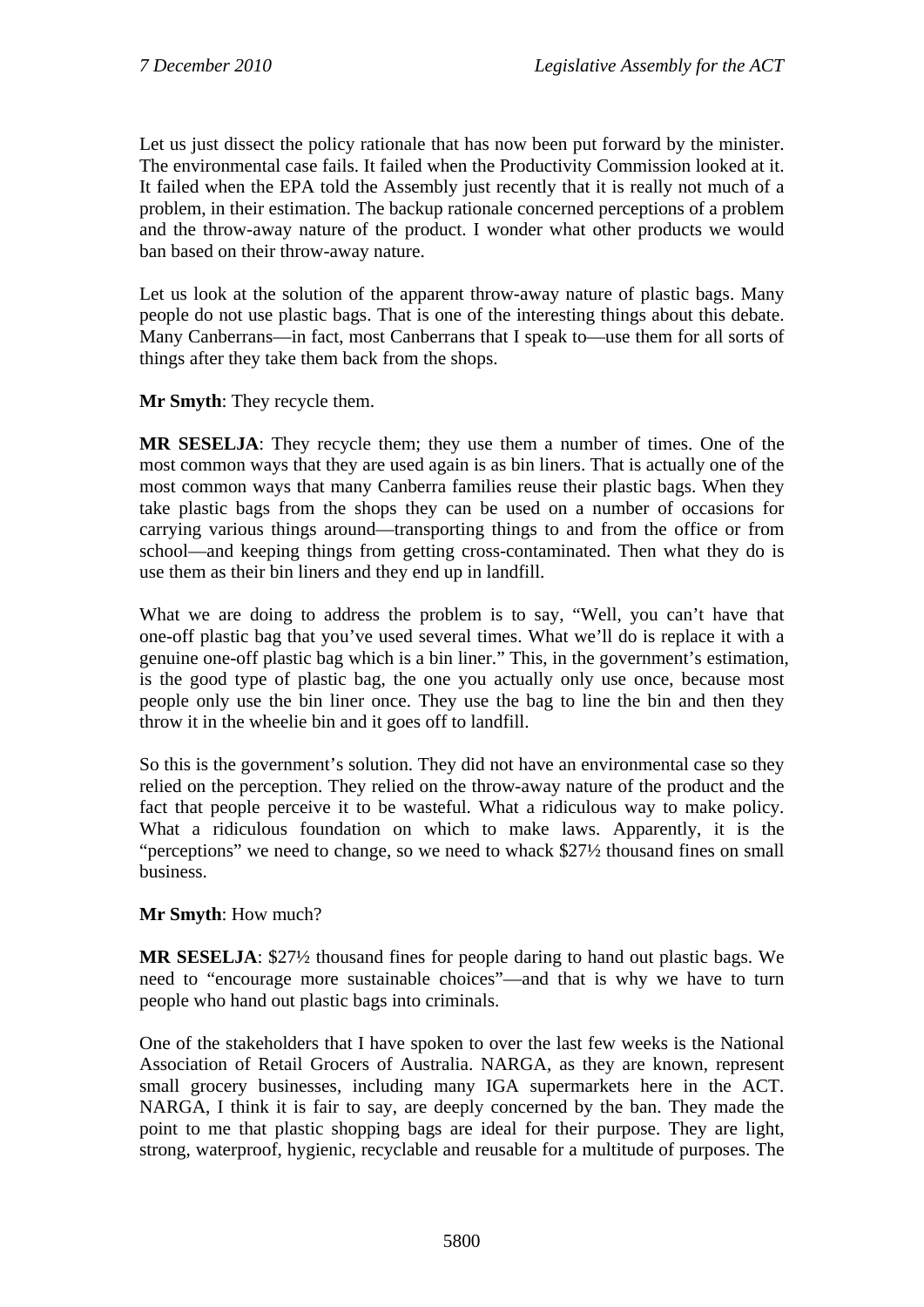fact that the bags are lightweight allows large numbers to be distributed and stored at least environmental cost per bag.

NARGA also made the point that if people cannot obtain lightweight shopping bags they will have to buy plastic bin liners and garbage bags, as touched on earlier. This is yet another Simon Corbell imposed cost which is entirely unnecessary. It seems that the purpose behind so many government policies now is to impose either additional costs on consumers or additional burdens, and we are seeing it again.

Concerns have also been raised with the Canberra Liberals over the safety of people who work in retail shops who have to handle bags, and how overfilling bags, because they are expensive, can lead to injuries to checkout operators. Reusable bags, we have been told by both NARGA and the chamber of commerce, can also pose health risks to people if they are packing food in a bag that has been stored perhaps in the boot of a car, or has become contaminated from food spills. Mr Corbell, what study did you undertake to ensure that these risks to retail workers and shoppers are minimised? Is this included in the secret regulatory impact statement?

The government cites a survey that it undertook prior to developing this bill. The survey, conducted by consultants on behalf of DECCEW, surveyed 560 households via telephone and via self-select surveys taken at shopping centres and online. According to the survey:

Because of its nature, the telephone survey has a high degree of statistical reliability. The shopping centre and online surveys, self-select in nature and smaller in sample size, lack the statistical validity of the telephone survey.

The results of the telephone survey show that only 33 per cent of Canberrans support a ban on plastic shopping bags. Mr Speaker, 33 per cent of Canberrans support a ban on plastic shopping bags. So the most reliable part of the survey shows that only a third of Canberrans support the ban that is proposed in this bill. The survey also states on page 2:

Opinions expressed in submissions to DECCEW or through the website, or offered in the online forum, were diverse in their nature. There was support for restrictive government action, just as there was support for the status quo: no obvious majority view was evident. In similar vein, stakeholders raised diverse concerns about the issue. In the main, however, retailers and organisations representing retailers preferred no action, or action that was consistent across jurisdictions.

Another frustrating part of this bill is the penalties, which I have touched on earlier. The chamber of commerce has told us to consider the following scenarios to which these penalties would apply. The first is a shop assistant trying to assist a little old lady who has left her shopping bags at home and the shop assistant tries to do the little old lady a favour by giving her a plastic bag to carry her bread, milk and a couple of items home. It is a \$27½ thousand fine to the employer of the shop assistant or a store holder at a market like the Old Bus Depot, who was only trying to help the little old lady or someone who went to the event not intending to make a purchase, who saw a few items they liked but who did not have a shopping bag in their back pocket, if the stall assistant provides them with a plastic bag to help them carry a few items home.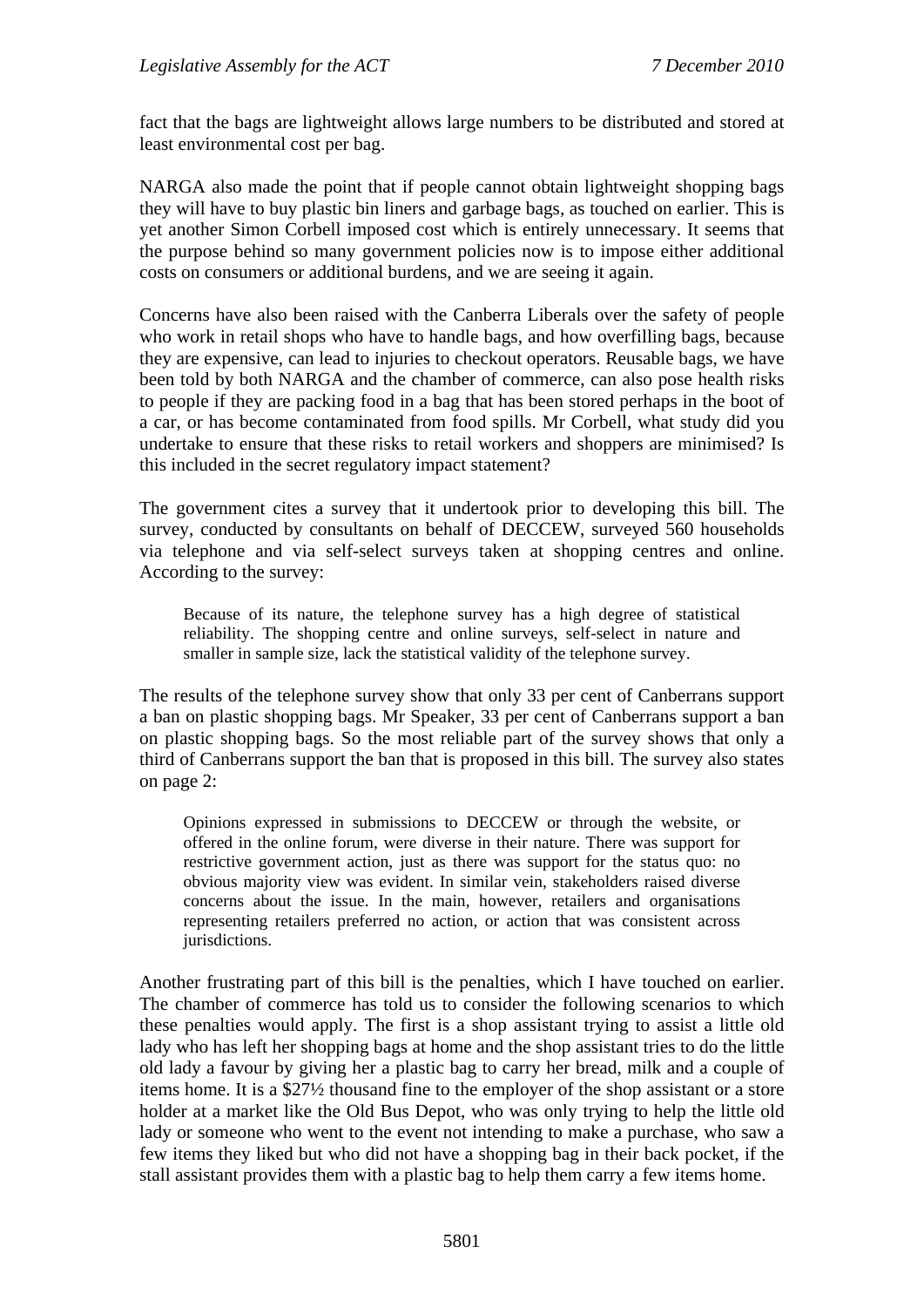Minister, the question for the Assembly becomes: what problem are we trying to solve? Do we really want to impose these kinds of penalties on people for simply handing out a plastic bag, given what the Productivity Commission has said and given what the EPA has said on the issue? Do we really see this as a serious policy response? I think the chamber of commerce summed it up best: this bill is a solution looking for a problem. That is why the Canberra Liberals will not support this clumsy piece of legislation.

This law makes handing out a bag a criminal offence, one as bad as selling alcohol to a minor, worse than taking a minor into a brothel. We saw the argument fall apart when the environment minister's EPA said, "Well, they're not that much of a problem." So the minister had to come out and say, "Well, it's about the perceptions; it's about the fact that they're one-off use and it seems a bit wasteful," even though all those arguments are easily refuted.

I think the explanatory statement actually sums it up. It sums up the motivation of this government, this nanny state approach to policy. It says, "Plastic bags have become a symbol of excessive consumption." There it is. It is not because they hurt the environment, because the EPA says they are not much of a problem. It is not because they are a serious problem, because the Productivity Commission has looked into it and said, "No, there are no serious problems." It is because plastic bags have become a symbol of excessive consumption.

I just wonder what other products we could ban that have become a symbol of excessive consumption. Pick a corporation that has been vilified for its products. No doubt there will be an argument that they encourage excessive consumption. Is it Coca-Cola? Is it McDonald's? Who is it going to be? Whose products are we going to ban because they present a symbol of excessive consumption—these terrible symbols of capitalism and excessive consumption?

That is the true rationale behind this bill. It does not stack up environmentally. It does not stack up when you do a detailed study. The only detailed study in Australia by the Productivity Commission undermined the case for it. It does not stack up in commonsense terms. The community knows it because only one-third of them actually support the ban. Two-thirds understand that this ban will not actually achieve what it is claiming to achieve. It is about dealing with perceptions, we are told; it is about dealing with excessive consumption.

Madam Deputy Speaker, we have serious issues in this community. The prison is already full. Infrastructure is collapsing. Planning is falling apart. There are any number of issues, including the health system. We have the longest waiting list in the country. Yet the Greens and the Labor Party are seeking, through legislation such as this, to turn the bush capital into the nanny state. That is what they are concerned about. They are not concerned about fixing the serious issues but with coming up with solutions to non-problems. For all those reasons, the Canberra Liberals will not be supporting this bill.

**MS LE COUTEUR** (Molonglo) (11.03): The Greens will be supporting the Plastic Shopping Bags Ban Bill today. This bill gives effect to an important environmental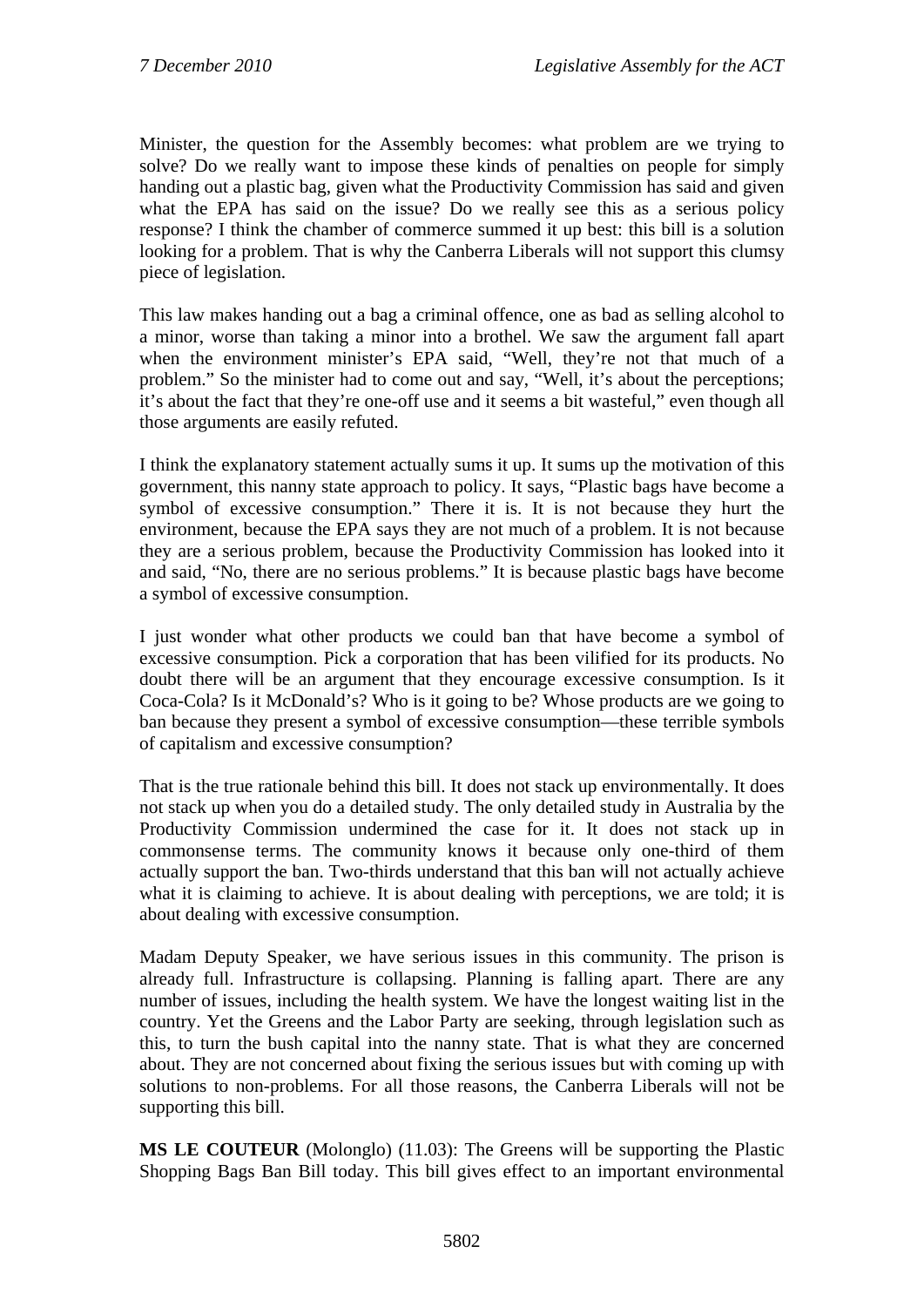initiative, one that the Greens have been calling for for many years. It introduces a ban on lightweight plastic shopping bags that will begin next year after a phase-in period.

The Greens have been determined to address the problem of plastic bags for many years. It was part of the parliamentary agreement with the Labor Party under which the Labor Party formed government in 2008. We asked for a levy on plastic bags to be introduced in the ACT.

The bill is a ban rather than a levy. The reason it is a ban rather than a levy is that constitutional constraints limit the ability of the ACT to impose any meaningful levy on plastic bags, so a levy would be quite ineffectual. A ban is, in any case, simple, and we expect it to be very efficient and effective.

Plastic bags are, despite what the Leader of the Opposition may say, a hazard to the environment. They tend to be a single-use disposable item—a very wasteful way to use thousands of tonnes of plastic, which is made from non-renewable fossil fuels. Australia uses about four billion plastic shopping bags a year. A car could drive around the equator 1,275 times using the petroleum used to produce the plastic bags Australians use in a year.

The high-density polyethylene plastic in plastic bags ends up either in landfill, where it does not break down, or in the natural environment, where it pollutes waterways and harms wildlife. It is disturbing to think that every piece of plastic ever made and every one of the four billion plastic bags we use each year—except for the tiny amount of plastic which has been incinerated, which produces its own pollution problems—all still exist and are not going away. Those of us in the Assembly who believe in the goal of no waste or zero waste should be considering this fact quite carefully.

Interestingly, my office spoke to a manufacturer who has been using plastic bags to make recycled furniture, which is an excellent idea. They are not worried at all about a plastic bag ban, because there are already enough plastic bags for their business to be able to be run effectively forever.

As Mr Seselja has pointed out, plastic bags are one of the hallmarks of our plasticaddicted lifestyle. Probably one of the best ways of looking at this is to look at the existence of the trash vortex in the north Pacific Ocean. This ocean vortex is approximately 850 times the size of Canberra, approximately the size of the entire state of Tasmania. It is full of plastic rubbish. It is estimated that there are about six kilograms of plastic for every kilogram of natural plankton—as well as other slowly degrading garbage. It swirls around the ocean, killing fish, birds and marine animals.

Plastic is an environmental issue, Mr Seselja. The plastic in the trash vortex does not degrade like natural material. Instead, it breaks down very slowly, but only into smaller pieces of plastic. It has been estimated that over one million sea birds and 100,000 marine mammals and sea turtles are killed each year by the ingestion of plastics or entanglement. The plastics in the ocean repel water but act as a chemical sponge. They concentrate damaging pollution that has also been put out into oceans, meaning that animals also take in highly toxic pollution.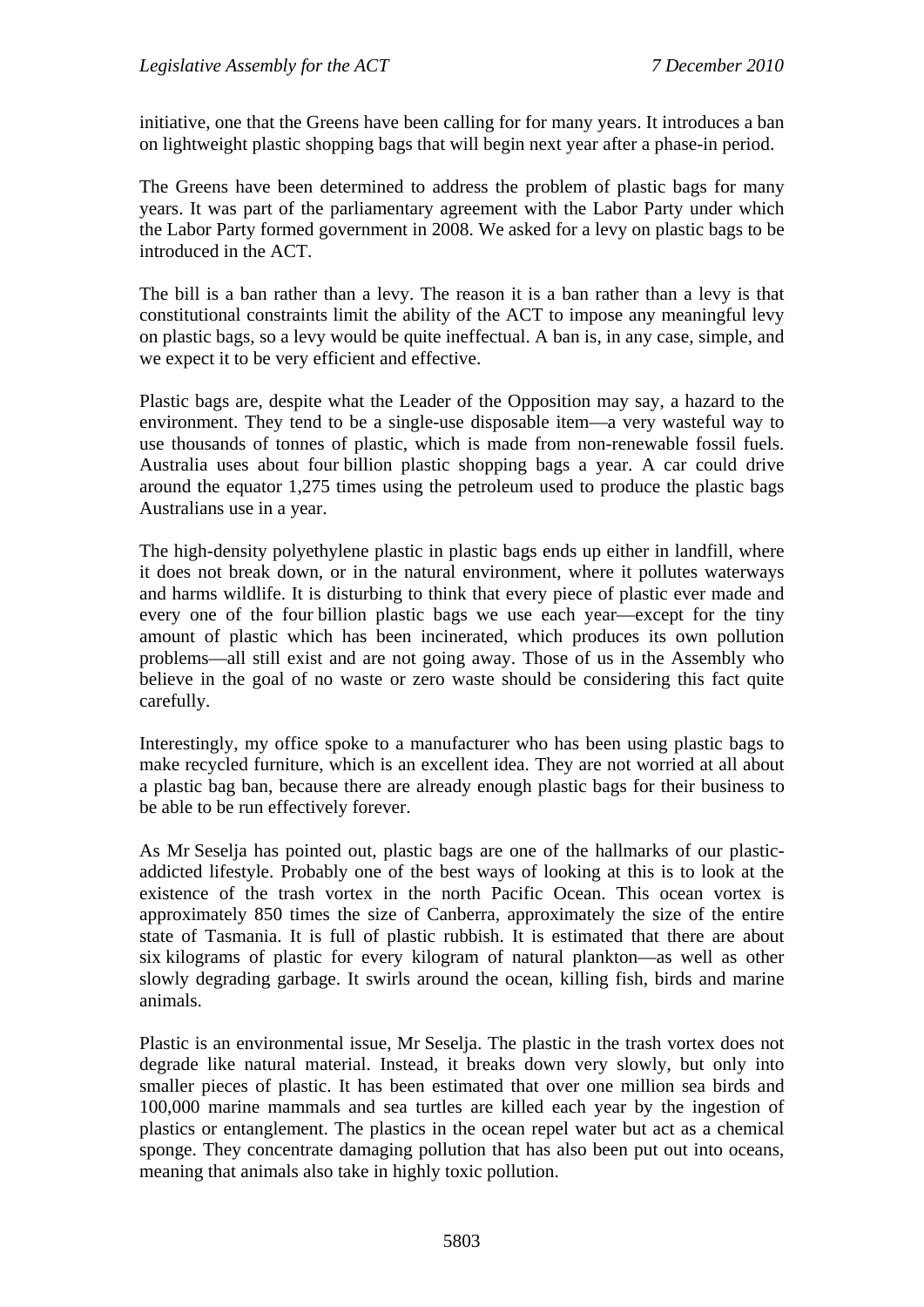It is not just coastal towns that need to worry about the damage that plastic causes to oceans. Plastic travels a long way along the land also, blown by the wind or carried along rivers, streams and sewerage systems.

We need to find alternatives to our unsustainable use of plastic and protect our natural resources and ecosystems. This bill is not, as Mr Seselja said, a bill about money. It is a bill around changing behaviour. I would be very pleased if no-one was ever fined under this bill. The aim is not to fine people; the aim is to change behaviour, to break old lifestyle habits.

Many other countries and cities around the world have already paved the way by introducing bans or levies on plastic bags. They have proved that it is simple and easy to do it and that you can still have a well-functioning and convenient shopping system—and one that is better for the environment. The list includes South Australia; the Northern Territory; Tasmania, which has just passed legislation around a ban; France; Italy; Belgium; Israel; Ireland; Canada; San Francisco; Oakland; California; China; western India; various parts of the UK; Botswana; South Africa; Kenya; Tanzania; Taiwan; Singapore; and Bangladesh. This is in addition to a considerable number of European countries that have restricted plastic bag use for the last 20 years.

I would also recommend that those people unsure about the reason for this bill should look at an excellent documentary called *Addicted to plastic*, made by a filmmaker who has travelled to all parts of the world and documented the impacts caused by our voracious use of plastic.

I would like to make some more comments about the Liberal Party's position on this bill. I would like to start off by quoting from the election policy of the Tasmanian Liberals, which is called "A plastic shopping bag free Tasmania". It says that the Tasmanian Liberals will "make Tasmania free of non-biodegradable plastic shopping bags within two years". In the section entitled "Why this policy is needed", it lists a raft of environmental reasons why Tasmania should go plastic shopping bag free. It then says:

… over … one year, an average household can save 6 kilograms of greenhouse gas emissions, over 190 megajoules of energy (enough to power a television for six months) and 7 litres of water simply by replacing single use plastic shopping bags with reusable bags that are readily available from supermarkets. If every household in Tasmania could make the change we could all make a positive difference.

It says:

We can all make a difference to improve the environment and this is one practical and effective way to do so.

This is not just an issue of perceptions. It is an issue of changing our behaviour changing our throwaway behaviour. Yes, we agree with Mr Seselja that the throwaway nature of single-use plastic bags is one of the issues. This is one of the reasons why we are supporting this ban.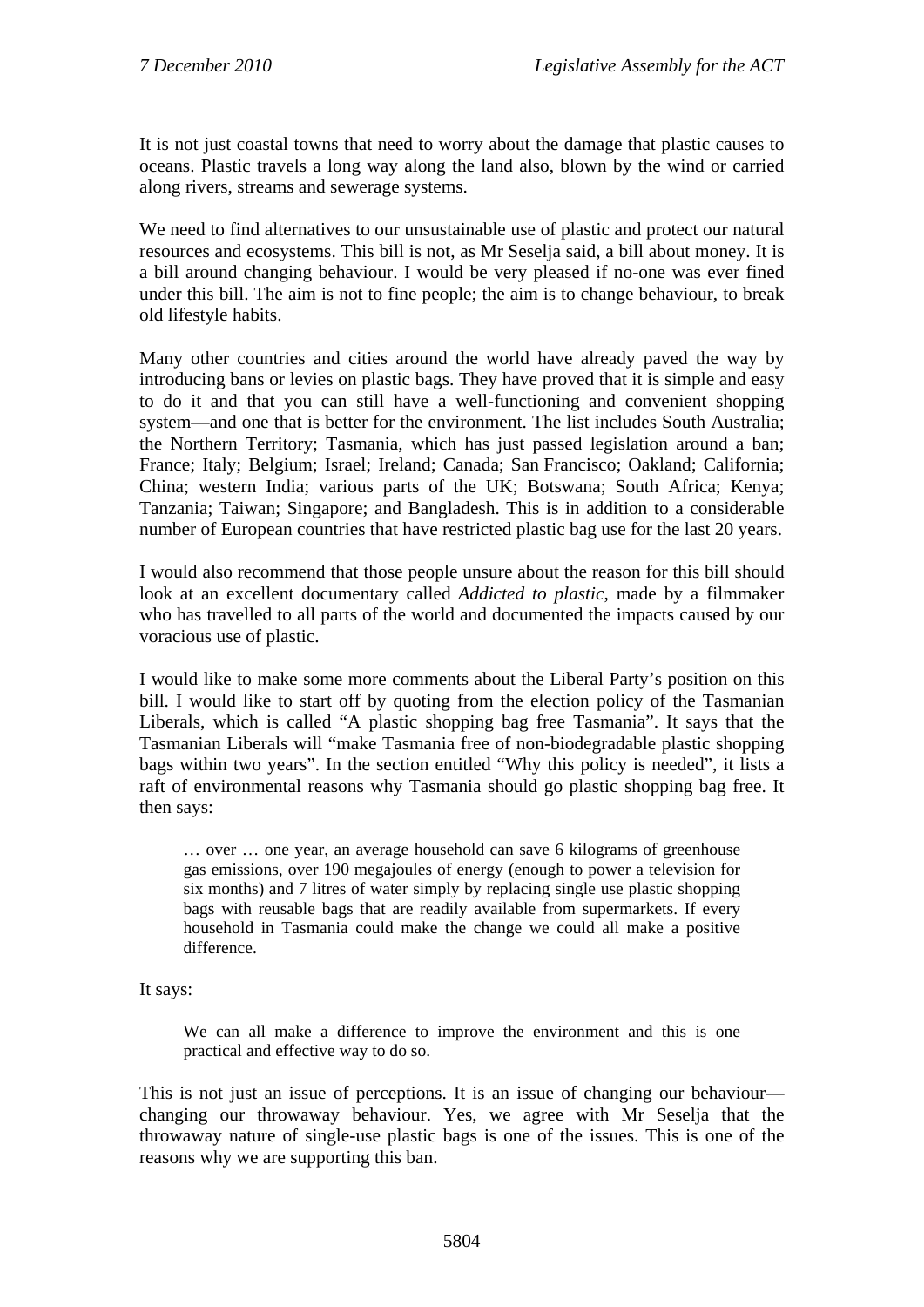Last month, the Tasmanian parliament agreed unanimously on a motion calling for a ban on plastic shopping bags in that state. The Tasmanian Liberals shadow minister on the environment, Matthew Groom, said this about it:

While many in our community have embraced this change already, we do believe that there is a justification for sensible government policy to encourage others to do so. Unfortunately, Tasmanians have seen very little in the way of sound, sensible environmental policy from this Labor Government over its 12 years in office …

… we can recycle better and the Government has a role to play to encourage awareness and promote practical action to improve these and other waste-related issues. We should make Tasmania a plastic-bag-free State …

The State Labor Government continually procrastinates, defers decisions and appears to find excuses not to take action on these issues.

That is right; this is what the Liberal shadow minister for the environment said. He criticised the government for finding excuses not to take action on a plastic bag ban. It is ironic to find that today that is what the Leader of the Opposition has been doing. He has basically been saying—he has entirely been saying—that there should be no action on plastic bags in the ACT. I appreciate that Tasmania has waterways around it—a bit closer than the ACT—but I cannot think of any other difference between the two and I really cannot understand the position of the Liberal Party here. I must admit that I am disappointed by it. It is a bit embarrassing to find that the Liberal Party here seems to be behind even its own party in other states.

The case is clear that moving away from these single-use plastic bags will have significant benefits for the environment. Research has been done by Sustainability Victoria, which assessed a range of shopping bag alternatives across different environmental criteria and found that shifting from plastic bags to more durable bags would deliver environmental gains through reductions in greenhouse gases, energy and water use, resource depletion and litter.

Some people have raised the concern that the common supermarket green bag is in fact no better than a one-use plastic bag. Again, the important factor here is our habits and behaviour. Green bags are also made from a type of plastic, so it is important that they are reused over a number of years. Provided a green bag is used for about two years, it will be better for the environment than the standard lightweight plastic bag. Green bags can also be recycled and do not end up harming the landscape and wildlife, as lightweight plastic bags tend to do.

There is nothing in the legislation, however, that requires people to use plastic green bags. There are a large number of good alternatives to green bags, including reusable nylon bags; bags made from recycled plastics; and calico bags, which I have had a number of for at least 15 years. There are the string shopping bags that our mothers used; they are long lasting, generally washable and an excellent environmental alternative to any type of plastic bag. I also think that customers may find them much more durable and convenient than the supermarket green bags.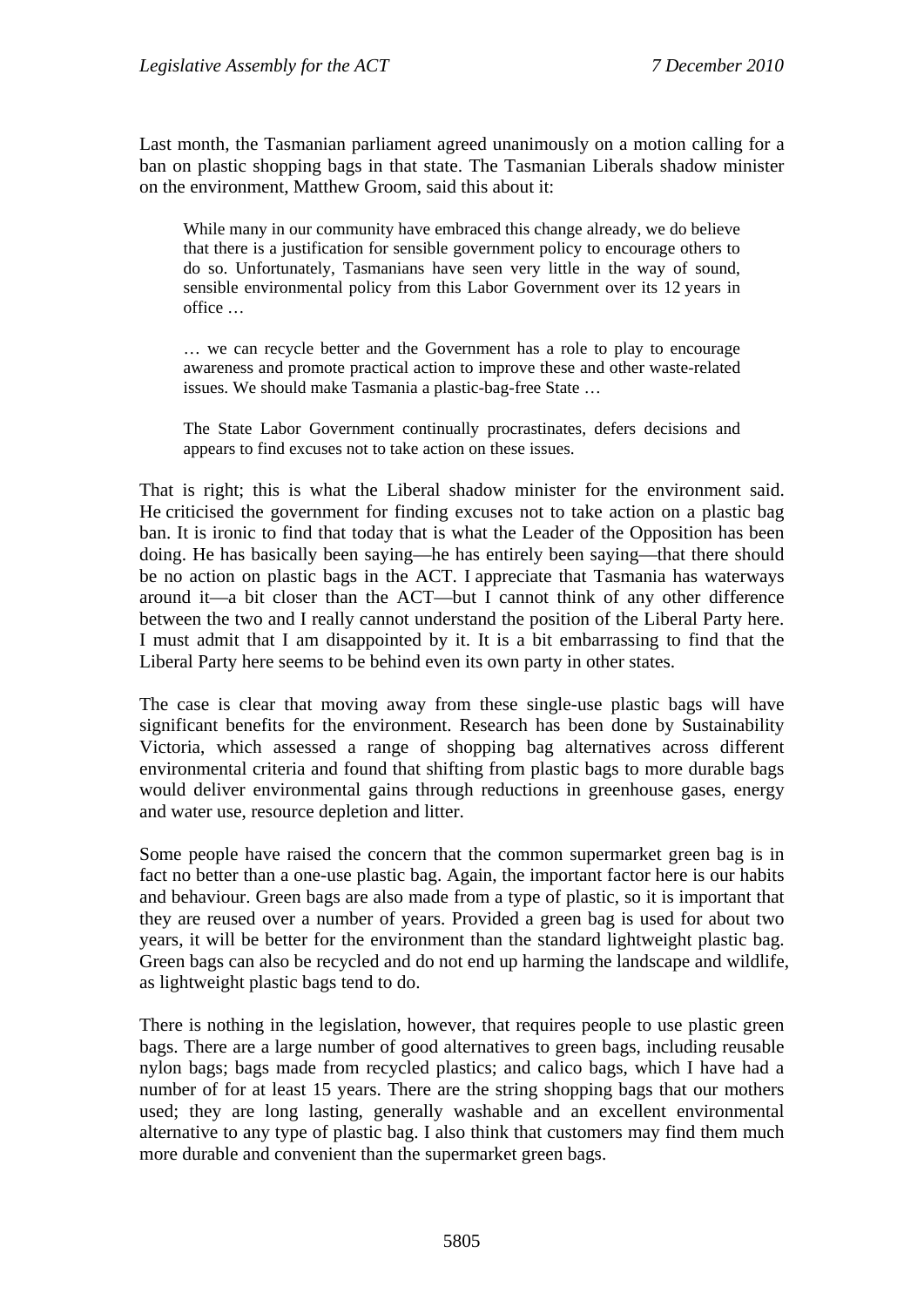Like the Leader of the Opposition, I will touch on the issue of bin liners. Bin liners are a very modern invention. Before that, people wrapped up rubbish in newspaper or cleaned out the bins. This is not as hard to do as some people think. If you have a compost system in your household so that there is no organic waste going into your bins, you will find that the bins do not get dirty. If you are putting in bottles, the *Canberra Times*, tin cans and the ever-increasing amount of excess packaging generally plastic packaging—this does not mean that you create mess that means that you have got to clean out your bins.

I agree that it is inevitable that when lightweight plastic bags are no longer available, some people will buy bin liners. However, research has found that the purchase of bin liners does not increase significantly compared with the reduction of plastic shopping bags. Also, bin liners are much less likely to end up loose in the environment than supermarket plastic bags are. People using plastic bin liners also have the option of using biodegradable bags, such as those made from corn starch.

I will talk a bit about some aspects of the bill itself. It is clear that the success of this bill is going to rest largely on its implementation. As I have said before, the aim of this bill is to change behaviour; the aim of the bill is not to fine people. The government needs to work closely with retailers and the public to make this work. Based on the briefings that I have had from the government and the retailers who I have spoken to, I think that the indication is that so far this is progressing satisfactorily. What the retailers said is in fact part of what Mr Seselja reported. What they want is a consistent uniform regulatory regime. This bill is consistent with what has been done in South Australia, so I feel it is the right approach from that point of view.

It is important to ensure that the public understands and comes on board with the new regime. The government's communication strategy needs to be sound. Given that that is the case, I am sure that the Canberra public will come on board and embrace the change. That is what happened in South Australia: after the ban was introduced, people's approval of it went up considerably. There are also appropriate arrangements in the bill for a phase-in of the ban, including requirements for the retailers to display notification of the impending changes.

I would like to emphasise something which I have raised with the government a few times: the Greens believe that the government will need to provide some assistance to people in Canberra who are at a socioeconomic disadvantage to assist them with the one-off costs of changing over to reusable bags. As we know, it is often these people who have the biggest difficulties adjusting to these kinds of changes. We suggest that the government provide community and welfare organisations with reusable bags so that they will be able to distribute them to people who use their services. This proved to be an effective strategy in South Australia.

I would like to briefly address the comments made by the scrutiny of bills committee in relation to this bill. Firstly, I am satisfied that, given that something has to be done, it is appropriate to criminalise, in the way the bill does, the activity of providing plastic bags. As I have discussed, plastic bags have serious negative impacts and there is considerable public interest in ensuring their reduction.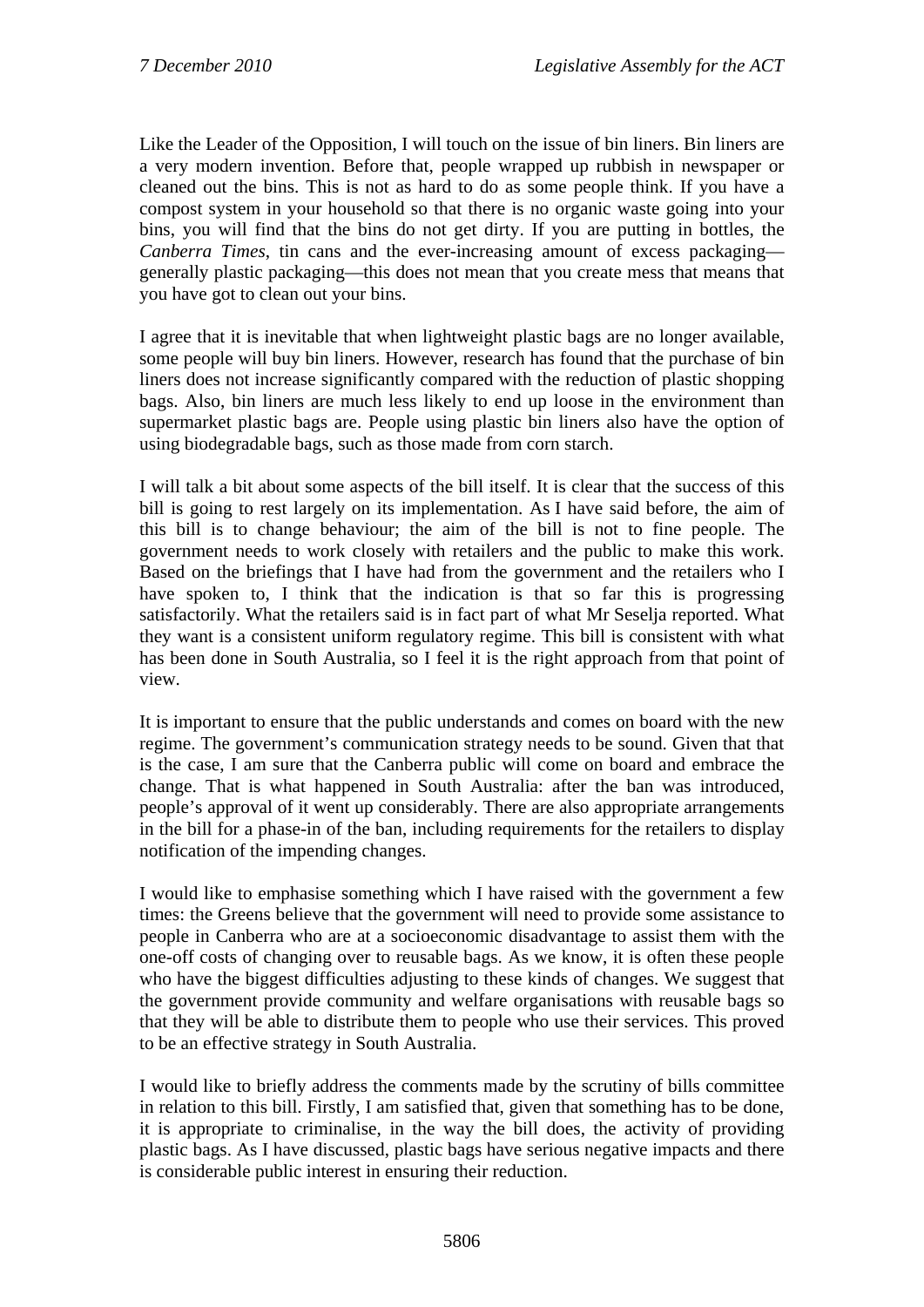Attempts at voluntary measures have unfortunately failed in the past. As Minister Corbell has pointed out, despite the presence of a voluntary retailer code of practice, usage of plastic bags increased by 10 million bags between 2005 and 2007. I am also satisfied that new retailers will be assisted with compliance by ORS. We have just seen a similar situation with the introduction of new signage requirements for retail eggs. ORS has worked with retailers that were not complying and ensured that they complied; there has been no resort to the use of criminal sanctions. ORS does retain the ability, though, to fine a retailer if this is required to ensure compliance in this case. I believe that criminal sanctions are similarly appropriate in the case of plastic bags.

As I have said before, this is legislation to change behaviour, not to fine anybody. I agree with Minister Corbell's explanation in relation to a due diligence defence. I accept his reasons that due diligence is not necessary in relation to the plastic bag offences in this bill, given that the offences are not ones that directly deal with "harm caused" or "risk of harm caused". As Mr Corbell also noted, a corporation does retain the "mistake of fact" defence for a strict liability offence.

I will briefly touch on some of the matters that Mr Seselja touched on. He spoke about the throwaway nature of plastic bags and said that this is one of the reasons that we wanted to regulate them. Yes, he is quite right; this is one of the reasons we wanted to regulate them. As Mr Seselja did so rightly point out, one of the reasons we wanted to regulate them is that we are concerned about consumption. The latest copy of the *State of the Environment Report* by the commissioner for the environment said that the ACT's inhabitants had, on average, a global footprint of 8.4 global hectares. That means that it takes 8.4 average global hectares to support the lifestyle of each and every one of us in the ACT. Unfortunately, if we look at the average number of global hectares available in the world, there are only 1.9.

In other words, the ACT needs to look at ways of reducing its consumption. The use of plastic bags is a very appropriate, very easy way for us to reduce our consumption. This is very appropriate legislation. I am very pleased that the government has introduced it in response to an item in the parliamentary agreement with the Labor Party, and I commend the bill to the Assembly.

**MR SMYTH** (Brindabella) (11.21): In speaking to the business community, the big concern on this bill is the lack of consultation. Yet again, we have got a minister who makes pronouncements without consultation and then, when the business community react, they get sent letters or emails saying, "Here we are consulting with you now." Consultation does not occur after the fact. If you are genuine in your consultation and you are genuine in the approach that you want to take and you actually believe in your case, then you would go out and you would have these discussions with affected industries before you start.

I guess when you do not have a regulatory impact statement it is very hard to go out and consult. And that is the problem with this bill as it stands before us. We, as members of the Assembly, are unaware of what the government understands of the impact that this legislation will have. If it is a positive impact, then I am sure the government would have dropped the regulatory impact statement.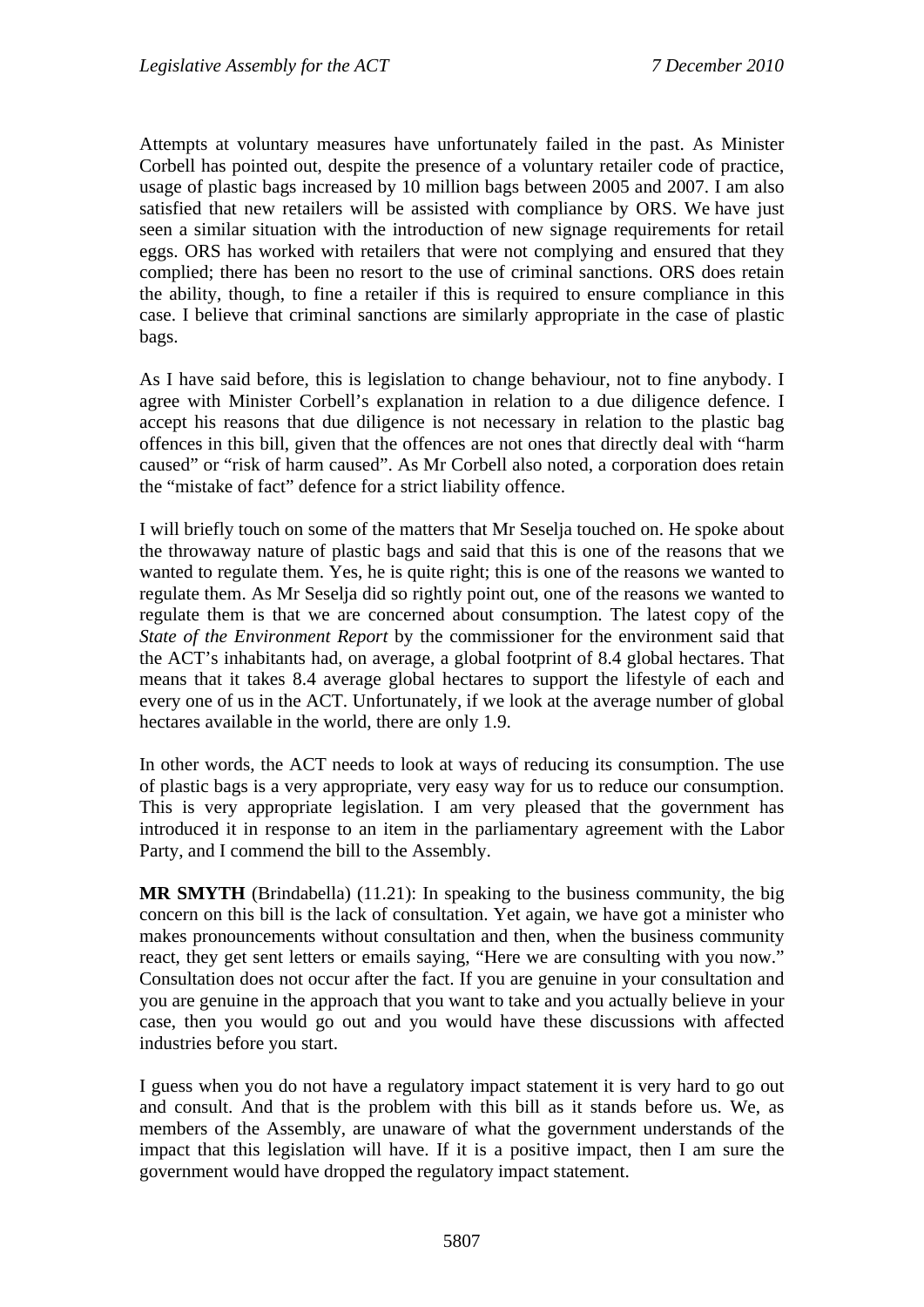Instead, we have got a government that hides behind its cabinet-in-confidence. The minister can, if he so chooses, release the cabinet-in-confidence document. And if the minister knew that it would have a positive effect on the Assembly, he would be down here quoting from it and distributing it so that everybody would know what the impact would be on us as a community. But the silence from the minister and the very fact that the regulatory impact statement was done after the bill was tabled, after the minister was asked for it and it was pushed through cabinet then, would indicate to me that the minister is not being quite open with this place, as he should be.

The minister will have a chance to close the debate and it will be interesting if the minister stands up and gives us a commitment that he will table the regulatory impact statement sometime today. It will be interesting if the minister stands up and actually shuts the bill down until such time as he has a copy of that to be tabled in the Assembly. But I do not suspect that will happen. We know that when the minister is on shaky ground he does not release that sort of documentation.

It is important that we see that documentation. We see the trend, particularly from this government, of more and more legislation. The only way they seem to be able to do anything is through legislation, instead of, for instance, trying to get the community onboard, instead of, for instance, seeking other alternatives to effect a long-term change without inconveniencing the community.

We know the ACT community is very good at recycling and we know that they accept the need for recycling. And they do so very well. Indeed, for years, we have led the country in terms of effort in recycling paper and recycling containers and all those sorts of things and reducing the impact. We know that because we used to have a thing called no waste by 2010. But of course it got reduced to no waste. I wonder whether, on 1 January 2011, it will disappear altogether. Part of no waste by 2010 was to find credible alternatives to what people saw as problems. The problem for this government is that they have not done anything to reduce that.

The other day there was an Australian firm that came up with what they believe to be a credible starch-based alternative to polyurethane. That is the sort of industry and that is the sort of technology and breakthrough that no waste by 2010 was there to drive. But of course this government abandoned no waste by 2010, the same as they abandoned the previous government's greenhouse gas targets. For almost nine years, they have done nothing in this field. And that is why we have got the minister standing up, all hairy-chested, dropping his bill, no consultation, saying, "We are going to change the world."

Take what Ms Le Couteur said. I do know the value of good examples but I just wonder how many of those bags from the ACT travel all the way down the Molonglo to the Murrumbidgee, from the Murrumbidgee to the Murray, from the Murray to the sea and then find their way into the Pacific Ocean.

We all know it is important to protect the environment but let us look at what it is that we are banning today. We are actually banning one of the great recycling efforts of the Canberra community. They take a shopping bag and they use it for a multitude of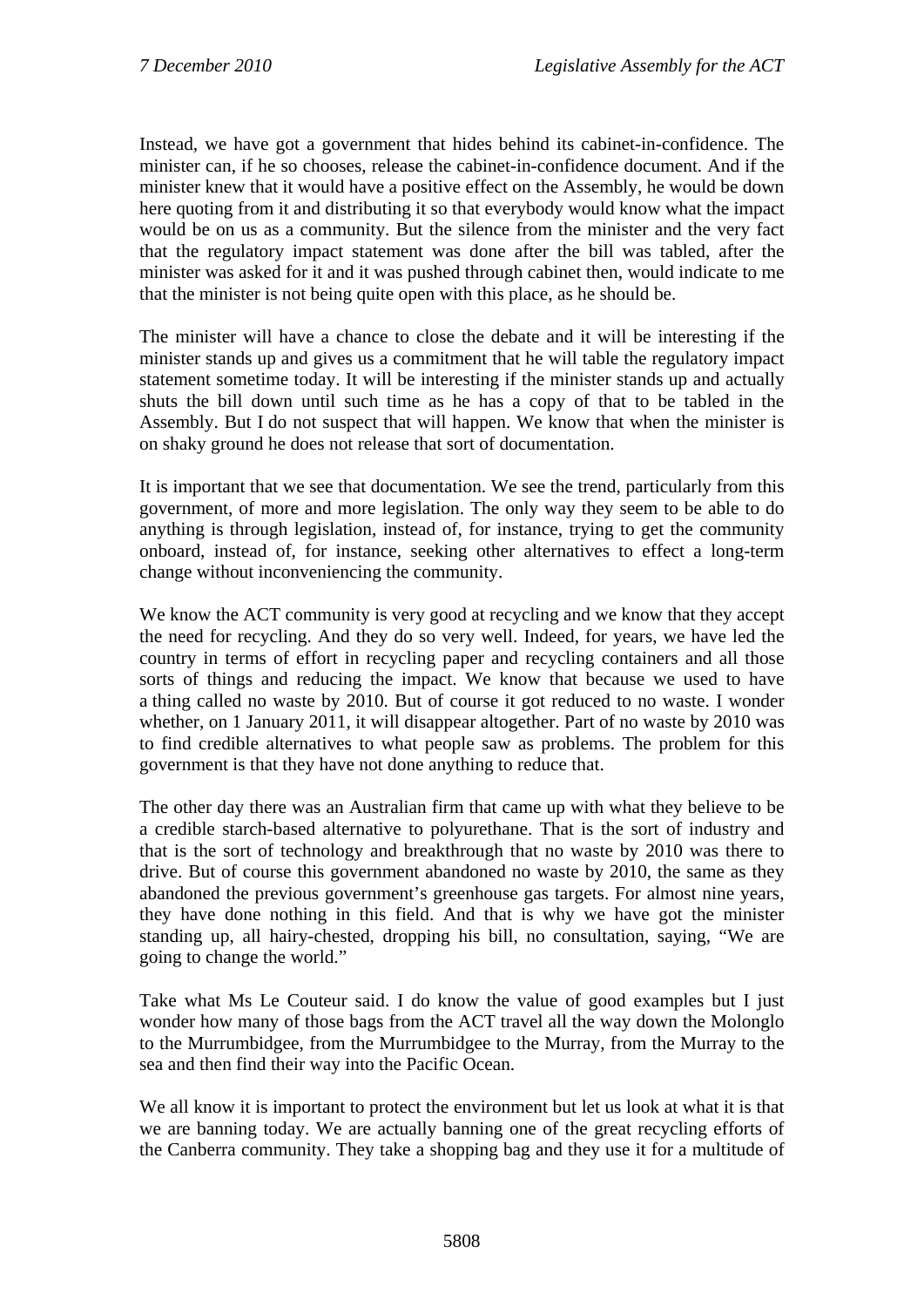purposes, whether it be carrying dirty football boots home from the footy, whether it be from sport after school, whether it be wet swimmers. I know my wife, when she takes our little fellow to his swimming lessons, uses them. You have wet gear to bring home. What do you do? You put it in one these little bags.

How many people line the small bin in their en suite or in their toilet or in their bathroom with one of these bags? How many people use these bags time and time again before they are disposed of? Then they are recycled because most of the supermarket providers now have a bin where you can take your small shopping bags back to recycle again. We have, I think, a very aware community and I think we have a great understanding in this community of what these bags are and how they should be used.

Ms Le Couteur mentioned in her speech that we might use nylon bags or things like that. My understanding was that nylon actually came from the petrochemical industry as well. If we are going to ban these things because they are bad and because they are derived from oil, we are on a very slippery slope because nylon and a whole lot of other alternatives will go out the window as well. And this is what happens when we just have a knee-jerk reaction. It sounds like a good idea at the time. As Chris Peters said, this is a solution looking for a problem.

I point out to members that the average family might do the shopping once a week or once a fortnight. For most of us, I am assuming—I would be surprised if there is not a household in the ACT that does not have a number of the heavy duty recycling grocery bags; four, five, six or maybe even 10—an average shop for an average family will not fit in that number of bags. And heaven forbid, you actually saw a special, you lashed out, you got a little extra and you ran past the capacity of the number of bags that you have taken.

What the current array of shopping bags provides is convenience for people. Yes, we have got to weigh up the environmental side of it but there are times when people buy more than they plan to buy. Shame on them! Shame on them for consuming! And this is what this seems to be about. This seems to be more about people consuming rather than behaving responsibly. If you have got a bigger family—heaven forbid if you had four, five or six kids and your weekly shop tends to go past the normal spread of the bags that you carry with you—how dare you ask for the convenience of a shopping bag! How dare you ask for that!

This is the unreal world that some members of this place now choose to live in. Heaven help you if on your way home you got a phone call from your partner, your spouse, your wife, your husband to say, "Can you stop off and pick up the milk and a few other things? Make sure you separate the vegies from the meat and put them in separate bags." Heaven forbid that you would run in and, not having shopping bags in your boot, ask for the convenience of bags. That is what we are banning. You will now carry that load out in your arms, I assume, somehow or be forced to purchase another heavy duty bag of some description.

There is an air of unreality about all of this, without searching for or seeking other solutions—solutions that programs like no waste by 2010 were driving, solutions that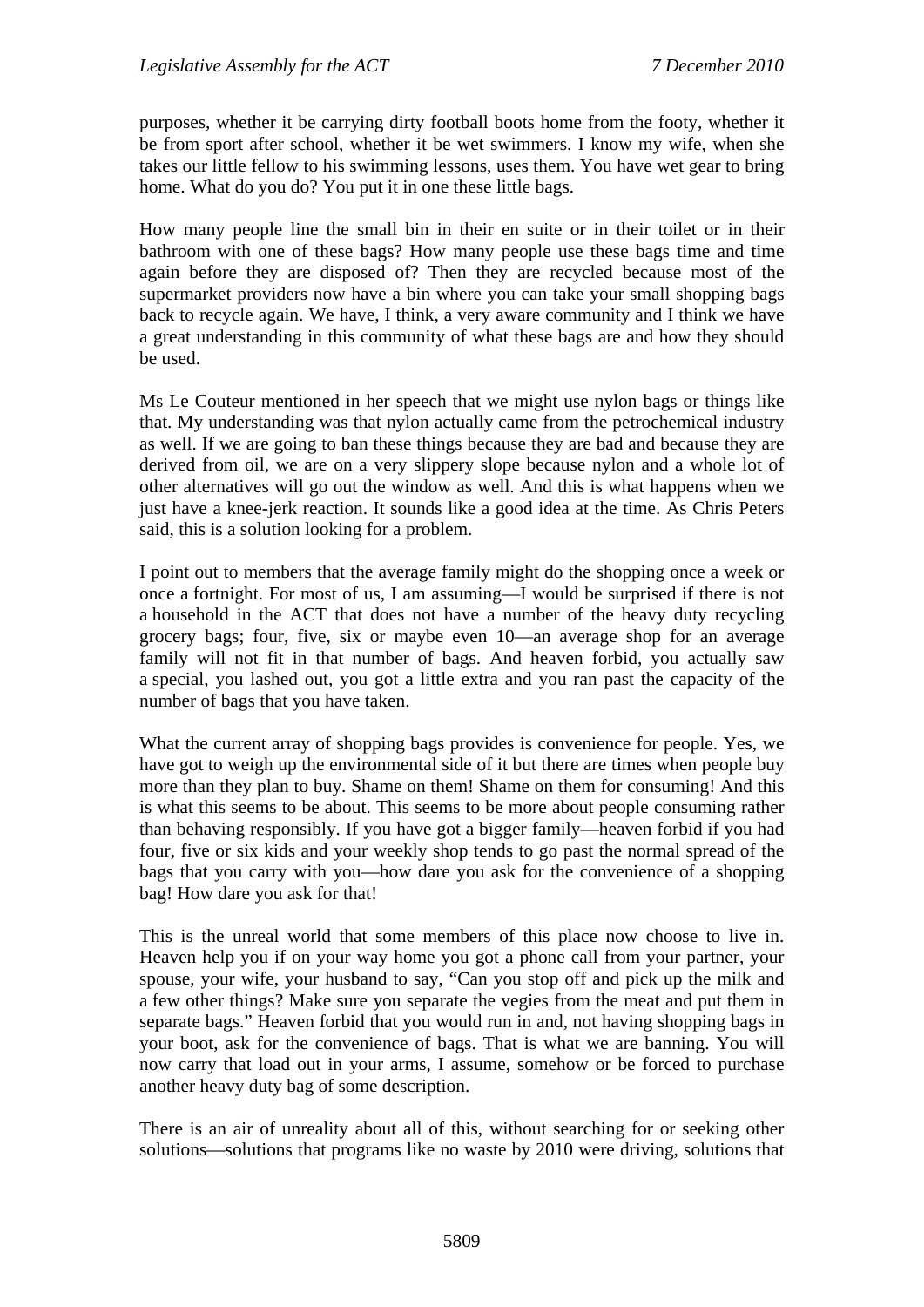Australian firms are coming up with but are not yet at the stage where they are viable and, indeed, may never be viable now if bags like this are not allowed to be used.

The problem here is that we are making a law today, and a very serious law, that has implications. And one of those implications is the level of fines in this bill—\$27,500 for giving somebody a shopping bag. If that is the level of fine, if that is the level we have attached to this, if that is what the minister and those who will support it, his Green colleagues in their coalition, believe is an appropriate fine, then I look forward to the minister going back through all of our legislation and re-jigging the fines for some of the other crimes.

What was that example? This is a fine greater than taking a child to a brothel. Taking a child to a brothel is a crime in the ACT. It has a lesser penalty than giving somebody a shopping bag. Where is the reality check in this place when the ACT Labor Party, as always, assisted by the ACT Greens—you can always rely on the Greens to back up whatever the Labor Party says—believe that it is a greater offence to give somebody a shopping bag than it is to take a child to a brothel? Wake up to yourselves!

One of two things will happen here. The minister will jump up at the end of this and say, "Yes, you are right; we will amend that because you are right; the perspective is wrong and the ratio is wrong," or he will say, "We will now go back and recalibrate every other crime in the ACT to match the shopping bag standard. This is the new standard, the shopping bag standard, and \$27,500 is one of the potential fines. We will now recalibrate." This is madness. This is insanity.

We have already got a community that do their bit. They do it in so many ways. Those on the other side always talk about equity and caring for the less well-off. The less well-off will now, as will those of us who are well-off, have to go and purchase heavy duty bags and not use bin liners at all or they will have to purchase, at greater cost, because they will not be given potential bin liners, these things, putting another cost on them. Maybe we will have a subsidy system like we have for those who cannot afford electricity and gas. We will have a bin liner subsidy as well because what we are doing is putting a lot of cost to this.

I had a friend send me an email this morning when he heard about this. He said, "Fantastic. I am going to go out and buy shares in Glad. Gladbags will be very pleased with this legislation, because they will make a motza out of the ACT and other jurisdictions as we shut down the ability to give away a free bag when we are shopping." He is very pleased. He is going to go out and buy shares immediately, because he can see the potential of this. He is probably a very wise man in that regard.

Madam Deputy Speaker, behind you are the words "For the Queen, the law and the people". I ask: what is in this for the people? You have already got a jurisdiction of individuals who, we know, are committed. Most of them do not believe that this is a necessary step. Have we listened to the people in this regard? You have already got a jurisdiction that, through many efforts, has reduced their waste—for example, through their recycling of newspaper.

I remember in the late 1990s when I was the minister for the environment, a rumour got out somehow that we were going to stop recycling paper because we had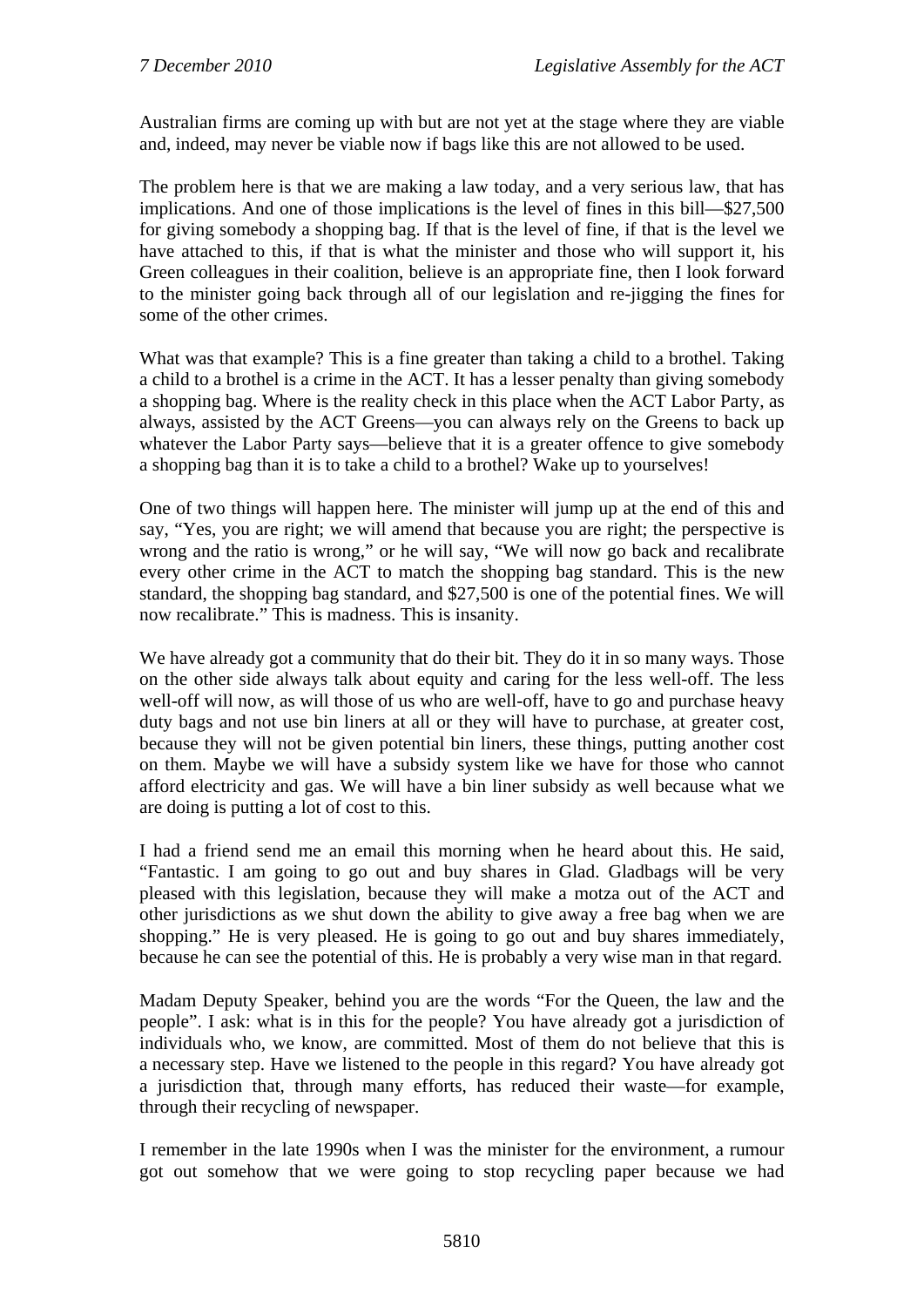stockpiled so much because of the Chinese collapse. My office was inundated with people saying, "How dare you! This is our bit. This is what we do." We have got a jurisdiction that is acutely aware of their responsibilities. I believe they, in the main, handle those responsibilities very wisely and very well. But they are saying that they actually see some value in having access to these bags.

I would urge members not to vote for this bill today. It is the nanny state. It is Mr Corbell trying to be hairy-chested and proving that he is more environmentally sound than the Greens. It is the Greens reacting and saying, "Yes, we will back you up." It is not proven to have the sorts of outcomes that Mr Corbell and the Greens talk about. It will lead to downside effects for those who will be affected by this.

At the end of the day, the government did not consult and the government now refuses to release its regulatory impact statement. I think that speaks volumes about a government and about what the real intention of this bill is.

**MRS DUNNE** (Ginninderra) (11.34): I cannot let the opportunity go by and not comment on some of the remarks made by Ms Le Couteur in support of this bill. I think that I need to emphasise for the people of the ACT the sentiments Ms Le Couteur expressed when she said that she was quite happy to see this being a criminal offence. The supply of plastic bags is going to become a criminal offence in the ACT, a criminal offence which is more heinous than supplying alcohol to minors or taking minors to a brothel.

I think that this says a great deal about the priorities of the Greens and the Labor Party in this place. Mr Seselja is right. The fact is that today the planning system is going to hell in a hand basket, we have long hospital waiting lists, we have allegations of bullying in the hospitals being covered up—we have all of these things that are going wrong. The prison is full. What is Mr Corbell doing? He is legislating in relation to plastic bags.

All of these things are of a much higher priority to the people of the ACT than being criminalised—I emphasise it and repeat it—made a criminal, facing criminal penalties, having it on your police record, if some hapless shop assistant gives away a plastic bag to assist somebody. That will come on their police record. What does that do for their capacity to get a job in the ACT public service or when they cease being a shop assistant, after they have finished their study, getting a job as a teacher or whatever? They will have a criminal record. What does this say about the priorities of the Greens and the Labor Party?

Also, it is interesting that here we have again Ms Le Couteur, with the best possible intentions in the world, I am sure, giving us a lecture about how we should manage our putrescible waste in the ACT, how we should wrap it and put it in our bin and then wash our bins later. It would be desirable, perhaps, to have a green bin so that we could properly deal with our putrescible waste. I would remind members that the only political grouping at the last election who took to the election a policy of dealing with putrescible waste, of providing every Canberran with a green bin, of coming up with a solution about how to deal with that waste afterwards in a useful way for the benefit of the community was the Canberra Liberals.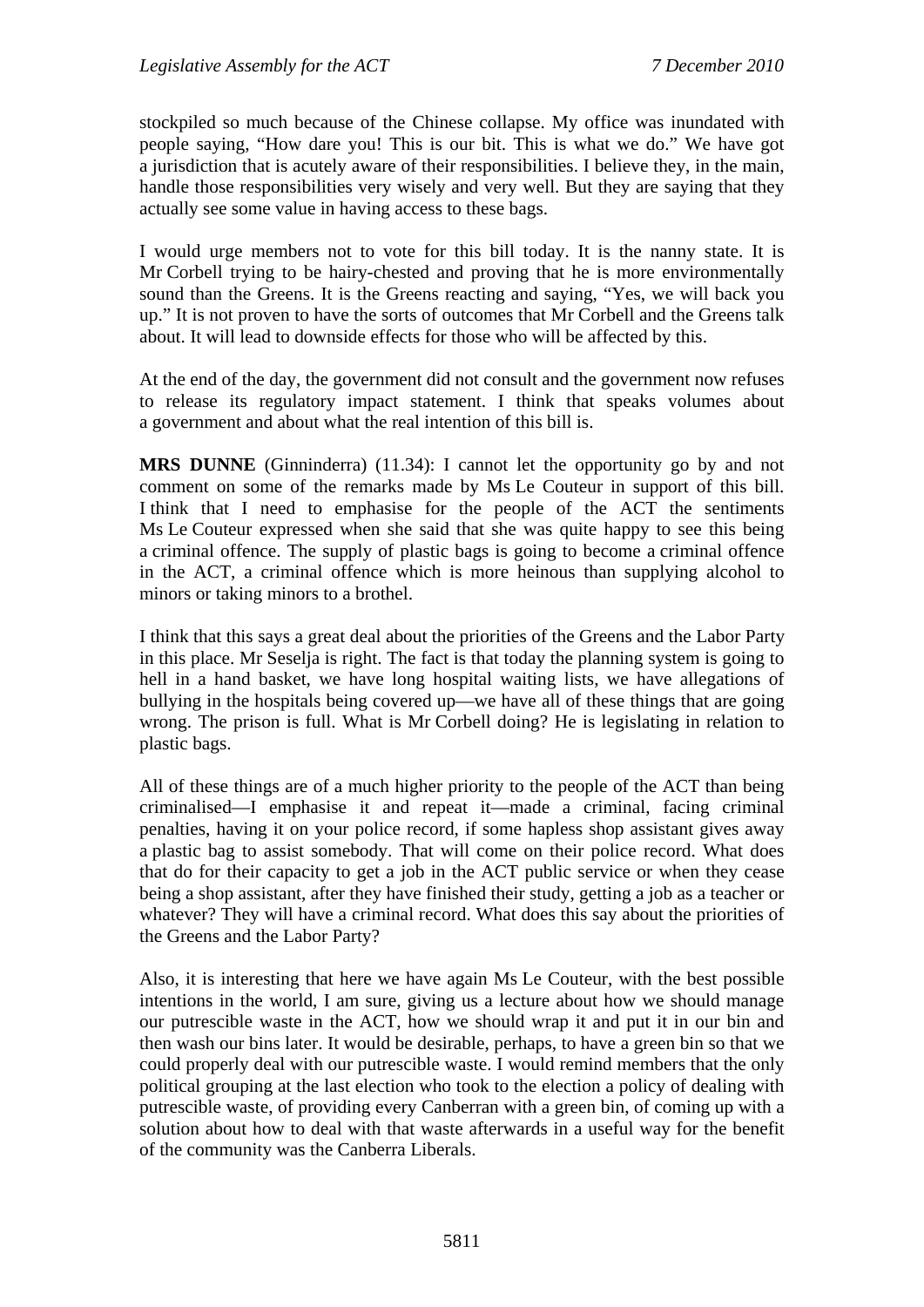This is one of the things that the Greens have had on their wish list forever and a day and, when the Greens came to choose whom they would support for government, they did not choose the party which had gone to the electorate with an iron-clad guarantee to deliver this commitment. They went with the people who said, "We will think about it." Two years after, they have done nothing about it. That was one of the key elements of the Greens' environment policy.

They signed up to the Labor Party and they still do not have anyone to deliver on this commitment, because the Labor Party has been in government for 10 years and has been faffing around for 10 years, failing to deliver a policy on putrescible waste. Mr Hargreaves failed to deliver it, Mr Wood before him failed to deliver it, Mr Stanhope failed to deliver it, and Simon Corbell failed to deliver it.

This is just one of the Greens' wish list. It goes to show that here Ms Le Couteur today is still lamenting the lack of a green bin policy in the ACT. If she and her colleagues had done the right thing and backed a party of principle and with policies in this area, she could have had it already by today.

**MR RATTENBURY** (Molonglo) (11.38): I rise to support this bill today, which provides us with an incremental step to making a better world. I think it is important in thinking about what we are debating today to focus on exactly what this legislation does—that is, it bans non-biodegradable plastic bags. These are ones that are recognised as causing environmental problems by various organisations and do not break down in the environment for periods of up to 1,000 years, I have read in various literature over time.

What the legislation does not do is also important to focus on. This legislation allows people to still receive a plastic shopping bag, provided it is biodegradable. These do exist in the market. Ms Le Couteur mentioned this already. There are bags made of corn starch, and various other options are being developed. These are available on the market today, and it is really important that we recognise that. I think that some of the discussion we have seen this morning amounts, frankly, to a beat-up. I will come back to that in a moment, but a series of furphies does not make an argument. It is important that we remember that as well.

This legislation, as I said, seeks to ban those bags that do not break down in the environment. It is about changing behaviour and driving people towards an alternative. If we sit back and wait for change to come, it will come either too slowly or frankly, it will never happen. This legislation is simply about saying that many Canberrans are already doing the right thing, alternatives are available, there is a better way to do it, and we are going to use this legislation to nudge this community in that direction. That is what it is about.

The whole suggestion that somehow we are seeking to take away Canberrans' inalienable right to convenience is a beat-up. It is a somewhat embarrassing series of arguments—well, furphies—that we have seen put forward this morning. Mr Smyth touched on the no waste by 2010 target that was set many years ago and which we are obviously going to struggle to achieve. Nonetheless, it remains a valid focal point. We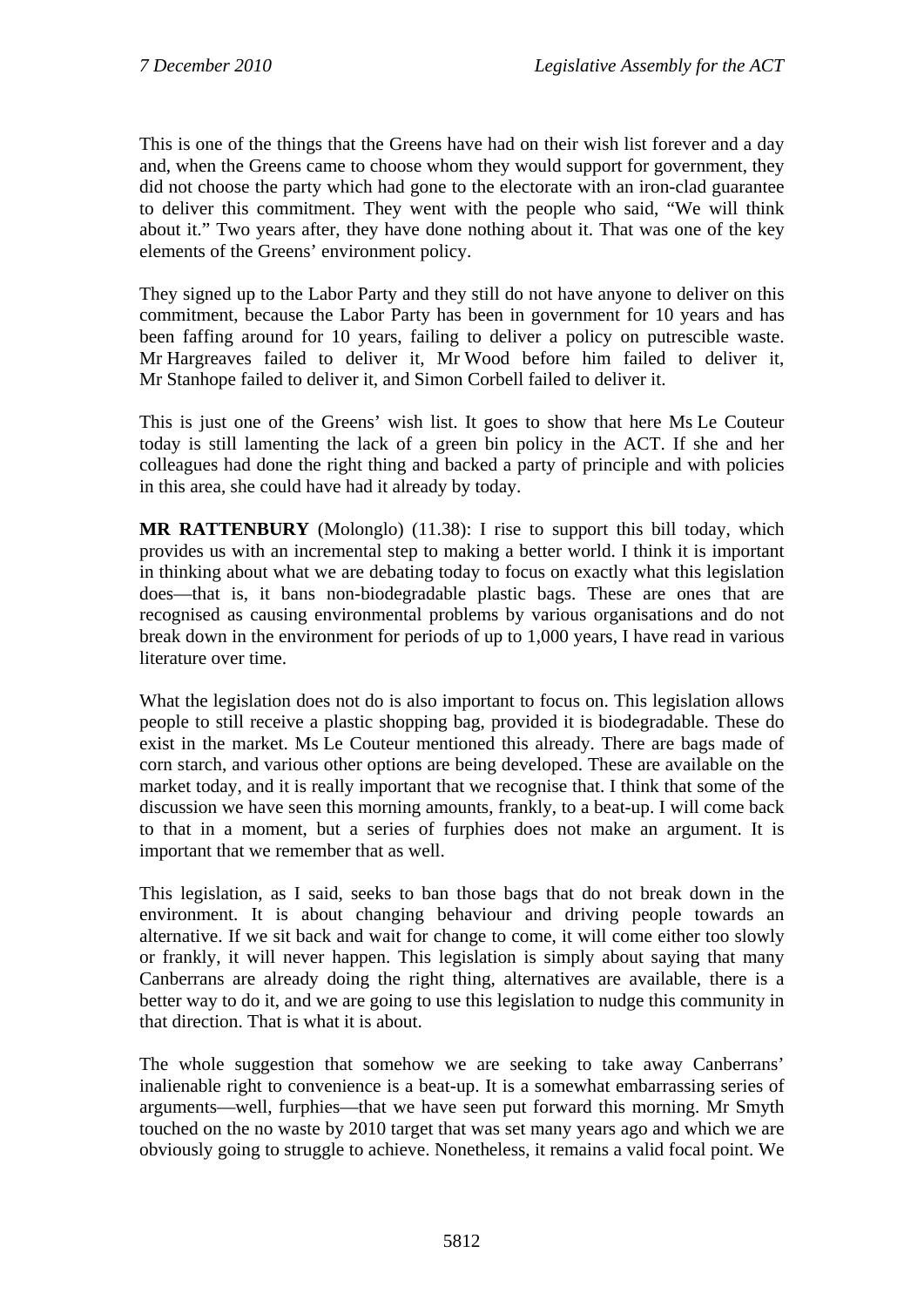have taken a lot of the early steps that can be taken—the massive uptake of recycling in this territory is a credit to the systems that were set up and the Canberrans who have so enthusiastically participated. But we are now up to those levels where we have to start focusing on some of the smaller and trickier bits. Something like plastic bags is not a massive part of the market, but it is a next step. As I said at the beginning, it is an incremental step towards making a better world.

A couple of arguments have come up this morning which warrant some discussion. The argument about penalties is extraordinary. As a lawyer, as a man who worked in the Attorney-General's Department, I would expect better from the Leader of the Opposition. These penalties are clearly the maximum available penalties. Anybody who has studied the law would know—frankly, most people who have not studied law know this as well because it is common sense—these are maximum available penalties. Judges have discretion when a matter comes before the court to impose a suitable penalty within a range.

We have to look at these arguments about some poor shop assistant being whacked with a \$27,500 penalty with a check of reality. Firstly, it will possibly never come to that. The Office of Regulatory Services, which has the responsibility for enforcing these laws, is not draconian. It recognises that you have to take businesses and stakeholders with you, and it will work with people. We have seen that in Ms Le Couteur's detailed examples around the implementation of the egg labelling laws. We have seen there an effective program of the ORS working with stakeholders to make those laws work in an effective way.

We are about the see the liquor laws come into effect. ORS is out there working with licence holders to effectively bring those laws into place. They are not going to slap them with penalties in the first week of the law coming into effect. They are going to work with them and tell them where the problems are. Where an organisation or an individual continues to fail to comply or refuses to comply, then the penalties will come into effect. A little bit of common sense needs to be used, and I think ORS does that. I think the Liberal Party should give it a little bit more credit for having that common sense.

That is the first part—it is never going to come to that. Secondly, as I have touched on, this is about maximum penalties. If it comes before a magistrate, the magistrate is going to be able to use the discretion granted under the normal operations of the judicial system to work out whether somebody has made a reasonable and honest mistake—it is worth noting that strict liability offences contain a defence of reasonable and honest mistake—or whether somebody is wilfully breaching a clear policy direction that this Assembly has sought to put in place.

We also need to draw out the distinction between fines for corporations and fines for individuals. The hysterical suggestion of some poor shop assistant getting a \$27,500 fine is embarrassing, and it does no credit to this place to see those sorts of arguments put on the table.

I want to come back to that central point of what we are trying to do here today—that is, to ban an outdated technology and to push this community towards better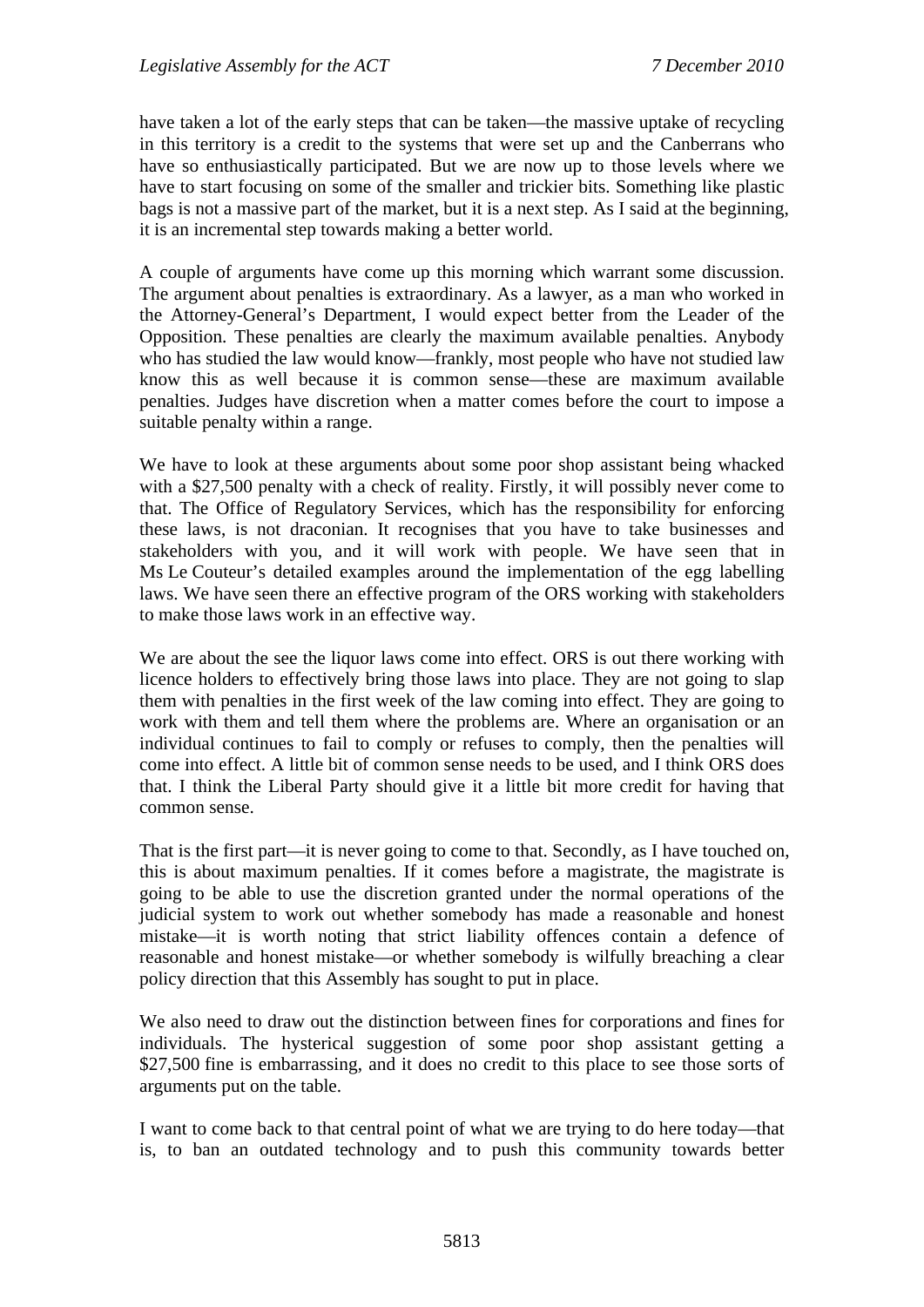alternatives. Better alternatives are available—biodegradable bags are available, there are paper bags, there are boxes. There is a whole bunch of things that most of us probably used in childhood that remain available to Canberrans after this legislation is passed. I think Canberrans will cope. I think Canberrans will get the hang of this without too much drama.

My Smyth has told sob stories of people having to pick up groceries on the way home after having gone to buy a couple of things and bought a couple of things extra because they have found a special on. Well, occasionally I go down to the shops and I buy more than fits in the number of green reusable bags that I have taken with me, and I cope. I push the trolley out to my car, I put the bags in, I then maybe have to put one or two extra things in my boot without a bag. It is okay. I have still got my shopping home without too much inconvenience. I think people are rather more sensible than the Liberal Party gives them credit for, and I think they will find ways to get through this.

I commend the government for bringing this legislation forward. Of course, as Ms Le Couteur touched on, we originally suggested a levy, and certainly that was the model I had come to experience living in Europe where the bags were available. Unfortunately, because of the constitutional arrangements in Australia, it became clear that that was not a way for us to be able to proceed.

What was also interesting was the feedback from the business stakeholders that we talked to about this, and I believe the government spoke to them as well. They said a couple of things: one, a levy was probably going to be administratively more complex. We do not have the systems in place, and people said that a ban would be simpler. Certainly the big chains believe a ban would be simpler, because it is what is applied to them in other jurisdictions. They said, "It would actually be far simpler for us to do it this way." I think it is a good reflection of starting off with an idea but actually listening and working out there was perhaps a more effective, simpler and less costly way to go about this.

I commend the government. I appreciate the discussions we have had over time in finding a way to bring this policy direction to fruition. I am pleased that the Greens will be able to support this legislation today. As I said, it is one incremental step towards improving the sustainability of this city.

**MR CORBELL** (Molonglo—Attorney-General, Minister for the Environment, Climate Change and Water, Minister for Energy and Minister for Police and Emergency Services) (11.47), in reply: Thank you, Madam Deputy Speaker, and I thank those members who have indicated their support for this bill. This bill is an important bill in the journey that our city is continuing to travel in becoming a more sustainable one. By banning single-use polyethylene shopping bags, the bill will reduce unnecessary consumption, reduce waste sent to landfill, reduce litter and reduce other environmental impacts on our community.

It is worth highlighting the experience of other jurisdictions where bans have been put in place. The most closely studied and the most extensively examined has been South Australia. What has been the result of a ban in South Australia? First of all,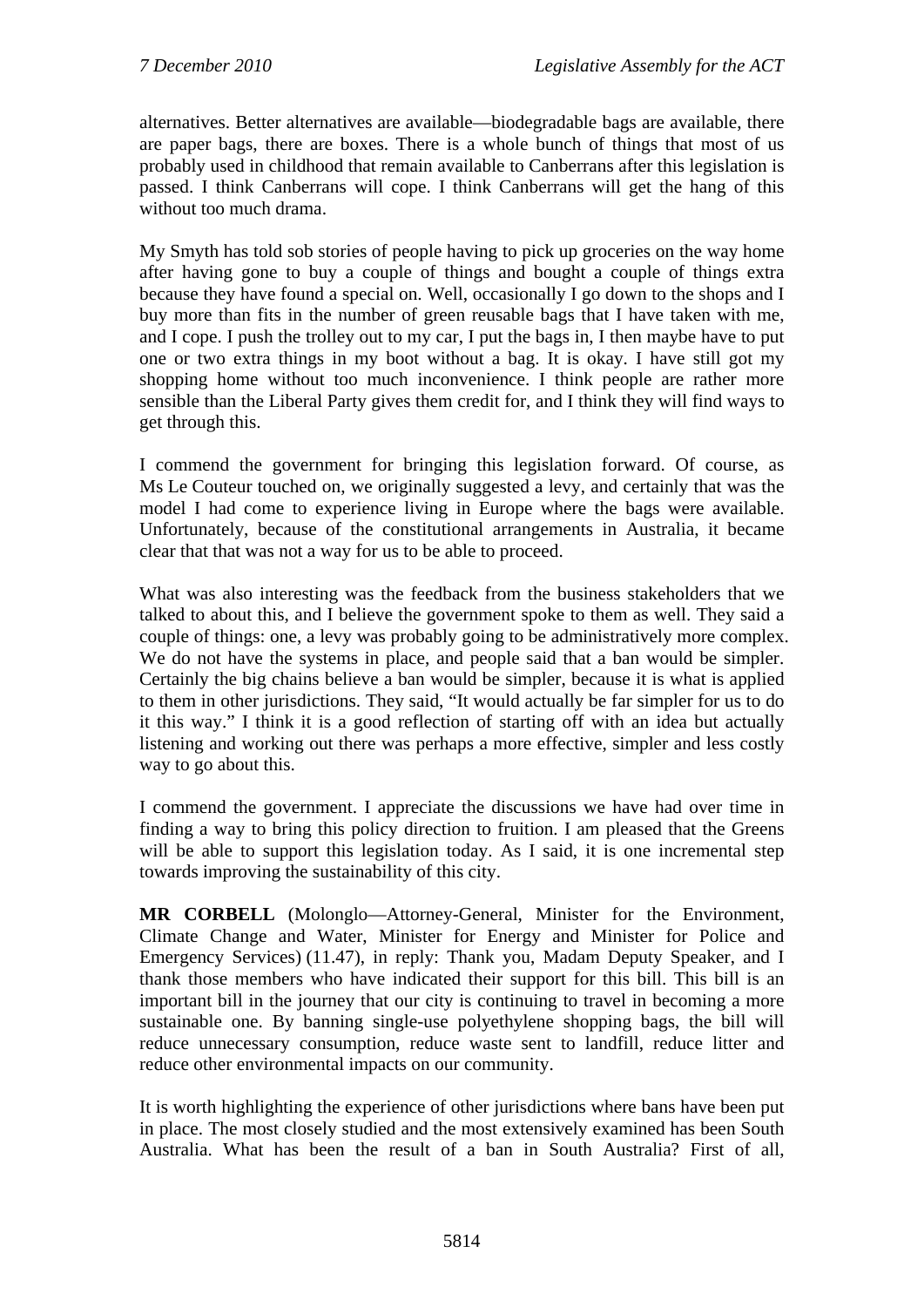400 million fewer bags have gone to landfill as a result of the ban. In terms of a verifiable impact on a reduction in waste to landfill, it is significant—400 million bags fewer going to the landfill.

What is perhaps more interesting are the changes that have occurred in relation to people's behaviour. The South Australian government has extensively surveyed South Australians before, during and after the ban has taken place. Indeed, three detailed surveys have been undertaken by the University of South Australia.

Most usefully, those surveys have found significant behaviour change. Overall, in the most recent survey conducted by the University of South Australia, more than nine in 10 respondents claimed to take their own bags shopping compared to approximately six in 10 of all respondents who responded in phase 1 of the survey. According to the University of South Australia, this shows a significant change in behaviour. Of course, behaviour change is one of the most important considerations in relation to this legislation. So does it work in reducing waste to landfill? Yes, it does. Does it change behaviour? Undoubtedly, and there are clear scientific surveys to back this up.

It is worth highlighting to members, of course, that the legislation being introduced here in the territory mirrors the provisions in South Australia. What is the harm that is being addressed? The harm is harm to our environment. There is no doubt that the use of single-use plastic shopping bags does cause harm to the environment. It is worth highlighting that often this harm is characterised as harm to marine life.

There is no doubt that there is significant harm to marine life. Extensive studies now show the massive amount of plastic material circulating in our oceans and the harm that that does to many marine animals. But the harm is not restricted solely to the marine environment. Indeed, the harm also occurs on land. Plastic bags, according to one website, can block drains and trap birds. They also kill livestock. There is clear evidence that livestock ingest plastic bags. It kills them and it creates significant economic harm for the owners of those animals.

It is also worth highlighting, of course, that plastic bags are a significant litter problem. Indeed, of all the waste escaping from landfills it is estimated that 47 per cent of it is plastic shopping bags. Because of its lightweight nature, it is simply blown away. One only has to drive down Mugga Lane past the ACT landfill to see this in action. Plastic shopping bags festoon the fencing around that facility. But what do Canberrans think about reducing plastic bag use? Fifty-nine per cent of Canberrans believe that plastic bags are a problem. That is based on the telephone survey results undertaken by my department last year. Fifty-eight per cent of Canberrans support some form of restrictive action, either a levy or a ban.

**Mr Seselja**: How many want a ban?

**MR CORBELL**: A clear majority of Canberrans surveyed support restrictive action by government.

**Mr Seselja**: He doesn't want to talk about how many want a ban. How many want a ban?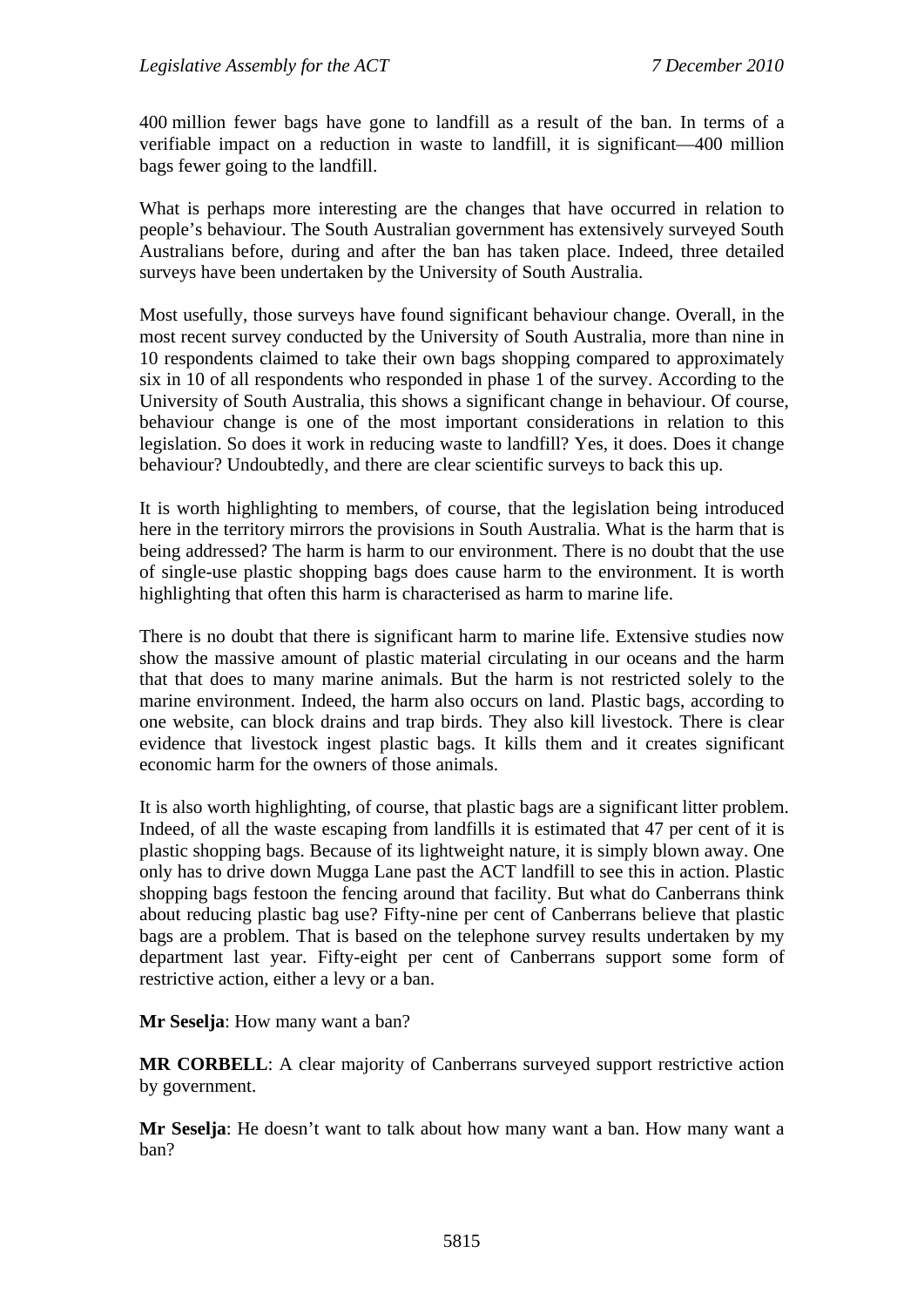**MR CORBELL**: That is a clear and compelling issue for the government to have regard to. A clear majority of Canberrans, 58 per cent of Canberrans, support some form of restrictive action.

**Mr Seselja**: How many want a ban?

**MADAM DEPUTY SPEAKER**: Ms Seselja, question time is later today.

**Mr Hanson**: Thirty-three per cent, I think, for restrictive action.

**MR CORBELL**: The restrictive action, of course, is either a levy or a ban.

**Mr Seselja**: It is an embarrassing number, isn't it?

## **MADAM DEPUTY SPEAKER**: Members!

**MR CORBELL**: Other speakers in this debate have highlighted the problems with a levy here in the territory and the government has ruled out the use of the levy for the constitutional reasons that other speakers have highlighted. The only other form of action available is, therefore, a ban, and the government has decided to take that step.

We have heard the Liberal Party in their debate on this trying to characterise this as an anti-capitalist, anti-consumption activity. If that is the case, I am proud to be in the anti-capitalistic, anti-consumption characterisation which is shared by a range of other similar anti-capitalistic organisations such as Aldi stores which, of course, do not make plastic shopping bags available here in the ACT. That renowned socialist organisation, Aldi, and, indeed, that renowned hotbed of communist thought, Target Australia, no longer offer plastic shopping bags at their checkouts.

**Mr Hanson**: You can buy them. The consumer bears the cost.

## **MADAM DEPUTY SPEAKER**: Mr Hanson!

**MR CORBELL**: So there you have it.

*Opposition members interjecting—* 

**MADAM DEPUTY SPEAKER**: Order! Members of the opposition will cease interjecting.

**MR CORBELL**: There you have it, Madam Deputy Speaker.

**Mr Hanson**: They make lots of money out of it.

**MADAM DEPUTY SPEAKER**: Mr Hanson, I am going to warn you if you keep interjecting.

**MR CORBELL**: Two large national retailers operating here in the ACT have already voluntarily banned the provision of lightweight plastic shopping bags in their centres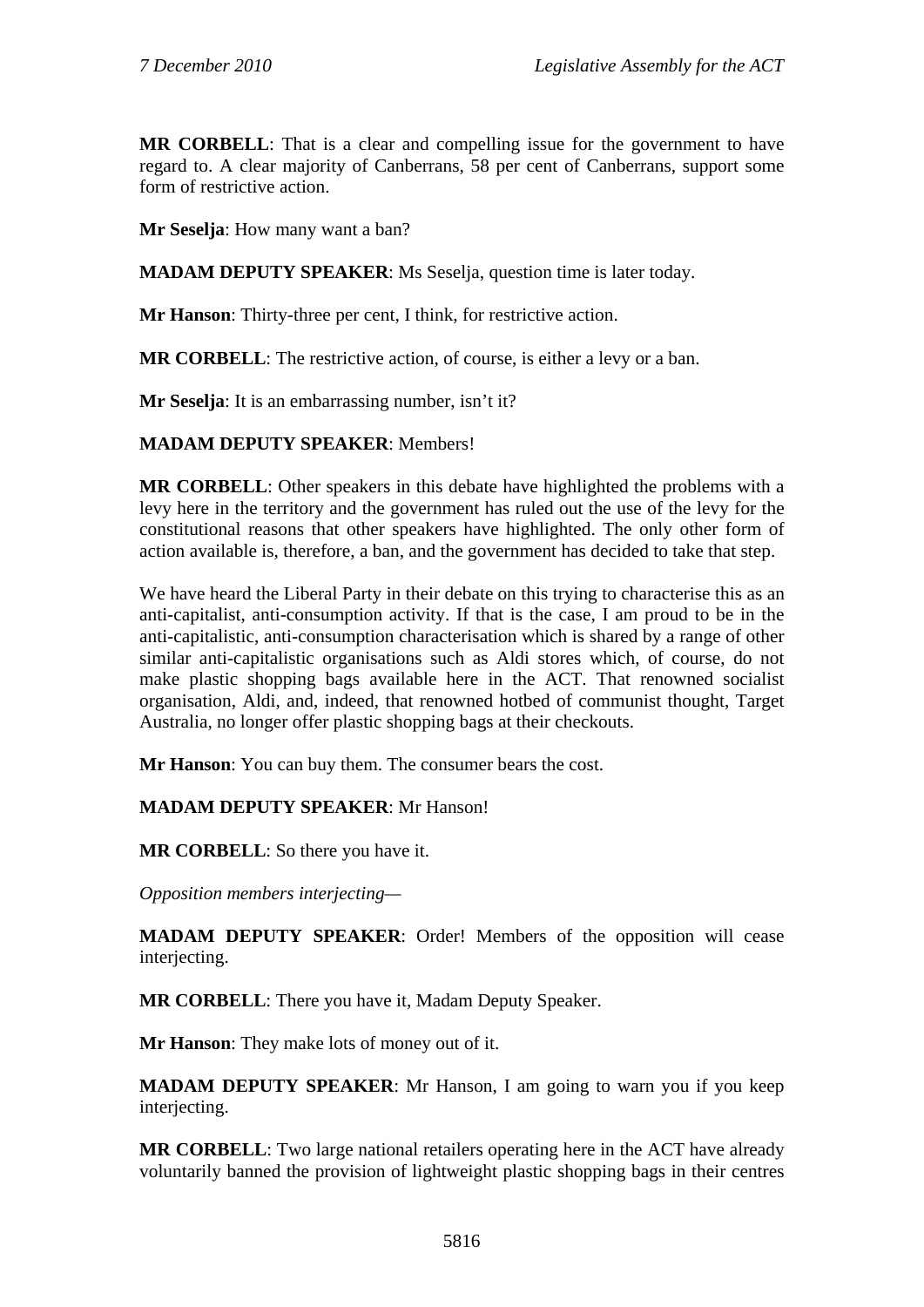here in the ACT. Has the world ended? Has capitalism come to a grinding halt? No, it has not, Madam Deputy Speaker, because these organisations themselves recognise that consumers are looking for change, that consumers believe the provision of lightweight plastic shopping bags is wasteful and that there are better alternatives. This ban, of course, is designed to provide for those better alternatives.

Of course, it is important to highlight that a range of plastic bags will continue to be made available. The first is barrier bags, the type dispensed from a roll to hold items such as loose fruit, vegetables or meat. Obviously, those types of bags are important for the food contamination and storage issues that consumers are rightly concerned about.

Also, there is the issue of heavier-style retail bags—boutique bags usually used by clothing or department stores. These are not affected by the ban. Neither are bans designed for multiple use such as the ubiquitous green bags that you often see in many major supermarket retail chains, bin liners for purchase and biodegradable bags that meet the Australian standard for biodegradability.

Of course, there are paper bags. Remember paper bags? I can remember paper bags when I was growing up. My mum and dad would bring home the shopping in a paper bag. The world did not end. The world did not end when there were other more sustainable alternatives. That is really the point. These are sustainable alternatives. They are alternatives that are just as convenient, just as effective, just as suitable for purpose but they do not have the impact that lightweight plastic shopping bags have on our community.

During the transition period the government will work closely with retailers to raise awareness of the ban and help retailers and consumers adjust. During the four-month transition period any retailer who still provides single-use plastic bags must also provide alternatives so that consumers are able to continue to carry goods that they purchase from that store.

Retailers will be required to prominently display signs providing customers with information on the changes and the timing of the changes. The government will fund a communication strategy to assist business, retail workers and consumers to prepare for the transition period and the eventual ban. The campaign will include advertising, direct mail-outs, training material and signage.

In anticipation of this process, the government is proposing to establish a plastic bag advisory group, which will be formed early next year and which will work with retailers, peak retail bodies and local associations on the implementation of the ban.

I would like to turn to a couple of other issues that have been raised during the debate. The first of these is the issue of compliance. The Office of Regulatory Services will manage the monitoring and compliance of the ban. The ORS will be given powers to inspect and undertake compliance action, including enforcement of penalties. As with any of these programs, the ORS philosophy is to engage, educate and enforce.

It is in the government regulator's and the individual's interest to achieve voluntary compliance with the rules and regulations that govern people's day-to-day lives. It is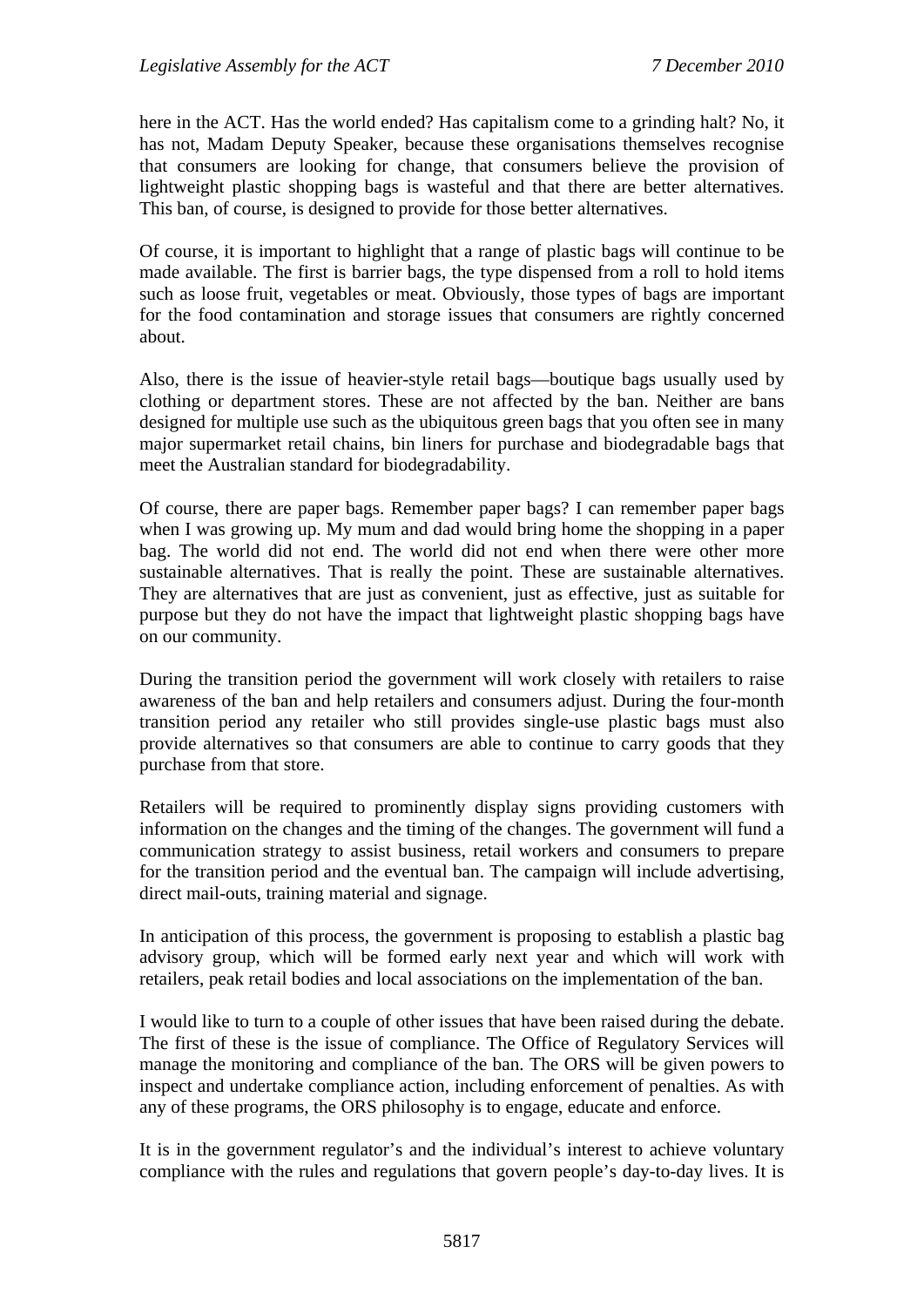not and will not be the approach of this government in relation to this legislation or any other legislation that the first response is the issuing of an infringement notice or a prosecution in the courts.

The Office of Regulatory Services aims to achieve compliance with laws wherever this is possible rather than opting for confrontation and prosecution. This approach is supported by the South Australian example. Obviously, though, if retailers do not comply, if they wilfully ignore or seek to disobey the law, then the issue of an infringement notice or a decision to prosecute will have to be considered.

As other speakers have noted in the debate, the provision of the penalties is, of course, a maximum penalty provision. It is not a mandatory penalty. It is not an on-the-spot fine. Mr Seselja, as Mr Rattenbury quite appropriately notes, should understand this concept better than most in this place. The fact that he either wilfully chooses to ignore his understanding of how these types of penalties operate or perhaps more disturbingly seeks to deliberately misrepresent it for his own political objectives is more a commentary on him than it is on the provisions in this bill.

Finally, Mr Speaker, it is worth highlighting that the penalty regime that has been established is consistent with the equivalent penalty regimes for causing environmental harm under the ACT Environment Protection Act 1997, in which a maximum of 50 penalty units applies, equivalent to \$110 per unit for an individual and \$550 per unit for a corporation. Of course, Mr Seselja seeks to characterise the maximum penalty provision against a corporation as a fine potentially liable for an individual. Again, he does himself no service in this place by making such a wilfully and deliberately misleading characterisation.

**Mr Seselja**: A point of order, Mr Speaker—

**MR CORBELL**: I withdraw the suggestion, Mr Speaker. The legislation is an important step forward. It provides for a move to a more sustainable community. By reducing the use of single lightweight plastic shopping bags in our community, we encourage consumers and store operators to provide more sustainable alternatives, alternatives that reduce waste to landfill. Again, I draw to members' attention the real and meaningful impact of this legislation in South Australia—400 million fewer shopping bags to landfill as a result of the ban and a significant change in behaviour with nine out of 10 consumers reporting that they have changed their behaviour and now adopt more sustainable practices.

The ban we are putting in place mirrors the South Australian approach. It is a ban which is recognised as workable, effective and getting the results we need to help reduce waste in our society. I commend the bill to the Assembly.

Question put:

That this bill be agreed to in principle.

The Assembly voted—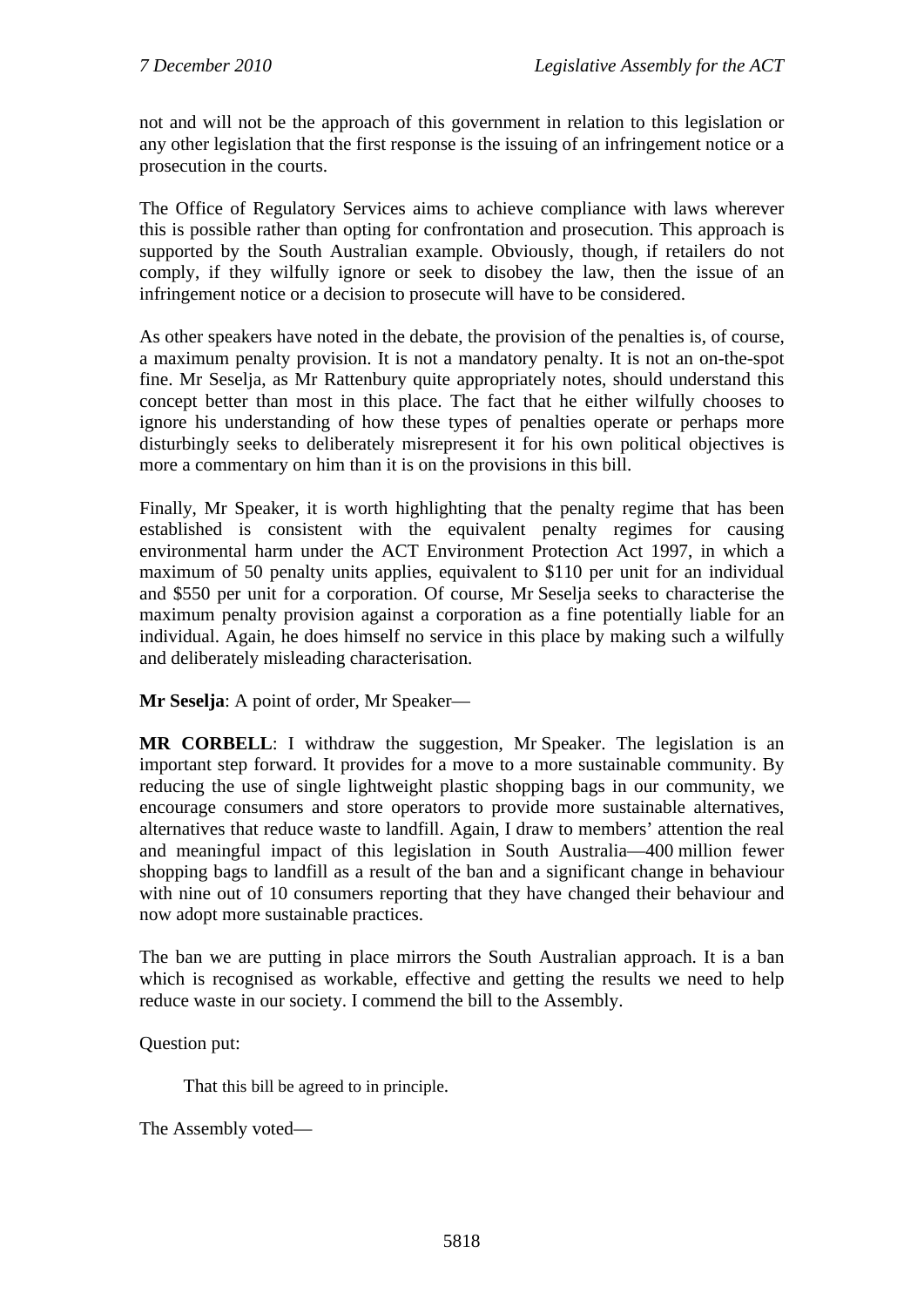#### Ayes 10 Noes 5

| Mr Barr       | Ms Hunter     | Mr Doszpot | Mr Smyth |
|---------------|---------------|------------|----------|
| Ms Bresnan    | Ms Le Couteur | Mrs Dunne  |          |
| Ms Burch      | Ms Porter     | Mr Hanson  |          |
| Mr Corbell    | Mr Rattenbury | Mr Seselja |          |
| Mr Hargreaves | Mr Stanhope   |            |          |

Question so resolved in the affirmative.

Bill agreed to in principle.

### **Detail stage**

Bill, by leave, taken as a whole.

**MR CORBELL** (Molonglo—Attorney-General, Minister for the Environment, Climate Change and Water, Minister for Energy and Minister for Police and Emergency Services) (12.05): Pursuant to standing order 182A(b), I seek leave to move amendments to this bill which are minor and technical in nature.

Leave granted.

**MR CORBELL**: I move amendments Nos 1 and 2 circulated in my name and table a supplementary explanatory statement to the government amendments *[see schedule 1 at page 5887]*.

These amendments are minor and technical in nature and clarify the commencement of the transition period and the commencement of the ban period as 1 July and 1 November 2011 respectively.

**MR SESELJA** (Molonglo—Leader of the Opposition) (12.06): I think that the need to bring this amendment forward again shows some of the sloppiness with which this bill has been handled to date. The government long ago made its decision as to what it wanted to do. It went through a sham community consultation. It did not prepare a regulatory impact statement before it was considered by cabinet, and now, because it is rushing it through again, it has been forced to come and fix what is a technical but an important provision. I think that again it shows that the government has not been fair dinkum in this process.

Let us look at what the government are seeking to do. They refused to release a regulatory impact statement. It had not been done when the cabinet considered this. But they now say that this regulatory impact statement is cabinet-in-confidence. Yet it did not go to cabinet when they actually considered the bill. When did it go to cabinet is an interesting question. The sloppiness, which is personified in a number of ways but also by the bringing forward of this amendment today, goes to the way this government have handled it and the disregard they have had for the impact on business—just complete sloppiness.

We heard in the debate, "It does not matter that you're imposing this regulatory burden because it's only a maximum penalty." They are saying that it is only a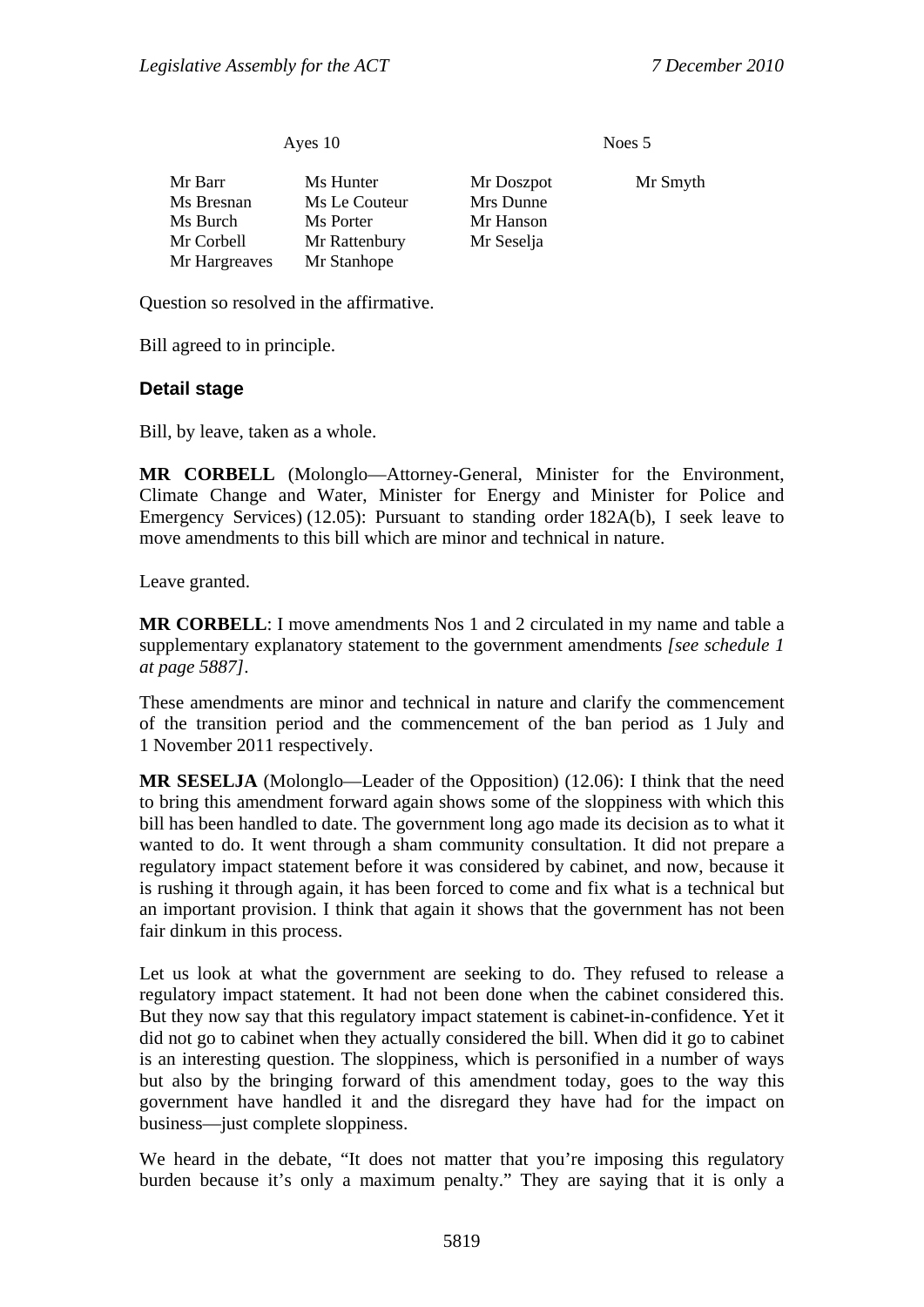maximum penalty, so it is okay; we can put ridiculous fines on those terrible people who hand out plastic bags, but we will only put the \$27,500 fine on the really, really bad ones, the really bad bag distributors—those plastic bag distributors who have gone beyond, over and above, the ordinarily just mundane evil that is handing out a plastic bag.

It is worth at this point just reflecting on the sloppiness. I think the sloppiness reflects a lack of regard for the impacts of the legislation, and the defence that has been put up—that only very few bag distributors will get the maximum \$27,500 fine—is a very thin defence indeed.

**MS LE COUTEUR** (Molonglo) (12.09): The Greens will be supporting this amendment. It is important that the issues are worked through properly with the retailers and that the public have adequate information about the—soon to be no longer proposed—changes. So, for this reason, we will support the government's amendment.

**MR CORBELL**: (Molonglo—Attorney-General, Minister for the Environment, Climate Change and Water, Minister for Energy and Minister for Police and Emergency Services) (12.09): The Liberal Party continues to wilfully misrepresent the penalties regime in the legislation. Is Mr Seselja seriously suggesting that penalties for corporations should be the same as penalties for individuals? Is that what he is arguing in this place? Because, if he is not, he should perhaps think a bit more about what he is saying, because \$27,500 is a penalty on a corporation; it is not on a natural person. It is not on any individual; it is on the corporation. And I am sure that Woolworths and others would be delighted if the penalty regime was the same for a natural person as it was for a corporation; that is, at the lower level. But that is not the way we structure penalty regimes in this place. Mr Seselja knows it and he is just continually misrepresenting these provisions for his own crass political purposes.

I would also deal with the issue of consultation. I draw to the opposition's attention the detailed consultation report prepared by my department and released last year. This bill highlights that the organisations my department consulted with included Woolworths; Coles Australia; Target Australia; Kmart Australia; Aldi Australia; the Shop Distributive and Allied Employees Association; the Australian National Retailers Association; the Australian Food and Grocery Council; the National Association of Retail Grocers of Australia; the Australian Retailers Association; the Conservation Council of the ACT; Clean Up Australia; Keep Australia Beautiful Council; Independent Grocers of Australia; and the Kondouris Group, operators of Supabarn. In addition, my department contacted McDonalds; Yum! restaurants, who are the operators of Kentucky Fried Chicken; Hungry Jack's; Red Rooster; Kingsley's Chicken; National Seniors Australia; Council on the Ageing ACT; and the ACT Council of Social Service.

This was not a desultory effort when it came to consultation. This was a detailed engagement with those organisations, all of whom were contacted. Comment was sought from them, a number of them on a number of occasions, and taken into account in the development of this legislation. The claims that there has been no stakeholder engagement or that it has been rudimentary are without any foundation and I draw members' attention to the consultation report in that regard.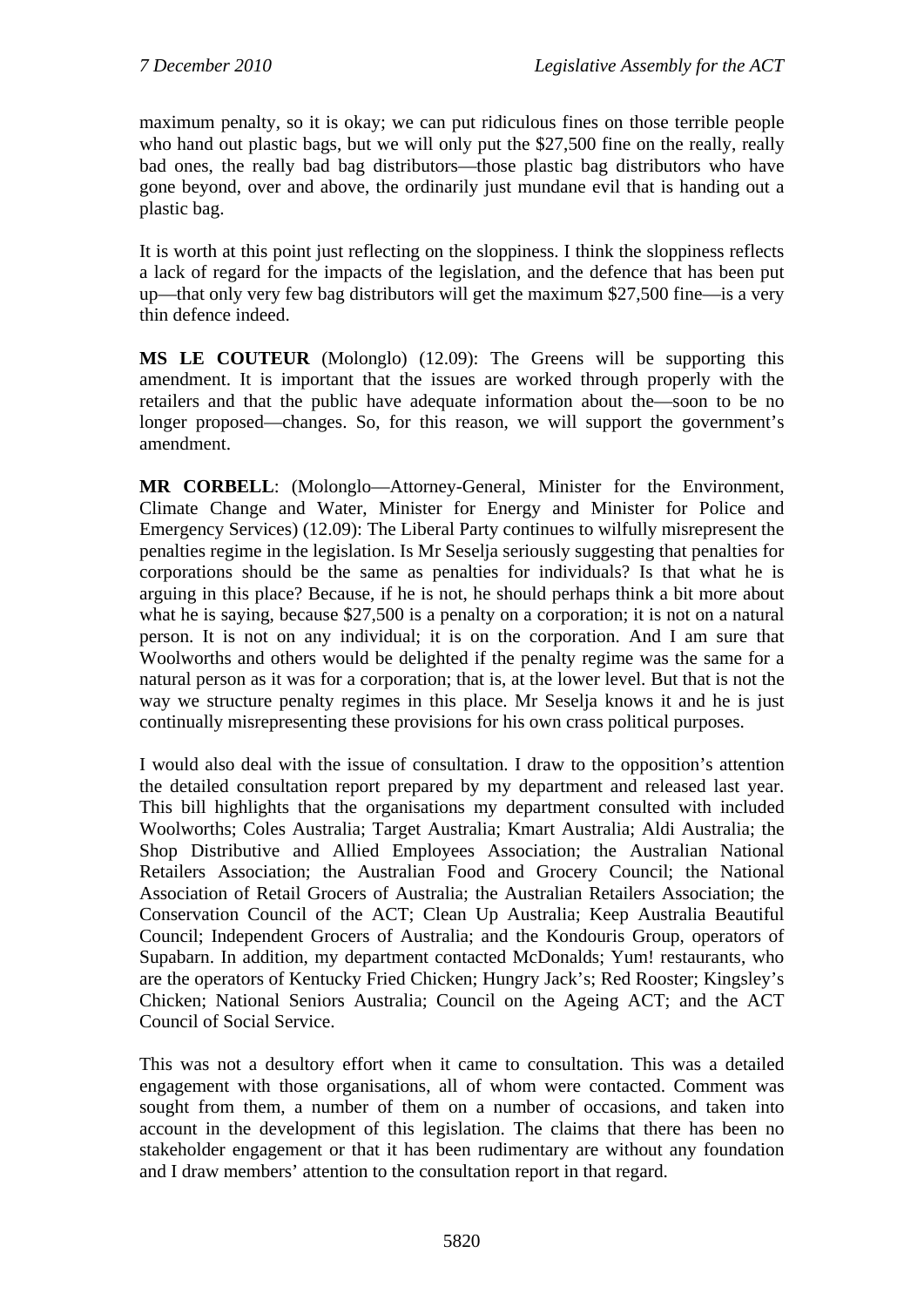**MR SESELJA** (Molonglo—Leader of the Opposition) (12.12): The minister is particularly touchy on this point and he goes back and forth in his arguments. In fact, he started when it was first put to him that these penalties are the same as for various serious offences like supplying alcohol to a minor or other things, or more serious than for some other serious offences like taking a minor into a brothel. We received an advice that that is the same as it is for other similar offences. Then, when he was asked to show what are the similar offences, he compared it to serious illegal dumping. So his argument is that, if someone engages in some serious illegal dumping, that is the same offence and should be treated in the same way as someone who hands out a plastic bag.

It is insulting. It is insulting to the community. It is insulting to the intelligence of the community because they know the difference. It is insulting to the integrity of the community because it is suggesting that the person who hands out the plastic bag is always aiding and abetting a gross environmental offence. It is ridiculous.

He has been caught out on this and it goes to values. This is a value statement. When we compare it to other offences, we are saying how serious we treat various things. That is what we do with penalties, from the most serious offences—murder, life imprisonment—right down the chain to the less serious offences. And by putting it as more serious than some pretty serious offences, by putting it on the same plane as selling alcohol to a minor and serious environmental dumping, what this minister is saying, and what this Assembly is saying by backing him, is that these are the values of those people who vote for it; they compare these offences; they are on an equal footing with these other serious offences.

The community do not accept that. Most of the community do not want to see this ban at all. I wonder what sort of response you would have got if you had added the question in that survey: if we are to proceed with a ban, should the fine be the same or more than that for supplying alcohol to a minor? I wonder what kind of response you would have got to that question. I do not know that you would have got one per cent in favour—maybe one per cent; there is always someone who will back silly pieces of legislation, as has been demonstrated today with the Labor Party and the Greens in their votes saying that this offence, this heinous offence, of handing out a plastic bag is worse than some other serious offences.

Now the minister's defence—it was first put by Mr Rattenbury and now by the minister—is: "It is only a maximum offence; it is only a maximum penalty." But that is true of all those other offences we point to. The maximum penalty for supplying alcohol to a minor is the same as the maximum penalty for supplying a plastic bag.

Then we saw another iteration: he said, "But the \$27,500 is only for those big bag corporations." But that is true of illegal dumping; it is true of a whole range of other things. So he is saying it is okay for the checkout operator to have a \$5,500 fine—a \$5,500 fine is reasonable for the checkout operator who hands out a plastic bag—and it is okay for the small business operator to have a \$27,500 fine because it is such a heinous offence.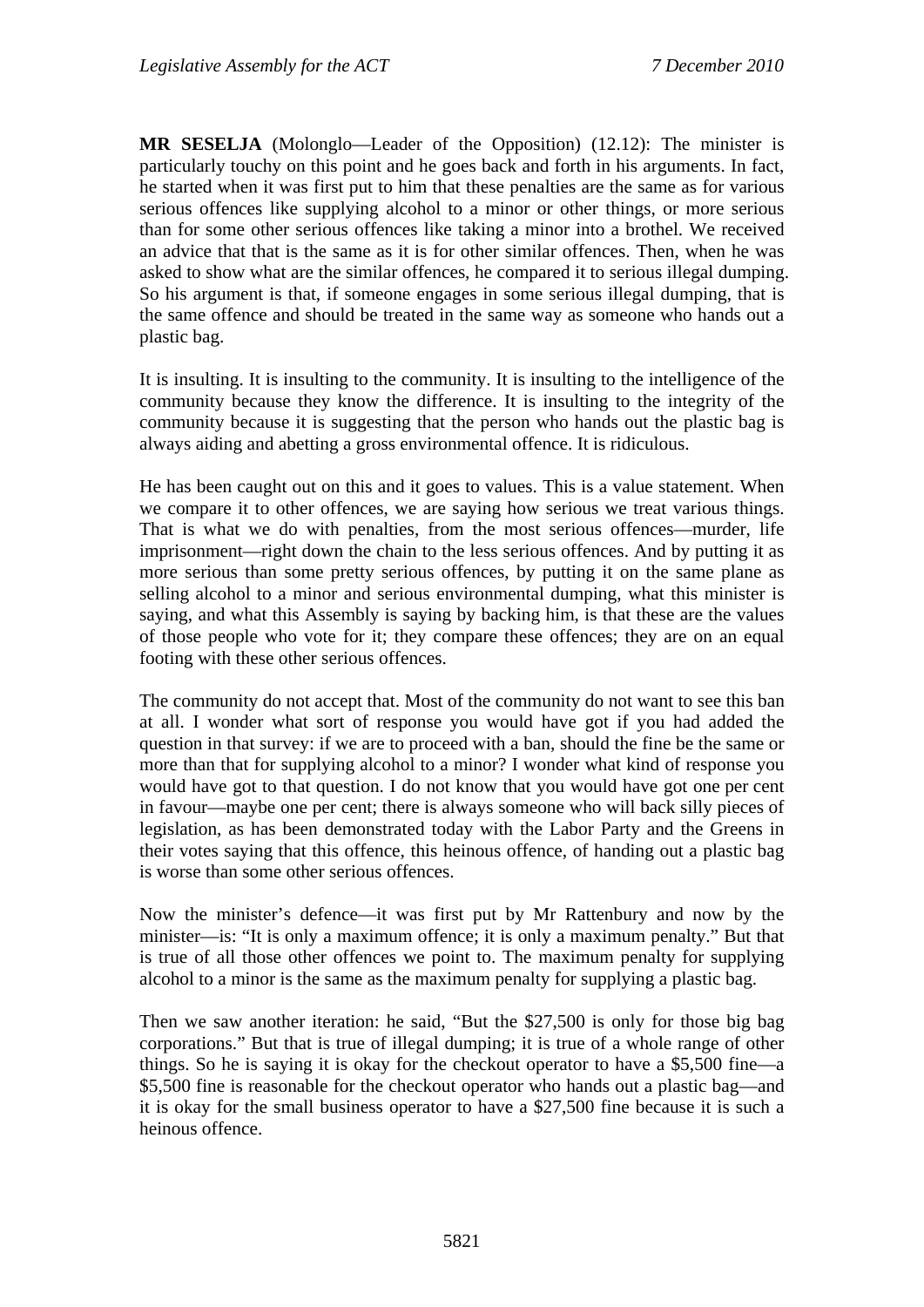He has been caught out. It does go to his values. It goes to the values of those voting for this ridiculous piece of legislation and I think maybe next time they should do a broader survey and ask these kind of questions and just see what kind of a response you get, and see if you get anywhere near even the 33 per cent of the community who actually support this ban in any way, shape or form.

**MR CORBELL** (Molonglo—Attorney-General, Minister for the Environment, Climate Change and Water, Minister for Energy and Minister for Police and Emergency Services) (12.16): The only people who need to rethink their position on this are the Liberal Party, because this is legislation that reduces waste to landfill, that reduces pollution in the environment, that reduces harm to livestock and other animals, that reduces the use of resources in a wasteful way.

What is it about that that the Liberal Party find so difficult? What is it about that that they think they need to undertake this cheap, nasty campaign against what is such a commonsense piece of legislation that 58 per cent of Canberrans believe—

**Mr Seselja**: No, they don't.

**MR CORBELL**: an issue that 58 per cent of Canberrans believe needs to be addressed?

#### *Opposition members interjecting—*

**MR CORBELL**: Fifty-eight per cent of Canberrans believe this direction needs to be taken. When they do not like the arguments and when they do not like the facts that are put before them, they seek to shout me down. But the facts speak for themselves: 400 million fewer plastic bags to landfill in South Australia as a result of their ban; detailed scientific surveys confirming significant behaviour change on the part of people who are responding to that ban, who are adopting more sustainable practices, who are doing simple things like using a biodegradable bag or taking their own bag.

This is not the end of the world. This is common sense. This is about using resources more wisely and it is a measure that I believe the overwhelming majority of Canberrans like and support and which many children to come in our community believe is a good thing to do.

So the Liberal Party can stay in the past, but the rest of this Assembly is going to move forward with a sensible piece of legislation to reduce waste to landfill. That is what this bill does and it should be supported.

**MR SMYTH** (Brindabella) (12.18): The minister speaks about doing surveys and scientific facts and he puts on this impressive voice and talks about being shouted down. But he stumbled; he almost read the wrong fact halfway through his speech and he quickly diverted to another fact. But the fact is that only a third of Canberrans, according to the minister's survey, actually support the ban. Two-thirds of the people of the ACT do not agree with the minister.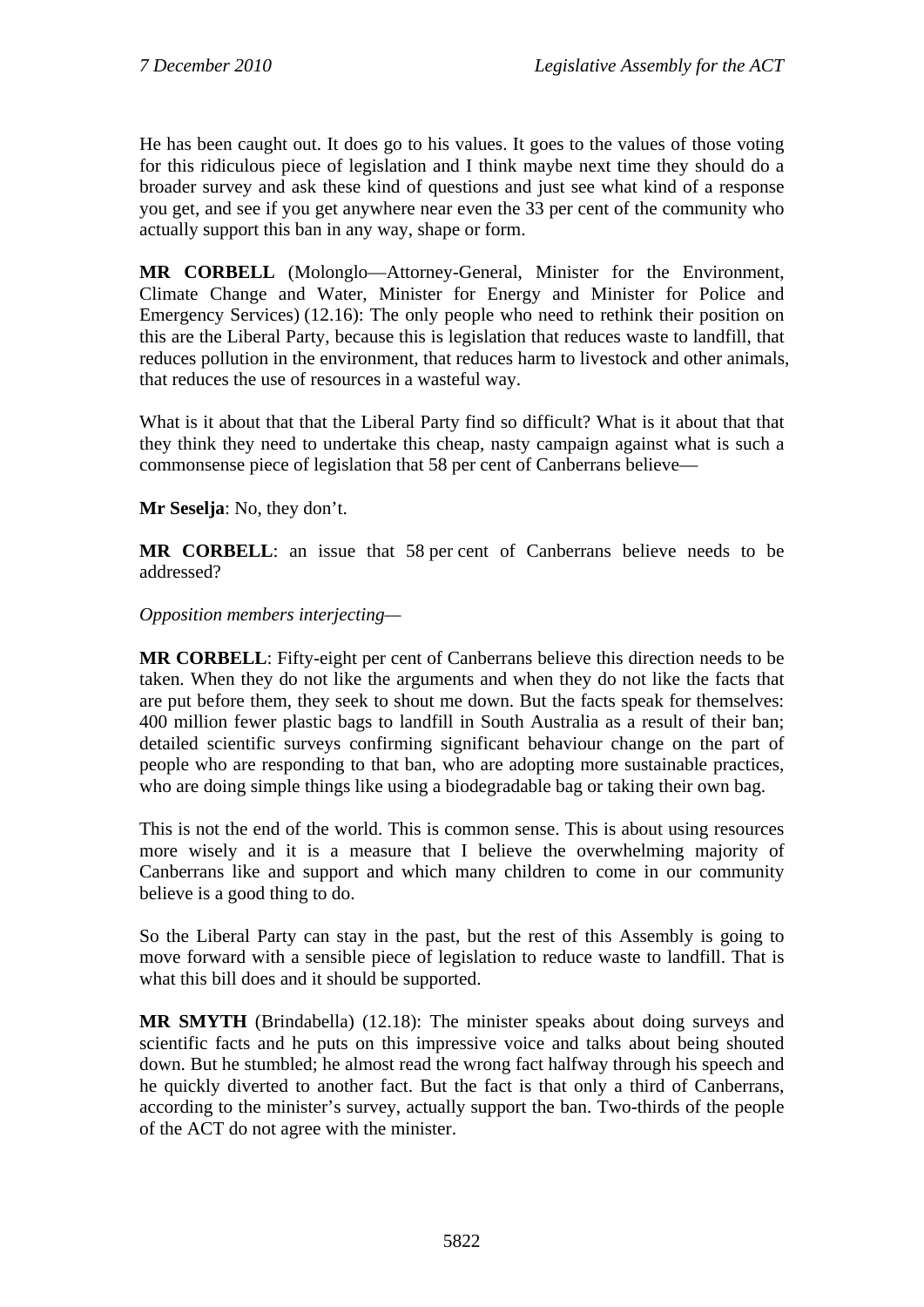The minister can obviously speak again—he can speak to these amendments as many times as he likes—and he could stand up and quote that fact from his survey and confirm that what I have said is true. But I bet he will not.

The other thing the minister will not do is stand up and quote from the regulatory impact study. And I notice he has not tabled it. I assume he has a copy of it. I assume he has seen it because he is the minister that supposedly took it through cabinet after the event. It is a very interesting process when a minister behaves in this way. He has an impact statement. He refuses to release it. It casts a doubt on him. He says he is using scientific fact. But the fact from his own survey says he is wrong—

**Ms Le Couteur**: I raise a point of order, Mr Speaker.

**MR SMYTH**: and yet we do not get a straight answer from this minister.

**MR SPEAKER**: Yes, Ms Le Couteur.

**Ms Le Couteur**: I understand under standing order 58 that the debate has to be relevant to the matter under consideration. We are considering, I believe, an amendment which talks about changing a couple of dates. This is not what Mr Smyth was talking about.

**MR SMYTH**: To the point of order—

*Opposition members interjecting—* 

**MR SPEAKER**: Give me a moment, Mr Smyth. Thank you, Ms Le Couteur. Whilst I think you are technically correct, I have given this debate quite a bit of latitude and I think it is probably too late to uphold that point of order. Mr Smyth, you have the floor.

**MR SMYTH**: Thank you, Mr Speaker. The hypocrisy is noted: if the Liberals stray from what the Greens think is the point of the debate, we are called to order by the Greens. But, when Mr Corbell does it, does it deliberately and does it twice in response to Mr Seselja—of course the alliance is strong, the Greens-Labor coalition is strong: "We stand up for our coalition allies"—

**Mr Hanson**: Never been stronger.

**MR SMYTH**: It has never been stronger, according to Mr Stanhope. Of course, they are not called to account. And the public know of this hypocrisy. I think they voted on it in Victoria recently. But the point is that the minister has a report that he refuses to release and you have to ask the question why. We will give him leave to table the report any time he wants. If he wants to adjourn the debate now so he can bring it back after question time, we will do that for him; we will give him that courtesy. But I do not think anyone will ever see the regulatory impact statement—because there must be something in it that the minister does not like. There must be something that he does not want people to know. Otherwise he would be using it. If it was fair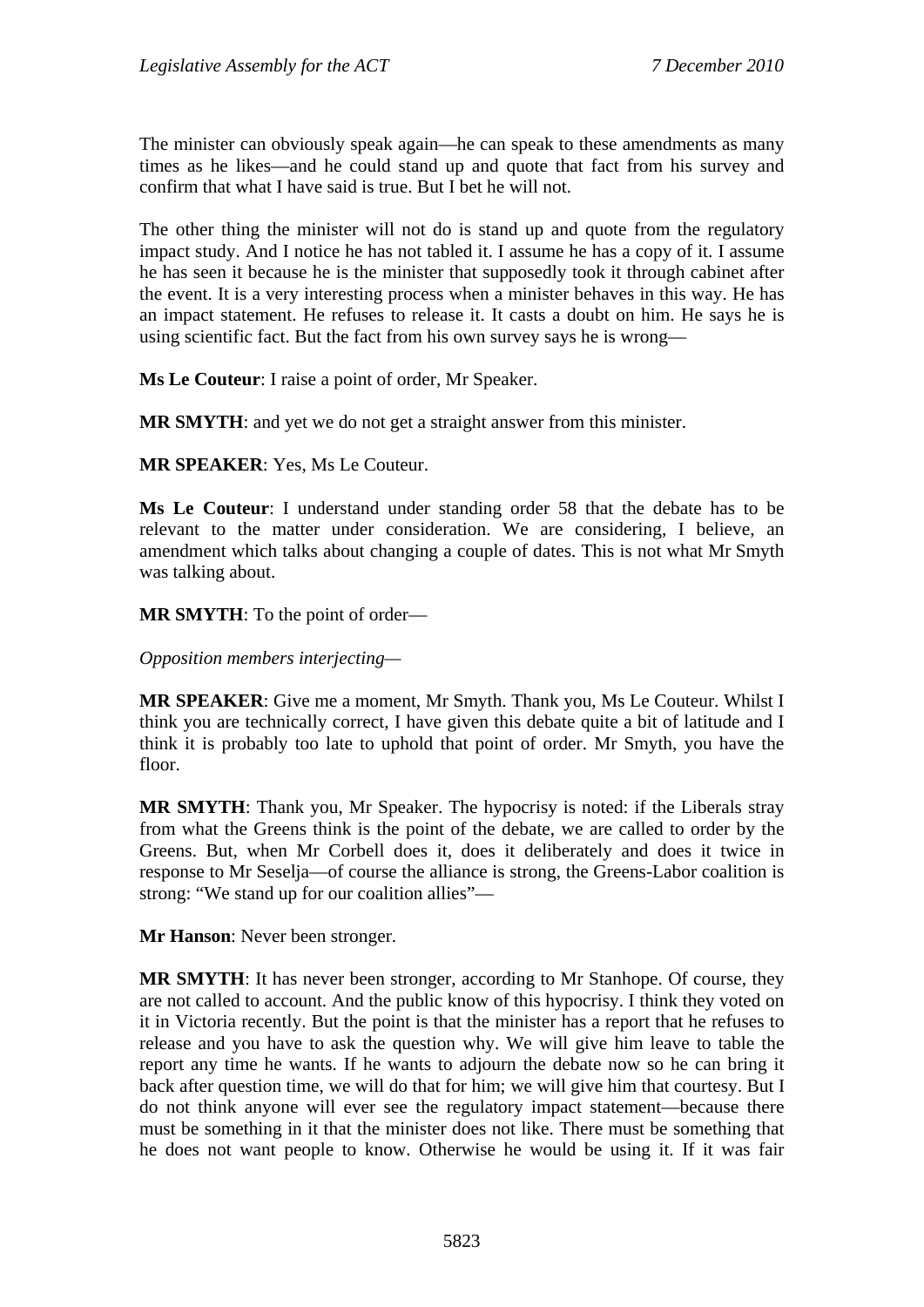dinkum it would be out there. But the reality is that it probably contains the survey that the minister almost misquoted from. And that, of course, would be embarrassing as well.

Amendments agreed to.

Question put:

That the bill as a whole, as amended, be agreed to.

The Assembly voted—

Ayes 10 Noes 5

| Mr Barr       | Ms Hunter     | Mr Coe     | Mr Smyth |
|---------------|---------------|------------|----------|
| Ms Bresnan    | Ms Le Couteur | Mrs Dunne  |          |
| Ms Burch      | Ms Porter     | Mr Hanson  |          |
| Mr Corbell    | Mr Rattenbury | Mr Seselja |          |
| Mr Hargreaves | Mr Stanhope   |            |          |

Question so resolved in the affirmative.

Bill, as amended, agreed to.

### **Sitting suspended from 12.26 to 2 pm.**

## **Questions without notice Planning—Molonglo land release**

**MR SESELJA**: My question is to the Minister for Planning and relates to the discovery of 90,000 tonnes of asbestos-contaminated waste at the site of the pond in the new Molonglo development. Minister, when did the government first discover the asbestos dump in Molonglo and when were you first personally made aware of the problem?

**MR BARR**: I think members would be aware—indeed, most people in Canberra are aware—that that particular area had been a site for a former sewerage works, and indeed a site where some building waste had been dumped over an extended period in the 1970s and 1980s prior to self-government. That the area was expected to contain contaminated material was indeed anticipated. That was the reason that the ACT Planning and Land Authority engaged a team of consultants and experts in relation to these matters and undertook, as I understand it, more than 350 bore drills of the area to identify levels of contamination.

It was clear from that process and then the ongoing process of delivering the particular project at the north Weston pond that more contaminated soil has been discovered. As a result, the Land Development Agency and Territory and Municipal Services, who are the agencies engaged in delivering the project, have taken the actions that they have, which the Chief Minister has outlined. I understand that the Chief Minister has referred certain matters to the Auditor-General in relation to this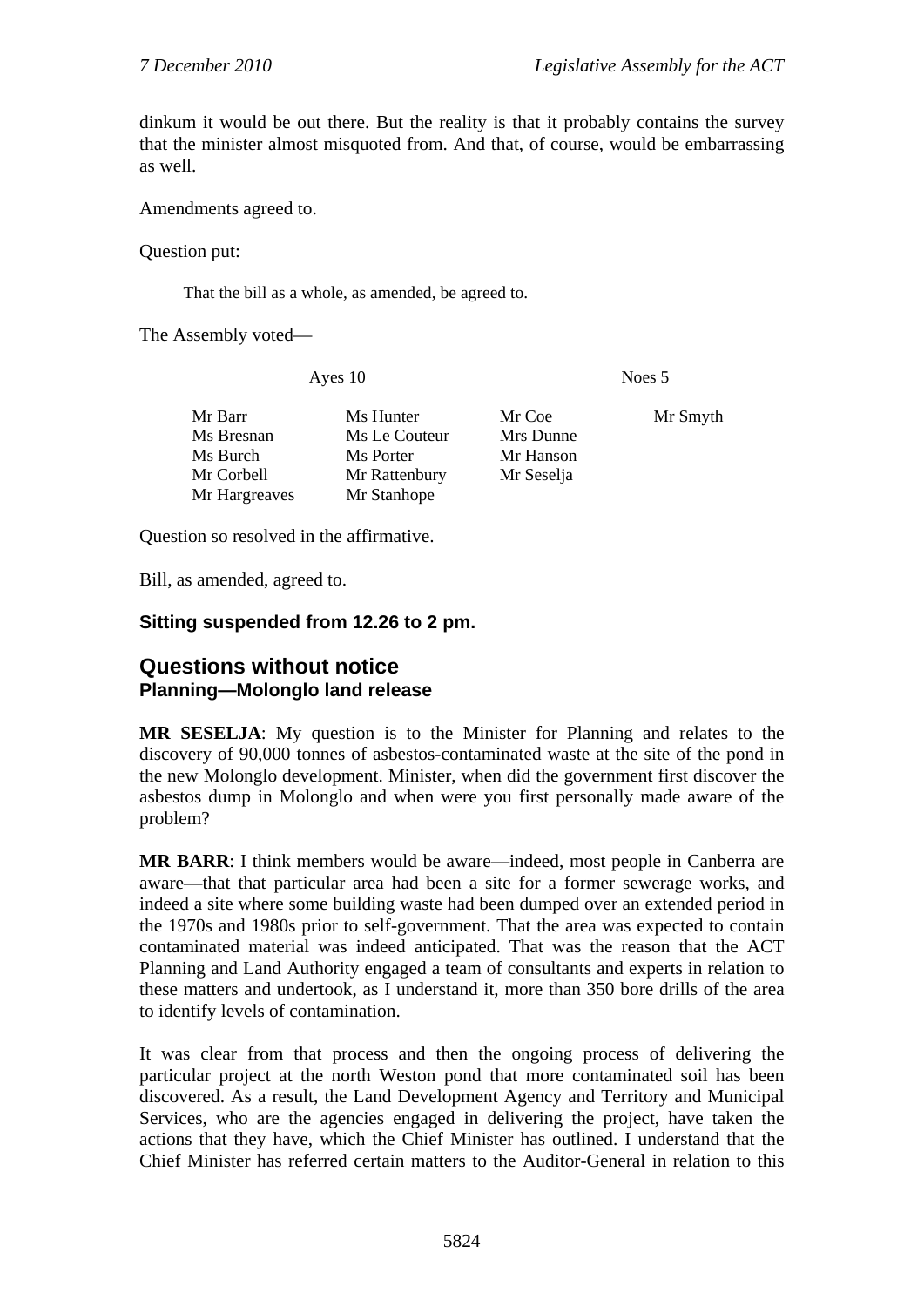process, the process leading up to the commencement of that work, including an examination of the nature of the contamination and the work that led to the project proceeding. That is as appropriate.

In relation to the second part of the member's question, obviously the extent of the contamination was brought to my attention in the last week or so. I do not have the exact time in front of me. I am happy to advise the Assembly, though, that this information was shared with me, and indeed the Chief Minister, and I was provided with a briefing yesterday.

**MR SPEAKER**: Mr Seselja, a supplementary question?

**MR SESELJA**: Thank you, Mr Speaker. Minister, why were you provided with a briefing after this matter had first hit the papers? Would you describe the actions of ACTPLA in relation to this toxic waste dump as competent?

**MR BARR**: There are a number of assertions and comments in that supplementary question that are, I think, a little over the top. It is not emotive; it is not a toxic waste dump. That sort of language, I think, reflects a desire from the Leader of the Opposition to overhype this particular issue.

The member will be aware that, in fact, pretty much every house built in the Australian Capital Territory prior to the mid-1980s will contain asbestos. To suggest, in the way that the member has, that this particular site is a toxic waste dump is a pretty poor reflection on the state of the Leader of the Opposition's mind. If his only contribution to this debate is to make observations like that then he deserves to be condemned.

**MS LE COUTEUR**: A supplementary, Mr Speaker?

**MR SPEAKER**: Yes, Ms Le Couteur.

**MS LE COUTEUR**: Minister, what is the future for the north Weston pond site? Are you considering not building a pond, relocating a pond, or what?

**MR BARR**: Those matters will obviously be considered by the government in due course, taking advice from various sources. Of course I remind members that the project has now moved beyond the planning stage into the delivery stage and is a project being delivered by Territory and Municipal Services and Land and Property Services. The ACT Planning and Land Authority will obviously be involved in providing advice to government in relation to options for a way forward in relation to this project. We will take that advice and make decisions in due course.

**MRS DUNNE**: Supplementary question, Mr Speaker?

**MR SPEAKER**: Yes, Mrs Dunne.

**MRS DUNNE**: Minister, what assurances can you give to buyers that their blocks are safe and fit for habitation?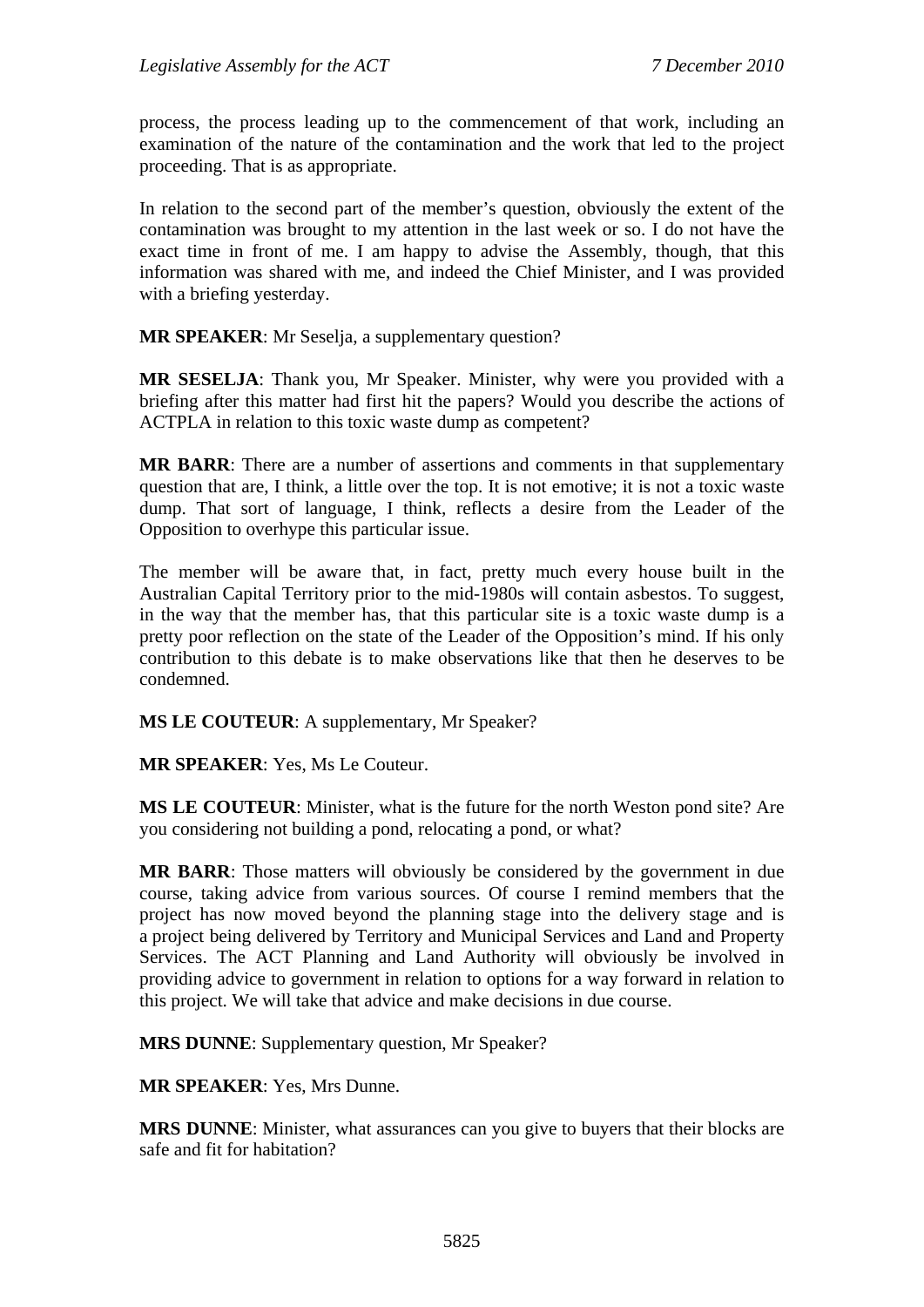**MR BARR**: Members would be aware that there is a considerable distance between this particular project and any blocks that have been sold. There is no danger to those people who have purchased blocks within the Molonglo Valley development. There is a considerable distance between this particular area of contaminated soil and those blocks.

### **Children and family services**

**MS HUNTER**: My question is to the Minister for Children and Young People and is about the new youth services program and family services program framework. Minister, can you explain why organisations are being asked to make formal submissions to the new draft service delivery framework by 15 December 2010, yet they have also been informed that their feedback will have no impact on the final framework?

**MS BURCH**: The new framework for families and youth services has been an ongoing discussion with our stakeholders who have been interested in these policy areas for some time. We went through a round of consultation. We had feedback on a number of submissions. That formed the basis of the framework which is out now and will inform the purchasing environment that we go to in the new year.

It is important that we keep the sector informed and abreast of the framework and what we are expecting of them. It will be an active procurement process, so I think it is reasonable that we have a framework out there for them to make comment on, for them to have a view on and certainly provide that information. Any intelligence on how we can best to respond to the sector and to the families and young people that will be impacted by that service is something that is worthy for us to have.

**MR SPEAKER**: Ms Hunter, a supplementary?

**MS HUNTER**: Minister, can you provide justification for a tendering process that starts on 4 January and finishes in mid-February? Can you give some justification for the timing, considering that this is the time when people take leave, youth services are swamped over school holiday periods and many people have to put together quite complex partnerships and new models of service delivery?

**MS BURCH**: The purchasing time line is for early in the new year, but, as I have mentioned, the framework has been out for some time so people are aware of the procurement aims that we are trying to do. I understand that there is or will be an industry briefing for those with an interest in tendering. Certainly, the number of organisations that I have spoken to have raised some challenge of that time of the year. But also, if these services are to be in place by June, we do need some time before June to have that tender process in place.

**MS BRESNAN**: A supplementary?

**MR SPEAKER**: Yes, Ms Bresnan.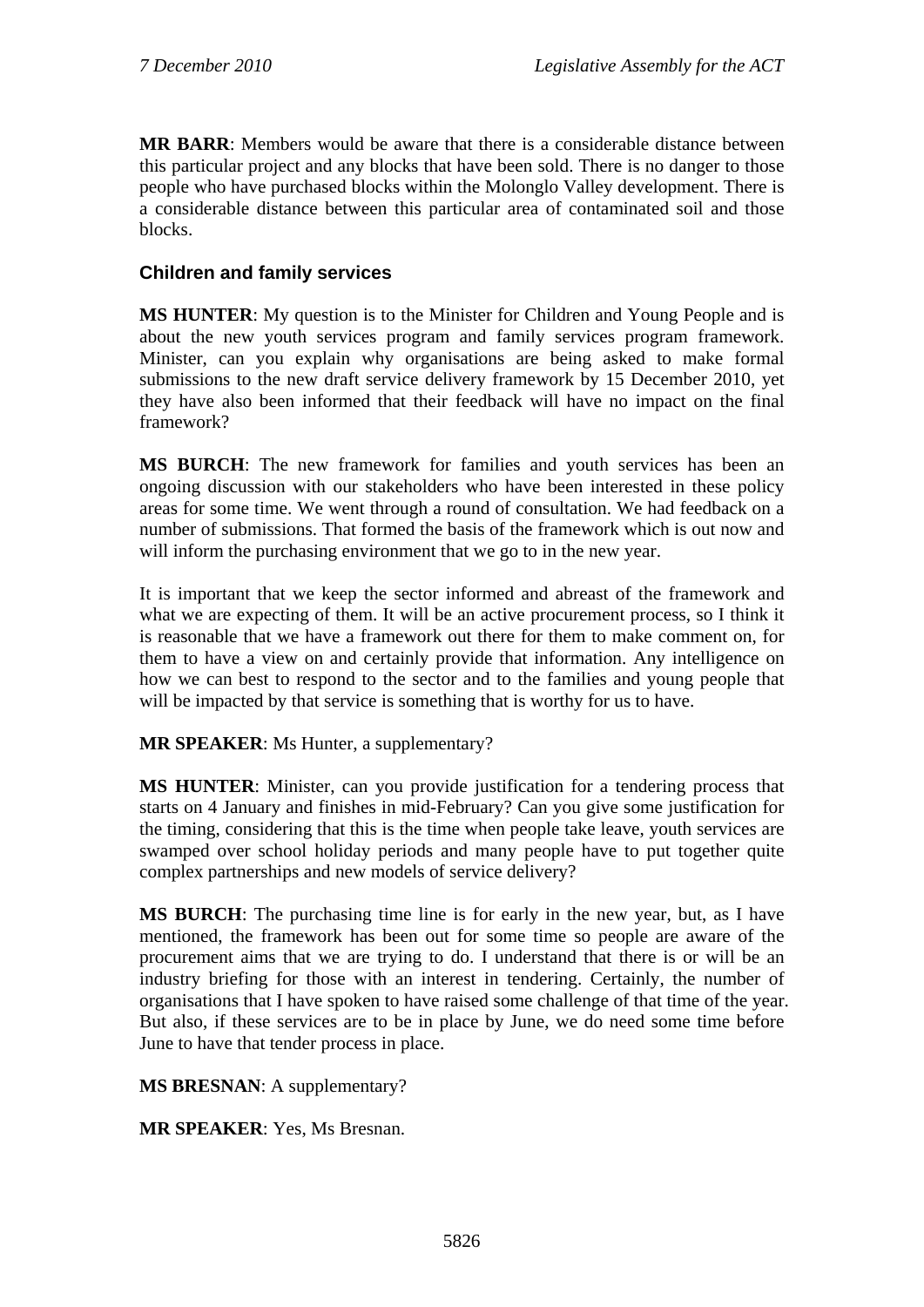**MS BRESNAN**: Minister, can you confirm that the current funding percentages have been maintained to meet the needs of young people aged 12 to 25 years in the ACT?

**MS BURCH**: I will take that on notice and come back with a firm figure, but I would assume so. But to be absolutely sure, I will get back to you.

**MS LE COUTEUR**: A supplementary, Mr Speaker?

**MR SPEAKER**: Yes, Ms Le Couteur.

**MS LE COUTEUR**: Minister, why does your new service delivery framework neglect to provide services to the 18 to 25-year olds when decades of research and practice have informed us that young people should be defined as 12 to 25-year olds? And on what evidence do you base this redirection of resources away from the 12 to 25-year age group?

**MS BURCH**: Our young people's plan, indeed, covers up to the age of 25, but this funding stream is not the only way that we, the government, support and respond to the needs of those beyond 18 and up to the age of 25.

If I can just go back to Ms Bresnan's question, there is no intention of a reduction in funding allowance through the new framework. It is more of a realignment of the resource. But I can come back to you, for sure.

#### **Bimberi Youth Justice Centre—safety**

**MRS DUNNE**: My question is to the Minister for Children and Young People. Minister, on 19 November the responsible shadow for family and community services, me, and the shadow for youth, Mr Coe, wrote to you about Bimberi youth detention centre. In that letter, we stated that there were "concerns for the ongoing safety of residents and staff". We also urged you "to take all necessary steps to ensure their safety". In response to that letter, you attended a meeting with Bimberi youth detention staff, teachers, CPSU delegates and others. Minister, at any time during those meetings did you indicate to those present that you were there only, apparently—I quote from information provided by staff—to cover your backside?

**MS BURCH**: I did indeed go and meet with a number of staff out at Bimberi and I entered into conversations that were, at their request, confidential conversations. I for one will not breach anyone's confidence. I went out there—

#### *Members interjecting—*

**MS BURCH**: It is worth while focusing on the fact that I did go out. I did go out and speak to the young residents there. I went out to speak to the teachers there. I went out to speak to the youth workers there. They raised a number of concerns with me. Some of them I have already commenced action on. Also, we have started today—I have announced today—a review of Bimberi. Work has already commenced. It has been work that I have had under discussion with the department for a number of weeks. We have finalised personnel into that. So I was able to announce that today.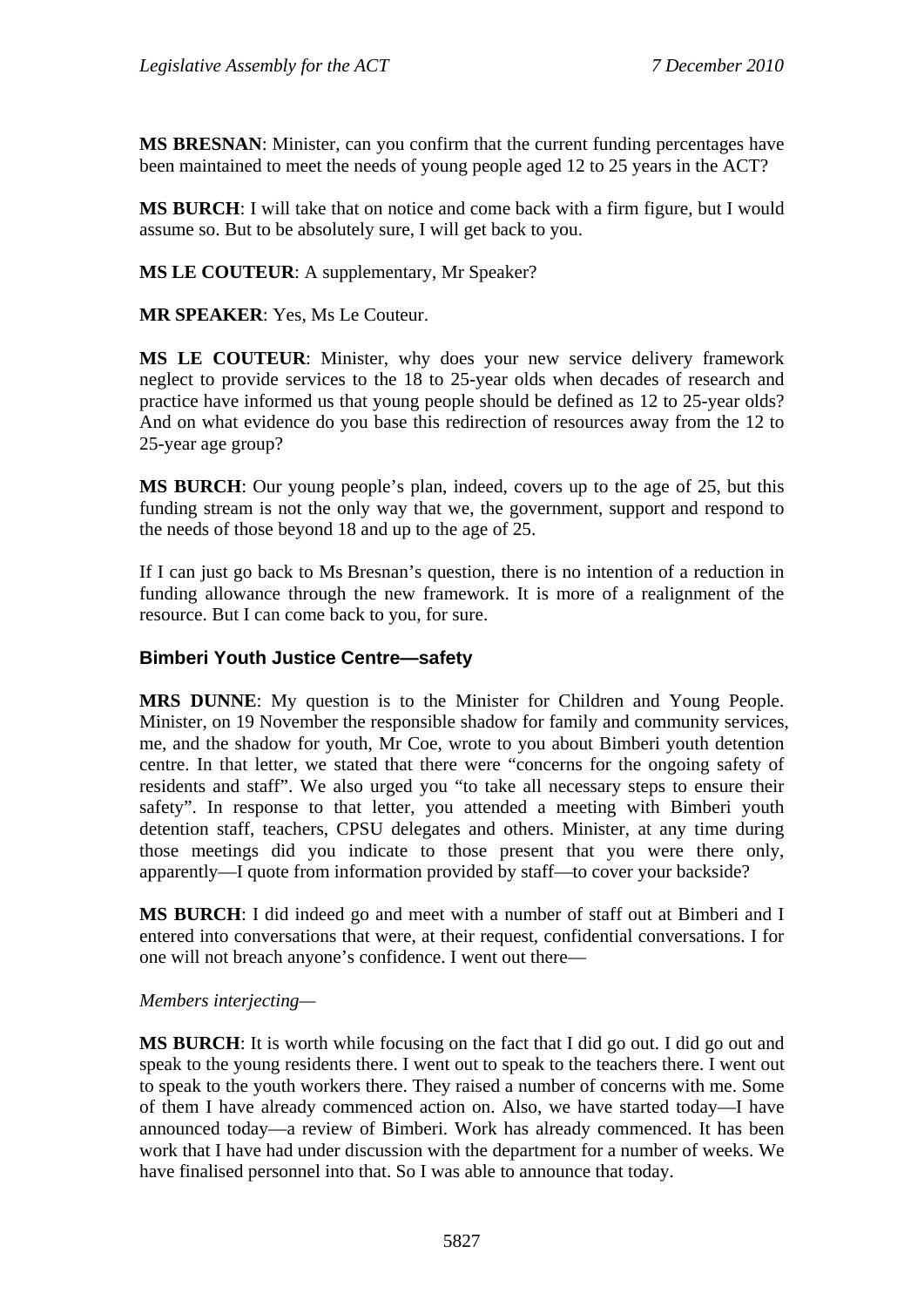We will focus on the learning opportunities for the young people out there. We will focus on the safety, support and supervision for the workers there. And we will continue to focus on Bimberi being a restorative environment for the young residents there.

**MRS DUNNE**: A supplementary question, Mr Speaker.

**MR SPEAKER**: Yes, Mrs Dunne.

**MRS DUNNE**: Before asking my supplementary, Mr Speaker, I notice that the minister did not answer the previous question. Minister, did you at any time indicate that you had no idea what was going on at Bimberi?

**MS BURCH**: I have regular briefings about what goes on in Bimberi. Part of my effort of going out there was to hear it firsthand. As anyone would know, if I am to embark on a review of Bimberi, which I have done, I felt it was important to listen to the staff, the teachers and the young residents there so I can better be informed about the scope of the project and the review that will be happening there.

**MR COE**: Supplementary, Mr Speaker?

**MR SPEAKER**: Yes, Mr Coe.

**MR COE**: Minister, did you at any time cover your ears and say, "La, la, la, la"?

**MS BURCH**: No.

**MR COE**: Supplementary, Mr Speaker?

**MR SPEAKER**: Yes, Mr Coe.

**MR COE**: Minister, during those meetings did you make at least one reference to Bimberi detainees as "little buggers" and use extended phrases such as "naughty little buggers" and "silly little buggers"?

**MS BURCH**: Clearly, you listen to afternoon radio. But, as I say again, those conversations were confidential and I am not going to breach any comment from any of the workers there. I have said that I went out there to talk to the workers to be better informed in the review process. It is timely that Bimberi is undertaking a review. Two years it has been operating. We now have a better sense of the number of residents; it has moved from 12 to over 20 on a regular basis.

*Mr Coe interjecting—* 

**MR SPEAKER**: Order, Mr Coe!

**MS BURCH**: That has impact on staff numbers, on programming, and so that is what we will do. I am very proud that the way we will approach this review is by having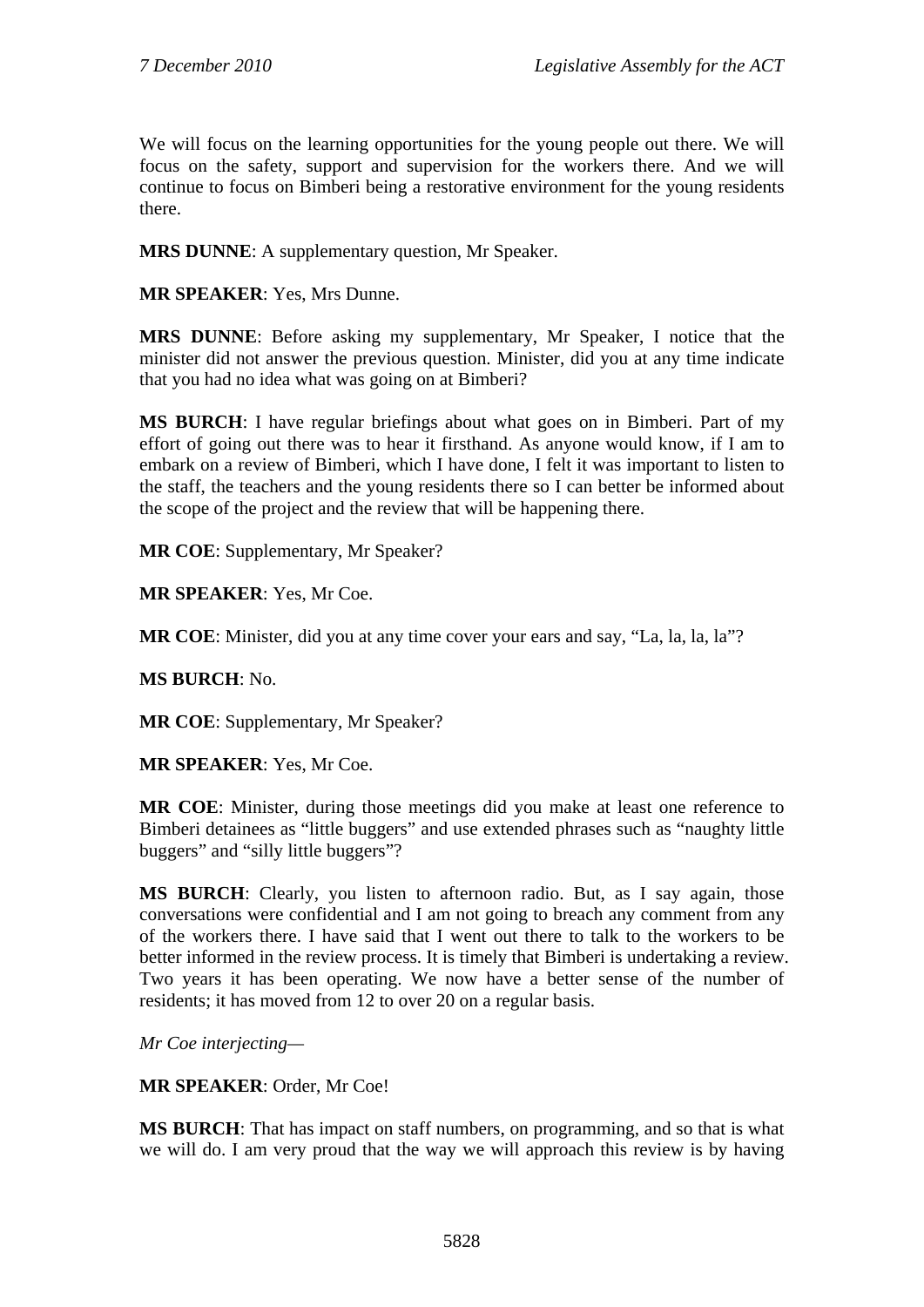somebody who is well experienced in youth detention, who has got 20 years experience. He will be out there each week working alongside the youth workers, working alongside management, to make sure that the practices and the protocols and the way we approach how we better deal with the residents at Bimberi and give them a better outcome is the way forward.

### **Employment—labour market**

**MR HARGREAVES**: Mr Speaker, my question, through you, is to the Treasurer. Can the Treasurer please advise the Assembly of the state of the ACT labour market?

**MS GALLAGHER**: I thank Mr Hargreaves for the question. It is very positive news for the ACT to have the lowest unemployment rate in the country, at three per cent, following what is now clearly the peak of unemployment at 3.7 per cent in December 2009. The number of unemployed persons in trend terms decreased by 100 in the month and, year on year, to October 2010 ACT employment increased by 2.6 per cent, compared to an increase of 2.3 per cent nationally.

Encouragingly, and I know Mr Smyth will be very pleased with this, the private sector enjoyed a 5.1 per cent increase in employment through the year to the August quarter 2010. Public sector employment also recorded an increase, not in the same order but of 1.8 per cent over the same period. As at August 2010, private sector employment accounted for 53 per cent of employment and the remaining 47 per cent were employed in the public sector.

The main industries to record significant employment growth in the August quarter were the wholesale trade, financial and insurance services, construction, electricity, gas, water and waste service sectors. Over the past 12 months, electricity, gas, waste, water, manufacturing, retail trade, rental hiring, real estate services and administration and support industries were the main sectors to experience strong employment growth. For the 11th consecutive month, trend employment in the ACT is higher than its level a year ago and, for the 13th consecutive month, trend full-time employment in the ACT is higher than the level a year ago.

Compared to other jurisdictions, the ACT continues to record a relatively high participation rate and, as I said before, the lowest unemployment rate in the country. Our participation rate in trend terms is the second highest of the jurisdictions, at 72.8 per cent, which is 7.1 percentage points above the national rate of 65.7 per cent. And I think that does reflect increasing positive sentiment around the economy.

We have also seen increases in the number of newspaper job ads in the ACT and, for the second consecutive month, in November 2010, job ads remain above levels a year ago and well above the trough experienced in June 2009. And I think what this does, again, is to validate the approach the ACT government has taken to ensure the strength of our economy through our own investments and our own budget recovery strategy. We did recognise the need to invest more. We did want to see our capital spend increase. And we have seen just that over the last 18 months.

We have also taken the view that a longer term recovery is in the broader economy's interest in relation to our own budget plan, and our budget plan remains on track. But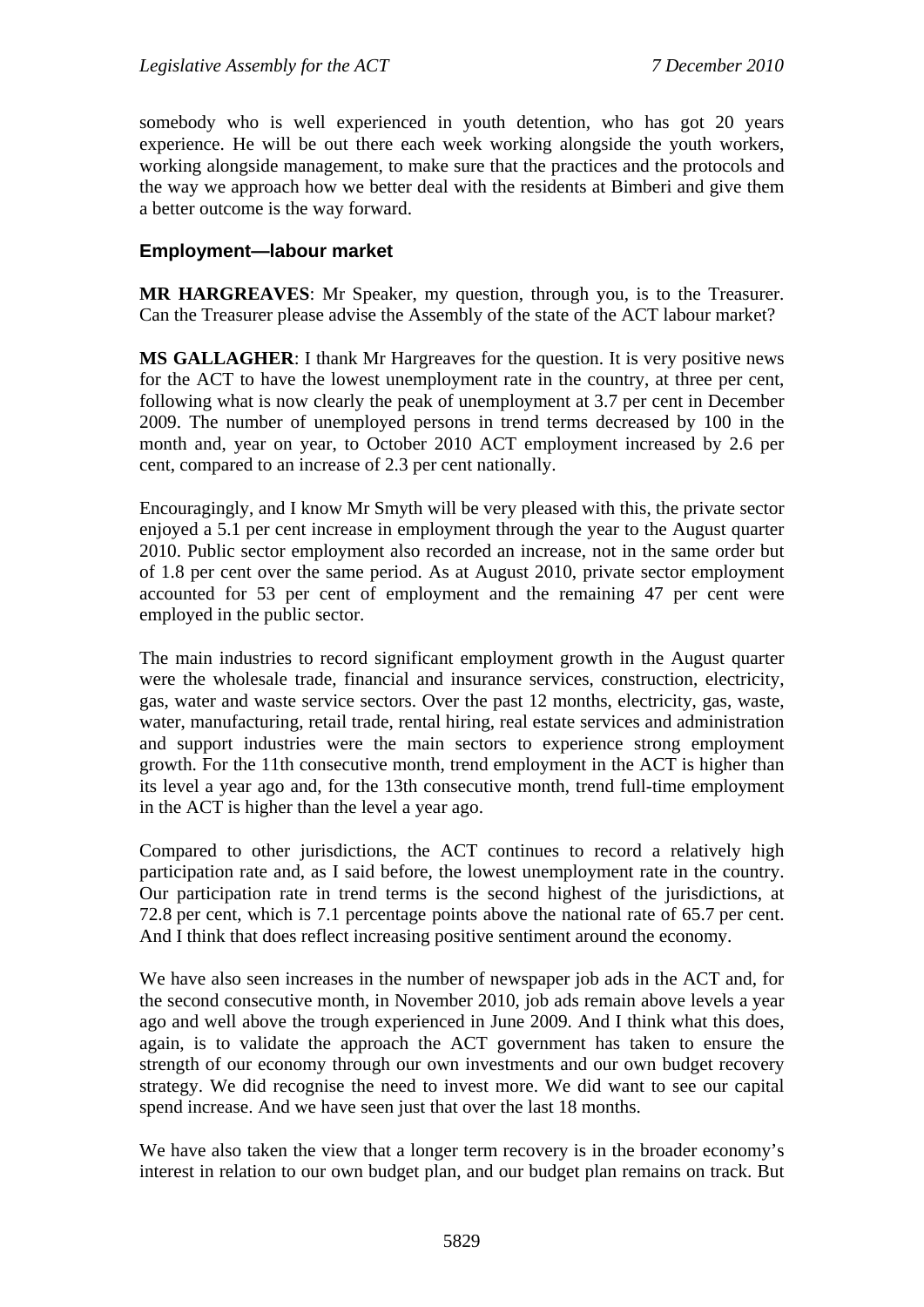there have not been any short, sharp shocks to our own spending—indeed, the contrary. Our additional investment into the private sector—and you can look back through the data, and I know Mr Smyth will reluctantly accept this at some point in his life—shows that the approach that we took to invest in capital, to increase the spend that we did to support private sector employment, I think, is reaping the benefits now.

I do not want to say we are at full employment but we are getting pretty close to it. Over the past year, 6,000 jobs have been created and I think, at some point, we will have to acknowledge the role that the ACT government has played in keeping our economy strong in ensuring that jobs have been created through perhaps what has been the most difficult economic times this country has experienced for many years.

**MR SPEAKER**: Mr Hargraves, a supplementary question?

**MR HARGREAVES**: Thank you very much, Mr Speaker. Treasurer, can you please advise the Assembly on how many jobs have been created in the ACT in the last year or so, despite the negative comments from those opposite?

**MS GALLAGHER**: I thank Mr Hargreaves for the supplementary question. The current unemployment rate is the lowest in the ACT, at three per cent. We have the second highest participation rate and we are seeing the number of unemployed persons, in trend terms, decreasing for 10 consecutive months.

Over the past year the number of unemployed persons in the ACT has declined by 1,300. The ACT has the second highest annual employment growth, at 2.6 per cent. What we can see from the data is that over the past year 6,000 jobs have been created in the ACT. Breaking that down along gender lines, 55 per cent of all new job holders are female and 45 per cent are male.

So what we have seen is that, even during a very tight labour market with a 12-month average unemployment rate of around 3.4 per cent, the ACT has created new employment and new employment opportunities for Canberrans. I think, as an Assembly, we should be welcoming that data.

At the industry level, the private sector contributed three-quarters of all of the new jobs created in the territory through the year to the August quarter 2010. So you can see that 5,400 jobs were added to the ACT private sector. I think what that also reflects is the fact that public sector growth has been kept to a minimum. That has been a deliberate decision of both the ACT government and the commonwealth government. We have had to restrain our own spending and our own growth in order to make sure we had the capacity to support jobs outside of the public sector and also be mindful of the budget pressures that exist in terms of recovering our own budget and not wanting to exacerbate them further.

Mr Speaker, after 18 months post the worst of the GFC, we can see that the ACT economy has held up very well. We have seen private sector growth. Some of that even a tiny bit of that—has to be put down to decisions of the government, and supported by the Assembly.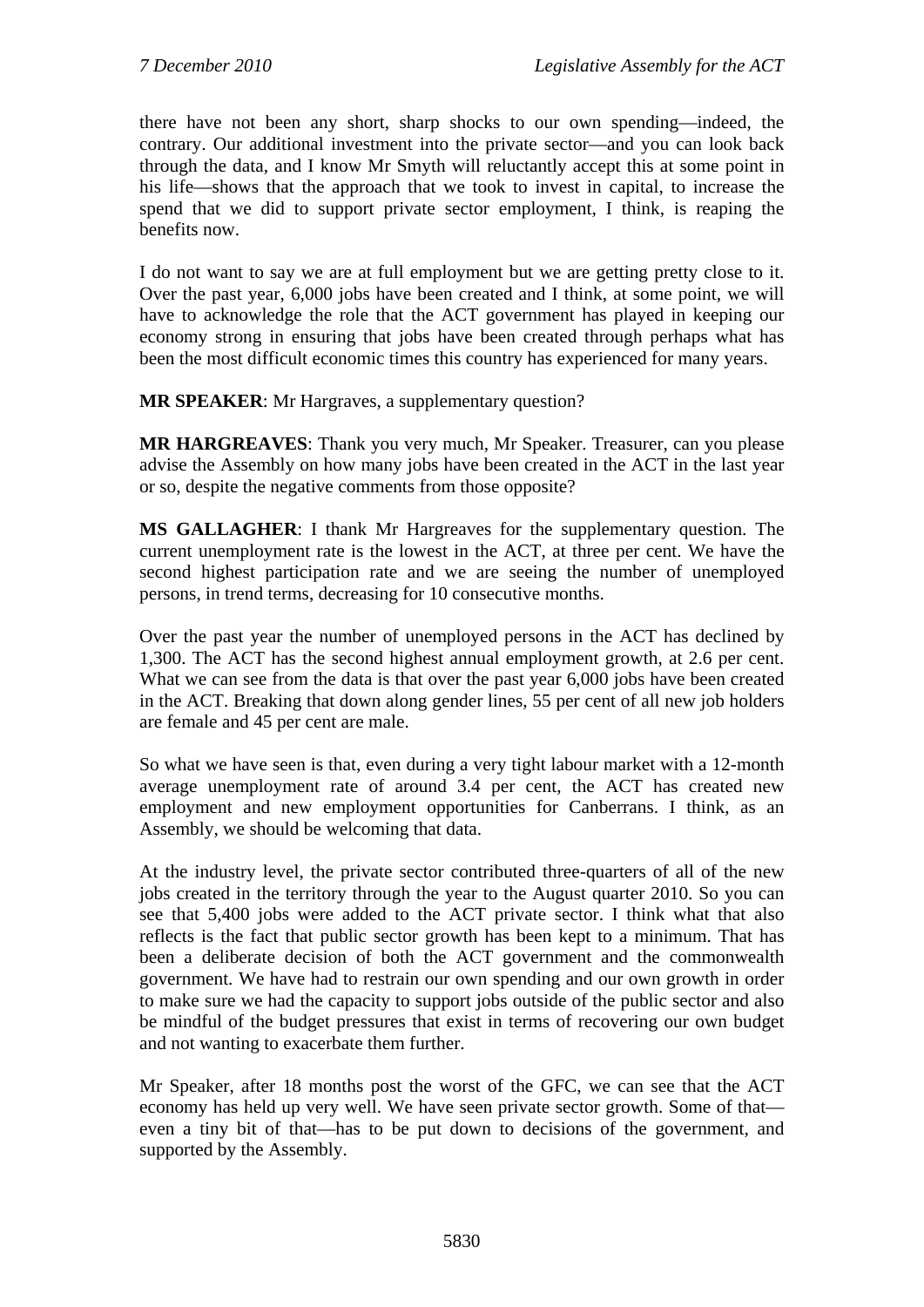**MS PORTER**: Supplementary, Mr Speaker?

**MR SPEAKER**: Yes, Ms Porter.

**MS PORTER**: Thank you very much, Mr Speaker. How does the ACT labour market compare with other jurisdictions?

**MS GALLAGHER**: The ACT has the lowest unemployment rate in the country at the moment. I say that with a little bit of caution: although we are two percentage points below the national unemployment rate, as I am increasingly learning with the ABS data, particularly with small jurisdictions, there are a number of revisions made month by month. But it appears that we have the lowest unemployment rate in the country, well below the national unemployment rate and I think alongside the Northern Territory as the other jurisdiction with a low unemployment rate. We have the second highest participation rate in the country, which is excellent, at 72.8 per cent, which is seven per cent above the national average.

So in terms of how our own labour market is performing—I think the shadow treasurer opposite would say how the engine room of the economy is operating—all the signs are excellent. I guess the next thing that comes when you get to these levels is that you have to look out for the impact of skill shortages on the ACT. We continue to liaise with our industry partners around areas of pressure. With the limited capacity we have to make decisions around investments, we do that mindful of the advice that we are getting from the private sector about pressures that they are experiencing.

**MR SMYTH**: A supplementary, Mr Speaker.

**MR SPEAKER**: Yes, Mr Smyth.

**MR SMYTH**: Thank you, Mr Speaker. Treasurer, you said in early 2008 that the package would be too small to stimulate. Are you now guessing that you have had an effect or can you table the analysis that proves your statements to the Assembly?

**MS GALLAGHER**: It is hard to accept that—

**Mr Smyth**: What? Hard to table the analysis? So you are guessing?

**MS GALLAGHER**: No, I am referring to your question and the reluctance—with you getting to your feet to actually try and put a bad light on these excellent figures. The comment I was making was around the local initiatives package, which I believe was a very modest package of about \$20 million. I think the comments I am making more broadly, as the shadow treasurer would understand, relate to the ongoing investments we have made on top of that.

That package on its own was too small to stimulate, but it played an important role in maintaining employment based on advice that we were getting from industry about areas of pressure where they were seeing work dry up and could we look at a few areas where we needed work done, and we did that very quickly.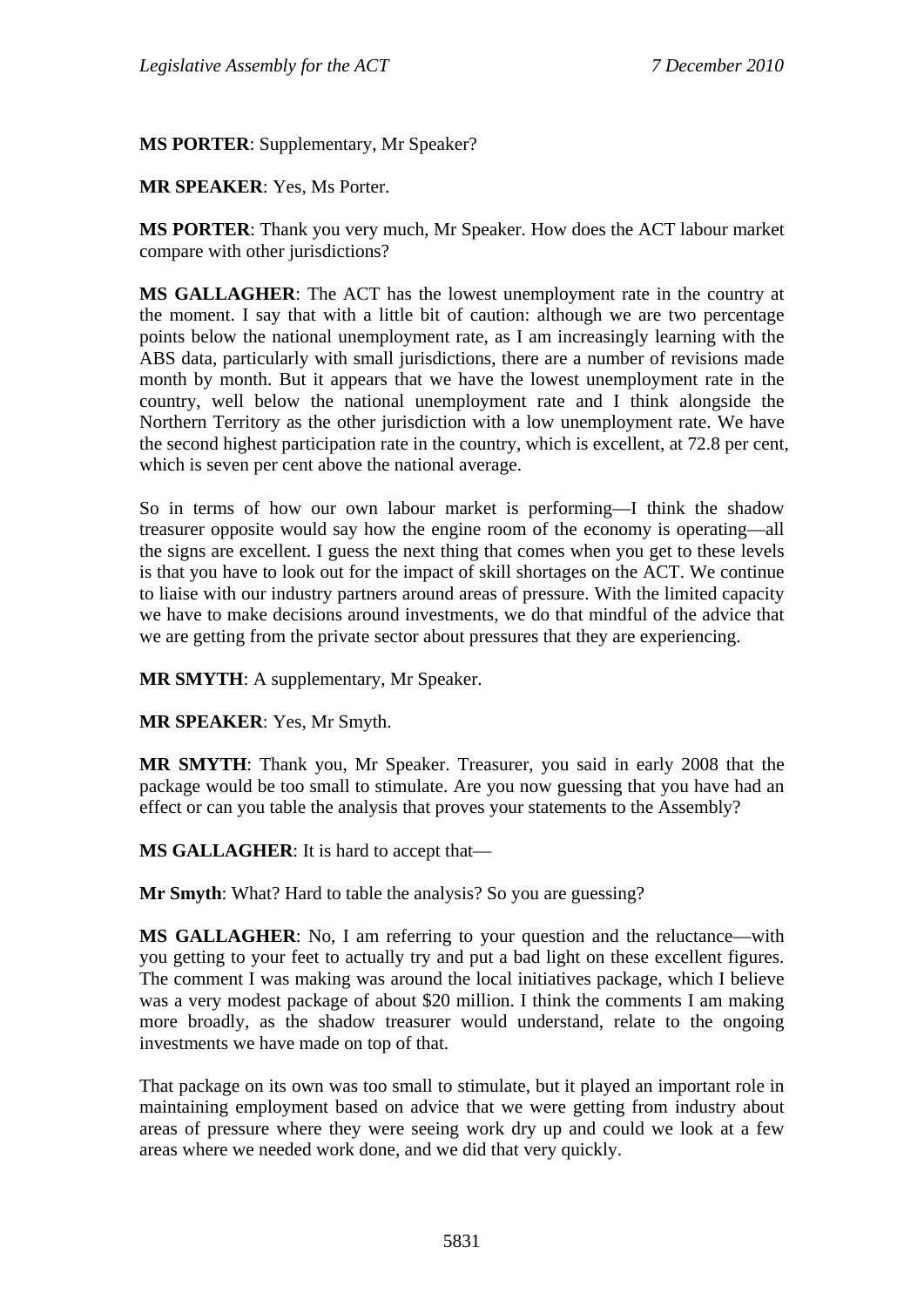The other element of this—and I think, Mr Speaker, the shadow treasurer would know that all of this is detailed in figures like the state final demand and the national accounts, where it is clear—

**Mr Smyth**: So you've got analysis. What's happened to the analysis?

**MS GALLAGHER**: Those are public documents, Mr Smyth. It is very clear that public consumption and public investment did increase at a time when private sector consumption and investment were decreasing, and household consumption, and you can see that there was public investment. That is the ACT government, as a small partner—

**Mr Smyth**: So it's just guesswork. You're just guessing.

**MS GALLAGHER**: I am not just guessing. These are the figures. That is the ACT government as a small partner and the commonwealth as a larger partner in the ACT. It is very clear that what supported the economy in the ACT over the past 18 months was public sector spending.

## **Planning—Molonglo land release**

**MS LE COUTEUR**: My question is to the Minister for Planning and concerns again the north Weston pond site. Minister, given the discovery of asbestos and the issues with that, is this going to affect the timing and plans for land release either in the Molonglo Valley or in the rest of Canberra?

**MR BARR**: Timing of land release is actually a matter for the Chief Minister through his portfolio responsibilities. I can of course observe that the ACT Planning and Land Authority has been developing concept plans for land release in a number of different parts of the city and so there is more than one development front in relation to greenfield development and of course there are multiple brownfield redevelopment sites as well as an ongoing program of urban renewal around the city.

**MR STANHOPE**: Mr Speaker, I will add to that answer, if I may—

**MR SPEAKER**: Yes, thank you, Chief Minister.

**MR STANHOPE**: as minister with responsibility for some of these issues. Ms Le Couteur, I am prepared to be quite blunt about this: the issues in relation to delays in the north Weston pond construction will have absolutely no impact on land release at all—absolutely none.

**MR SPEAKER**: Ms Le Couteur, a supplementary?

**MS LE COUTEUR**: Thank you. Minister, was ACTPLA or anyone in the government aware that Weston community council, about three years ago at a community council meeting with government representatives, I have been informed, raised the issue of the dump site with the government representatives? I think they said that the site used to be called "asbestos pond".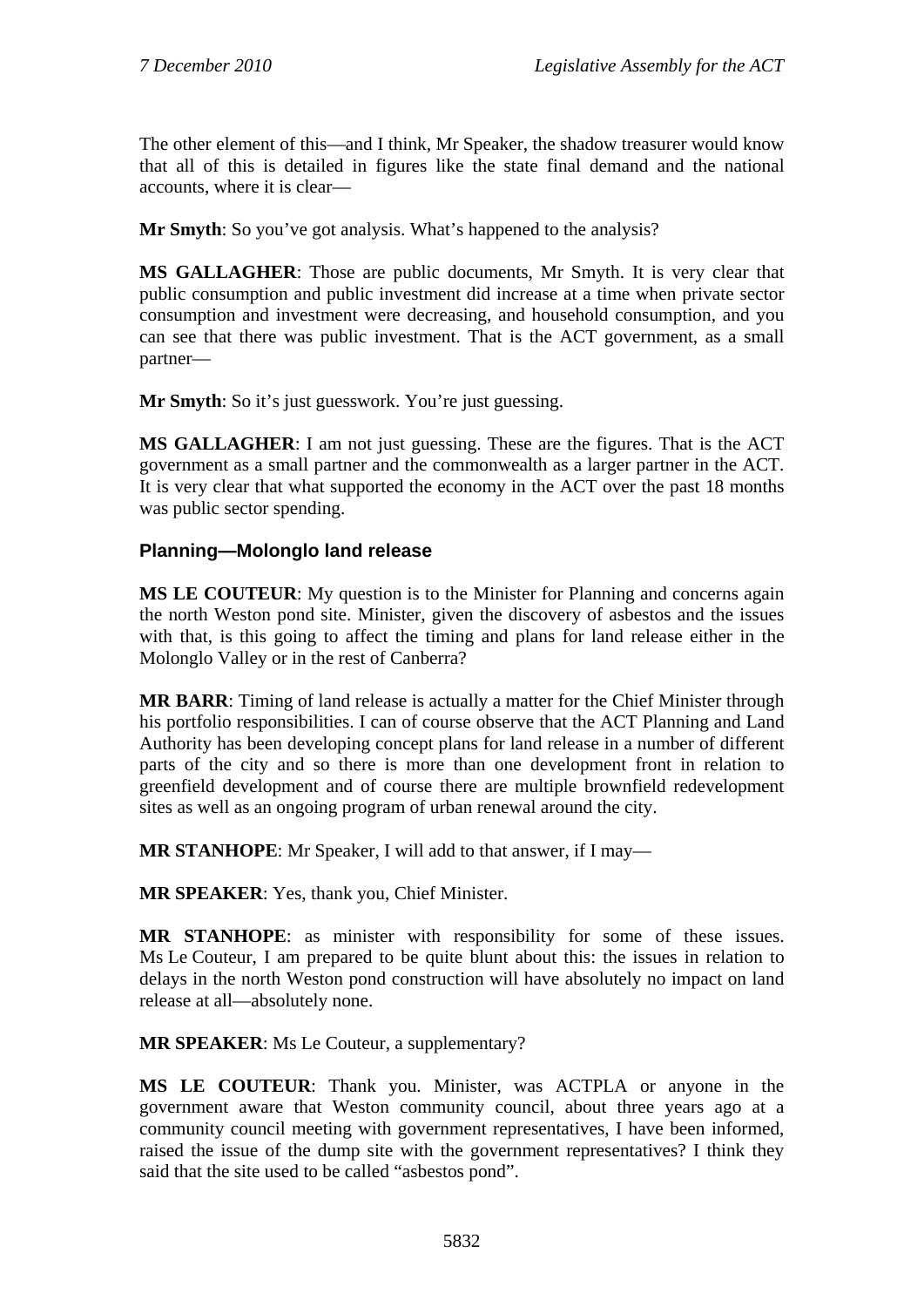**MR BARR**: Yes. As I indicated in my answer to the Leader of the Opposition's opening question in question time today, yes—that the site contained a former sewerage works and was also understood to be a site for the dumping of a considerable amount of builders waste. Yes, the Planning and Land Authority and other ACT government agencies were aware of that. Hence a major piece of work was commissioned involving consultants and specialists in the area of dealing with this sort of contamination.

What has become apparent, though, as work has progressed, is that the extent of the contamination is greater than first thought. It was always understood that the area contained a degree of contaminated soil. What has become apparent as the process has continued, more dirt has been cleared and more digging has occurred is that there is more contamination than was originally thought.

**MS BRESNAN**: A supplementary?

**MR SPEAKER**: Yes, Ms Bresnan.

**MS BRESNAN**: Minister, given the rainy weather that the ACT has experienced, has ACTPLA received any advice from the EPA about the dangers of asbestos washing downstream and any remediation measures that might be required?

**MR BARR**: I am not aware of any advice but I will seek clarification from the Planning and Land Authority as to whether they have received any advice from the EPA in relation to the recent rainfall.

**MR SPEAKER**: Mr Seselja, a supplementary?

**MR SESELJA**: Thank you. Minister, how much will remediation cost and are you certain that the 90,000 tonnes as outlined is the extent of the waste?

**MR BARR**: The answer to both of those questions is uncertain at this point in time.

#### **Alexander Maconochie Centre—capacity**

**MR HANSON**: My question is to the minister for corrections and relates to the population of the new jail. I quote from *Hansard* from estimates hearings on 25 May this year. I said:

You planned on a prisoner population of up to 300, because that is how many beds you have got.

The minister responded:

**Indeed** 

However, during annual reports hearings on 19 November, it was revealed that the maximum population of the AMC is only about 245. Minister, did you mislead the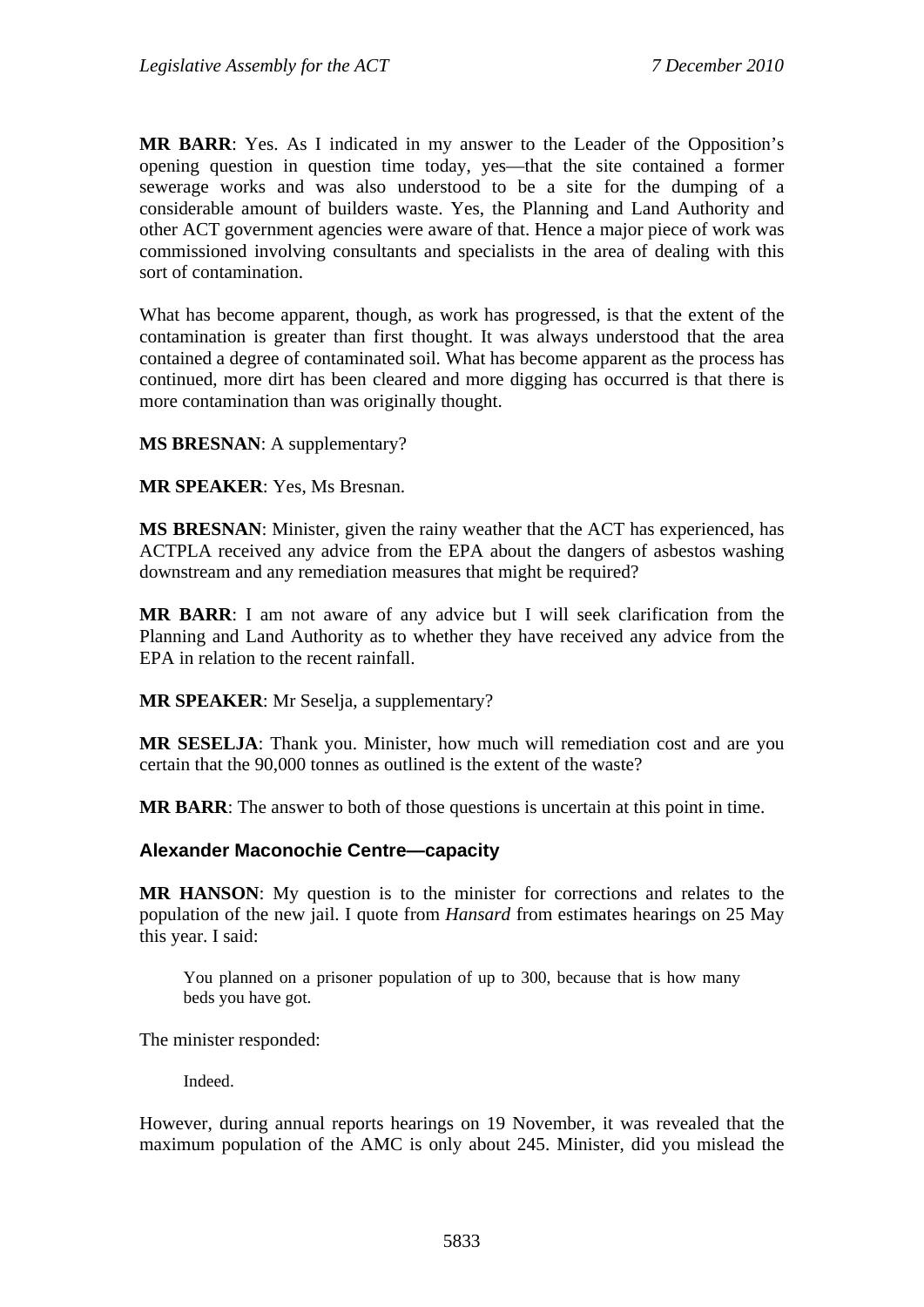estimates committee in May when you agreed that the planned population—and I emphasise "planned population"—of the prison was 300?

**MR CORBELL**: No.

### **MR SPEAKER**: Mr Hanson?

**MR HANSON**: Minister, in a speech to Christians for an Ethical Society on 19 March 2008 you said of the AMC:

It is built to accommodate up to 300 prisoners of all classifications, sentenced and remand, male and female.

Minister, did you mislead the Christians for an Ethical Society if the jail can only accommodate up to about 245 prisoners?

**MR CORBELL**: No. And the basis of Mr Hanson's question is invalid and false. The reason is that it depends, of course, on the requirement to provide for separation of prisoners. This will vary, depending on the prisoner population. If there is a need for a high number of prisoners to be kept, for example, on separation or strict separation from other prisoners, that will reduce the overall capacity that is able to be utilised at the prison. I would have thought that was bleedingly obvious to everyone, except perhaps, obviously, to Mr Hanson.

**MR SMYTH**: A supplementary, Mr Speaker?

**MR SPEAKER**: Yes, Mr Smyth.

**MR SMYTH**: Thank you, Mr Speaker. Minister, in a speech during the pre-election opening of Alexander Maconochie Centre on 11 September 2008 you said, "The capacity of the centre is 300." Minister, did you mislead the community if the real capacity is only 245?

**MR CORBELL**: The opposition do not seem to appreciate the issues around the operational elements of the prison and its theoretical capacity. Its capacity is 300. At no stage have I misled anyone in relation to that. But the operational requirements of a particular prisoner mix may result in fewer than those 300 beds being able to be utilised. I would have thought that was obvious.

**MS BRESNAN**: A supplementary?

**MR SPEAKER**: Yes, Ms Bresnan.

**MS BRESNAN**: Minister, to what extent do extended stays for individuals in the isolation section affect the ability of the AMC to separate prisoners as required?

**MR CORBELL**: I thank Ms Bresnan for the question. Again, this highlights the point. There are a range of factors that impact on the ability of the prison to utilise all of the beds in that facility. Certainly the number of prisoners that have to be kept in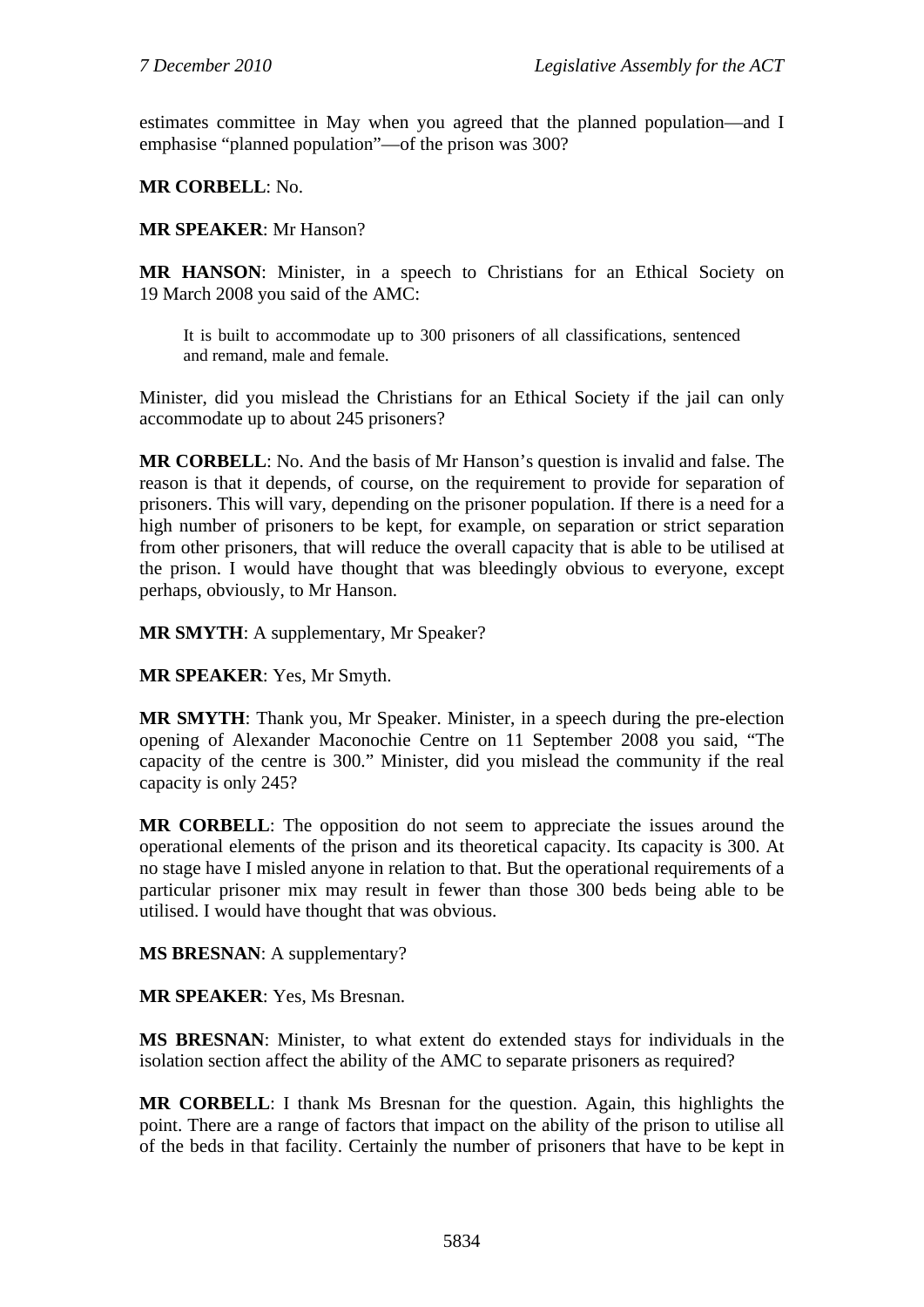isolation can have an impact on the total number of beds that are able to be utilised. Indeed, in similar circumstances, the number of prisoners that have to be kept on a strict protection basis, prisoners that have to be kept on a protection basis, also has an impact on the number of beds that are able to be utilised.

These figures will vary from time to time. It is not the case that there is a particular figure below 300 that is the absolute maximum that can be utilised. It will depend on the mix of prisoners and the requirements in terms of their accommodation and their separation, in particular their separation from other prisoners.

### **Alexander Maconochie Centre—capacity**

**MR SMYTH**: My question is to the minister for corrections and relates to the capacity of the new jail. Minister, in answer to a question on notice from Mr Seselja on 27 September 2007 you provided the projected prisoner population of the new jail, showing that in 2008 the prison was expected to have a population of 244, increasing to 247 in 2009, and would have 256 prisoners by 2012. Minister, if the real capacity of the AMC is only about 245 prisoners, why did you plan for and open a jail that, by your own projections, would be full when you opened it?

**MR CORBELL**: I simply refer Mr Smyth to my previous answer, Mr Speaker, which is that the operational capacity at the jail will depend on the mix of prisoners in the facility and their requirements in terms of separation from other prisoners. This will vary from time to time.

In relation to numbers in the jail at the moment, it is worth highlighting that prisoner numbers are moving around significantly at this period of time. For example, in June last year there were only 163 prisoners accommodated in the jail. As recently as 14 November there were 230 prisoners accommodated in the jail. Currently there are 222—as of 2 December—in the prison. These figures will vary from time to time. It is difficult to predict. Indeed, there is no accepted methodology that we can reliably rely on, although some extrapolations based on past trends are available.

**MR HARGREAVES**: Supplementary, Mr Speaker?

**MR SPEAKER**: Mr Smyth still has the call, Mr Hargreaves. Mr Smyth?

**MR SMYTH**: Minister, did you mislead Assembly members when you said that the prison had a capacity for 300 prisoners, or did you mislead Assembly members when you said it was not a surprise to anyone that capacity was only 245 prisoners?

**MR CORBELL**: Once again the ability of the Liberal Party to plumb the simplistic depths has been highlighted in these questions today, Mr Speaker. The prison has a capacity of 300 beds, but the operational requirements of the prison may result—

**Mr Seselja**: Does that include the sick bay?

**MR CORBELL**: in fewer beds being able to be utilised because of the prisoner mix.

**Mr Seselja**: Does that include the sick bay?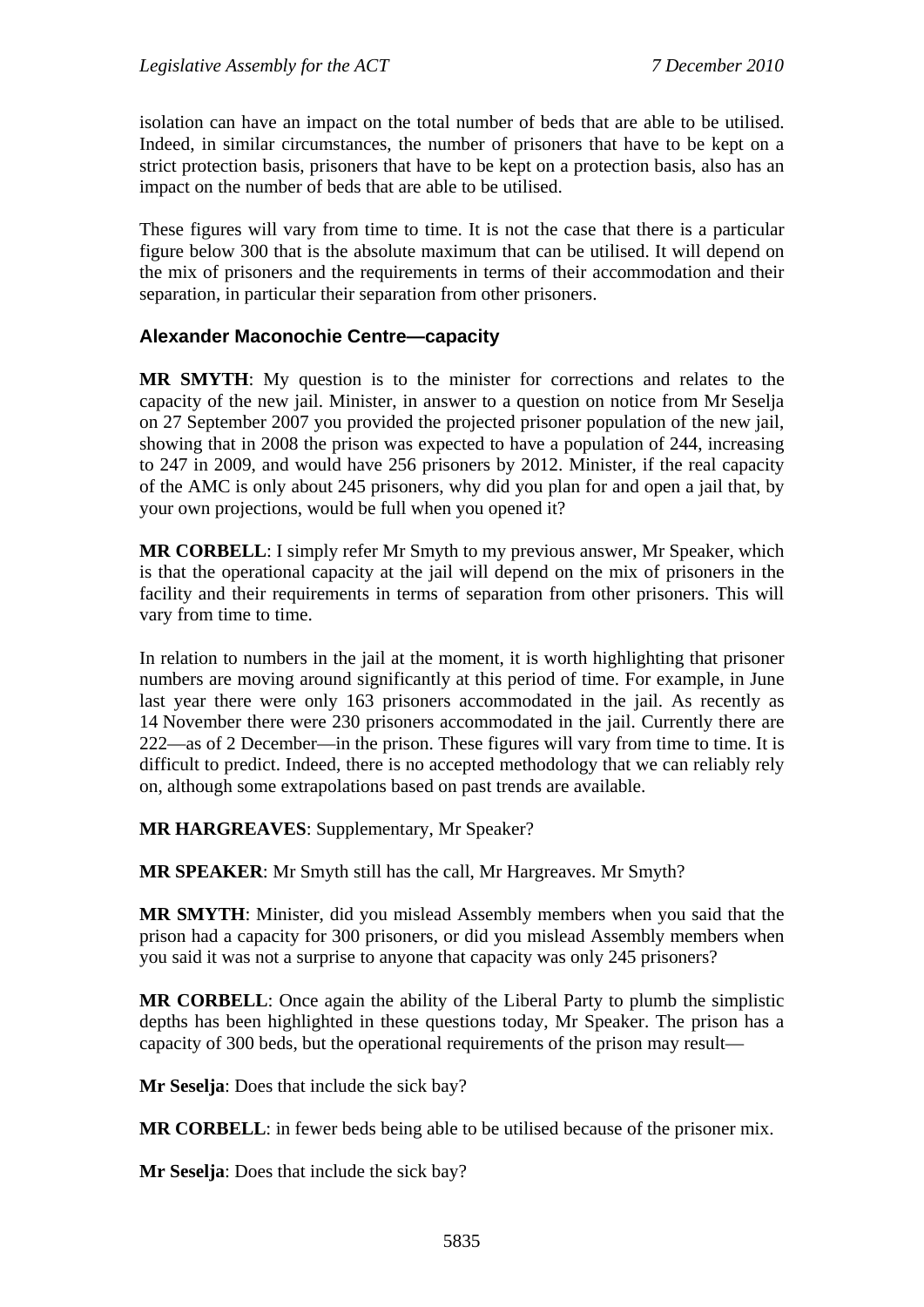### **MR SPEAKER**: Order!

**MR CORBELL**: This is a concept that I would have thought—

**Mr Seselja**: It includes the sick bay?

**MR SPEAKER**: Mr Seselja!

**MR CORBELL:** was fairly easy to understand on the part of those opposite. Clearly I am mistaken.

**MR SPEAKER**: Supplementary, Mr Hargreaves?

**MR HARGREAVES**: Thanks very much, Mr Speaker. Minister, could you perhaps advise the Assembly of the breakdown of those sorts of prisoner demographics in there, such as remand, such as the gender split and protections?

**MR CORBELL**: I thank Mr Hargreaves for the question. Regrettably, I do not have those numbers available, but I am happy to provide those to members.

**MR SPEAKER**: Mr Hanson, a supplementary?

**MR HANSON**: Minister, the Corrective Services website, updated as late as today— I note it is still live—states that presently, and I say again "presently", the capacity of the AMC is 300. Is the capacity of the AMC 300 or is this statement misleading?

**MR CORBELL**: It is almost as though you need a hammer to hammer it through their thick skulls. There are 300 beds in the prison. The ability to utilise all 300 beds—and those are beds for accommodation—will depend on the mix of prisoners, whether or not a certain number of prisoners need to be kept on separation, strict separation, isolation or a whole range of other factors. And that may—and, indeed, does—impose constraints on the overall number of beds that are able to be utilised at any one point in time. It is worth highlighting that at no time have there been issues with accommodating prisoners that have been sent to the jail by the courts.

## **ACTION bus service—wheelchair accessible buses**

**MS BRESNAN**: My question is to the Minister for Transport and is in relation to the availability of wheelchair accessible buses during peak hour. Minister, it has come to my attention that on a number of Xpresso routes wheelchair accessible buses are only available for one direction of the service during the day. Minister, what steps are you taking to ensure that for every outgoing wheelchair accessible bus on a route there is a return service?

**MR STANHOPE**: Over time of course it is expected that every one of the buses in our fleet will be wheelchair accessible. That is not the case at the moment. We are progressively replacing the fleet as we upgrade, and all new buses of course are designed for accessibility. Until we reach that point—and we are not there and we will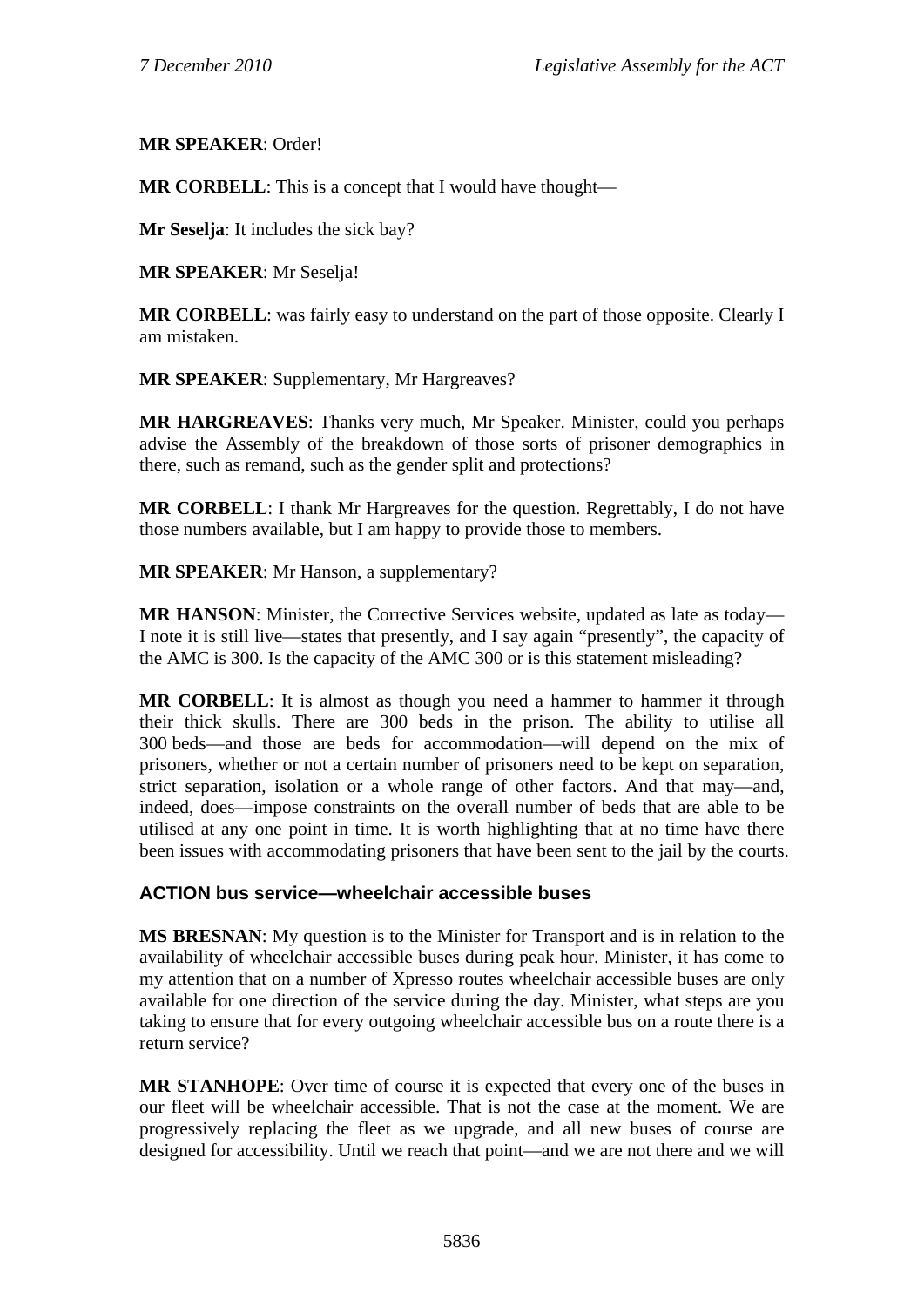not be there for some time—we will of course always have an issue in providing a wheelchair accessible bus on all routes. But of course it is our long-term aim and our determination to ensure that all buses are accessible.

In the interim, as I say, it is difficult. Ms Bresnan raises a very reasonable point, though, in relation to a particular route where there is a wheelchair accessible bus one way—that there might be an expectation by people utilising it that there will be one on the return. I cannot answer that particular question or the networking decisions taken in relation to that, Ms Bresnan, but I have to say that I understand the sense and the purport of your question and I will ask for advice and will happily provide it to you.

**MR SPEAKER**: A supplementary, Ms Bresnan?

**MS BRESNAN**: Thank you, Mr Speaker. Minister, how does ACTION determine which bus services will use wheelchair accessible buses?

**MR STANHOPE**: Thank you, Ms Bresnan. The decision does involve—but I am not sure that there is any finite science in it—an assessment of usage most simply on the peak routes. ACTION is very responsive to requests in relation to particular routes where there is a known and acknowledged need for wheelchair accessible buses and does seek to meet consumer requirements in relation to that.

In the context of an overall model, Ms Bresnan, I will take advice on that. I would be happy to provide it to you in the context of the decision making that informs decisions around which routes will be serviced by wheelchair accessible buses.

**MS HUNTER**: A supplementary?

**MR SPEAKER**: Yes, Ms Hunter, a supplementary.

**MS HUNTER**: Minister, in ACTION's consideration of journey planning software for the ACTION website, will there be an option for users to specify wheelchair accessible buses only? And what happens if there are not any wheelchair accessible buses available to service patrons' needs?

**MR STANHOPE**: Thank you, Ms Hunter. I will take that question on notice. But I do need to repeat or reiterate that, whilst we have a commitment to ensure that our entire fleet is wheelchair accessible, I am sure members understand that a single bus costs in the order of half a million dollars. We have made a massive, quite historic, investment in new buses in the last few years, a \$50 million straight-up investment in an additional 100 buses.

But in our fleet we have now in excess of 400 buses. We are progressively replacing those buses. But we are in a situation where we still have—and I do not quite know the number—a very large proportion of our fleet that is not wheelchair accessible and we will not have a fleet that is entirely wheelchair accessible for a significant number of years yet.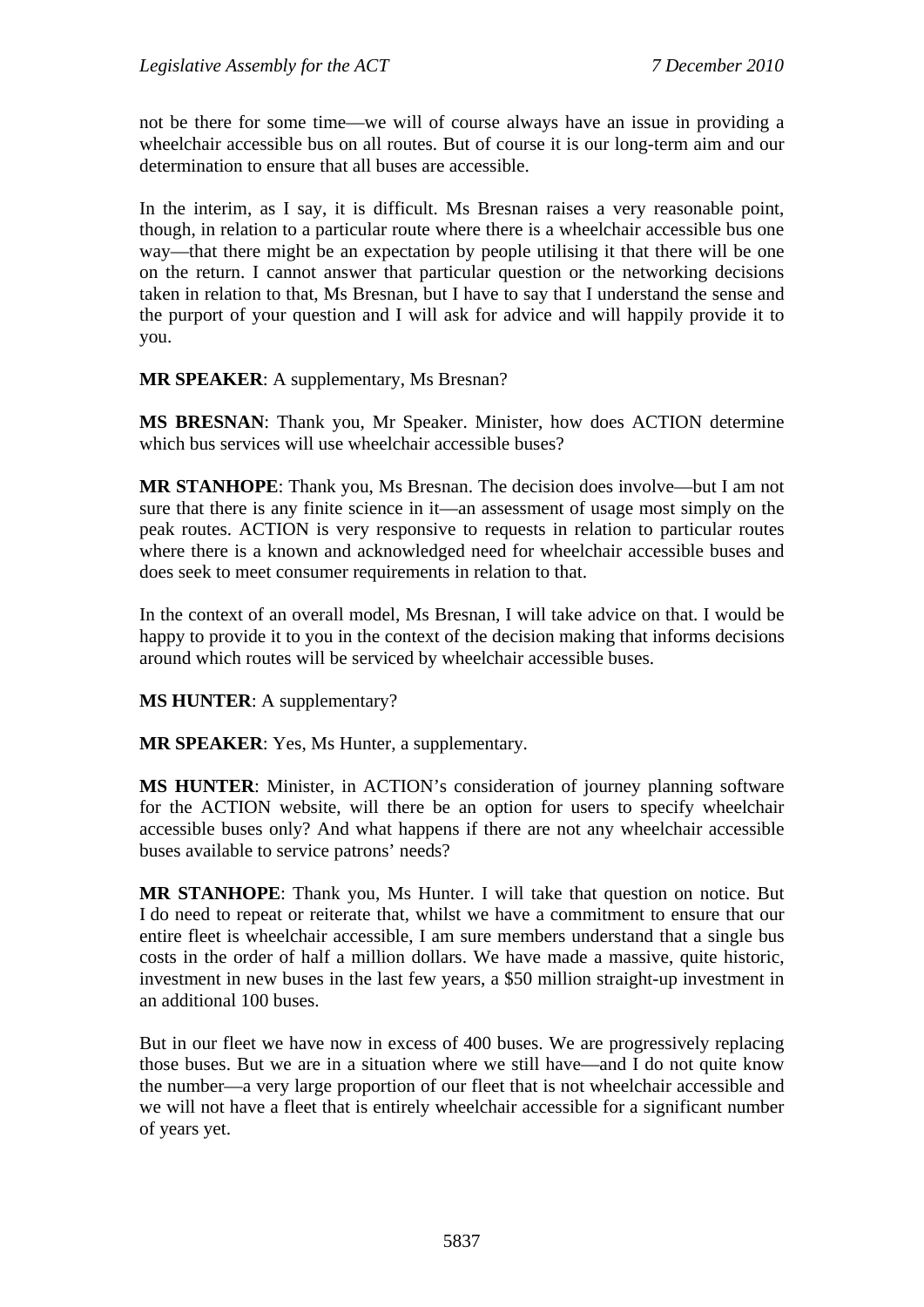Whilst of course we would like to be able to say we will service every route as early as we can, we are in the process of purchasing 100 new buses. But each bus comes at a cost of just over half a million dollars. So it is a very significant investment. It is an investment we will continue to make. We are investing historic amounts in public transport, including of course in the fleet, and we will continue to do that.

But any decision that we take and any instance I give you today must be an answer given in the context of the very significant investment which will need to be made and which we are prepared to make. But we will make it over a number of years to ensure that our entire fleet is wheelchair accessible. So we cannot respond necessarily to every request if the requests exceed the number of wheelchair accessible buses we currently have.

**MS LE COUTEUR**: A supplementary, Mr Speaker.

**MR SPEAKER**: Yes, Ms Le Couteur.

**MS LE COUTEUR**: Minister, does ACTION keep data on the number of patrons who are in wheelchairs and use express services, and is the patronage of routes with wheelchair access in one direction only lower than on those routes that have a return service?

**MR STANHOPE**: I do not know the answer to that, but I am more than happy to get that information.

### **Alexander Maconochie Centre—capacity**

**MR COE**: My question is to the minister for corrections and relates to the capacity of the new jail. In the Chief Minister's media release on 25 March 2007, entitled "ACT's first prison—60 per cent complete", Mr Stanhope said:

On commissioning the prison has capacity for 190 sentenced prisoners, 110 remandees and will employ approximately 170 staff.

Minister, does the jail have the capacity to hold 190 sentenced prisoners and 110 remandees, as asserted by the Chief Minister?

**MR CORBELL**: Mr Speaker, I refer the member to my previous answers.

**MR SPEAKER**: Supplementary, Mr Coe?

**MR COE**: Thank you, Mr Speaker. In the Chief Minister's media release of 11 September 2008 titled "New Alexander Maconochie Centre officially opened", Mr Stanhope said:

The \$131 million purpose-built AMC will accommodate male, female, remand and sentenced prisoners from low to high security classifications, and can house up to 300 inmates.

Minister, will the AMC house up to 300 inmates or only up to about 245 inmates?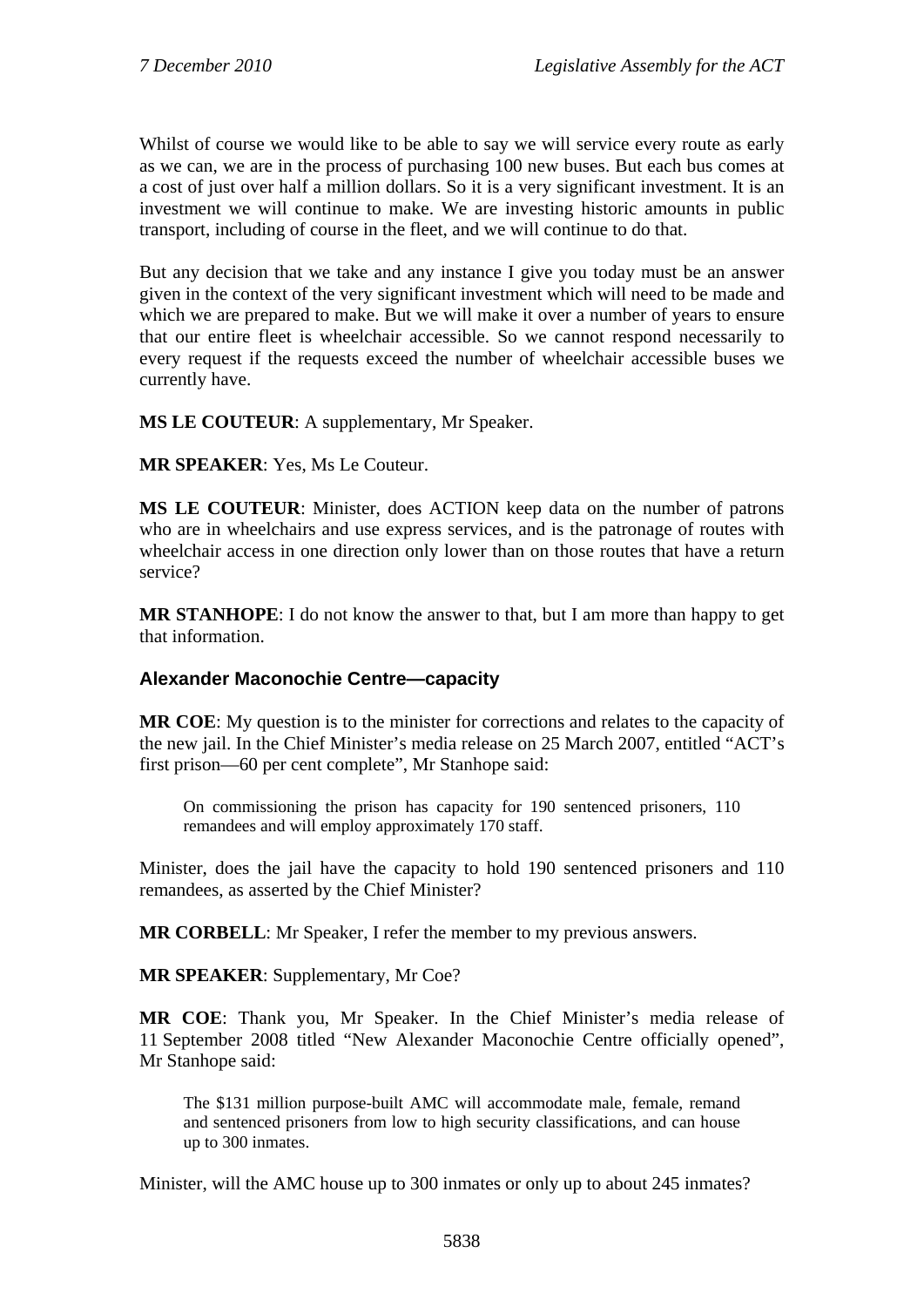**MR CORBELL**: Again I refer the member to my previous answer.

**MS BRESNAN**: Supplementary, Mr Speaker?

**MR SPEAKER**: Yes, Ms Bresnan.

**MS BRESNAN**: Minister, will moving the therapeutic community which currently takes up one of the cottages to a fenced area in the remandees area have an impact on prison numbers?

**MR CORBELL**: It will not have an impact on prisoner numbers. It may have an impact on the number of beds that are available to be utilised and that is a matter that is currently being investigated. Certainly the organisation that runs the therapeutic community in coordination with Corrective Services, ADFACT, has made representations to me arguing that the therapeutic community should be relocated from its current location in one of the cottages adjacent to the sentence cell block to another cottage further away from the sentence cell block.

I am sympathetic to those requests and Corrective Services are looking at whether it is possible to realign the mix of prisoners in that accommodation to achieve that. But no decision has yet been made in relation to that, although options are being considered.

**MR HANSON**: Supplementary, Mr Speaker?

**MR SPEAKER**: Yes, Mr Hanson.

**MR HANSON**: Minister, at estimates hearings in 2007 you said:

The projected planning for the prison in terms of population gives us real capacity to accommodate growth into the future and certainly gives us a facility in terms of its current bedding configuration, as currently being constructed—not its potential but its current bedding configuration—to meet our needs over the next 25 years or so.

Minister, was that statement true?

**MR CORBELL**: Yes.

#### **Community services**

**MS PORTER**: My question is to the Minister for Disability, Housing and Community Services. Could the minister inform the Assembly about the progress of the regional community facilities project and the benefits it will provide to the community?

**MS BURCH**: I thank Ms Porter for her question. The ACT government is committed to building a better city and a stronger community. That is why the government has invested \$27.25 million to undertake work at nine former school sites and two greenfield sites, known as the regional community facilities project.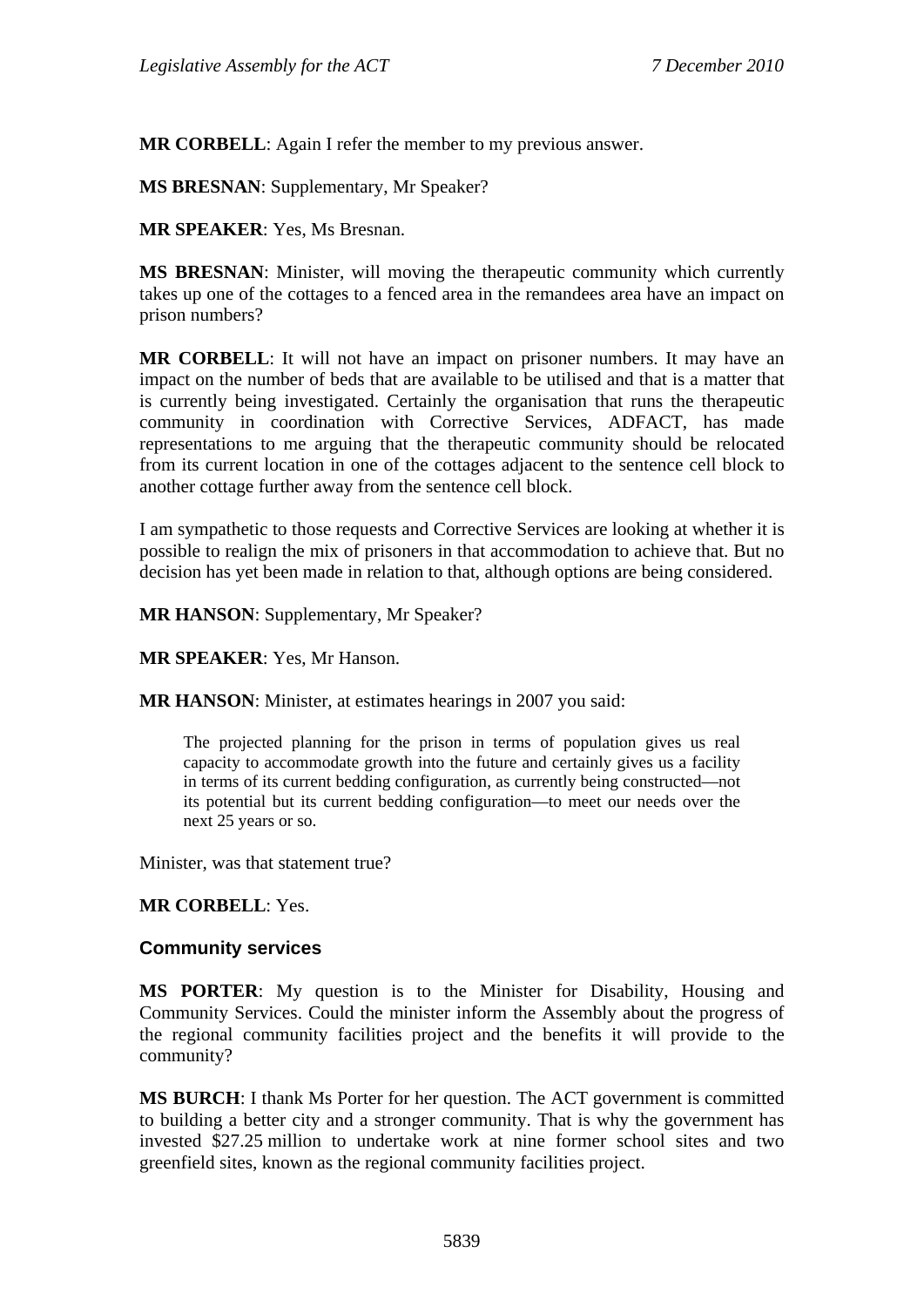The regional community facilities project is delivering great benefits to local communities, including eight new community meeting places across the ACT. This initiative is creating a stronger and more sustainable community sector and is providing more accessible services for those who need them most. It is assisting 39 non-government, not-for-profit organisations with affordable premises to deliver their services to local residents. These services will be co-located in themed community hubs focusing on health and wellbeing, arts and education and other mixed uses.

I am pleased to be able to update the Assembly that the regional community facilities project is well progressed and I can report that this project is delivering a great outcome for many communities. At Village Creek, Kambah, Minister Gallagher will know that the ACT Health facility, including building car park works, are completed and were handed over to ACT Health in November. In October I visited the Mount Neighbour site in Kambah, where the former school has been demolished and construction is underway for 57 older persons public housing units there.

I also note that the Rivett community hub refurbishment is complete, with the tenant, Noahs Ark Children's Resource Centre, occupying the premises. In Belconnen, I also launched the Cook arts and education hub in September of this year, and the response to this hub has been fantastic. When the tenants held their open day in October it was attended by over 600 enthusiastic members of the local community.

In November I was particularly pleased to open the brand-new Bonython and Griffith neighbourhood halls that were delivered under this project. The halls will be managed by Communities@Work and Southside Community Services and they have already reported a high demand for those facilities. I am also pleased to say that the refurbishment of premises at the Hall headmaster's cottage and Hall pavilion and Tharwa are now available for use by local communities.

There are still some sites where works are still in progress. At the mixed services hub at Holt the internal building works are completed, with a car park due for completion in December of this year. At the Weston community hub some internal building works such as the new disabled access bridge and lift are still being constructed and the car park is scheduled for completion by the end of December.

The internal refurbishment works at Chifley health and wellbeing hub have been completed with several tenants occupying their tenancies, including Neurospace, Autism Asperger ACT, the Australian Diabetes Educators Association, YMCA and the Warehouse Circus.

The community facilities project is delivering on the ACT government's commitment to build a better city and a stronger community and I look forward to further updating the Assembly.

**MR SPEAKER**: A supplementary, Ms Porter?

**MS PORTER**: Thank you, Mr Speaker. Could the minister inform the Assembly about how the public can access the Bonython and Griffith neighbourhood halls?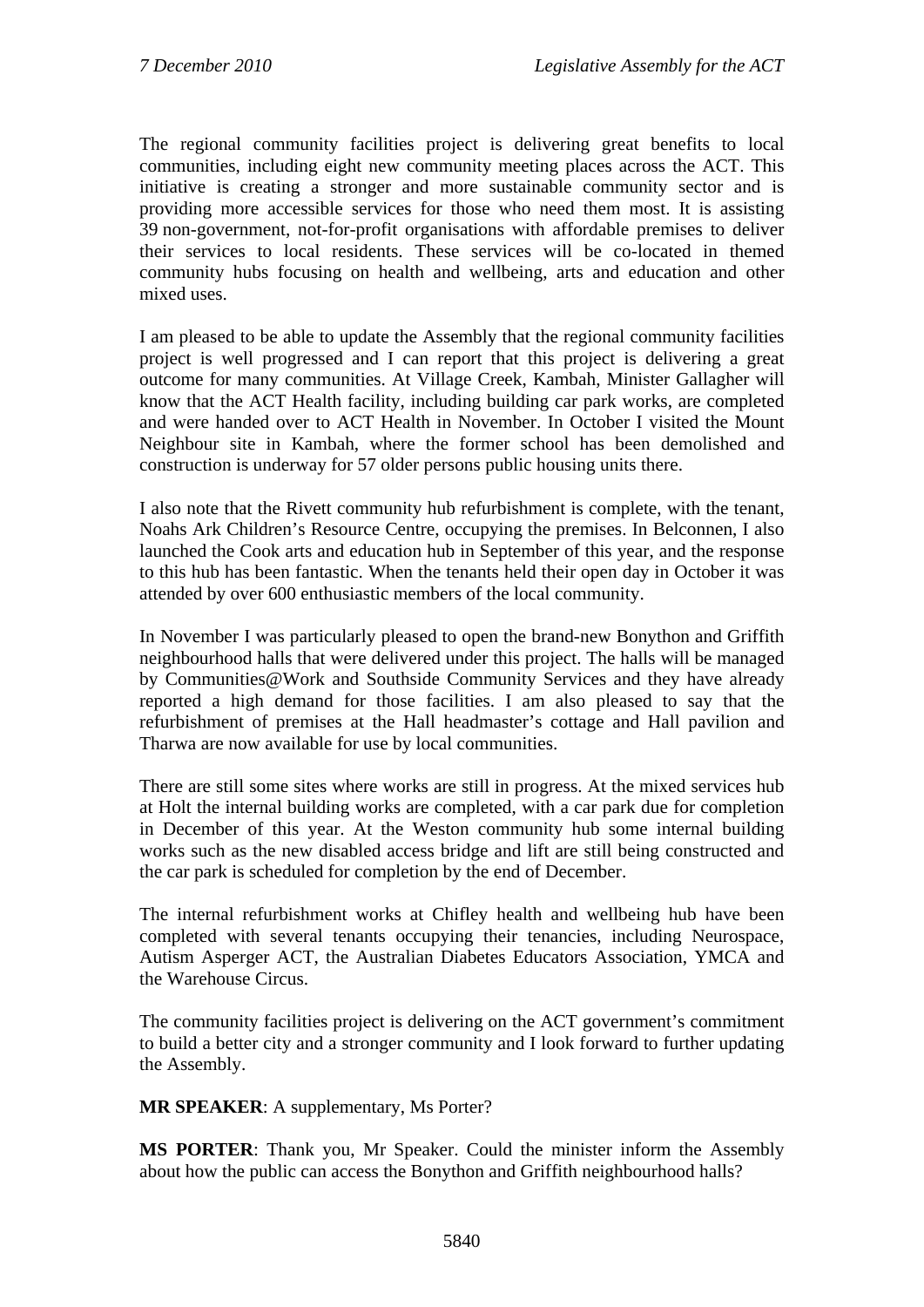**MS BURCH**: I thank the member for her question. The construction of both Bonython and Griffith halls has been completed. Both halls are open for use by the public. The ACT government's investment of \$1.2 million in the Griffith neighbourhood hall and \$1.1 million in the Bonython neighbourhood hall will provide a fantastic resource for Canberra residents. I note that at that opening both Mr Doszpot and Ms Bresnan attended as local members and saw the structure firsthand. It is a good facility and it is well located.

The halls will function as a focal point and venue for meetings and activities for families and social and community groups. Each is equipped with a large hall, a meeting room, two kitchens, an office, toilet facilities and an outdoor meeting space. Communities@Work will be managing the Bonython hall and south-side services will be managing the Griffith hall. Community organisations have already registered a strong interest. The Griffith hall is currently being used by groups such as Gaby's Dance Studio and Jumptown, and the Bonython hall is being used by groups such as Jazzercise. We have provided \$200,000 to help fit out these brand new community hubs and neighbourhood halls, including funds for chairs and tables and equipment to fit out the shared kitchens across Bonython and Griffith.

An additional four community hubs containing halls and meeting rooms will be refurbished under the facilities project. I look forward, as I have said, to welcoming the community groups that use those facilities.

**MR HARGREAVES**: A supplementary, Mr Speaker?

**MR SPEAKER**: Yes, Mr Hargreaves.

**MR HARGREAVES**: Minister, through you, Mr Speaker, how is the government supporting local community organisations through the regional community facilities project?

**MS BURCH**: Thank you, Mr Hargreaves. The regional community facilities project provides substantial benefits for local community organisations. Thirty-nine community organisations will now be accommodated in the community hubs in Holt, Weston, Chifley and Cook. Having visited some of these sites, I know that the refurbished rooms will be well used by Canberra's community groups. These organisations represent a broad cross-section of the Canberra community and providing them with a permanent home gives them the confidence not only to continue to deliver their services but to grow and develop the range of services they presently offer.

I know that the Canberra community values community engagement, and the halls and meeting spaces that are being provided will act as focal points and meeting venues for families as well as social and meeting groups. At a recent open day for the Cook community hub, many local residents took the opportunity to discover what groups were at the hub and what services were available. They include playgroups, ballet classes, the University of the Third Age, theatre groups, genealogy, just to name a few. And I have already seen evidence of the partnerships developing from the co-location of these services in these hubs and I hope that they will continue.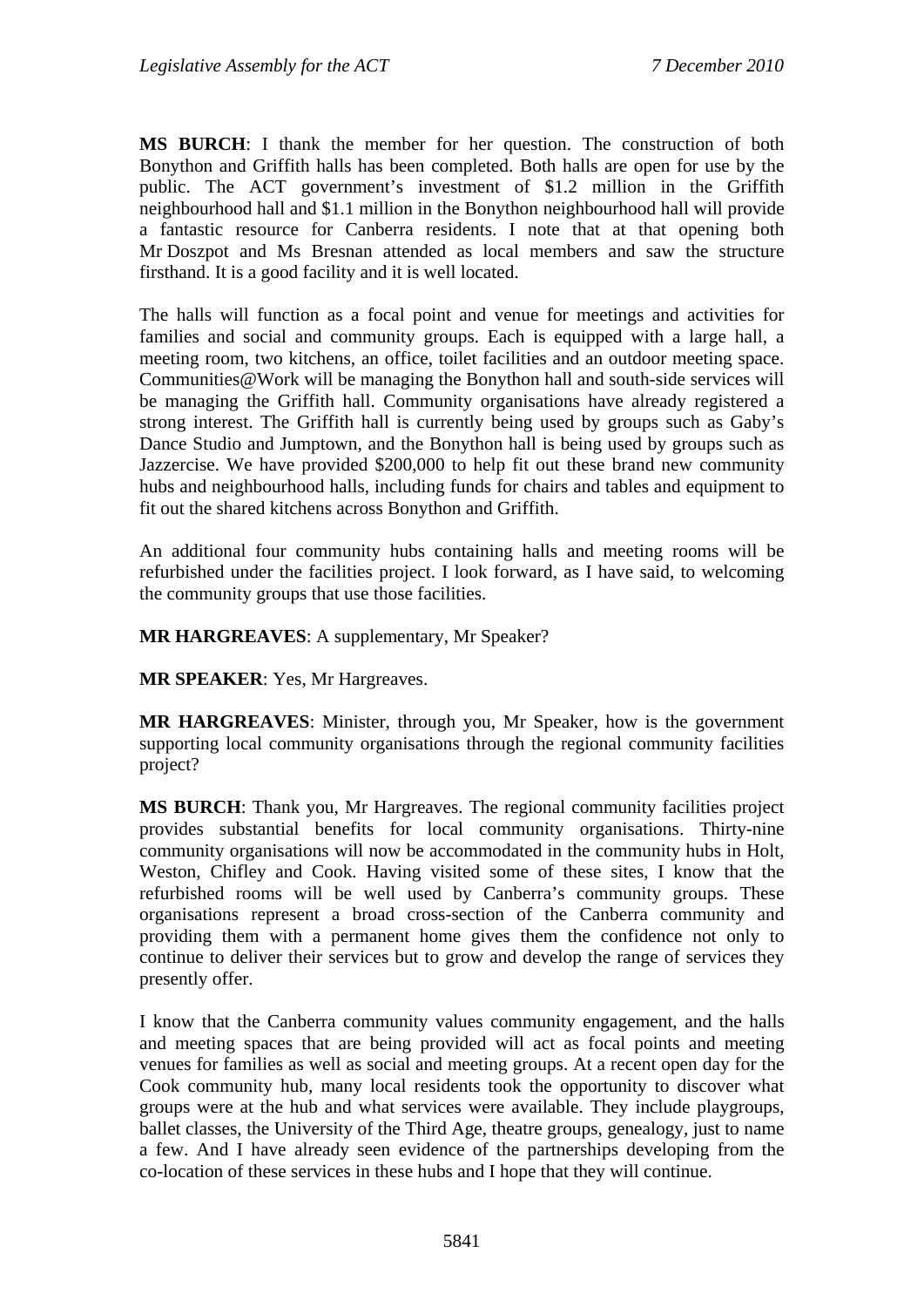The positive feedback that I have received about the hubs gives me confidence that the regional community facilities project will deliver good outcomes for the community into the future.

### **Alexander Maconochie Centre—capacity**

**MR DOSZPOT**: My question is to the minister for corrections and relates to the population of the new jail. During annual report hearings this year on 19 November, it was indicated that bunk beds will be retrofitted into some cells by the end of December. Minister, what is the total number of bunk beds that are required at the AMC?

**MR CORBELL**: The government has agreed to the purchase of 20 bunk beds for cell block cells and cottage bedrooms.

**MR SPEAKER**: Mr Doszpot, a supplementary question?

**MR DOSZPOT**: Minister, what is the total cost of retrofitting bunk beds at the AMC?

**MR CORBELL**: It is anticipated that the purchase of those bunk beds will cost \$39,000. That has been done as a precaution should additional capacity be required.

**MR HANSON**: Supplementary, Mr Speaker?

**MR SPEAKER**: Yes, Mr Hanson.

**MR HANSON**: Minister, will the government need to build further accommodation at the jail within the next four to five years? If so, what will the cost be?

**MR CORBELL**: It is a hypothetical question, Mr Speaker. I obviously cannot answer what will happen in the future.

*Members interjecting—* 

**MR SPEAKER**: Order! Ms Bresnan has the call.

**MS BRESNAN**: A supplementary, thank you, Mr Speaker. Minister, what proportion of remandees is eventually sentenced to non-custodial sentences? And what impact does this have on the prison population?

**MR CORBELL**: I would not have those percentages to hand. I would have to seek some advice and I will take the question on notice.

**Mr Stanhope**: I ask that all further questions be placed on the notice paper.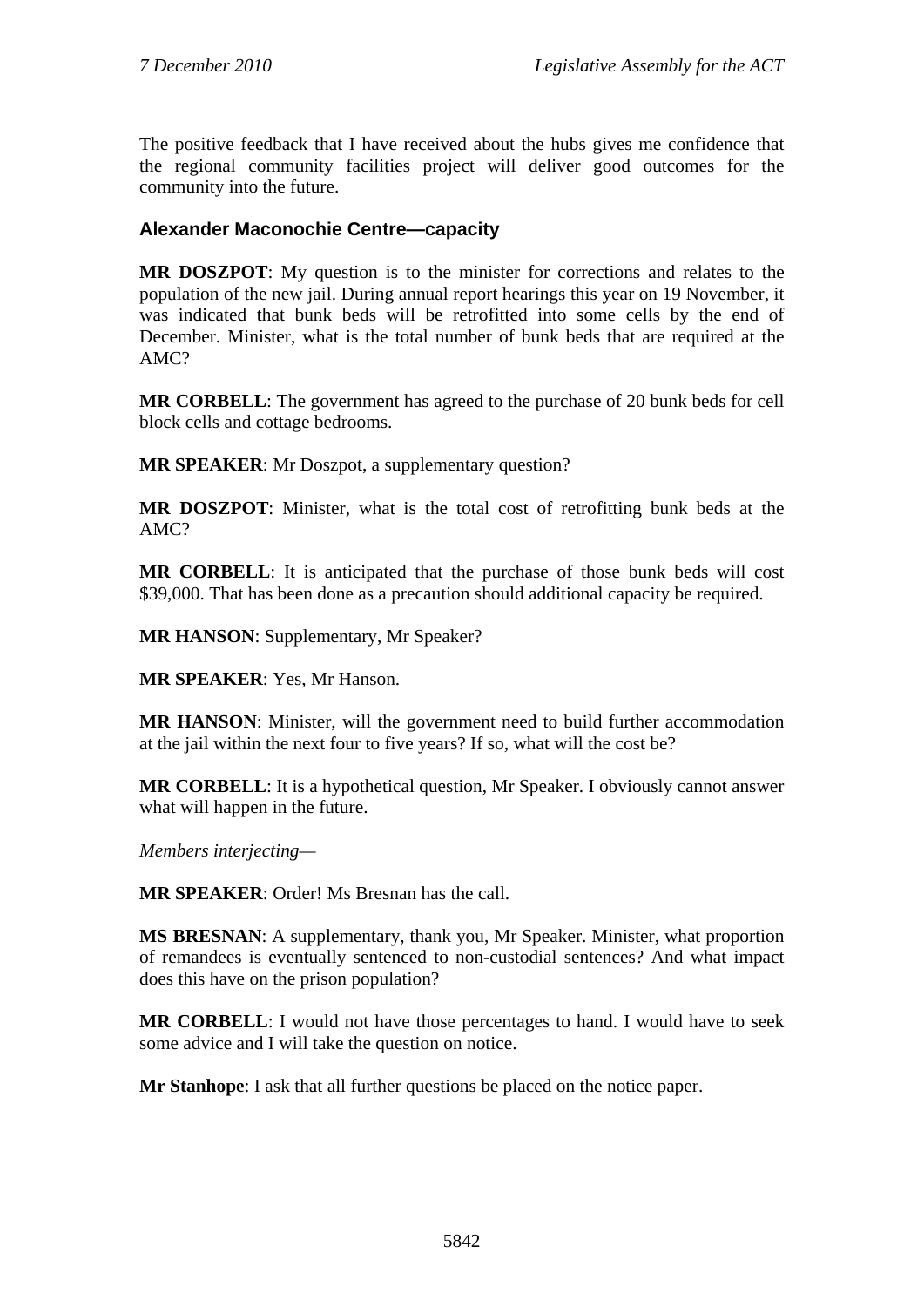# **Attorney-General Motion of censure**

**MR HANSON** (Molonglo) (2.55): I seek leave to move a motion of censure against Minister Simon Corbell.

Leave not granted.

### **Standing and temporary orders—suspension**

**MR HANSON** (Molonglo) (2.55): I move:

That so much of the standing and temporary orders be suspended as would prevent Mr Hanson from moving a motion of censure of the Attorney-General.

Quite clearly this is an important matter. I appreciate that there will be some difference of opinion but through what has been heard through estimates hearings, through annual report hearings and through question time today, it is quite clear that there is some dispute about whether Mr Corbell has been honest about the capacity at the AMC, dating back through to 2006 and what was said—

**Mr Hargreaves**: Point of order, Mr Speaker. The question before the house is about the suspension of standing orders, not a substantive debate.

**MR SPEAKER**: The point of order is upheld: we are debating the suspension of standing orders, not engaging in a substantive debate.

**MR HANSON:** I am trying to explain why it is important.

*Members interjecting—* 

**MR SPEAKER**: Order! Mr Hanson has the floor.

**MR HANSON**: My point is that there is a very substantive issue here about Mr Corbell misleading both the public and the Assembly. It is quite clear, through question time and through the previous other forums, that there have been misleads. I am convinced that he has been misleading the public.

We have heard the evidence here today. He has failed to provide adequate answers through question time, simply saying no to quite substantive questions. He gave contradictory answers to questions when he was asked to explain why he said that this jail would be adequate for 25 years but then in the answer to the very next question was explaining why he was retrofitting bunk beds into the same jail.

It is quite clear that this minister has been misleading the public and misleading the Assembly for a period of three years with regard to the capacity of the AMC. It is cut and dried. It is entirely appropriate that we go through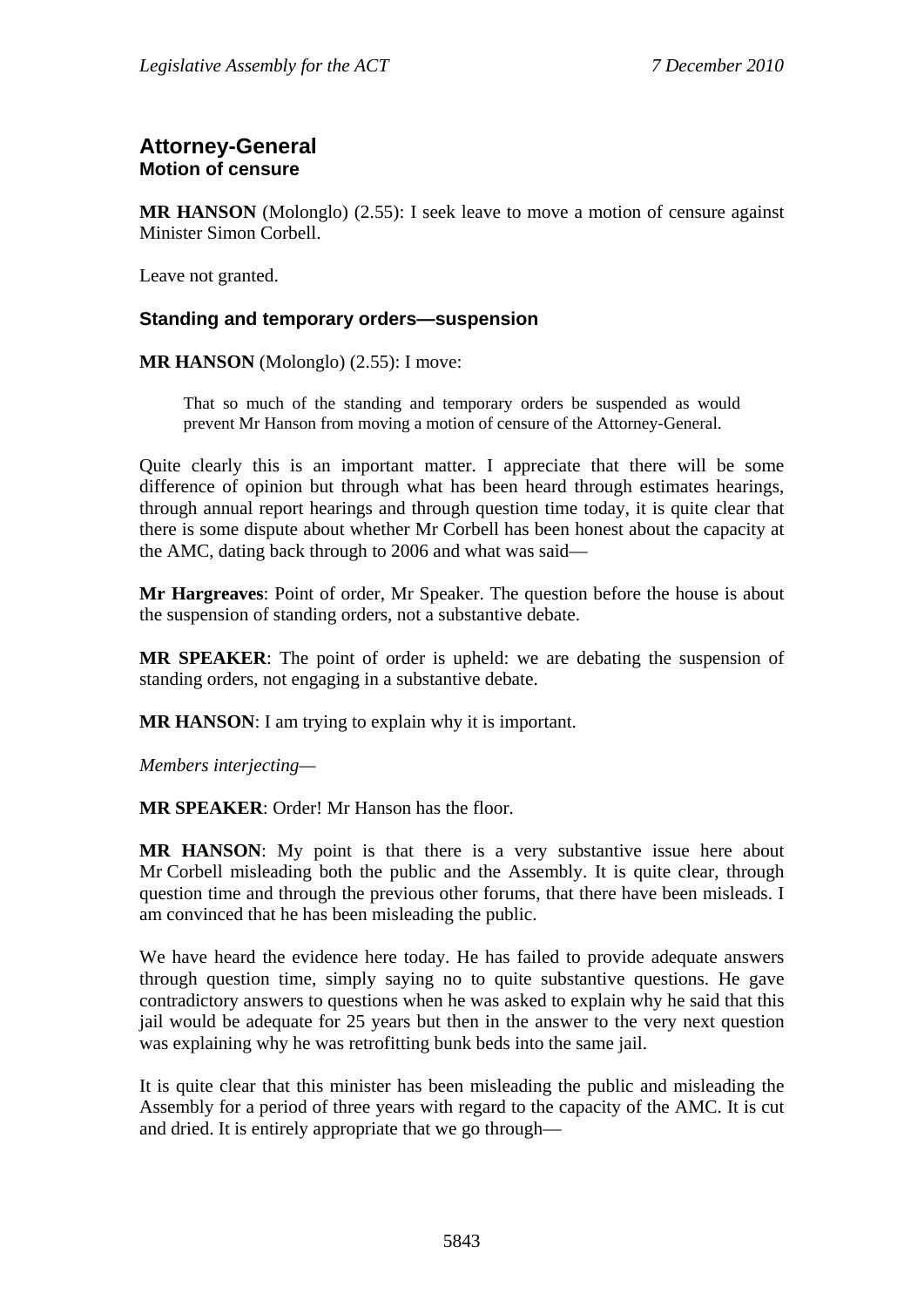**Mr Hargreaves**: Point of order, Mr Speaker. You have already ruled on it, Mr Speaker; he is using substantiation of his motion. He needs to talk about why we should suspend standing orders, not prosecute his case.

**MR SPEAKER**: There is no point of order, Mr Hargreaves. Mr Hanson, you have the floor.

**MR HANSON**: I will not be speaking much longer. It is quite clear that a case has been made. I do not see why those opposite do not want to hear. All we can say is this: if Mr Corbell has a case that is so strong—if he has a case that he thinks he can defend—why doesn't he stand up and defend that case here in the Assembly? I think that he is scared of something. If he does have something to hide, that could be the only rationale for him preventing me from moving this motion here today.

**MS BRESNAN** (Brindabella) (2.58): I find this whole thing a bit of a joke really. We will not be supporting the suspension of standing orders; we will not be supporting the censure. It is the flimsiest basis for censure that I have seen the Liberals put up since they have been here. If Mr Hanson does not understand—

*Members interjecting—* 

**MR SPEAKER**: Order! Ms Bresnan has the floor.

**MS BRESNAN**: If Mr Hanson does not understand his own portfolio and cannot understand the policy of how prisons operate, that is not for us here in the chamber to facilitate so that he can get up and prosecute his arguments about this.

**Mr Hanson**: You are a liar. You are a liar.

**MR SPEAKER**: Order! Mr Hanson, I invite you to withdraw the assertion you just made across the chamber.

**Mr Hanson**: I withdraw.

**MR SPEAKER**: Thank you.

**MS BRESNAN**: I will go to a couple of points Mr Hanson made. You asked a number of questions today in question time. Yes, the capacity is 300, but for a variety of reasons in the prison you may not be able to have that number. That has been outlined in estimates; it has been outlined in annual reports. It is outlined in—

*Members interjecting—* 

**MR SPEAKER**: Order! Ms Bresnan has the floor. Mr Hanson! Ms Bresnan, you have the floor.

*Members interjecting—*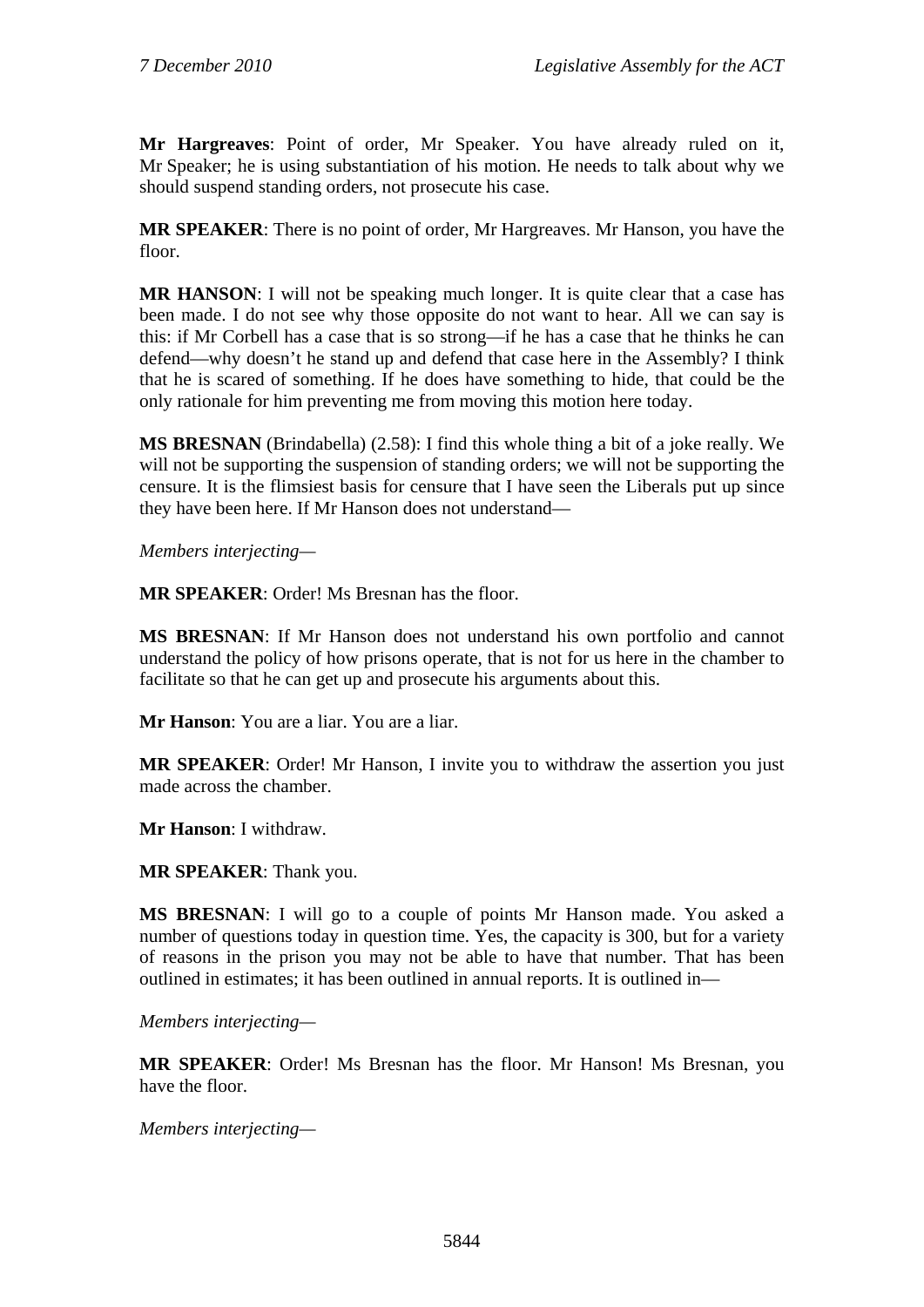**MR SPEAKER**: Order! Stop the clocks, thank you. The next person who interjects on Ms Bresnan will get a warning. Ms Bresnan, you have the floor.

**MS BRESNAN**: There is no debate to have about this. As I have said, it has been noted in annual reports; it has been noted in estimates. It is noted in the functional brief on the AMC. What does Mr Hanson not understand? As I said, if he does not understand his own portfolio it is not for us to come into the chamber here so that he can facilitate some flimsy argument that he wants to put forward.

**Mr Coe**: On a point of order, Mr Speaker, you upheld a point of order earlier calling on Mr Hanson to speak to the suspension of standing orders. I ask that the same discussion be applied for Ms Bresnan when she is approaching this—rather than discussing the substantive issue.

**MR SPEAKER**: There is no point of order. I believe that Ms Bresnan is putting a point as to why she does not think we should have a debate. But I remind you of the earlier ruling, Ms Bresnan.

**MS BRESNAN**: Thank you, Mr Speaker. On that point, Mr Hanson did actually get up and talk about a variety of reasons around the numbers that have been put forward today in question time.

We will not be supporting the suspension of standing orders. There is no argument here. It is not a story. We have had a number of arguments about the capacity. It has been discussed in a number of forums. Again, if Mr Hanson does not understand his own portfolio, that is his problem, not ours.

**MR SESELJA** (Molonglo—Leader of the Opposition) (3.01): You have got to ask why Mr Corbell does not want to have this debate. We heard in question time—

**Mr Corbell**: Because there is nothing to debate.

**MR SESELJA**: He does not like it. We heard it in question time. That is why he is hiding from this debate. That is why he, the Labor Party and the Greens are combining to hide from this debate. His argument does not stack up. He has been caught out on a number of fronts. He has been caught out on competence, and he has been caught out on honesty. That is what we are talking about. That is why the Labor Party do not want to debate this. That is why the Greens do not want to debate it. That is why he is hiding behind it.

**Mr Hargreaves**: On a point of order, Mr Speaker, this is prosecuting the argument, not talking about suspension.

**MR SESELJA**: No, it is not.

**Mr Hargreaves**: He is not talking about why we should suspend standing orders. He is prosecuting the argument.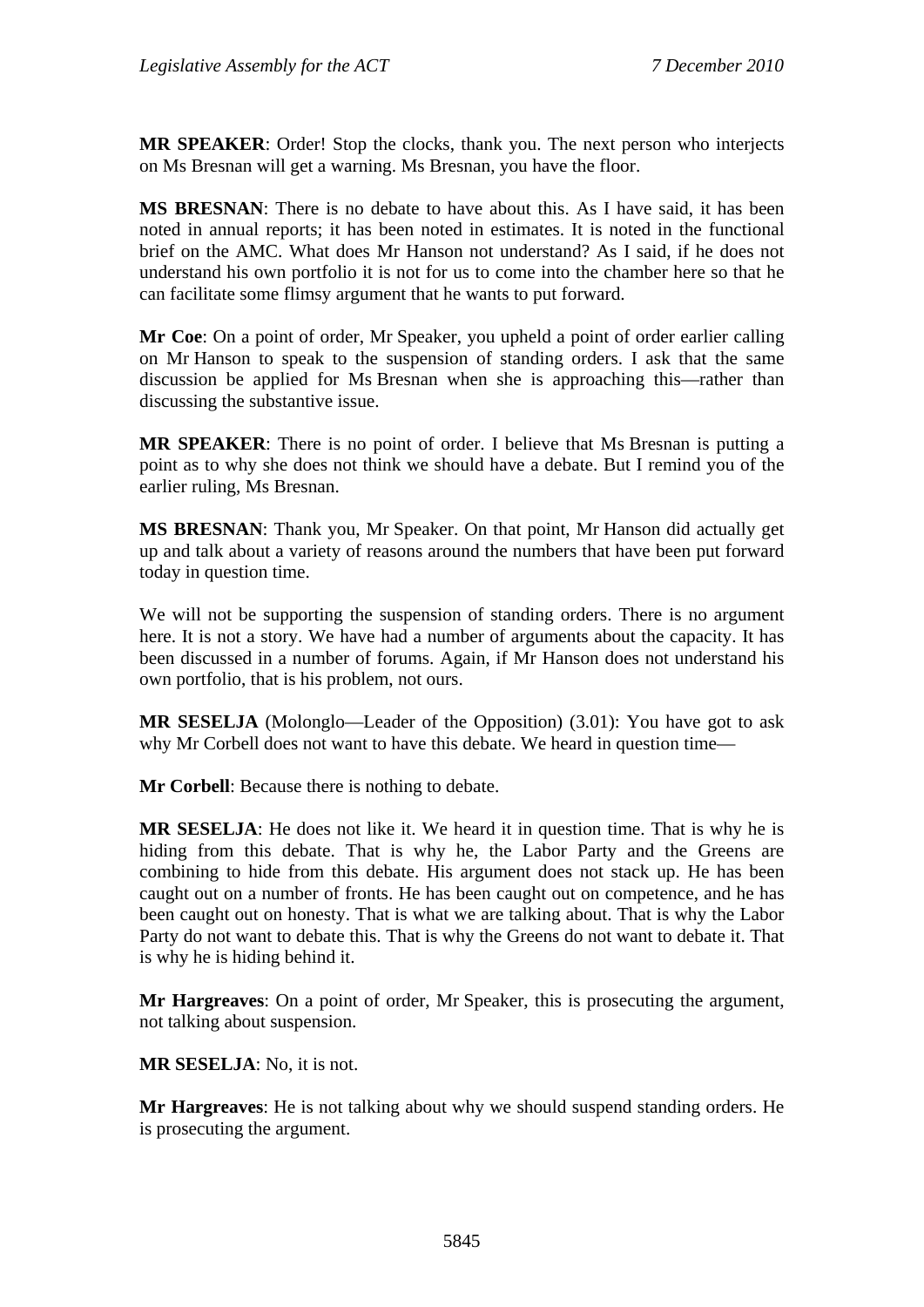**MR SPEAKER**: There is no point of order at this stage but, members, let us try and stick to the standing orders suspension.

**MR SESELJA**: Thank you, Mr Speaker. There is no point of order. What we are faced with here—

**Mr Hargreaves**: You are not the Speaker, mate. You are only the leader for the moment.

**MR SPEAKER**: Order!

**MR SESELJA**: The Speaker just said there is no point of order.

**Mr Hargreaves**: You are only the leader while he keeps you there.

**MR SPEAKER**: Order! Mr Hargreaves, do not shout across the chamber. And Mr Seselja, do not respond to him. Mr Seselja has the floor.

**MR SESELJA**: Why is it that Mr Hargreaves and his colleagues do not want to debate this issue? Is it perhaps because they do not have confidence in Mr Corbell to put the argument? Time after time in question time today, we heard him give incorrect and contradictory information. We give him the chance to defend it; we give the Assembly the chance to consider it. And the Greens and the Labor Party say no.

At every opportunity, the Greens—Ms Bresnan goes in to defend the government. And we have Mr Hargreaves as a former minister himself—a former minister for corrections. He was embarrassed that he had to pick up the pieces after Simon Corbell. And then Mr Corbell is back in the portfolio. Mr Corbell is back in the portfolio stuffing things up. The facts are not in dispute. This prison is now full—

**Ms Bresnan**: I don't think so.

**MR SESELJA**: how long after we have opened it?

**Mr Hanson**: Eight months at the most.

**MR SESELJA**: Is that the real opening or the fake opening?

**MR SPEAKER**: Order, Mr Seselja! Ms Bresnan.

**Ms Bresnan**: On a point of order, Mr Speaker, I ask Mr Seselja to take back that comment about being a fool.

**MR SPEAKER**: Being a which, sorry?

**MR SESELJA**: I did not say that.

**MR SPEAKER**: I am sorry; I did not hear what was said.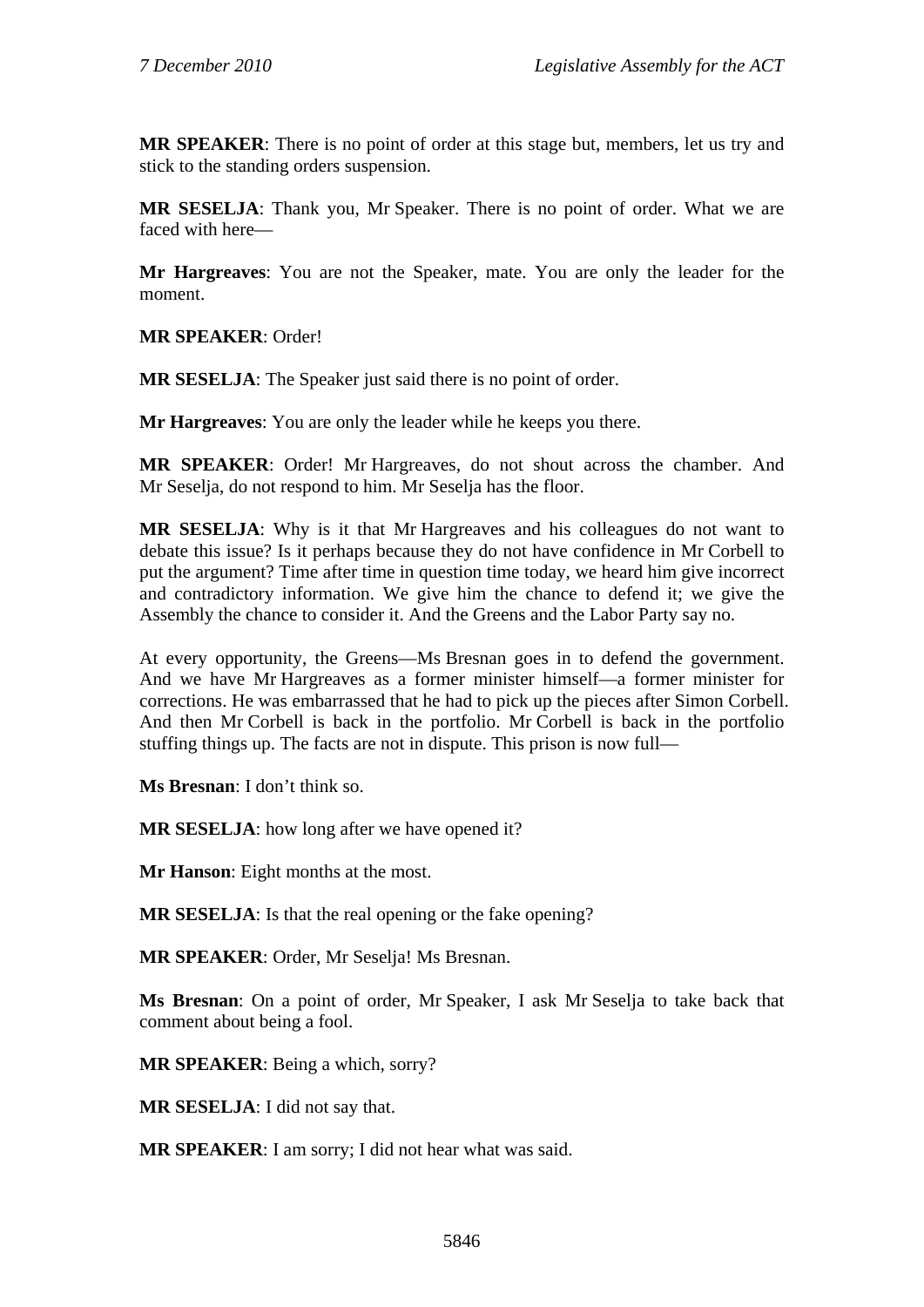**MR SESELJA**: Could we stop the clocks?

**MR SPEAKER**: Stop the clocks, thank you.

**Ms Bresnan**: Mr Seselja just said that Ms Bresnan was a fool. I ask him to withdraw that statement.

**MR SESELJA**: No, I did not.

**Ms Bresnan**: He just said that Ms Bresnan was a fool. I ask him to withdraw that statement.

**MR SESELJA**: I did not say it.

**MR SPEAKER**: Members, please be quiet. I cannot even hear Ms Bresnan on the fourth occasion.

**Ms Bresnan**: He said Ms Bresnan was a fool. I ask him to withdraw that statement.

**MR SESELJA**: I did not say it.

**MR SPEAKER**: I am going to have to go to *Hansard* on this. Mr Seselja, you have the floor to continue.

**MR SESELJA**: Thank you, Mr Speaker. We see why the Labor Party and the Greens do not want this debate. They have been embarrassed by the performance of this minister. I think what I was saying before the point of order was that the prison is now full. The prison is now full. It is near capacity already, to the extent that they are having to get in bunk beds. We have got a minister who, soon after opening this prison, told us that it would have 20 to 25 years capacity. We now see that it is actually filling up well before that—to the extent that they need to get bunk beds. We now see that he has been fudging the numbers. He has been saying that there are 300 when there is in fact a much lesser capacity. That is why they do not want to debate it.

These are the things that Mr Corbell and his colleagues find it so difficult to defend. I think it is outrageous that we have the Labor Party and the Greens again combining to prevent this minister from being scrutinised. The case has been put in question time. The questions have been put. Mr Corbell has not been able to answer the questions. He was given the opportunity. He was given the opportunity to correct the record. He was given the opportunity to explain why he gave us incorrect information in the lead-up, why he got it so wrong, why the prison is already full and why he has been giving us this incorrect information all this time. He failed to do so. He had that opportunity, and he failed.

Now the Labor Party and the Greens are squibbing the debate. They are squibbing the debate because, clearly, they do not have any confidence in the minister. We do not have confidence in this minister. That is why Mr Hanson should be able to move this motion of censure and we should be able to have the full debate that this deserves.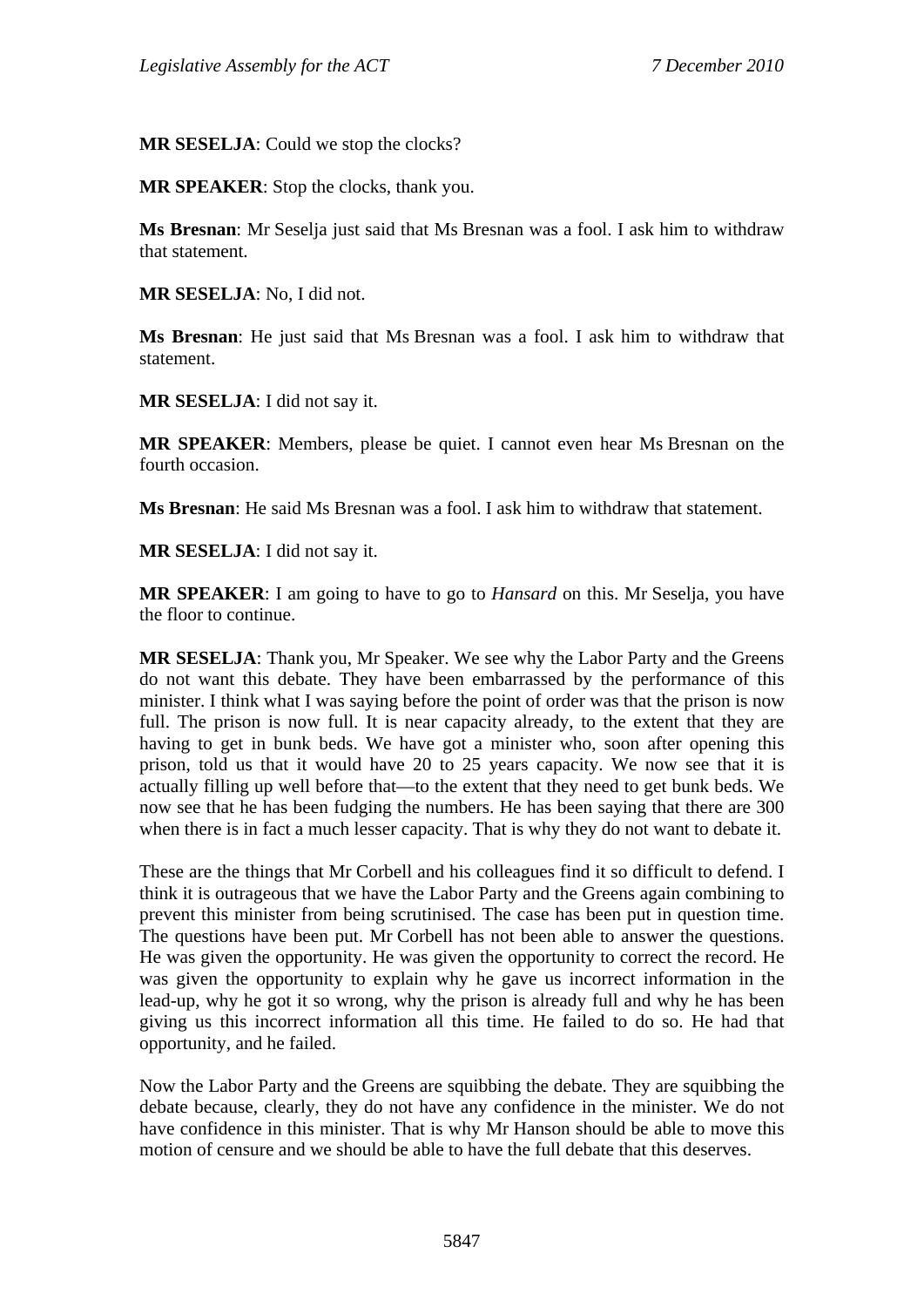Misleading the Assembly is a serious thing. We take it seriously. Mismanaging the prison is a serious thing, and we take that seriously, too. We should be able to prosecute that case. Mr Hanson, no doubt, will continue to prosecute that case, whether he is allowed to do it in this place or not.

**MR SMYTH** (Brindabella) (3.06): Mr Speaker, when comments are sometimes thrown across the chamber that you do not agree with, the answer is always presented to members that it be done in a substantive motion. We have asked questions for which we are dissatisfied with the answers, and this place is responsible to holding ministers to account. Indeed, it is what the Greens always proposed that they would do—hold people to account. They have not heard Mr Hanson's case. They have not heard the data that he will present and the facts that he would like to present about where the minister has misled not only the community but this place. Yet we are being shut down. We are being denied the opportunity to do our job, which I thought oppositions were meant to do—indeed, I thought crossbenchers were devoted to doing it—which is to hold the government to account.

At the heart of this is the new maths—it probably explains why Mr Corbell lost the education portfolio—apparently 300 prisoners now equals 245 prisoners, and that is okay. Mr Corbell is on the record as having said, "We have capacity in our current configuration in the prison for 25 years." If that statement is true—and this is what we want to debate—why are we spending \$39,000 on fitting bunks in a prison that, by the minister's own words, has 25 years of capacity? One of the things the minister has said cannot be true, and that is why, Mr Speaker—

**Mr Hargreaves**: On a point of order, Mr Speaker, we cannot have in this debate points being made about the length of time, references back, the whole thing. The question before the house is why we should suspend standing orders. You do not need to go into the litany of argument they are putting forward.

**MR SPEAKER**: There is no point of order. I think Mr Smyth is outlining the importance of the argument.

**Mr Hargreaves**: Well, they've got nothing else to say, then.

**MR SPEAKER**: Order, Mr Hargreaves.

**MR SMYTH**: Mr Hargreaves would not know what else we have got to say, because the Greens are allowing the government to shut this down. The party devoted to holding the government to account and to defending truth and honour and honesty do not want to hear the case. They simply just want to shut it down.

This is the problem with those on that side just saying no. They will use the numbers of the Greens-Labor alliance to cease scrutiny in this place. They will betray the people of the ACT, and they will betray the purpose of this place by not having this debate. When an issue of this nature comes up, the appropriate way to resolve any conflict is to have a substantive motion. This is the proposal that we have put forward.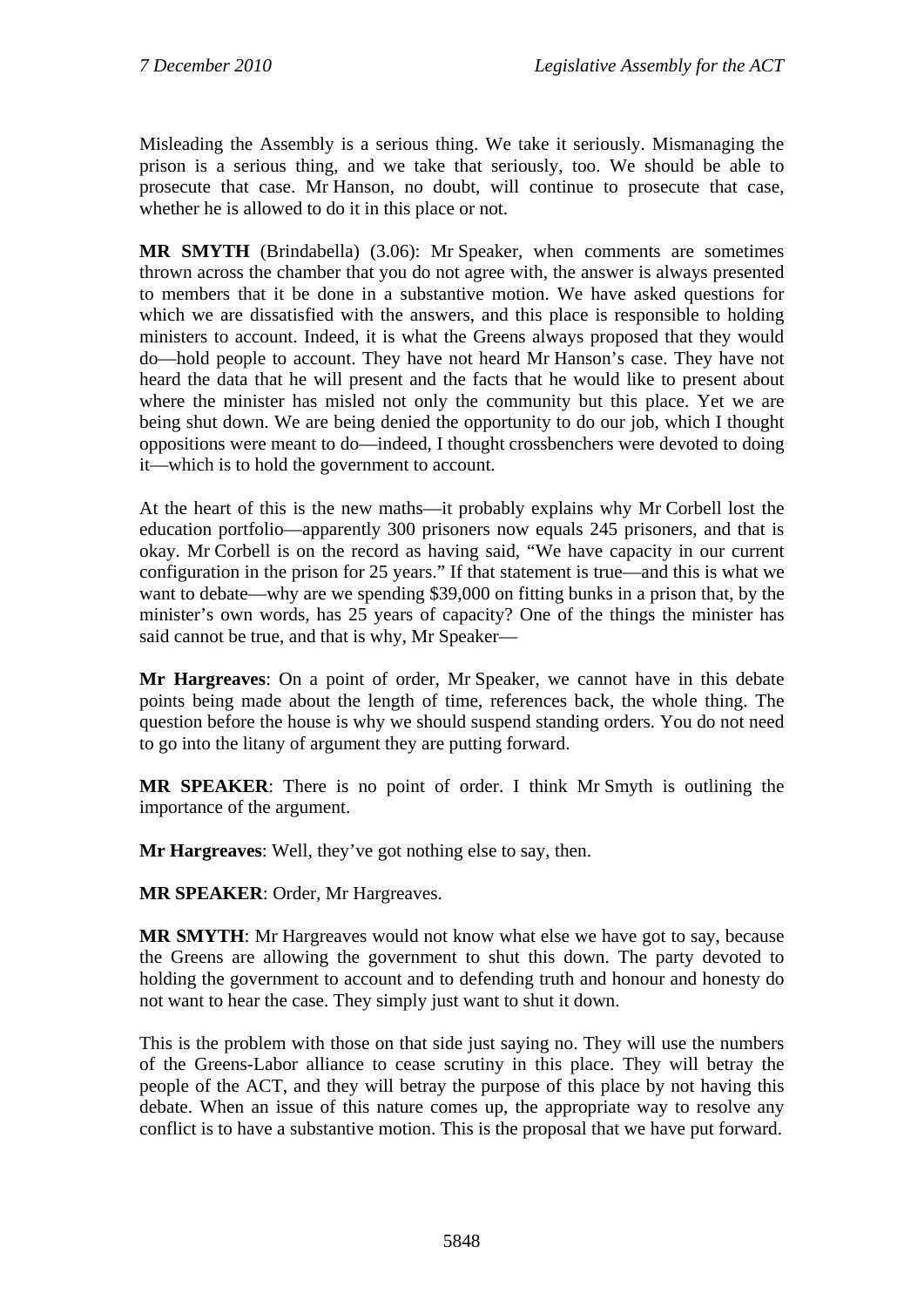We know that there are inconsistencies from the minister's statements over the last four years. We know about how to run an organisation. We know that sometimes what you build and say is 300, due to constraints, might change. But we want to debate what the minister said. These are the minister's own words:

The projected planning for the prison in terms of population gives us real capacity—

—not only is it "capacity", but it is "real capacity"—

to accommodate growth into the future and certainly gives us a facility in terms of its current bedding configuration—

—current bedding configuration—

as currently being constructed—not its potential, but its current bedding configuration—to meet our needs for the next 25 years or so.

It has not even been 25 months since the Alexander Maconochie Centre accepted its first prisoner. *(Time expired.)*

Question put:

That standing and temporary orders be suspended.

The Assembly voted—

Ayes 6 Noes 11

Mr Coe Mr Smyth Mr Barr Ms Hunter Mr Doszpot Ms Bresnan Ms Le Couteur Mrs Dunne Ms Burch Ms Burch Ms Porter Mr Hanson Mr Corbell Mr Rattenbury Mr Seselja Ms Gallagher Mr Stanhope

Question so resolved in the negative.

## **Papers**

**Mr Speaker** presented the following paper:

Standing order 191—Amendments to the Road Transport (Alcohol and Drugs) Legislation Amendment Bill 2010, dated 24 November 2010.

Mr Hargreaves

### **Executive contracts Papers and statement by minister**

**MR STANHOPE** (Ginninderra—Chief Minister, Minister for Transport, Minister for Territory and Municipal Services, Minister for Business and Economic Development,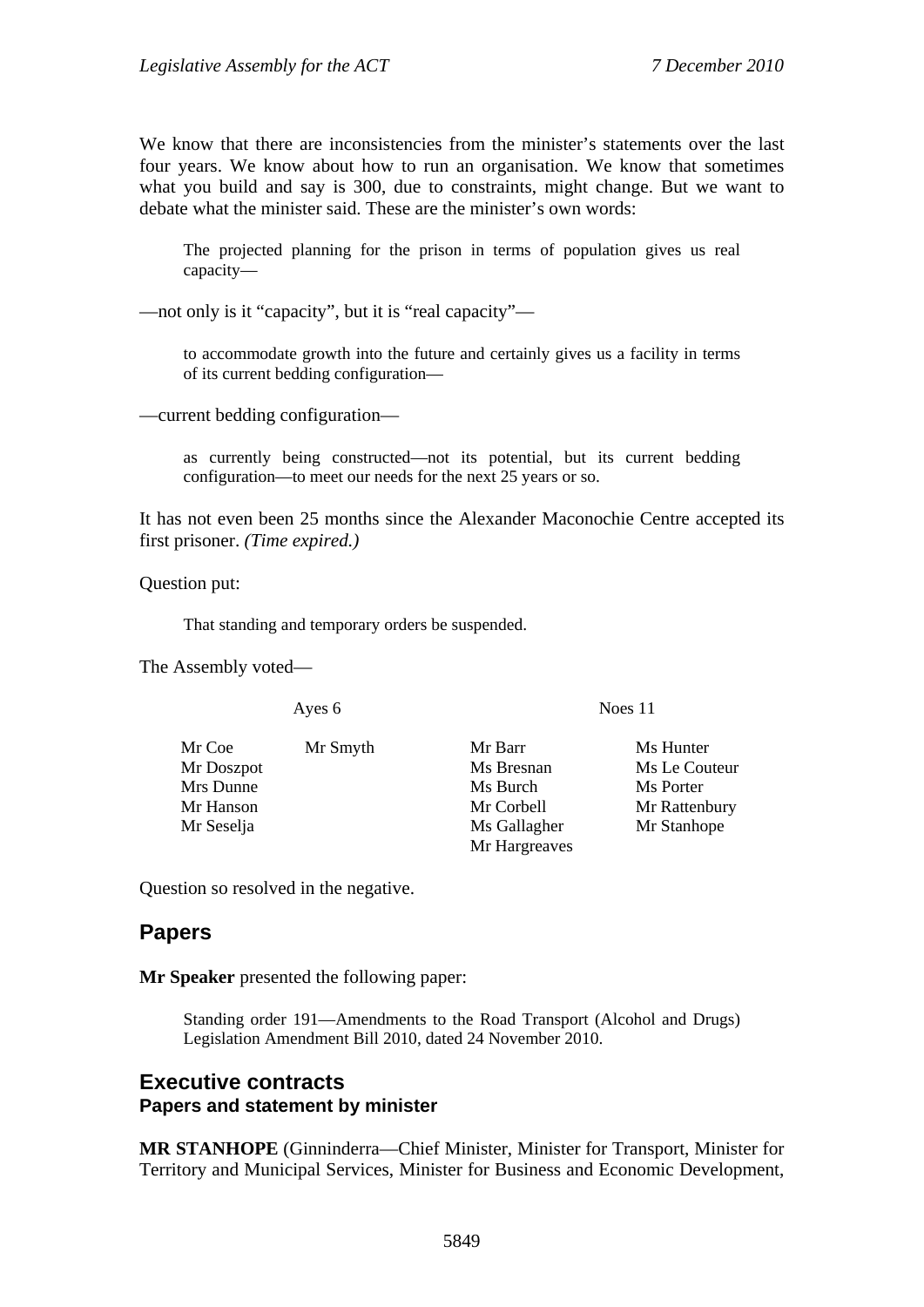Minister for Land and Property Services, Minister for Aboriginal and Torres Strait Islander Affairs and Minister for the Arts and Heritage): For the information of members, I present the following papers:

Public Sector Management Act, pursuant to sections 31A and 79—Copies of executive contracts or instruments—

Long-term contract:

Adrian Makeham-Kirchner, dated 11 June 2010.

Short-term contracts:

Daniel Walters, dated 22 and 28 October 2010.

Dougal Whitton, dated 4 November 2010.

John Stenhouse, dated November 2010.

Kate Starick, dated 11 November 2010.

Keith Simpson, dated 2 November 2010.

Leanne Power, dated 9 November 2010.

Lisa Holmes, dated 3 November 2010.

Contract variations:

Anne Ellis, dated 4 November 2010.

Anthony Polinelli, dated 11 November 2010.

Loretta Zamprogno, dated 5 November 2010.

Michael Trushell, dated 15 November 2010.

Paul Ogden, dated 5 November 2010.

Roderick John Nicholas, dated 10 November 2010.

Stuart Friend, dated 8 November 2010.

I ask leave to make a statement in relation to the papers.

Leave granted.

**MR STANHOPE**: I present another set of executive contracts. These documents are tabled in accordance with sections 31A and 79 of the Public Sector Management Act, which require the tabling of all chief executive and executive contracts for contract variation. The contracts were previously tabled on 16 November 2010.

Today I present one long-term contract, seven short-term contracts and seven contract variations. Details of the contracts will be circulated to members.

## **Paper**

**Mr Stanhope** presented the following paper:

North Weston Pond—Molonglo—Request for inquiry into procedures used to test for contamination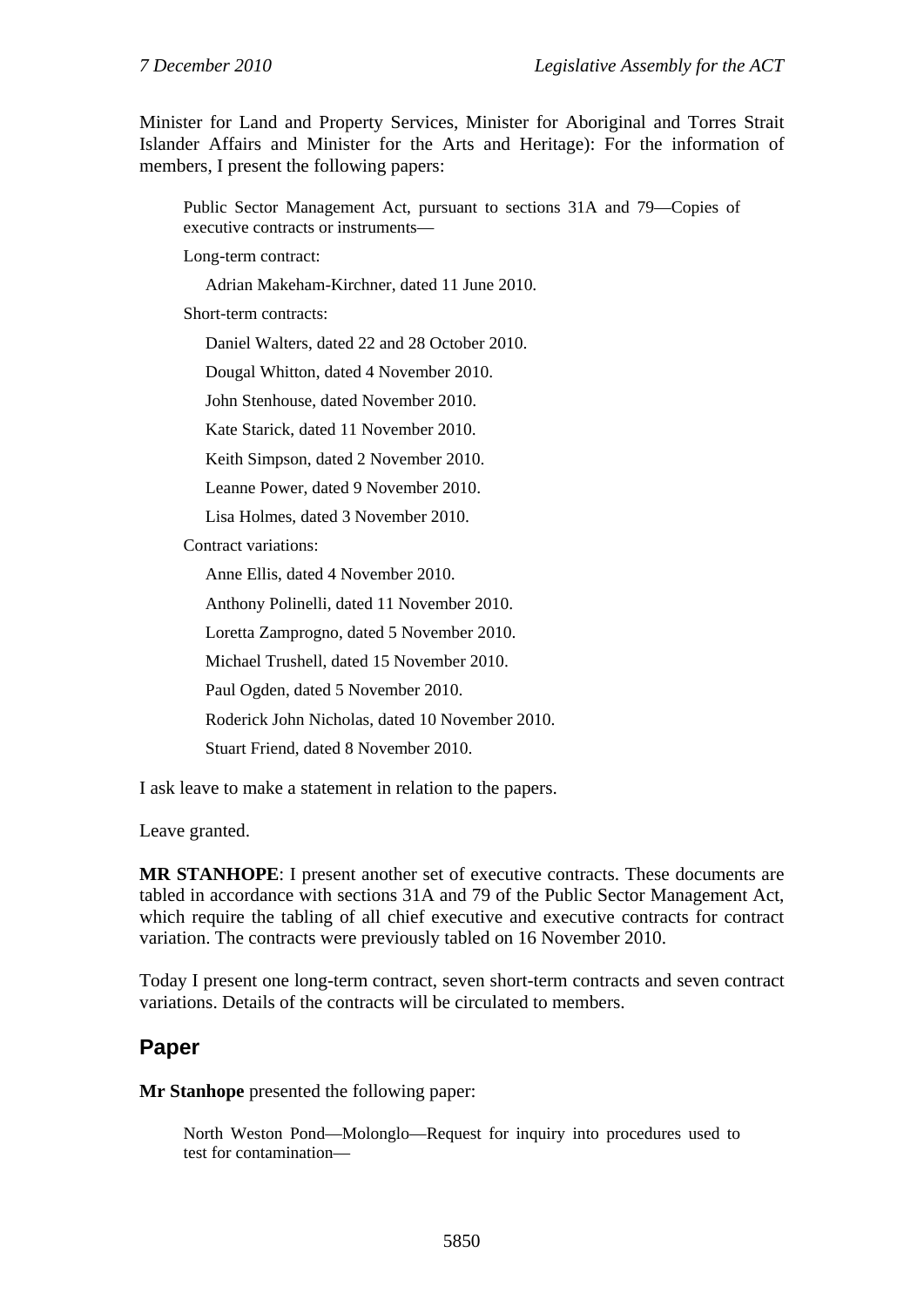Copy of letter from the Chief Minister to Ms Tu Pham, ACT Auditor-General, dated 7 December 2010.

Copy of media release by the Chief Minister.

## **Public Accounts—Standing Committee Report 11—government response**

**MS GALLAGHER** (Molonglo—Deputy Chief Minister, Treasurer, Minister for Health and Minister for Industrial Relations): For the information of members, I present the following paper:

Public Accounts—Standing Committee—Report 11—*Review of Auditor-General's Report No 8 of 2009: 2008-09 Financial Audits*—Government response.

I ask leave to make a statement in relation to the paper.

Leave granted.

**MS GALLAGHER**: I present the government's response to the report of the Standing Committee on Public Accounts entitled *Review of Auditor-General's Report No 8 of 2009: 2008-09 Financial Audits*. I note that the recommendations in the committee's report largely relate to the quality of performance measures in agency statements of performance, the implementation of audit recommendations, the unfunded superannuation liability review and information system internal controls.

In light of previous audit comments and outcomes, the majority of these recommendations have already been actioned and implemented by agencies, with the remainder relating to ongoing review and improvements over time.

The government's response agrees to seven recommendations and notes four, on the basis that existing processes and procedures are already in place to address those recommendations. I commend the paper to the Assembly.

## **Papers**

**Ms Gallagher** presented the following papers:

Gene Technology Act, pursuant to subsection 136(2)—Operations of the Gene Technology Regulator—Annual report 2009-2010, dated 13 September 2010.

Australian Health Practitioner Regulation Agency—Annual report 2009-2010— Report.

Corrigendum, dated 16 November 2010.

### **Gambling and Racing Commission—report Paper and statement by minister**

**MR BARR** (Molonglo—Minister for Education and Training, Minister for Planning, Minister for Tourism, Sport and Recreation and Minister for Gaming and Racing)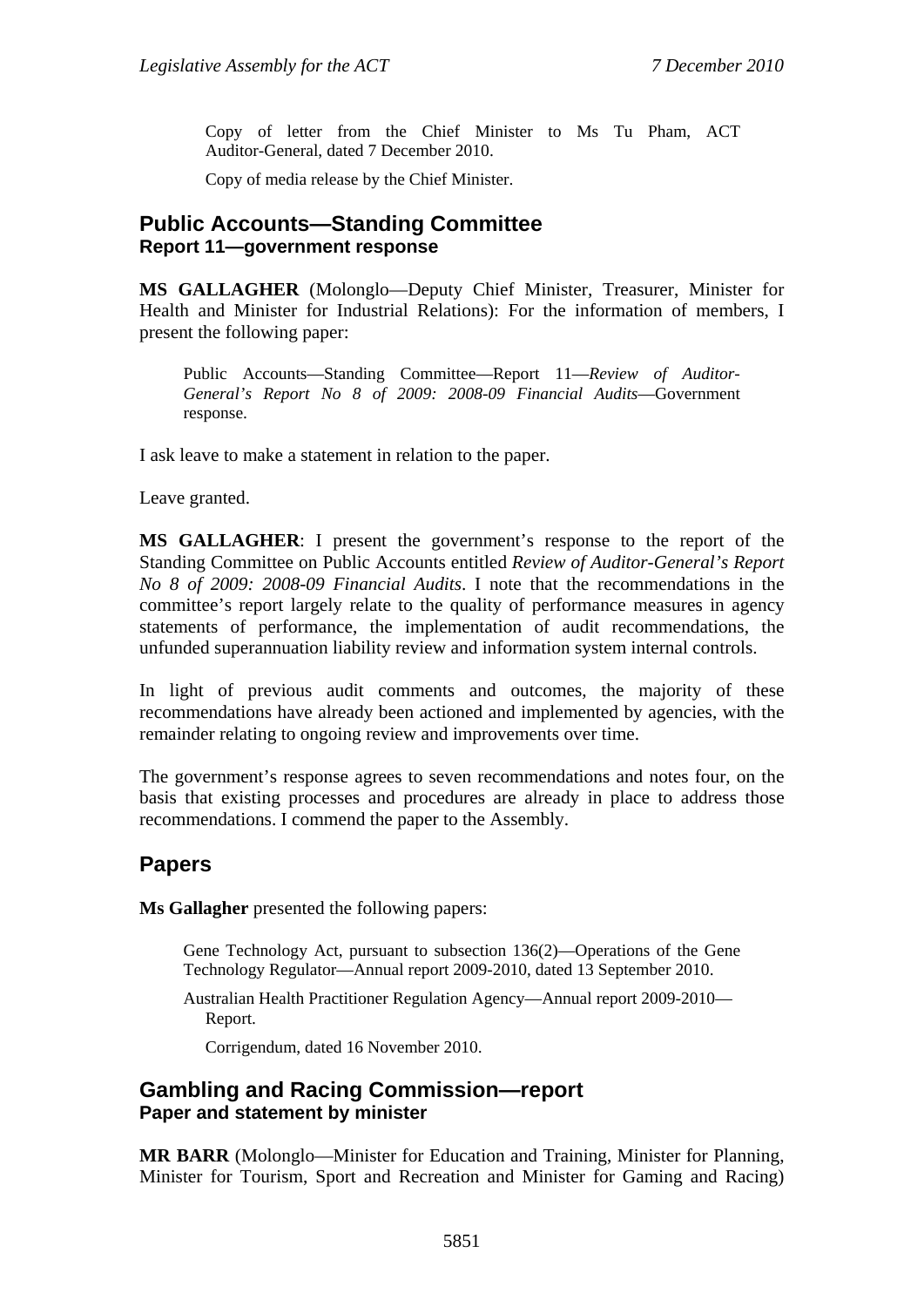(3.21): For the information of members, I present the following paper:

Gaming Machine Act, pursuant to section 168—Community contributions made by gaming machine licensees—Report by the ACT Gambling and Racing Commission—1 July 2009 to 30 June 2010, dated 26 October 2010.

I ask leave to make a statement in relation to the paper.

Leave granted.

**MR BARR**: I present the report on community contributions made by gaming machine licensees for the period 1 July 2009 to 30 June 2010. The report is a requirement of the Gaming Machine Act 2004 and is made by the Gambling and Racing Commission. The act requires club licensees to make a minimum community contribution of seven per cent of their net gaming machine revenue each financial year.

Hotel and tavern gaming machine licensees are not required by the act to make contributions. However, it is compulsory for them to submit a financial report to the commission. The legislation outlines the broad purposes that a contribution must meet to be approved by the commission as a community contribution. In addition, guidelines in Gaming Machine Regulation 2004 provide further assistance to the commission and to licensees as to what types of expenditure would be approved as a community contribution.

Gaming machine licensees can make community contributions to the following categories: charitable and social welfare, sport and recreation, non-profit activities and community infrastructure. In order to encourage contributions to women's sport and for assistance with problem gambling issues, the legislation provides an incentive for licensees by allowing them to claim \$4 for every \$3 actually contributed.

The commission's report provides information on three main aspects: the extent to which licensees use their revenue to make community contributions, the level of contributions in each reporting category and legislative compliance by gaming machine licensees.

The commission's report outlines the total value of community contributions from clubs in 2009-10, and this amount was \$13.6 million. This was a slight decrease of 0.7 per cent from the level of contributions made in 2008-09. In the 2009-10 financial year, the club industry had net gaming machine revenue totalling \$97.6 million, which was a decrease of one per cent on the previous financial year. Community contributions, as a proportion of net gaming machine revenue, were 13.9 per cent in 2009-10, which was marginally higher than the amount experienced in 2008-09 and, again, well above the seven per cent minimum contribution level required.

As in previous years, the level of contributions to the sport and recreation categories consistently and significantly outweighs the level of contributions to the other categories. In 2009-10, sport and recreation received in excess of \$9 million, or over 66 per cent of all contributions. The commission's report shows that the adjusted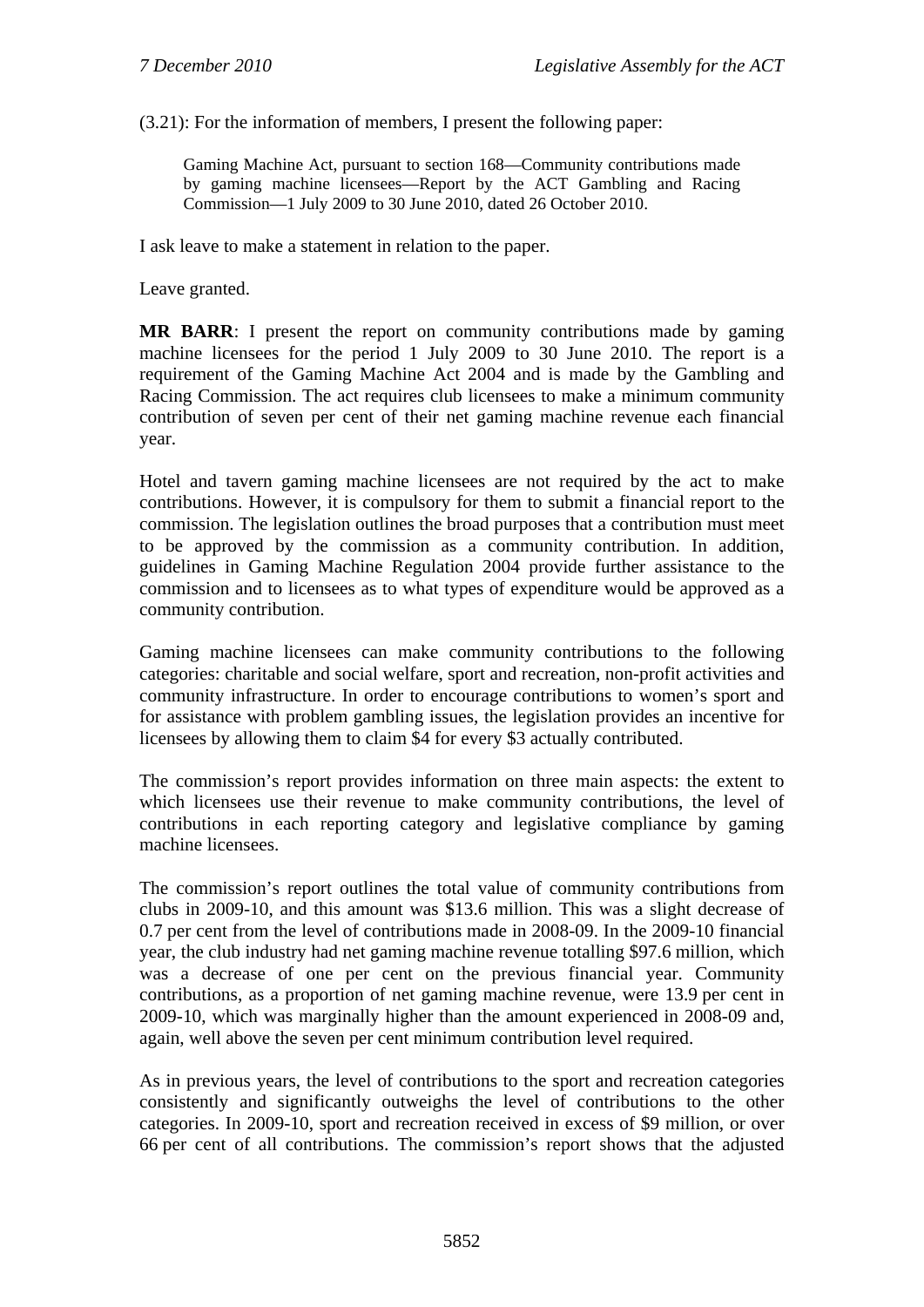contributions to women's sport were \$435,763, or just over 3.2 per cent of total contributions. Even though this is a small percentage in relation to other categories, it is pleasing to note that the level of contributions to women's sport has once again increased, this time by over 99 per cent when compared to the previous financial year.

The figures in the commission's report indicate that contributions to community infrastructure increased by 280 per cent on the previous year to \$851,755, due to significant upgrades to the football and golf course facilities by a particular club group.

Furthermore, the commission's report shows that charitable and social welfare contributions declined by 25 per cent to \$841,864 in 2009-10 after the increase experienced in the previous year when significant contributions were made to the appeals for the Victorian bushfires and the Queensland flooding disasters.

In relation to the other categories for the 2009-10 financial year, the following contributions were made: non-profit activities, \$2.1 million, or 15 per cent of total contributions—this was a slight decrease of 0.8 of one per cent on the previous financial year—and problem gambling, \$343,871, or 2.5 per cent of total contributions, which represented a decrease of 15.3 per cent on the previous year.

Whilst it appears that the level of contributions to problem gambling has decreased in comparison to 2008-09, the commission's report indicates that some payments scheduled to be made by some club licensees to an ongoing problem gambling assistance program during the 2009-10 financial year were not called upon until the following financial year.

Whilst there is no minimum level requirement for community contributions from hotel and tavern gaming machine licensees, six of the 11 gaming machine licensees made community contributions in the 2009-10 financial year. These licensees contributed a total of \$41,164, which is a 33 per cent decrease compared to the last financial year.

Historically, hotels and taverns tend to contribute to only a few of the permissible categories. For the 2009-10 financial year, the sport and recreation category received 75 per cent of all the contributions made by hotels and taverns, with the remaining 25 per cent going to charitable and social welfare organisations.

The commission's report contains comprehensive data on gaming machine activity in the ACT. I table, for the information of members, the 2009-10 report on community contributions by gaming machine licensees as prepared by the ACT Gambling and Racing Commission. I move:

That the report be noted.

Debate (on motion by **Mr Smyth**) adjourned to the next sitting.

## **Papers**

**Mr Corbell** presented the following papers: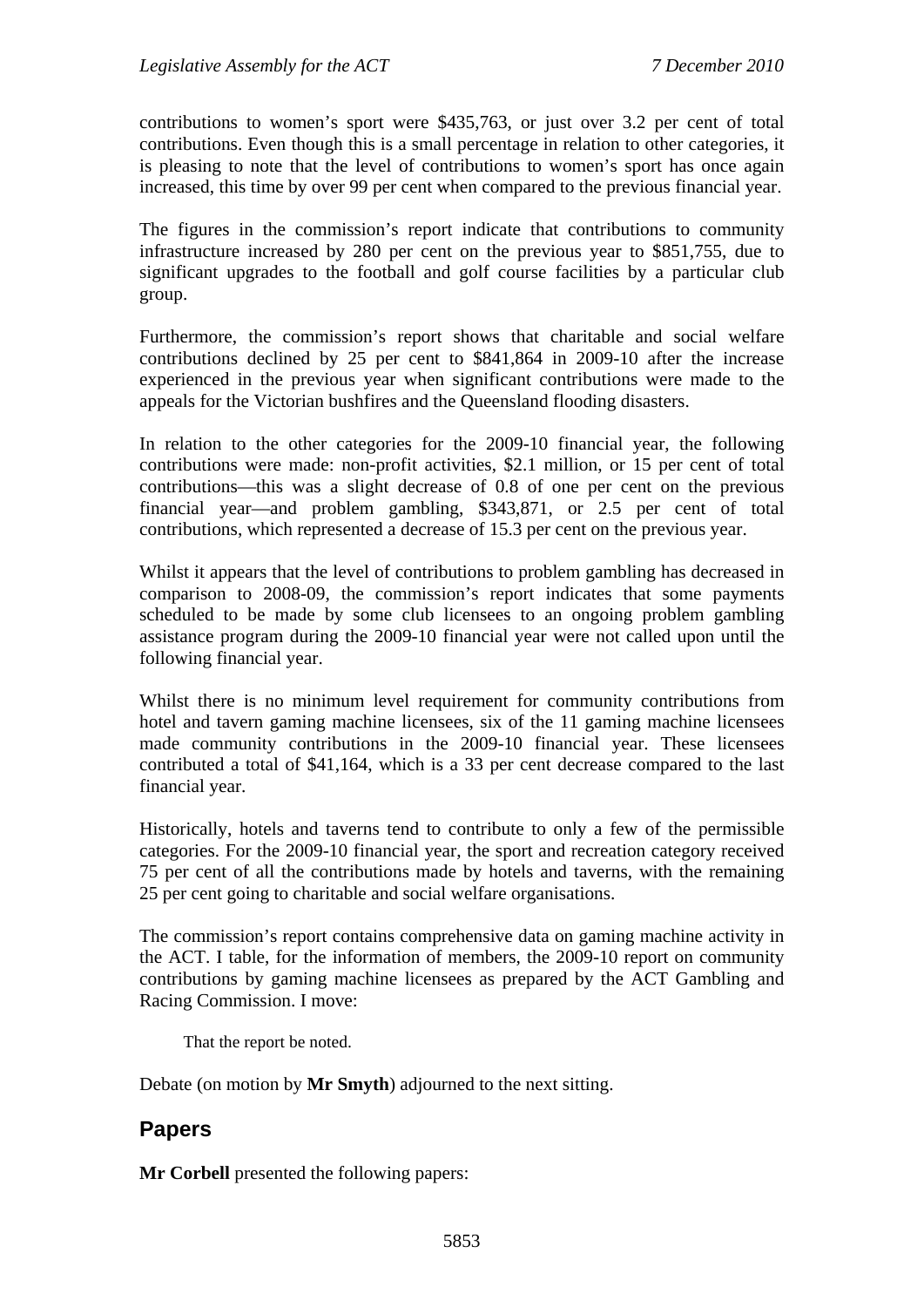#### **Subordinate legislation (including explanatory statements unless otherwise stated)**

Legislation Act, pursuant to section 64—

Education Act—Education (School Boards of Schools in Special Circumstances) Birrigai Outdoor School Determination 2010—Disallowable Instrument DI2010 284 (LR, 4 November 2010).

Exhibition Park Corporation Act and Financial Management Act—

Exhibition Park Corporation (Governing Board) Appointment 2010 (No 3)—Disallowable Instrument DI2010-287 (LR, 11 November 2010).

Exhibition Park Corporation (Governing Board) Appointment 2010 (No 4)—Disallowable Instrument DI2010-288 (LR, 11 November 2010).

Radiation Protection Act—Radiation Protection (Fees) Determination 2010 (No 1)—Disallowable Instrument DI2010-283 (LR, 4 November 2010).

Road Transport (General) Act—Road Transport (General) Application of Road Transport Legislation Declaration 2010 (No 9)—Disallowable Instrument DI2010 286 (LR, 8 November 2010).

Road Transport (Safety and Traffic Management) Regulation—Road Transport (Safety and Traffic Management) Parking Authority Declaration 2010 (No 4)—Disallowable Instrument DI2010-289 (LR, 11 November 2010).

Smoking (Prohibition in Enclosed Public Places) Act—Smoking (Prohibition in Enclosed Public Places) Amendment Regulation 2010 (No 1)— Subordinate Law SL2010-44 (LR, 10 November 2010).

### **Women**

#### **Discussion of matter of public importance**

**MADAM ASSISTANT SPEAKER** (Mrs Dunne): Mr Speaker has received letters from Ms Bresnan, Mr Doszpot, Mrs Dunne, Mr Hanson, Mr Hargreaves, Ms Hunter, Ms Le Couteur, Ms Porter, Mr Seselja and Mr Smyth proposing that matters of public importance be submitted to the Assembly. In accordance with standing order 79, Mr Speaker has determined that the matter proposed by Ms Porter be submitted to the Assembly, namely:

The importance of supporting and valuing women in the ACT community.

**MS PORTER** (Ginninderra) (3.22): I am pleased to have the opportunity to speak today about the importance of supporting and valuing women in the ACT community. Supporting women and girls in our community can take many forms because they need different types of support at different stages of their lives.

Earlier this year, the Children and Young People Commissioner in the ACT Human Rights Commission visited a number of schools, childcare centres and youth centres across Canberra to ask, "Why are girls important?" The girls were asked to communicate their responses through the creation of cloth banners that were then displayed at the International Women's Day awards. Over 500 children and young people participated in the project.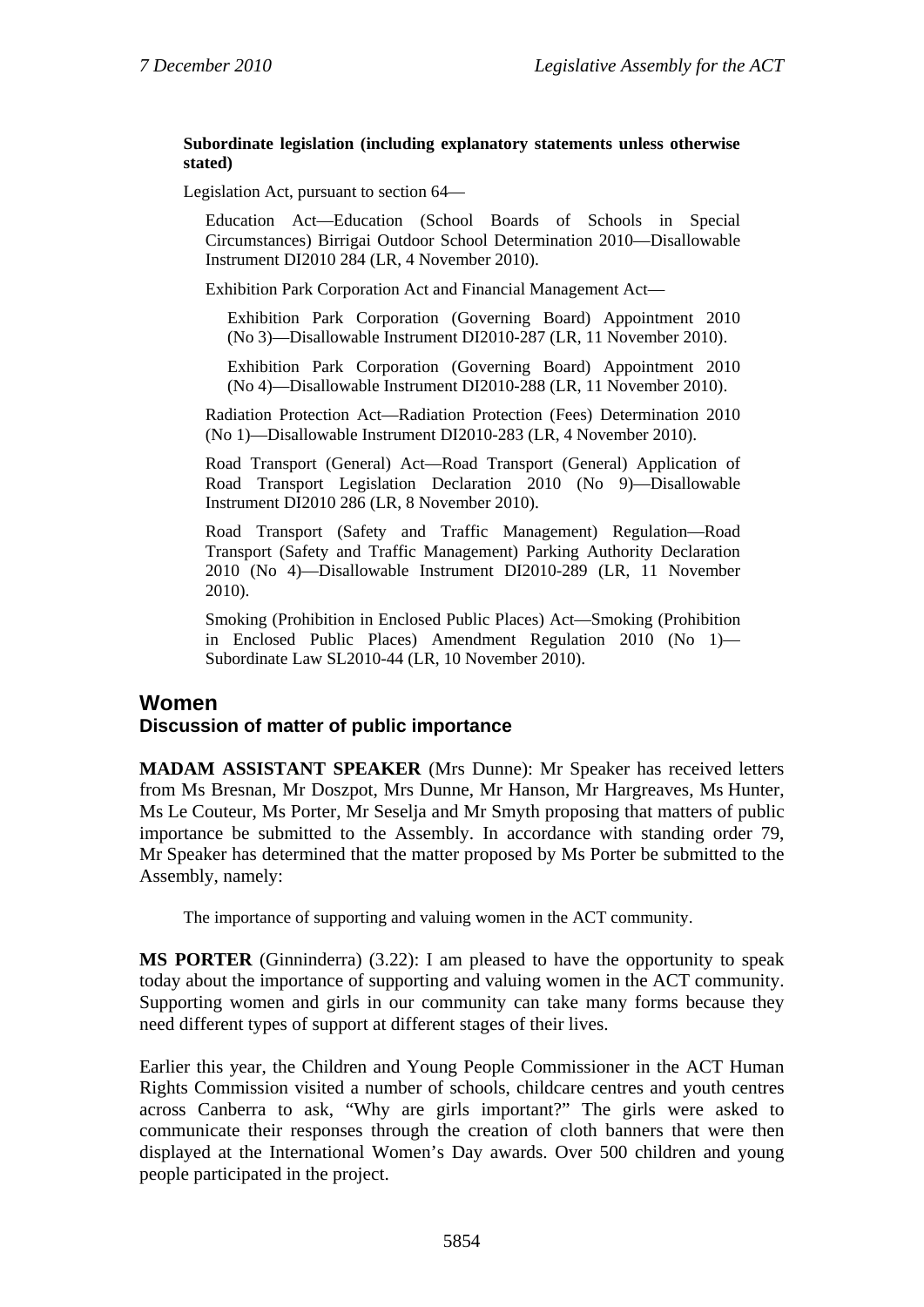I have been given copies of examples of what key messages have been conveyed on those banners. Clear messages from the banners show that girls and young women, even at an early age, define themselves in terms of their relationships as well as their physical appearance and feel that they are unique, independent and powerful and that they can achieve whatever they want in life. What a wonderful feeling to have. I am sure that these young people acknowledge that they will need to meet a range of challenges in order to achieve their life goals, whatever they may be.

But this feeling of potential is something that one must work to retain throughout one's life. The ACT government offers support to meet these challenges through a range of policies and programs as well as through ongoing research to better understand the needs and wants of women and girls in our community.

I would like to speak about some excellent work that the ACT Office for Women does through its various grants programs to support a diverse range of women in our community, women of all ages and backgrounds and from all walks of life. Indeed, just this year I produced a grants directory so that all people in our community are aware of the grants available to them. This is an important function of government and demonstrates that community and private organisations do much to support community members to achieve their goals.

In particular, I would like to draw your attention to the range of innovative grants and programs that the Office for Women offers and how they are helping women empower themselves to establish businesses, further their education and pursue their dreams. Some of these grants and scholarships aim to promote inclusion and tackle disadvantage. And I am pleased to say that in the past year they have helped dozens of women in the ACT.

One such program is the return to work grants program. We know that women on low incomes face many obstacles when trying to re-enter the paid workforce. Accessing affordable childcare, flexible working hours and meeting the costs of education and training are just a few of the barriers. For some, dealing with issues about self-esteem can also be hard to overcome. The return to work grants recognise the extra support some women may need as they transition back into the paid workforce and assist women from all walks of life.

One woman, a mother of four children, who is making a new life for her family in Canberra after fleeing the conflict in the Sudan, found it difficult to put food on the table while meeting the costs of studying for a bachelor of nursing. The \$1,000 grant gave her financial relief and comfort as it enabled her to buy textbooks and pay course fees, without eating into the family food budget.

Another, who is the mother of three-year-old twins, used the grant to participate in the MYOB computing course. This allowed her to establish her own work safety consulting business and provided the flexible working hours she needed to take care of her children.

We know the value of having women in the paid workforce. We also know the positive effect that returning to the paid workforce has for mothers and the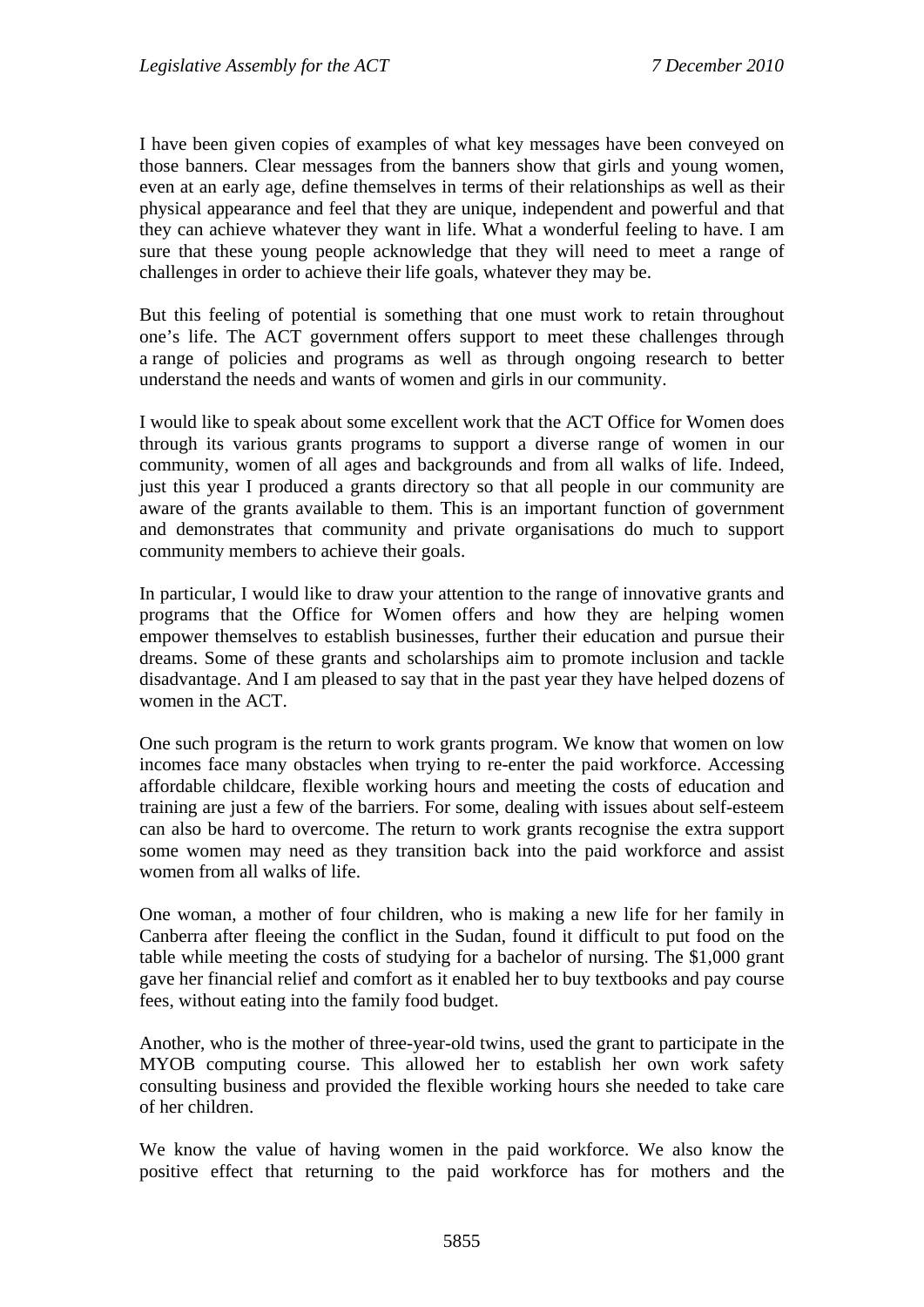empowering effect that it can have but also how difficult it can be to re-enter the paid workforce after several years out of it. By providing that important financial support to overcome the initial hurdle, the return to work grants are supporting women to either continue where they had left off or to make a new start and a new career.

Not all of the Office for Women's grants programs target individuals. The women's grants program assists community organisations to provide activities that focus on enhancing the status of women and strengthening their capacity to provide women's services. The grants have supported women from diverse backgrounds to access a number of projects, such as empowering young Aboriginal and Torres Strait Islander women to develop leadership skills.

The grants also enable women from Canberra's southern Sudanese community to celebrate their cultural heritage through dance and song. Some of the recipients to share the \$100,000 available in the 2009-10 program include YMCA of Canberra which received a grant of \$15,000 to empower Aboriginal and Torres Strait Islander young women to develop leadership skills, which I just mentioned. Inanna Inc received \$9,000 to provide opportunity for disadvantaged women to gain their first aid certificate and undertake nutritional education and training through a strengths-based participatory approach. And, as I mentioned before, Companion House received \$3,000 to support women from Canberra's southern Sudanese community to express their cultural heritage through dance, song and the preparation of traditional food for community celebration.

One of the Office for Women's newer grants programs is the Audrey Fagan scholarship program. The 2007-08 budget initiative honours Audrey Fagan, the first female chief of police in the ACT. The three scholarships in this program recognise Ms Fagan's contribution to women in public life and seek to encourage Canberra women to follow in her footsteps into positions of leadership and community service. \$250,000 was allocated over four years to provide Canberra women with opportunities to further their study and professional development in leadership positions in law enforcement, care and protection or professional support services for women who are victims of violence. The program also seeks to inspire women to make a difference in the community and encourages the retention of skills.

The program has three components. Firstly, there is the ACT government Audrey Fagan Churchill fellowship. Three fellowships have been awarded to date. Secondly, there is the Audrey Fagan postgraduate scholarship. Again, three scholarships have been awarded to date. Thirdly, there are the Audrey Fagan young women's enrichment grants. Pleasingly, 13 grants have been awarded to date. The young women's enrichment grants for 2010 have gone towards helping a number of young women pursue their dreams.

One recipient in particular has begun her journey as a pilot and aims to continue her studies in mathematics in order to achieve her ultimate goal, which is to become a pilot in the Australian Air Force. Another recipient is a young photographer who hopes to become a member of PhotoAccess at the Manuka Arts Centre which presents exhibitions, provides courses and publications and special projects and offers learning opportunities in digital photography. Other successful applicants for 2010 include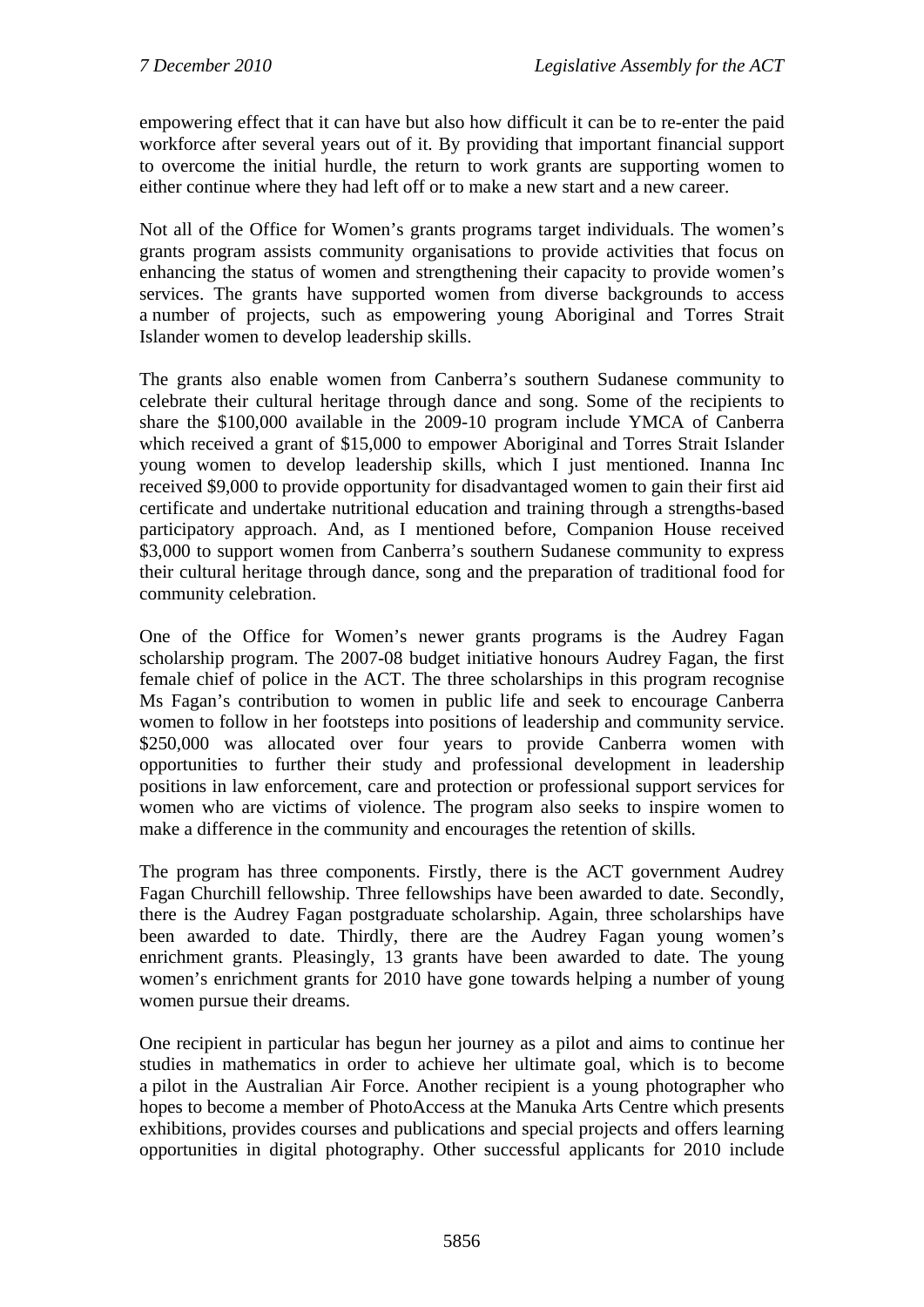a ballerina who is undertaking a two-year full-time ballet program in Sydney and hopes to join the Royal Academy of Dance, and a violin maker who wants to improve her skills and learn more about the trade.

The ACT women's directors scholarships also seek to help women achieve positions of leadership. These scholarships were introduced in 2005 as part of the ACT government's commitment to achieving equal representation of women in decision-making roles. Twenty scholarships have been provided to date. Recipients of the directors scholarships attend training delivered by the Australian Institute of Company Directors to develop their knowledge, skills and abilities to work in high-level positions and hone their leadership skills. ACT government funding of more than \$11,000 is provided for these scholarships in each year.

Finally, I would like to give a brief outline of the newest grants program run by the Office for Women, the micro credit program, which was launched by the Minister for Women in March 2010. It enables women entrepreneurs to establish and/or develop their businesses by providing interest-free loans of up to \$3,000 to women on low incomes. It is assisting the growth of a diverse range of businesses for women on low incomes, providing them an opportunity to take their idea that one step further. To date, women have applied for loans for a number of innovative business ideas a lingerie business which is tailor-making garments for women with special needs, foreign language training for pre and primary school children, workshops that teach women techniques in applying make-up, a girls clothing designer and the creator of a specialised fabric.

The program is managed by the Lighthouse Business Innovation Centre. The centre provides free workshops and seminars and assists women to develop their business ideas into a plan. As at 30 September 2010 the full annual allocation of 10 loans has been approved since the program was launched on 12 March 2010.

Through these grants programs, the ACT government is demonstrating the value it places on supporting women to further their education, pursue their dreams and return to the paid workforce. Gone are the days when policy making revolved around the premise that a woman's career ended when she got married and had children or, indeed, that this was the only measure of her achievement. Today we recognise the valuable contribution that women make in all aspects of life—in the workforce, in academia and, of course, in community service. To this end, the ACT Office for Women is making a valuable contribution in supporting women in our community to achieve these goals.

Just as an aside, I was pleased to hear the minister for sport, when presenting his paper just a few minutes ago, mention the contribution to women's sport which is being made by the club industry.

I commend all of the women and girls who through their hard work and initiative make a huge difference to their own lives and to others in the community. The ACT government is proud to be able to work with women and girls to help them make that difference and to do all it can to support and value women in the ACT.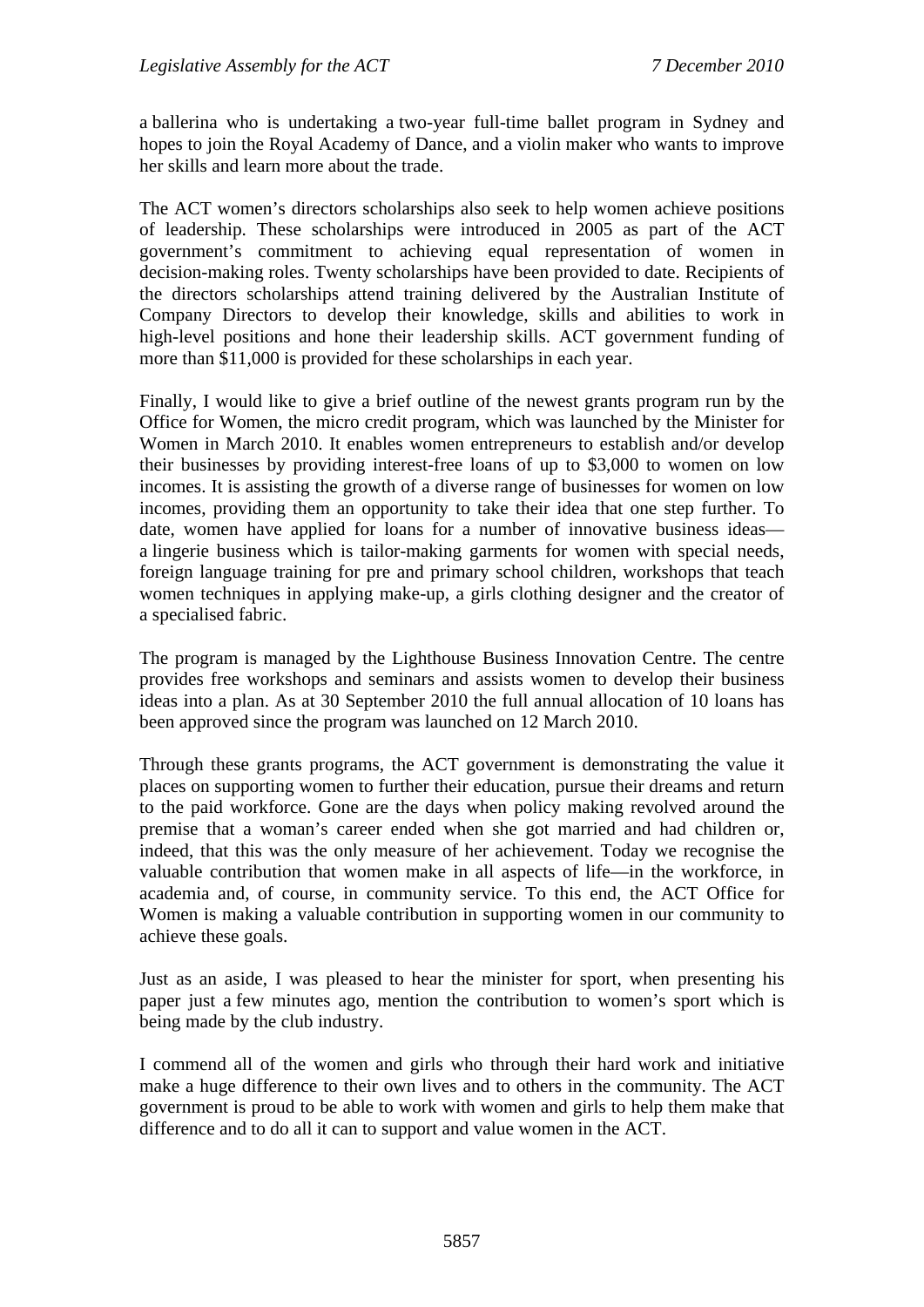**MRS DUNNE** (Ginninderra) (3.34): I thank Ms Porter for bringing forward this matter of public importance. I suppose, in a way, it bookends nicely with the last matter of public importance that we debated in this place, which was in relation to men's health. I am pleased to be able to speak on both those matters. It shows how multiskilled I am.

As Ms Porter has said, it is axiomatic that women play a very important role in the ACT community. I appreciate the importance of supporting and valuing women as we do through this matter of public importance today.

It comes as no surprise to us that the women in the ACT make up slightly more than half the population—50.3 per cent of the ACT population—and make a considerable contribution to our community and to our ever-growing economy. In the last 25 years, there has been a remarkable shift in the economic circumstances of most women in the community. As a mother of five amazing young people myself, I understand the cycle of life and that at many times for women there are many pressures involved in managing a family along with a career and maintaining a healthy, sustainable work-life balance.

On the subject of work-life balance, I would like to pay particular tribute to the work of Women's Forum Australia, an organisation that I have been involved with for some time. Women's Forum Australia is an organisation that seeks to promote initiatives that support women's freedoms. The organisation has undertaken extensive research to investigate "the conflict between women's work and life goals, impacts of conflict, and solutions for achieving better work life balance".

The extensive research spearheaded by Canberra 2008 Telstra business woman of the year, Lynne Pezzullo, of Access Economics, included a focus group, a literature review and a web-based survey with over 950 respondents. The survey revealed that women are juggling more with various roles such as mothering and paid work. It found that women spend 78 hours per week in paid and unpaid work compared to 73 hours for men. This is an improved ratio over previous surveys. The survey also revealed the following:

Women experience more emotional impact from work life conflict—over half feeling rushed, pressured and exhausted, and have a higher frequency of conflict than men—nearly half reported conflict a lot, almost always or constantly, compared with around one third of men. Moreover, the issue of work life conflict has increased more for women and is expected to continue to increase more in future.

Other notable outcomes of the survey revealed impacts of work-life conflict:

The major casualty of conflict for women is self-care, with over half of Survey respondents reducing personal care, exercise or leisure, although this increases health risks …

47% had curtailed family desires due to other commitments; 16% delay having children and 18% do not have children, despite the desire to have them, sometimes as a consequence of not having time for relationships …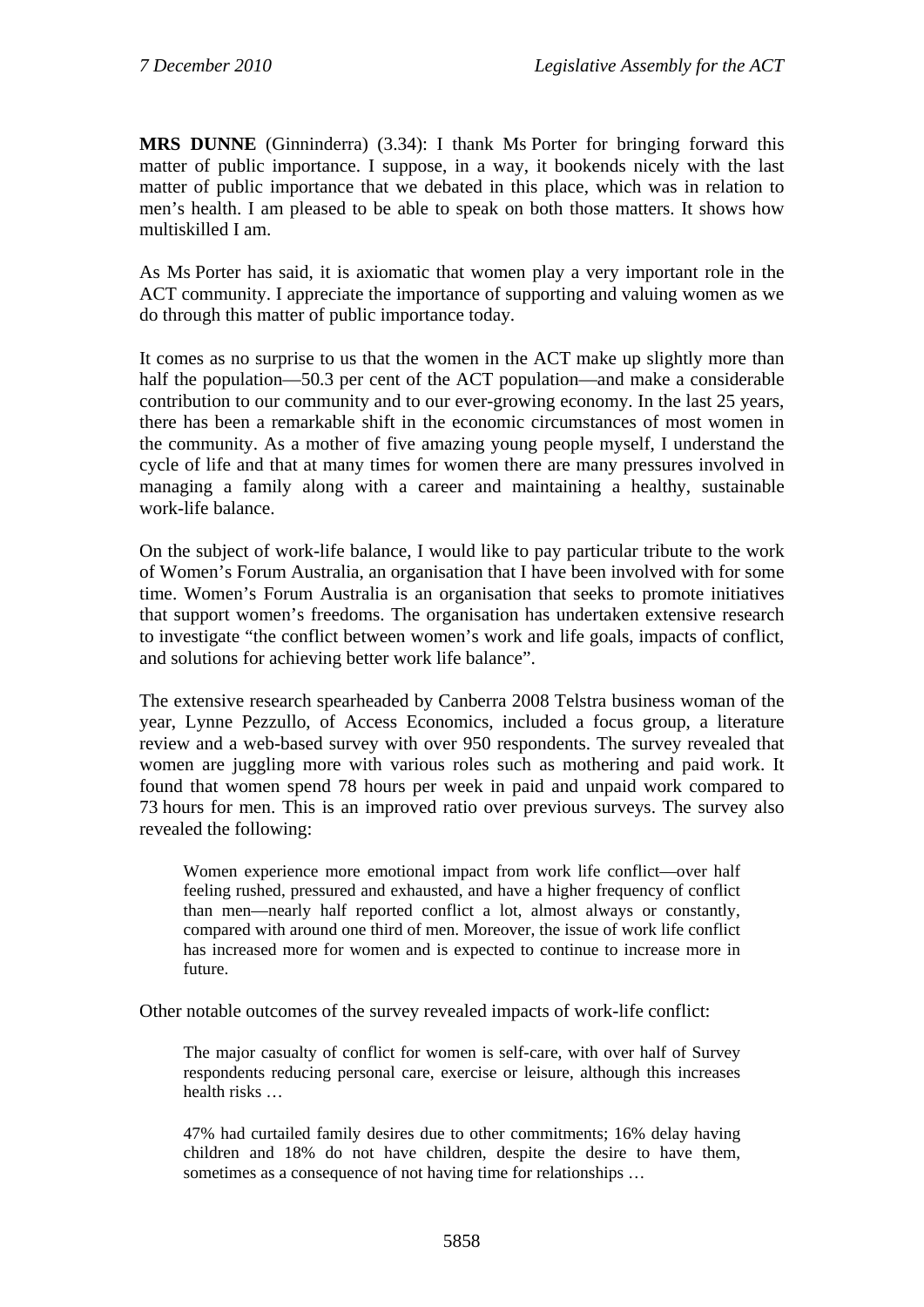Around half forgo opportunities in the paid workforce; 45% of women reduce work (and income) or delay career. Respondents emphasised the lack of choice (particularly for single mothers) and the need to work for financial reasons and to cover the cost of living in the new millennium …

For 35%, study is sacrificed and for 32%, their voluntary work.

That is, their voluntary work has been given up. The survey says:

A number of women recommended having children earlier in life.

It also says:

Substantial proportions of respondents had experienced workplace discrimination, the inability to access flexible work arrangements, long waits or no access to childcare, and the necessity to provide informal care due to there being no other options.

There is an interesting statistic here, Mr Assistant Speaker, when we talk about childcare and the number of children in long day care. A fact which was highlighted in this survey on work-life balance by Women's Forum Australia is that, roughly speaking, for every child in formal long day care there is another child in an informal arrangement with a relative or friend. That has big policy implications for us, especially when we are talking about the quality childcare agenda and the impacts that this may have, in that we may be, in fact, providing services to only half the childcare population.

The survey revealed that women earned \$33.60 per hour compared to men, who earned \$36.30 per hour. That is an eight per cent gap. This is despite the fact that women are more highly educated than they have been in the past, and there have been increases in women's participation in professional careers and a range of policy initiatives to help further women's participation in professional careers.

Some of the solutions mentioned in the survey were "taking regular time out for exercise/leisure", finding "more flexible work practices", "organisational culture and management support" and "carer leave and collocated care centres". This is an interesting point. It is not just finding co-located childcare centres but, since women also represent 71 per cent of primary carers for disabled and frail aged people, finding more accessible places for people who are working and have caring responsibilities. Other solutions that were flagged were the possibility of tax deductibility for childcare and "decentralising workplaces so that they are closer to residential areas".

As the shadow minister for women, I am pleased to be involved in an organisation that has been working hard to address these types of issues—in this case, mainly by bringing them to people's attention and putting all this information together in one place when previously it has been dispersed. Women's Forum Australia has received many accolades for its work on work-life balance.

I also want to compliment Women's Forum Australia—as I think I have done in this place on previous occasions—for their outstanding work in relation to body image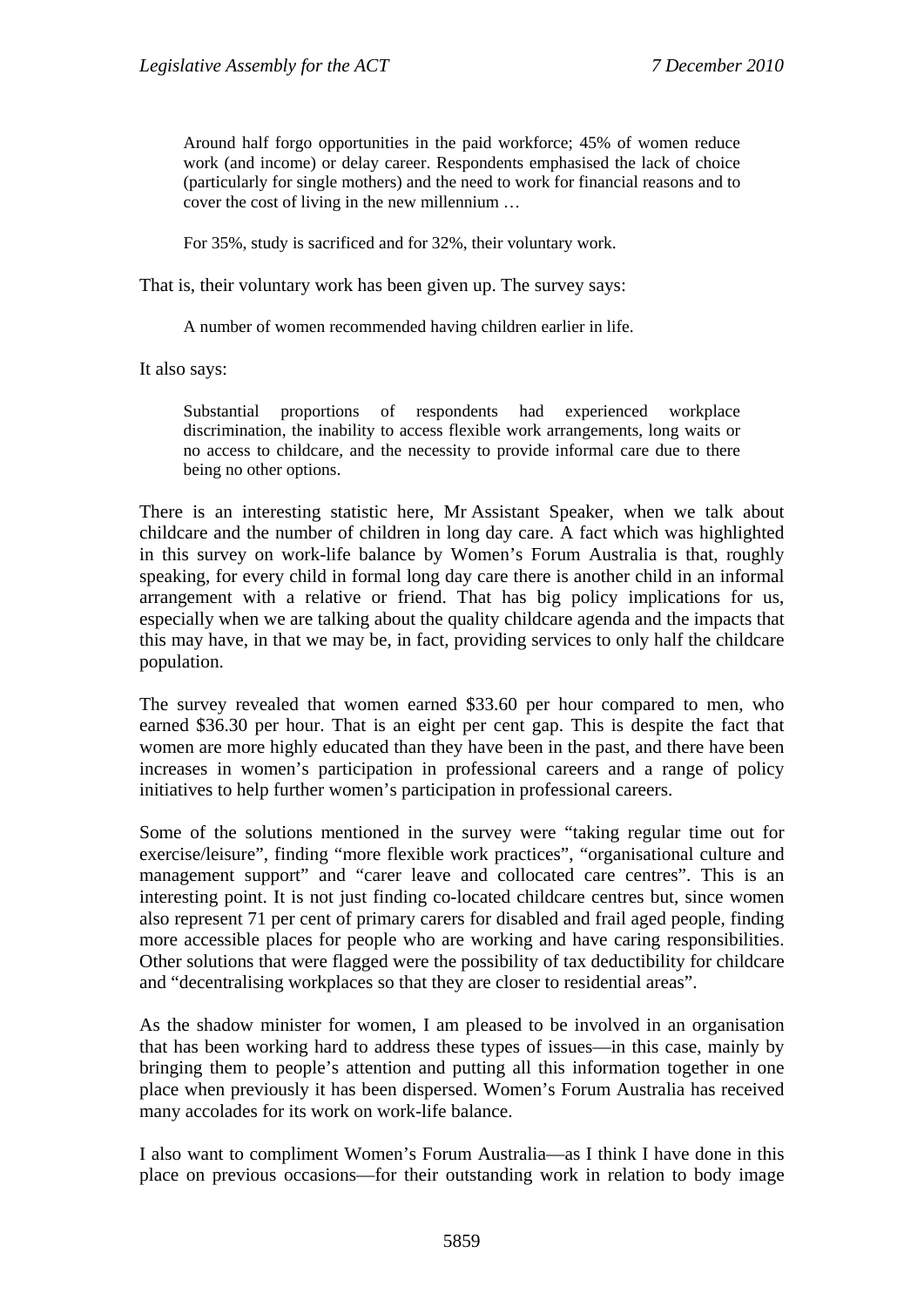and the sexualisation of young women and girls, particularly their material marketed under the banner of "Faking it", which now extends to quite extensive curriculum teaching resources for use in schools. This is a fabulous piece of work which I have bandied around this chamber on at least one other occasion. I compliment Women's Forum Australia for taking up the fight in this particular area and taking a particular stance in valuing and supporting women in the community by highlighting the issues of the sexualisation of women and girls.

Looking across the ACT community, I am also proud to support the work of the ACT Women's Legal Centre. The centre provides free legal information and advice to ACT women. It runs community legal education sessions and provides women with information about their rights, the law and the legal system. It is conducting ongoing research advocating for law reform to help remove barriers to women's access to justice. This particular organisation is essential for the ACT community, and its work is important in supporting and valuing women in the ACT.

I am mindful of the difficult circumstances in which the Women's Legal Centre now operates, with fairly difficult accommodation which is overcrowded and less than ideal. Since I first visited the Women's Legal Centre, when even their sink did not work and they had to bail out their wash-up sink by hand, I know that some work has been done to improve their circumstances, but for the community legal centres that work with the ACT Women's Legal Centre and are co-located, the circumstances of their accommodation are substandard. I encourage the government to work with community legal centres in providing them with better opportunities for accommodation.

Across the ACT, there are a range of programs that reach out to women in need. Ms Porter discussed many of those and I am sure that other members will address them. I would like to highlight a couple of programs that are of particular importance.

Firstly, there is the work of the extraordinary CCCares program for mothers and babies, which has moved from very modest beginnings to become nation leading and possibly world leading in encouraging young parents, particularly young mothers, to stay in contact with education, to complete their schooling; giving young parents, and particularly young mothers, opportunities for better and wider careers. It has been the tendency in the past that, if young people at school find themselves about to become parents or if they have become parents, they become quite removed from schooling. It can be a one-way street into poverty, because the young people do not finish their schooling. Through the work of CCCares, we are starting to see more and more young people who are opting to be parents able to finish their schooling.

This has been an outstanding success. I have seen it grow. I remember my first visit to CCCares, probably in about 2003. I have seen its substantial growth and expansion and its improved facilities. When I first visited, its facilities were pretty meagre indeed. I was proud to be able to make representations on behalf of CCCares, and over time its facilities have improved remarkably.

I am also proud, as members would know, to be one of the patrons of Karinya House home for mothers and babies, a community-based organisation which services the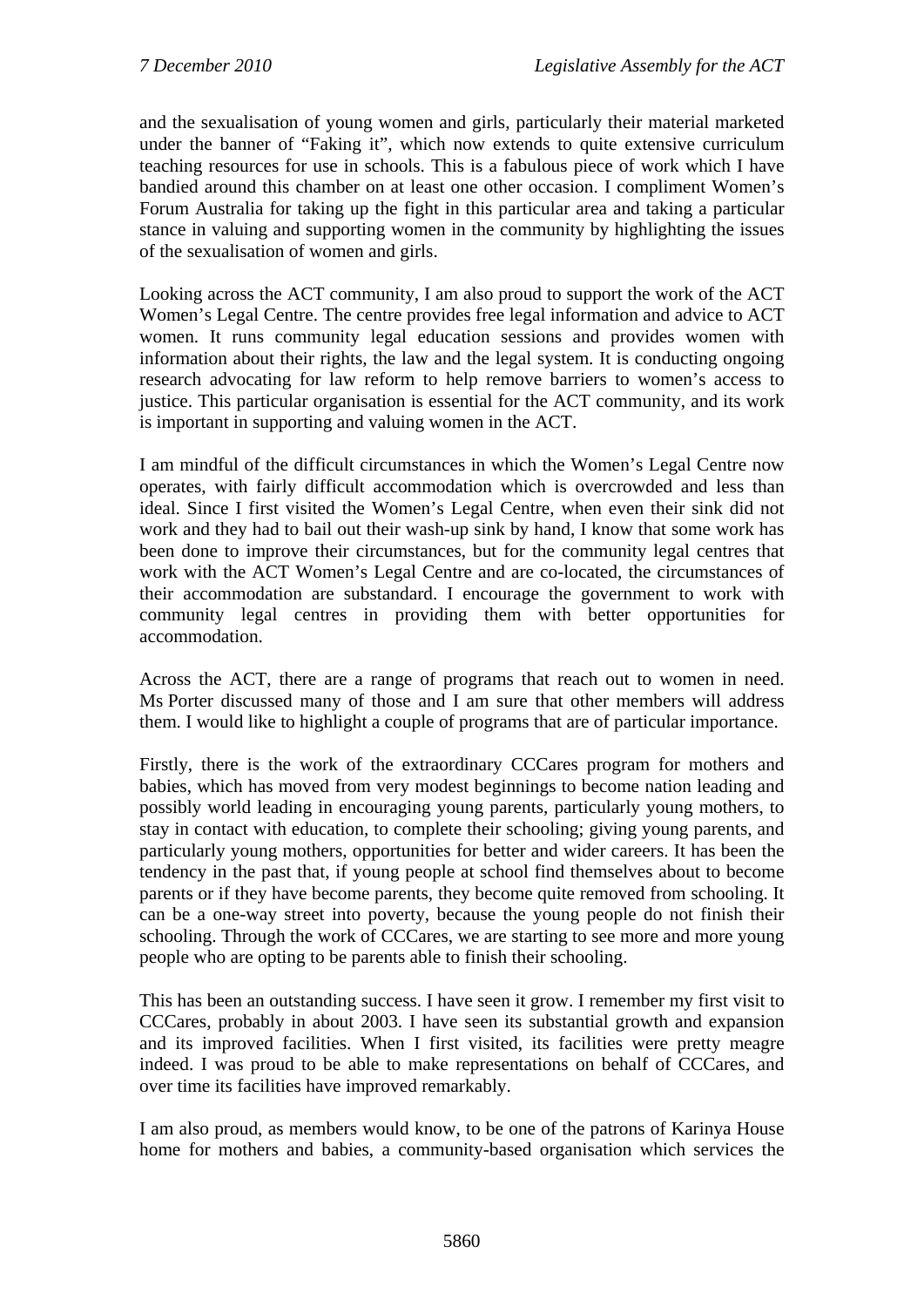ACT and surrounding regions and provides support for women during and after their pregnancies—women who find themselves without support, without housing and without friendship during difficult pregnancies. The service provides opportunities for women to seek practical support and the skills needed for parenting and confidence. In the last financial year, it provided accommodation for 52 residents and provided case work and outreach for 307 women.

I understand that the ACT government, through the Office for Children, Youth and Family Support and other agencies, rely quite heavily on Karinya House to provide services to some of their clients who are particularly in need. I encourage the relationship between the minister's department and Karinya House and encourage the minister to be supportive of the work done by Karinya House.

I understand and respect the importance of supporting and valuing women in the ACT community. I acknowledge the demands and gaps women face in our community and I will continue to support ACT women in my capacity as the shadow minister for women. I recognise the importance of the work of such organisations as the ACT Women's Legal Centre, Karinya House, CCCares and the national organisation Australian Women's Forum. I will continue to support their work and take an interest in their achievements.

**MS HUNTER** (Ginninderra—Parliamentary Convenor, ACT Greens) (3.47): It is undeniable that women play a very important role in our society. The equitable participation of women in the ACT community is a goal that the ACT Greens continue to work towards. Across the world there has been an ongoing movement to make women equal to men in the eyes of the law, and we know that there is still much work to be done to realise full equality.

The ACT Greens believe that women have the right to equal respect, responsibilities and rewards in society. Women have the right to equal access and participation in decision-making processes in all areas of political, social, intellectual and economic endeavour and women have the right to freedom from violence. In the ACT we have also seen the importance of women having the right to equal pay for work of equal value, and to have their unpaid caring responsibilities acknowledged and properly valued throughout their lifetime.

There has been an emerging agenda about achieving work-life balance for men and women in the 21st century. What we know for women is that they are often the primary carers of children or other relatives and working as well. This balancing act is becoming increasingly difficult for women to achieve.

Around five million working Australians have caring responsibilities. Of these, nearly two-thirds are female carers. The Australian Council of Trade Unions reports that more mothers are returning to work with younger children. In 1979, when maternity leave was introduced, very few mothers returned to work before their child was at school. Today 35 per cent of mothers have returned to work by the time their child is 12 months old and about half of mothers are back at work by the time the child is two years old.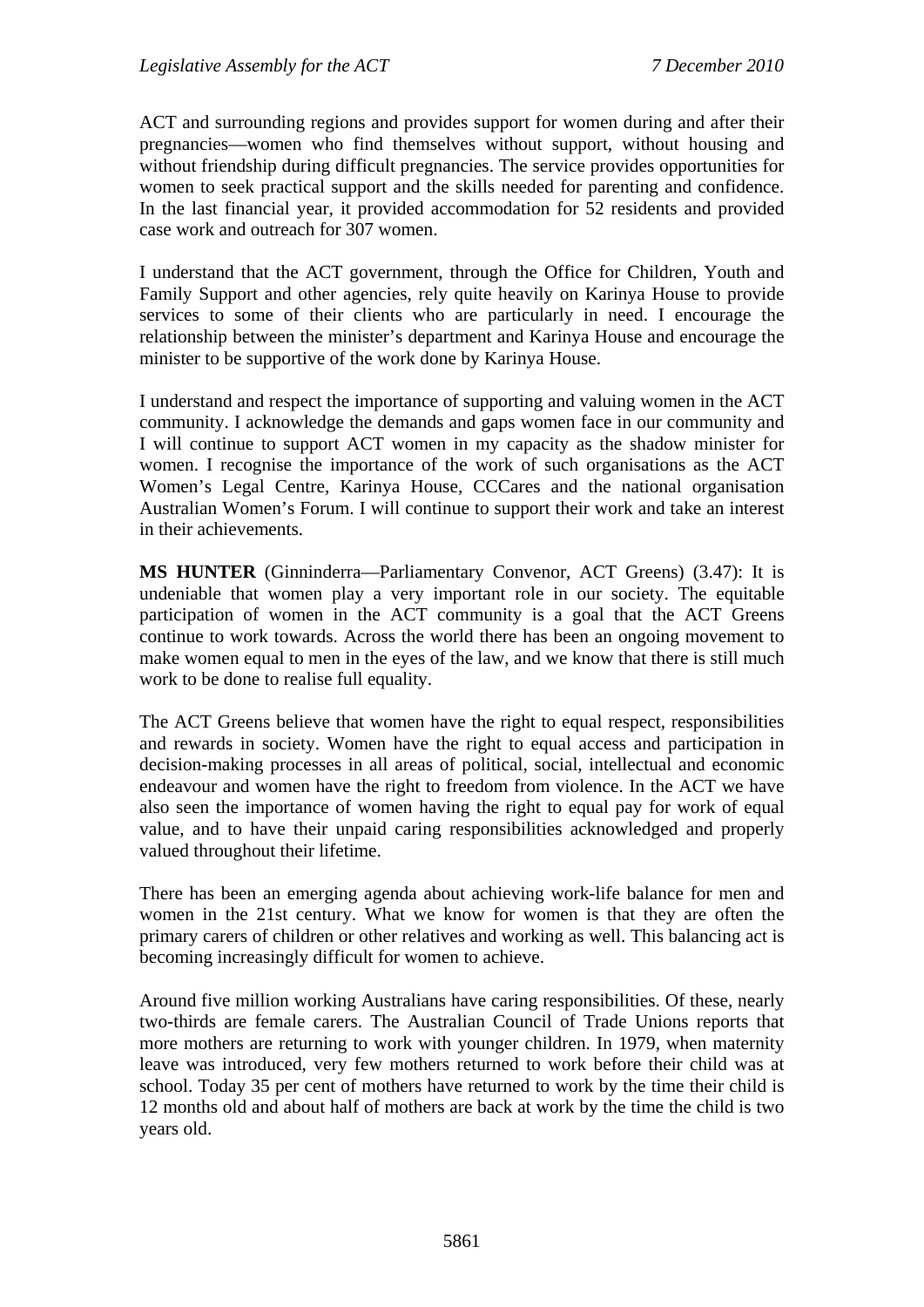Changes to the labour force and families, including increased dual-income and sole-parent families, mean that most children live in households where all the adults work. Parents of young children face extreme time pressure, particularly mothers of children under five years who are working full time. This can have a negative impact on family wellbeing, including the child's wellbeing.

Currently 35 per cent of mothers of children under 12 are employed casually and have no paid sick leave or carers leave. This is a growing area of need and provides fresh challenges for women who are trying to find a healthy work-life balance. Women are often faced with the challenges of choosing leave for holidays or leave for caring.

So how do we support women in these endeavours and, as a result, value the roles they work in? It is critical that we work towards flexible work practices which allow people to balance work and family life, including higher employment through an increase in workforce participation by mothers and carers, enhanced productivity through the retention of skilled workers after the birth of a child and greater gender equity through quality part-time work for parents rather than casual work.

Work to remove the social structures which disadvantage women must be achieved in order to fully support and value the role of women in our community. These social structures include the need to reduce gender pay inequity, greater career opportunities for women and increased access to quality part-time jobs.

We cannot engage in serious discussion of the importance of women in our community without highlighting the continuing disparity in pay between men and women in Australia. Women in Australia doing equivalent work get paid, on average, 18 per cent less than their male colleagues. This continuing gulf between men and women exists despite more than 30 years having passed since equal pay for equal work was enshrined in our federal workplace laws. Successive commonwealth governments, both Labor and coalition, have sat by as the struggle for economic equality has ground to a halt.

For those who would claim that this is simply a reasonable function of the market at work, I would say that this is a clear case of market failure. Female-dominated industries like early childhood education, nursing and the community sector face a huge demand for workers and a low supply, and yet these industries continue to be low paid compared to male-dominated sectors that do equivalent work.

In the ACT a recent report called *Motivation, money, making a difference: a profile of the ACT youth sector workforce*, prepared by the Youth Coalition of the ACT, confirms that the ACT youth sector, as one example, is a clearly feminised workforce, with over 70 per cent of respondents identifying as female.

I am proud to take the opportunity to credit the Australian Services Union—a union that I have been a member of for at least 25 years in various forms—the Australian Council of Trade Unions and the hundreds of thousands of union members and working Australians taking part in the pay up campaign seeking equal pay for workers in the community sector, a historically underpaid, female-dominated workforce that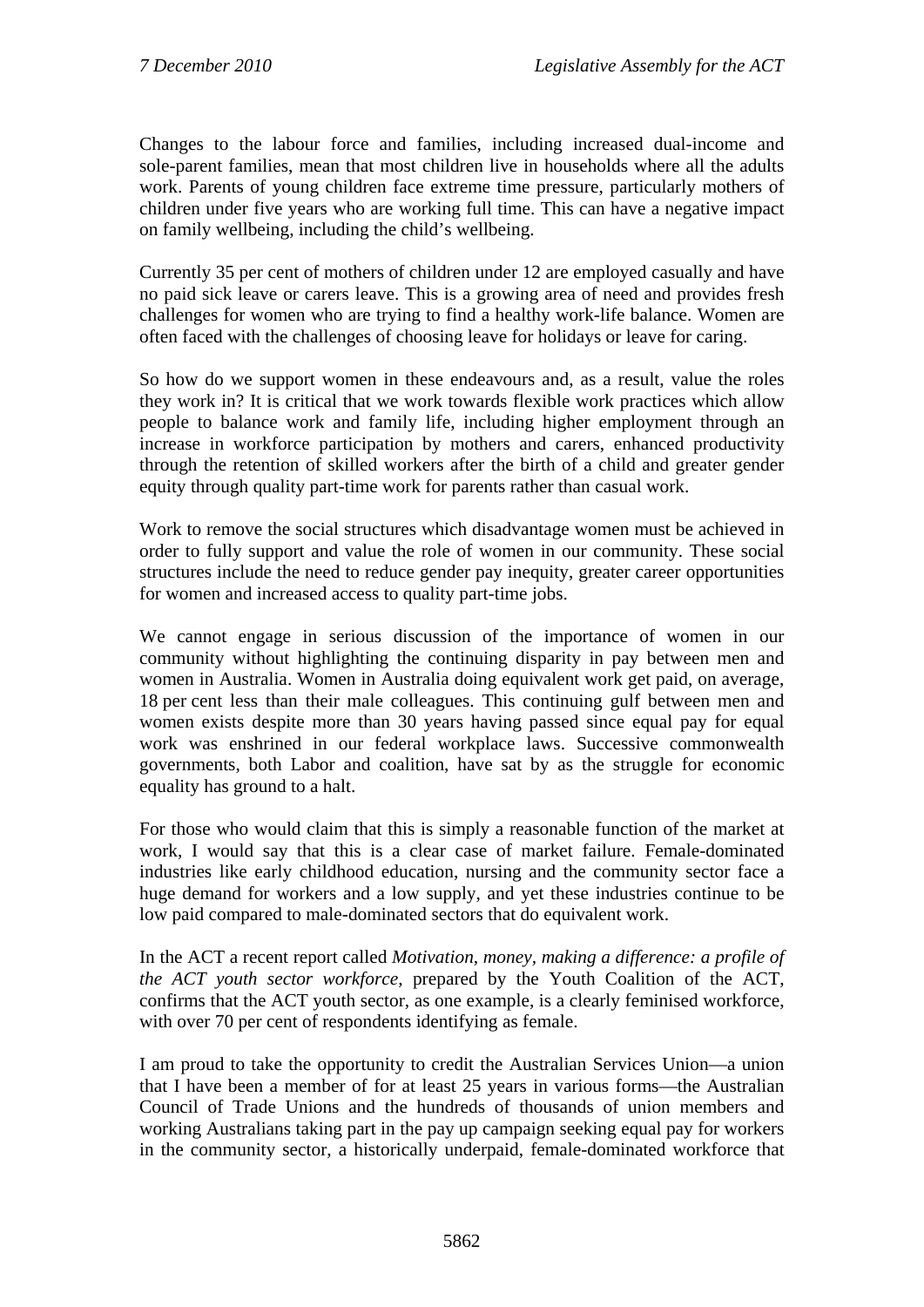contributes substantially to our communities on a day-to-day basis. As one of those workers working in the community sector here in the ACT for around 25 years, I know very clearly from my experience how workers are underpaid for such vital and valuable work. These are the workers who provide shelter to the homeless, who provide respite care to those with illness or disability and who support families to stay together. These are workers that give assistance for women who are pregnant and new mothers when help is not available from anyone else.

We need to commit fully to the basic principles of this campaign and support this campaign. It is unfortunate that the campaign is necessary, but even today the federal Labor government, under Julia Gillard, is unwilling to commit to these basic principles of equity that should underpin our workplaces. In a submission to Fair Work Australia, the Gillard government effectively stated that equality for women in the community sector is just too expensive to do right now.

And this is coming from a government that does not find it too expensive to subsidise diesel fuel for the coal industry, that does not find it too expensive to maintain phenomenally expensive offshore asylum seeker detention centres in violation of the principles of the refugee convention and that does not find it too expensive to maintain a multimillion dollar building and construction commission that is designed to strip workers of basic rights. It has to be asked how far down the commonwealth Labor government's list of priorities is equal pay for women.

In the submission to Fair Work, the government claimed that, if an order was given that granted equal pay, as a major funder of the sector the federal government would respond by cutting jobs and support for the sector. The ASU is correct in saying that this is an outrageous attempt to hold those workers to ransom for seeking fairness in pay. Responding to years of underpayment by threatening workers with the sack is not a tactic I would expect from the government.

The ACT Greens and our Australian Greens colleagues continue to stand proudly in support of the national campaign for equal pay for women, and we call upon the other parties here in the ACT Assembly to also support that campaign.

Another thing we need to take seriously is the United Nations Convention on the Elimination of All Forms of Discrimination against Women. Australia has committed to CEDAW, and we need to take action to ensure that we achieve equal representation of women and men in public life. We want women to be able to live their lives free from violence. To value women, we want equal pay for equal work, as I have said. And we want family-friendly workplaces and public spaces.

We also need to see that we have a role to play in the international context to make sure that women from other countries also will enjoy equality and opportunities that we take for granted. I was reminded of this just last week when a Greens colleague who is the president of the Papua New Guinea Greens party, Dorothy Tekwie, was in town.

Dorothy was talking to us about the state of play in the Papua New Guinean parliament, where there are 109 seats and only one is held by a woman. There is a bill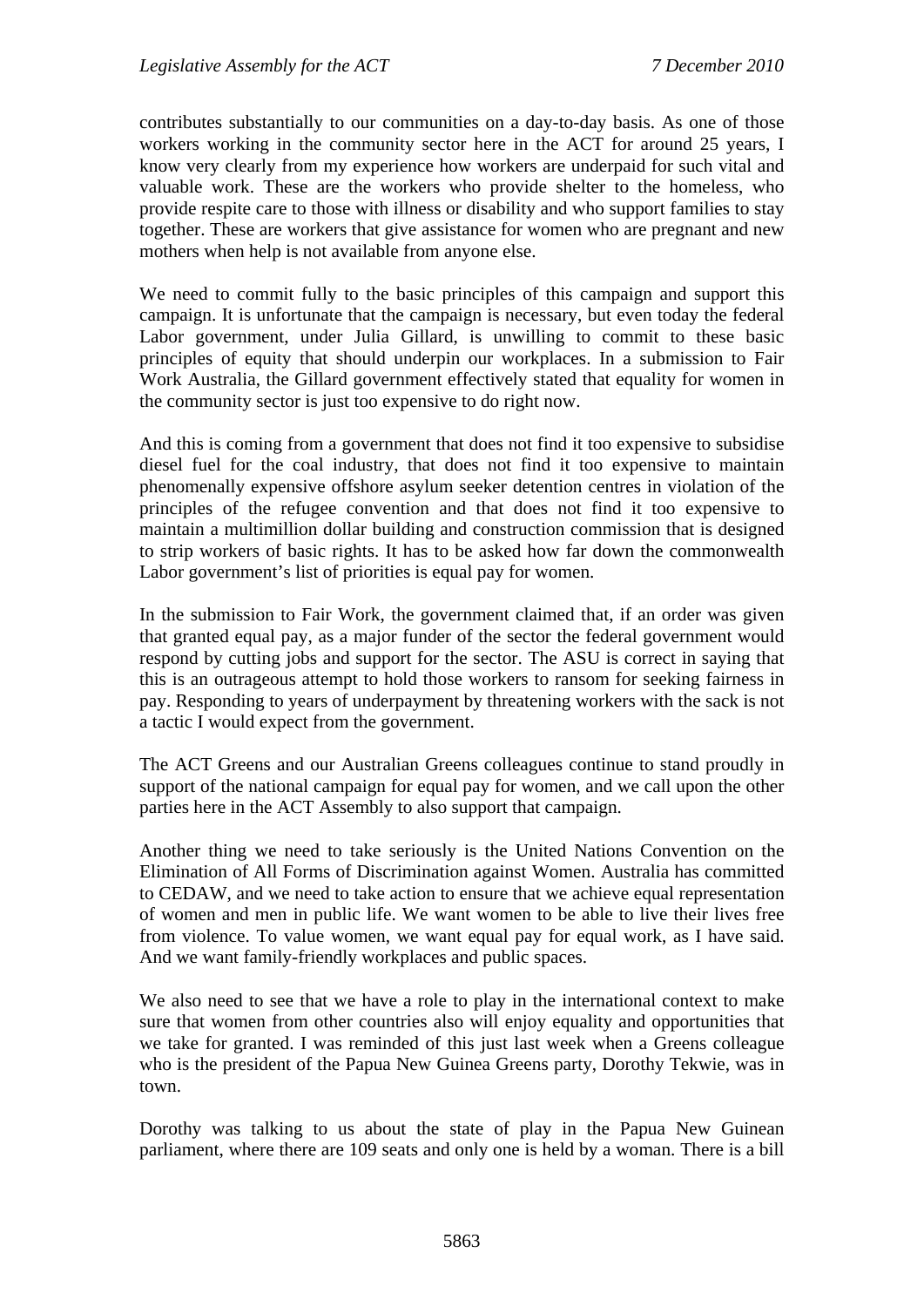under which they are hoping to be able to have 22 extra seats added that would be for women. Unfortunately, that was due to be debated a few months ago, I understand, but the Speaker shut down the house before there was a chance for that to be debated and, hopefully, passed. There is still a positive feeling that it will get through. I certainly hope it does, because it is countries such as Papua New Guinea where we do need to ensure that women's rights are upheld. *(Time expired.)*

**MS BURCH** (Brindabella—Minister for Disability, Housing and Community Services, Minister for Children and Young People, Minister for Ageing, Minister for Multicultural Affairs and Minister for Women) (3.57): I thank Ms Porter for highlighting how the government supports and values women here in the ACT. I thank Ms Hunter and you, Madam Assistant Speaker Dunne, for your contributions.

As Minister for Women, I have had the pleasure of working closely with the Office for Women and meeting the recipients of some of the grants. Let me say that this has been a very rewarding experience. It is amazing what a difference \$1,000 or \$2,000 or \$3,000 can make in a person's life, and I would like to commend the officials from the office behind these grants who work closely with the recipients to get the best outcomes for them.

I would like to speak about some of the other work that the government has done and is doing to further support women in our community. The ACT government has a vision for women and girls to realise their potential, to be recognised for their contribution and to share in the benefits of our community. The development of a second ACT women's plan attests to the government's commitment to value and invest in women and girls and to promote and safeguard their freedoms and rights to actively participate in all areas of ACT life.

The 2010-15 women's plan, which I launched in March of this year, continues the work of the previous plan and provides a framework to address the still significant inequalities between men and women in the ACT and between different groups of women. The women's plan is supported by principles aligned with human rights and linked to the Canberra plan, which promotes Canberra as an inclusive, creative and sustainable centre of economic growth and innovation. Together, these plans support women and girls to contribute and share in the economic, social and environmental aspects of Canberra life.

Earlier this year, I tabled in the Assembly the supplementary gender analysis of the Commissioner for Public Administration for the ACT public service workforce profile. This valuable piece of work will provide the foundation for further work around the pay equity gap in the ACT public service, and I commend the efforts of Ms Hunter in bringing this matter to the Assembly earlier in the year.

Key observations of the commissioner's report include the following. As at June 2009, the gender pay gap for the ACT public service workforce was 5.5 per cent. That means that, on average, for every dollar earned by a male employee in the ACT public service, females earned 94.5c. The national pay gap as measured by the ABS was 16.9 per cent in May of last year and 17.2 per cent in August. The ACT gender pay gap as measured by the ABS was 11 per cent in May and 11.4 per cent in August of last year.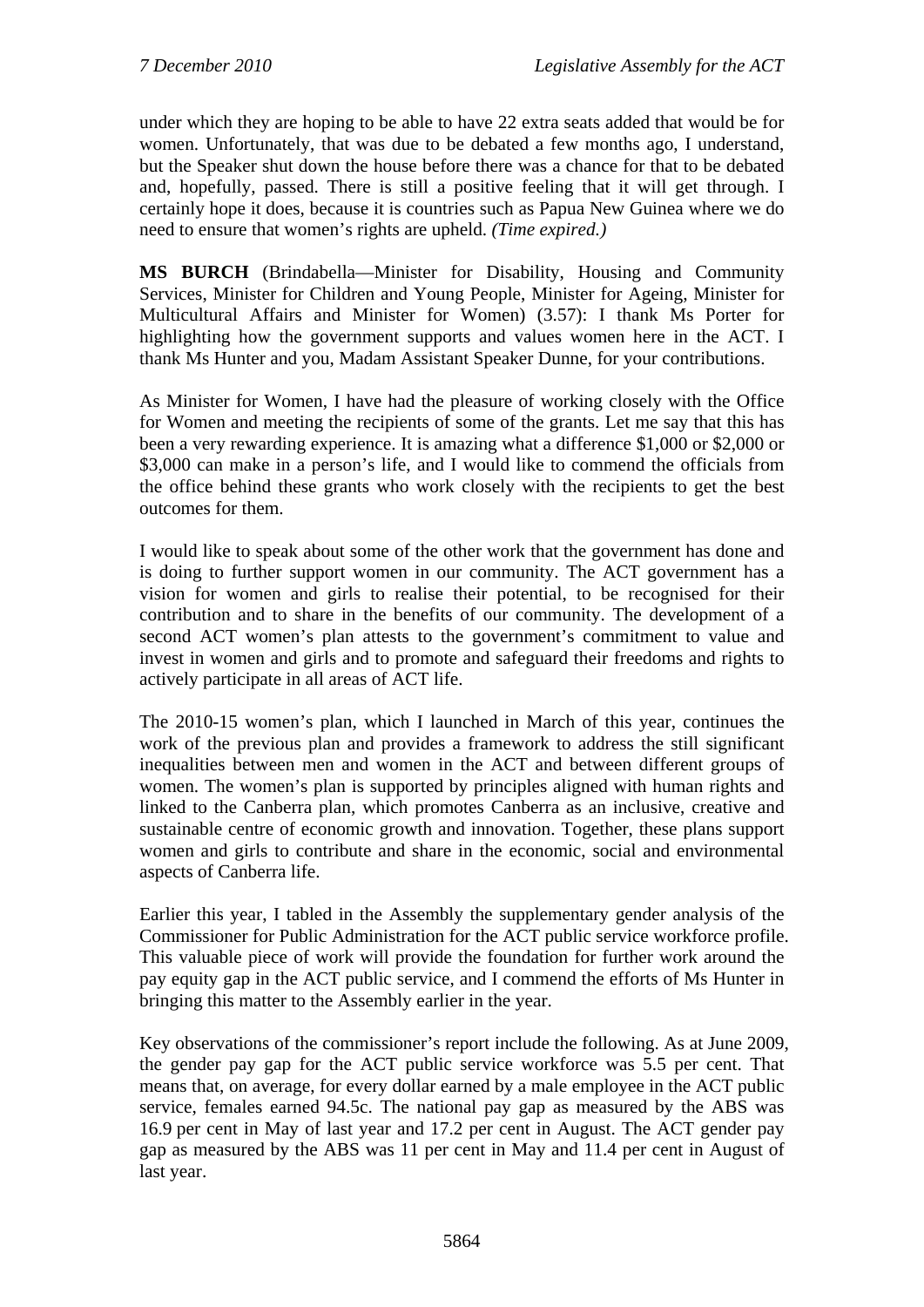Measures such as these will provide the government with opportunities to identify where the issues are and improve equity for all employees of the ACT public service. Gender equity was an issue discussed with women's ministers at the ministerial conference on the status of women, which I attended in September of this year.

It is worth emphasising the significantly narrower gap in the ACT public service when compared to the national pay gap of 17.2 per cent. I think it is testament to the efforts of the ACT government agencies to retain women in the workforce, promote them into senior roles and foster family-friendly work environments. To this end, a progressive maternity leave scheme which this government took to the 2008 election has now been in place for over a year, and it remains the most generous for the public service in the country.

At 18 weeks paid leave, the scheme provides financial support to ACT families and sends a positive message to women in the public service that they can take time off with their new children. In saying this, I add that the ACT government has also doubled bonding leave to two weeks in recognition that it is also important for fathers to spend quality time with their newborns without being financially disadvantaged.

On the prevention of violence against women, the most recent budget targeted a group of vulnerable women who receive support through a range of community services. In 2010-11, the budget provided \$2.8 million in new funding over four years to increase support for women who are victims of domestic violence or sexual assault. The funding will ensure that victims of family violence or sexual assault receive timely and appropriate specialist support and advocacy and that early intervention occurs in families where violence is escalating. This additional funding adds to the robust response to violence against women. The new services form part of the continuum of support from police intervention through to counselling, accommodation and court advocacy. The budget provides recurrent funding for an innovative early intervention program for young people using violence against family members.

The women's safety audits provide an opportunity for women to assess and comment on the actual or perceived safety of an event, space, building or neighbourhood. Following a recommendation from the ministerial advisory council for women, women's safety audits will be piloted at several ACT government events over the next 12 months. These audits will be a useful tool to support organisers to consider issues that might prevent women accessing the great number of events that this government puts on every year. The intention at this early stage is to develop a useful tool for event organisers to incorporate into their event evaluation processes, and there is strong potential to use the women's safety audit across a range of settings.

The ACT Office for Women has been providing secretariat support to the ACT Aboriginal and Torres Strait Islanders Women's Gathering since its inception in 2007. The gathering provides an opportunity for members to identify issues of interest to them. I attended the recent gathering in November of this year, and the discussion concentrated on developing a vision and future directions for the group. The members were keen to develop links with appropriate bodies, both locally and nationally, and two members of the gathering were recently appointed to the ACT Ministerial Advisory Council on Women.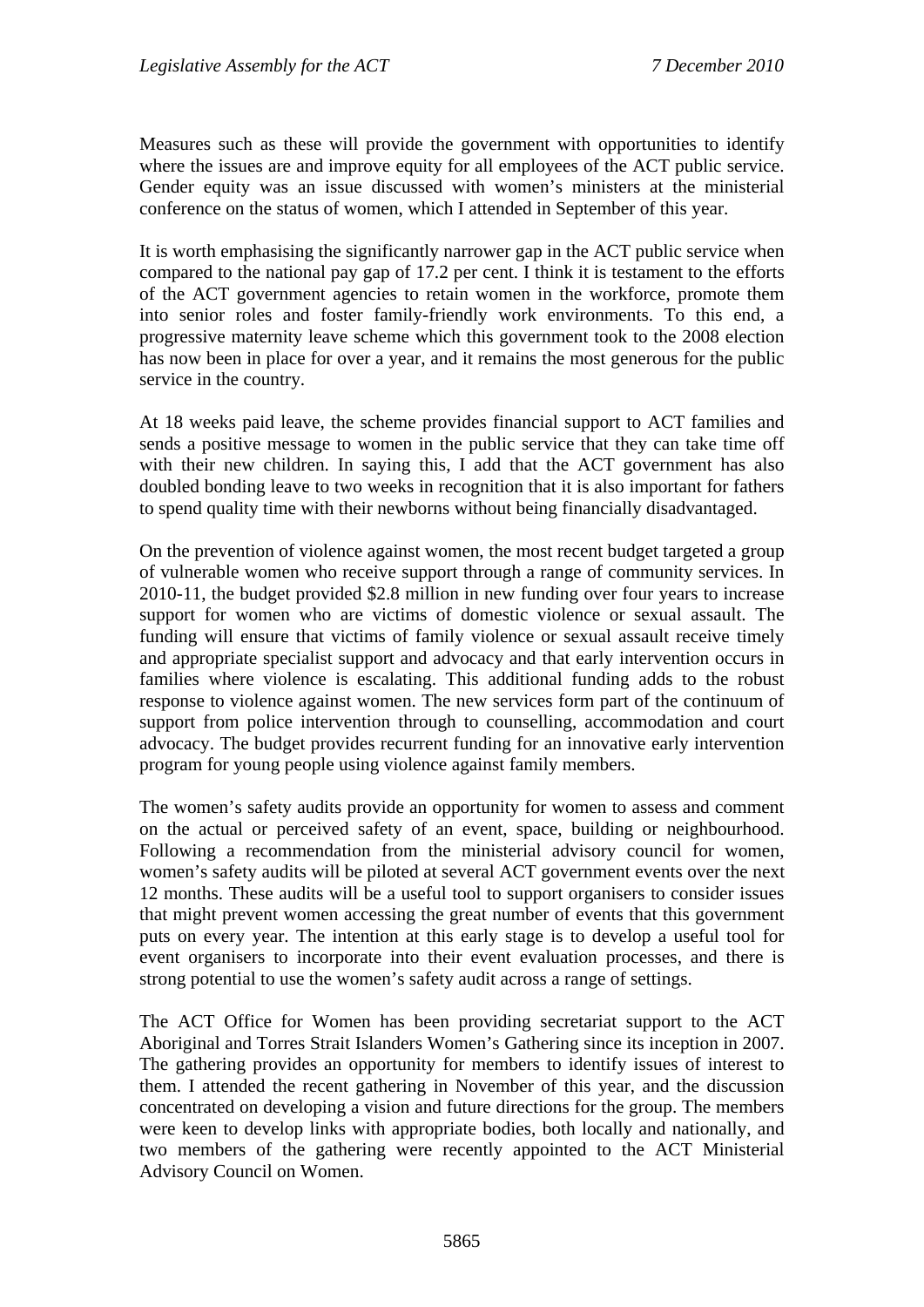March 2011 will mark the 100th anniversary of International Women's Day. International Women's Day is an opportunity for women to come together in unity and friendship, to celebrate achievements and to highlight current social, economic and political issues. The ACT government has a long history of recognising the vital, significant and often extraordinary contribution of women in our community through the presentation of women's awards around International Women's Day in March of each year. In the celebration of the 100th anniversary of International Women's Day, an honour roll of local women is being produced to highlight the contributions and achievements of recipients of these awards.

In closing, I thank Ms Porter for bringing this matter of public importance to the chamber and recognise the support that this government is giving to women in the community. Whilst we do a good job, I know there is always more to do, and I am happy to have those conversations with members here in the chamber and a number of community groups to do just that.

**MR ASSISTANT SPEAKER** (Mr Hargreaves): The discussion is concluded.

## **Justice and Community Safety Legislation Amendment Bill 2010 (No 4)**

Debate resumed from 18 November 2010, on motion by **Mr Corbell**:

That this bill be agreed to in principle.

#### **Standing and temporary orders—suspension**

**MRS DUNNE** (Ginninderra) (4.05): Mr Speaker, I move:

That so much of the standing and temporary orders be suspended as would prevent debate on reasons why the Justice and Community Safety Legislation Amendment Bill 2010 (No 4) should be adjourned, being debated.

I know that this is unusual and that normally adjournments are put straightaway and forthwith, but this is an important issue which deserves some airing, and I think we should actually be able to discuss whether or not this matter should be adjourned.

What we are looking at today in debate on the Justice and Community Safety Legislation Amendment Bill—and other bills that will come after, both today and on Thursday—is the government racing to push bills through at the last minute so that there is not sufficient time for the Assembly to consult with the community on these bills and ensure that they are appropriately covered.

I have attempted to appeal to the better nature of the manager of government business. I put him on notice some time ago—I think on 19 November—that, given the short time between when these bills would be introduced and the next sitting, the opposition was not prepared to debate these bills except in exceptional circumstances. I have on a number of occasions in conversations and in meetings with the manager of government business reinforced that and put the point that members would decide on a case-by-case basis the appropriateness of whether or not these bills should be debated this week.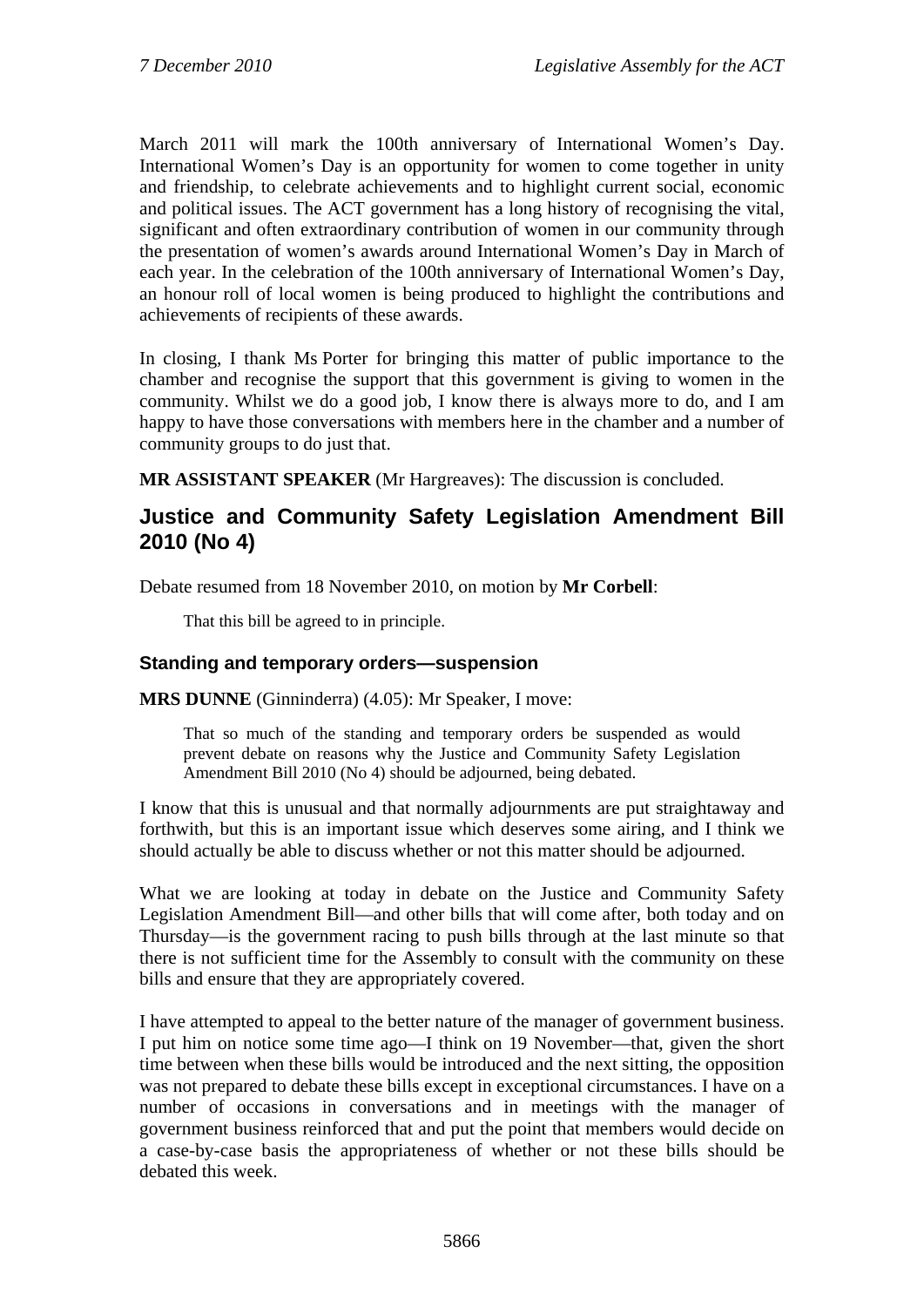In relation to the Justice and Community Safety Legislation Amendment Bill, I have been given no advice—

**Mr Corbell**: On a point of order, Mr Assistant Speaker, the question before the chair is that standing orders be suspended. This is not a debate about the detail of the bill or what representations Mrs Dunne has made to me about the bill; it is about the suspension of standing orders. Given the highly unusual and irregular procedure that Mrs Dunne is seeking to adopt, I think it is very important that she constrain her comments to the question before the chair.

**MR ASSISTANT SPEAKER** (Mr Hargreaves): Mrs Dunne, I think you are starting to stray a little. Could I bring you back, please, to the question at hand.

**MRS DUNNE**: Happy to do so, but in addressing why we need to—

**MR ASSISTANT SPEAKER**: No, sorry, Mrs Dunne, there is no "happy to do so, but". There is no "but". It is a but-free city. Please bring yourself back to the question.

**MRS DUNNE**: I am happy to do so.

**MR ASSISTANT SPEAKER**: I am pleased to hear it.

**MRS DUNNE**: In addressing the question of why standing orders should be suspended on this occasion, it is important to note the lack of communication between the government and the opposition on these bills. The reason that we need to air and discuss why these bills should be adjourned is the lack of time that members in this place have to communicate with their electorates on these issues and ensure that, for the sake of our electors, we have appropriate legislation.

It is the case that the government is trying to force through a whole tranche of legislation at the last minute. We are doing this because the government has been lazy. The attorney, in particular, has been lazy and has left it until the last minute to do a whole range of things. For instance, I have been told that the reason that we need to pass the Justice and Community Safety Legislation Amendment Bill is that there are some pressing security industry reforms which relate to a COAG agreement. It is particularly important, I was told by the minister's senior adviser, as the ACT is delayed in implementing the reforms in comparison to other jurisdictions. Goodness gracious me, Mr Corbell is embarrassed.

It is interesting that when I sought advice on these security industry reforms from both the department and the Office of Regulatory Services, I was told essentially that these were not pressing, that these were the reinforcement of existing provisions for the most part. I still cannot see why these matters need to be brought forward in such a short form. It is only 2½ weeks since these matters were introduced into the Assembly.

The minister has been quite cavalier in his approach. He said to me in the government business meeting that essentially his job was to get nine votes on the floor of the Assembly, and if he could get nine votes on the floor of the Assembly nothing else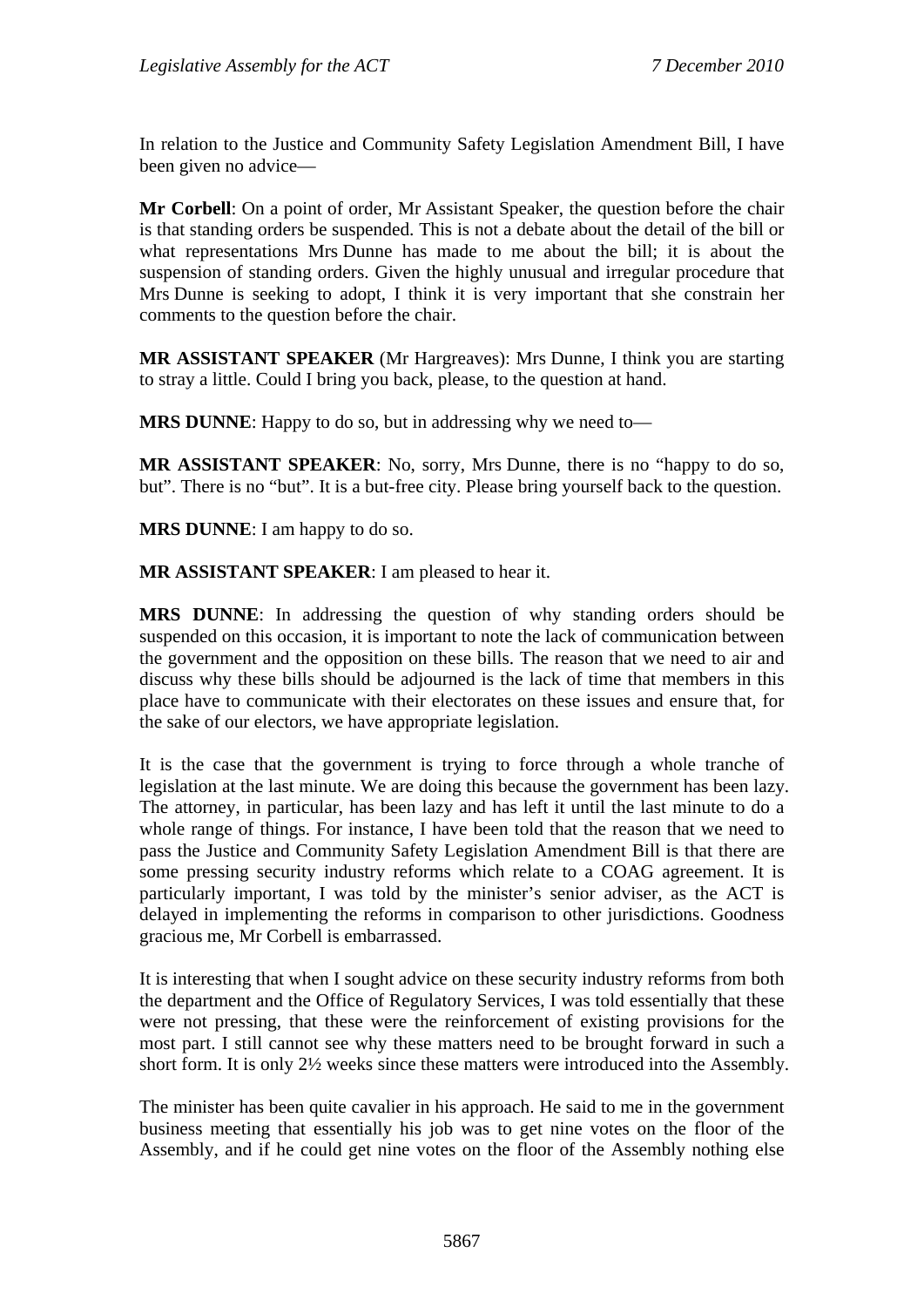mattered. But there was to be no consultation. If the Assembly wanted consultation on this, it did not matter, because what mattered to Mr Corbell was getting nine votes on the floor of the Assembly.

What we have here today is a challenge for members of the Legislative Assembly. Do they want appropriate scrutiny? We should suspend standing orders to discuss why this matter should be suspended and adjourned until a later time. *(Time expired.)*

**MR RATTENBURY** (Molonglo) (4.12): I find myself rising not entirely clear perhaps it is because I came in slightly late—as to why we are suspending standing orders. I am not sure if it is because Mrs Dunne wants to adjourn all of these bills in one go or if there is some other reason.

**Mrs Dunne**: So we can have a discussion about the adjournment.

### **MR RATTENBURY**: Right.

**Mr Corbell**: She wants to speak—

**MR ASSISTANT SPEAKER** (Mr Hargreaves): Excuse me, members, this is not a conversation across the floor.

**MR RATTENBURY**: Sorry; I started that somewhat, Mr Assistant Speaker.

**MR ASSISTANT SPEAKER**: Minister and Mrs Dunne, if you want to have a discussion in the amicable way for which you are renowned, please do so outside. Mr Rattenbury.

**MR RATTENBURY**: In light of that slight confusion on my part, I will flag the approach the Greens intend to take to the full discussion this week around whether we should be suspending standing orders and to what end we might be doing so.

We do not intend to take a blanket approach to whether these bills should be debated or deferred. Each of them is somewhat different in its nature. Some of them are rather simple; some of them are rather more complex. We intend to address each bill on its relative merits as to whether it should be debated or not.

We are concerned by some of the timing issues. It certainly seems that a number of these bills have come in at the last possible moment, which seems rather unnecessary. For example, the consumer law bill that we will be dealing with on Thursday is a COAG arrangement. The agreement has been in place for quite some time; many jurisdictions have been legislating on that matter since earlier this year. The fact that in the ACT legislation was introduced at the last possible moment and will now be debated at the last possible moment before a necessary 1 January start seems to be an unfortunate and unnecessary jamming of that bill into the end of the sitting year, particularly given that other jurisdictions have been organised at a faster pace.

The situation resulted in the rather dramatic and breathless article in today's paper about the potential loss of millions for the ACT. The suggestion is that, if we do not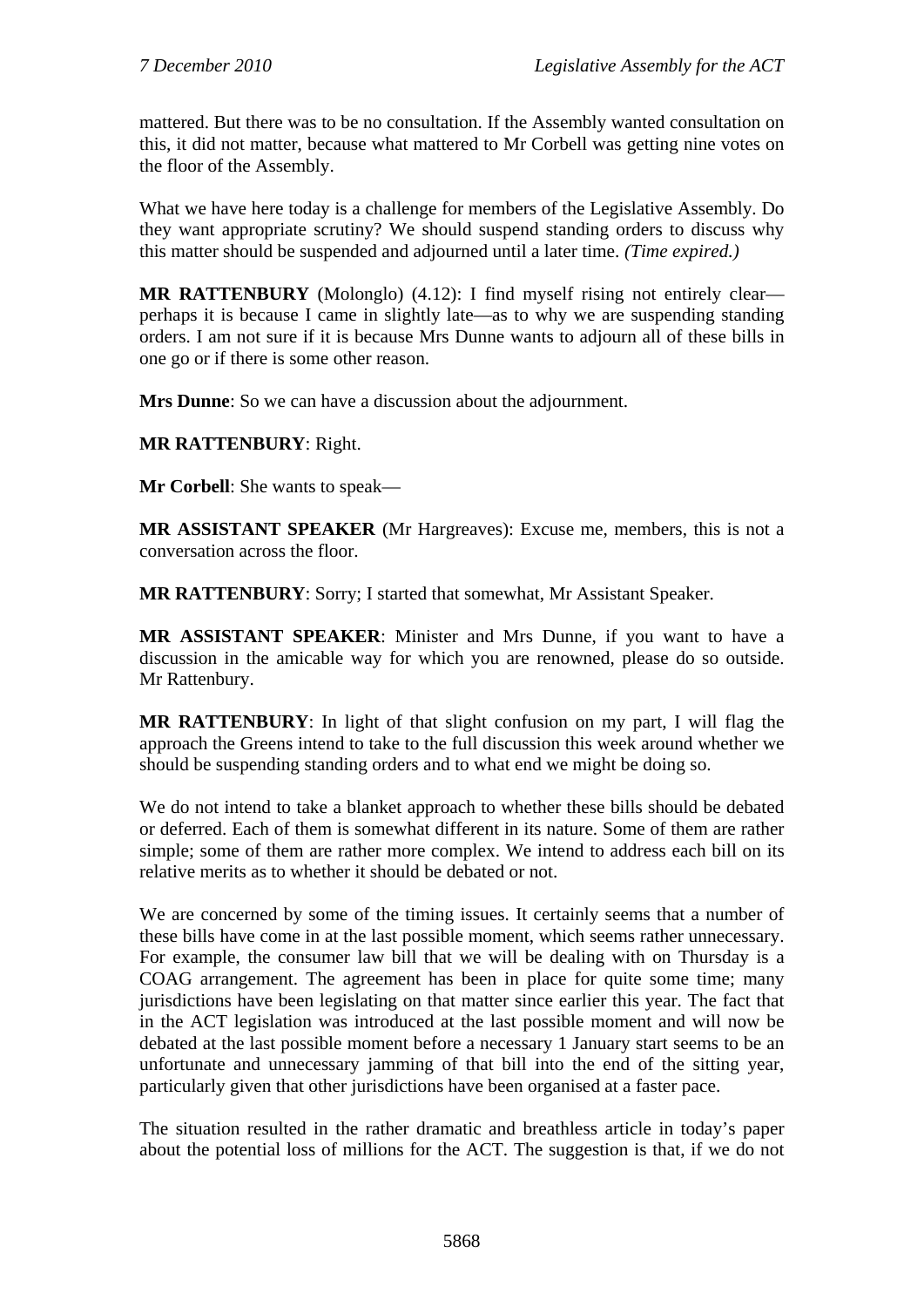pass all these bills this week, we will somehow forgo revenue from the commonwealth. We simply should not be in this situation. I think the government could do a better job in managing its business so that we do not come to the final sitting week of the year in this position, particularly when we have had other weeks when we have finished early. To find ourselves in this situation is unfortunate, and that is why we will be taking each of these bills on their merits, and looking at the complexity of the bills, the level of controversy in the legislation and the consequences of not passing a particular bill.

I just want to flag that general approach. At this stage, I do not think we will be suspending standing orders, in the sense that I think we can deal with each bill as it comes up.

**MR CORBELL** (Molonglo—Attorney-General, Minister for the Environment, Climate Change and Water, Minister for Energy and Minister for Police and Emergency Services) (4.15): This is a very clever artifice on the part of Mrs Dunne to enable her to speak on a bill when she is not ready to speak on the bill. The standing orders in this place are quite clear. If you are ready to debate a bill then you stand up and debate the bill when it is called on. If you are not ready to debate a bill then you seek to adjourn debate on the bill.

What Mrs Dunne wants to do is to have her say about what she is unhappy about with this bill but then not debate it. It is an artifice. It is a very clever construct—I will give her that—but it does not accord with the forms of this place. Nor is it in the spirit of the standing orders in this place, which is that if you want to debate a bill you make sure you are organised to debate the bill. You do not try and have it both ways, which is what Mrs Dunne is doing. So the government will not be supporting the suspension of the standing orders.

That said, Mr Assistant Speaker, I make a very brief observation, cognisant of the question before the chair, and that is that the standing orders in this place require that bills not be introduced and debated in the same sitting. That is what the standing orders require. Obviously, members should at all times seek to anticipate what matters will be coming forward and prepare themselves accordingly. To that end, the government provides advance notice of those bills that it wishes to debate in the forthcoming sitting period through a meeting that I regularly convene ahead of the sitting week in question.

The government has given notice that these bills are intended to be brought on for debate. There is a range of reasons for doing so. I think it is difficult for the opposition to claim that having had three weeks to seek a briefing on these bills and to understand their implications and be ready to debate to them is in some way insufficient. We are talking about nearly a month since the bill has been introduced.

These two bills are not complex. They are not large bills. In fact, they are very small bills. The JACS bill itself is effectively non-contentious in its nature. The firearms bill makes one change. There are only two clauses in the Firearms Amendment Bill. These are not complex bills. They are straightforward bills. If the opposition cannot be bothered to prepare in order to debate these bills they should not be frustrating the rest of the Assembly in dealing with this business.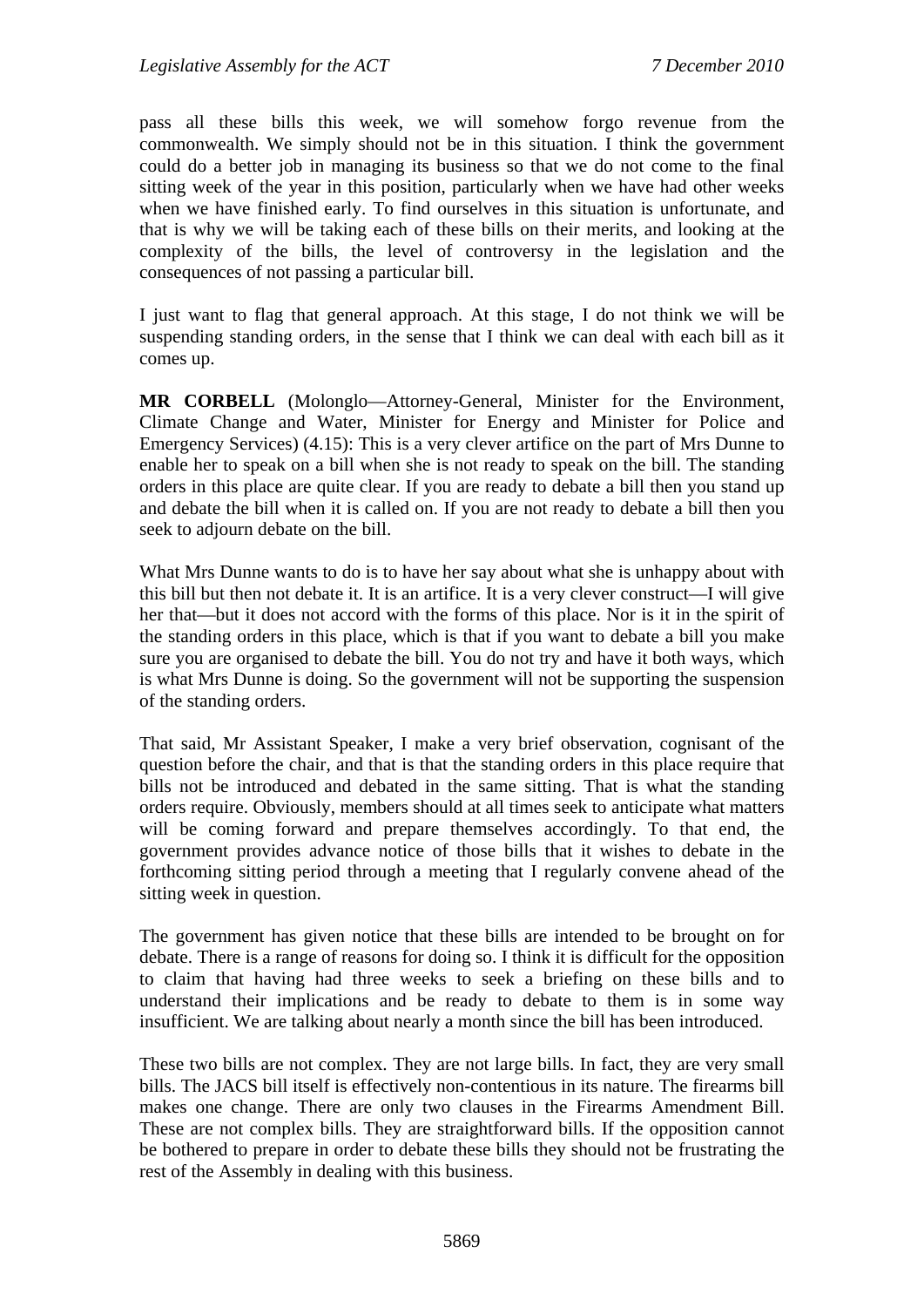**MRS DUNNE** (Ginninderra) (4.19): It is important that we suspend the standing orders so we can have a proper debate about why these matters should be adjourned because of the nature of the approach the government has taken. Mr Corbell, with his usual propensity to want to spin things, makes slightly over two weeks almost a month. We have crossed the halfway point.

**MR ASSISTANT SPEAKER** (Mr Hargreaves): Mrs Dunne, you are straying into the substance of the debate.

**MRS DUNNE**: I am responding, Mr Assistant Speaker, to the comments made by the attorney about why the matter should not be adjourned. I am closing the debate and responding to those matters. Mr Corbell is trying to give the impression that there has been plenty of time and that these are not complex bills. But there are more people involved in making a decision about whether or not a bill gets passage in this place than just members of this place. Our responsibility as members of this place is to ensure that we represent members of the community and that the community are aware that there is legislation before this place and they have an opportunity to have a say on it.

Most organisations that we deal with are often voluntary organisations or they do not meet regularly. They can only put forward their views after their body has considered the matter and come back with a view. That does not usually happen overnight. Occasionally it happens overnight—occasionally it happens in a short period of time—but for volunteer organisations especially it does not happen like that. They might meet once a month.

It has been the convention, until the standing orders changed in this place at the beginning of this Assembly, that there was a clear month for consultation. That was the case when Mr Humphries was the manager of government business. It was the case when I first started attending government business meetings in this place. Ms Tucker and Dr Foskey were very keen to ensure that there was a clear month so as to allow time for consultation with the community.

It is up to members, on a case-by-case basis, as Mr Rattenbury has said, to make a decision on whether we should go ahead with debate on the two bills listed this afternoon and the ones listed for Thursday. But I am flagging that the opposition is unhappy at the rushed nature of the passage of this legislation. It is clear that Mr Rattenbury has concerns too about the management of government business in this place. We are putting it on the record that the manager of government business needs to get better at managing government business and ensuring that there is time for proper consultation with the community about the passage of these pieces of legislation.

It is not about us; it is about us talking to the community and ensuring that the community understands and is in support of the legislation. If there are problems with the legislation, it is incumbent upon us to bring forward the community's concerns and represent the community's concerns. That is why I am moving the suspension of standing orders.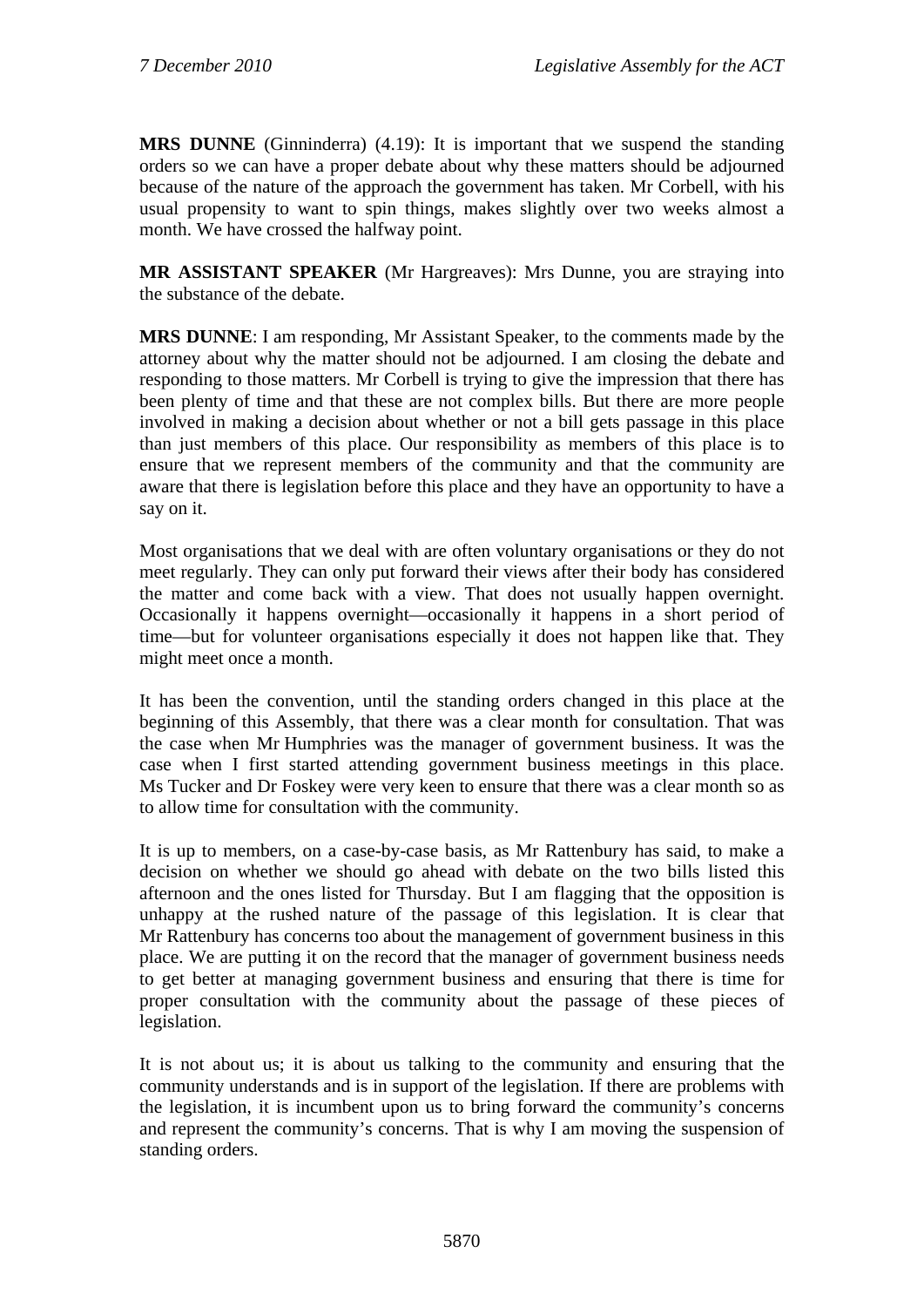Question put:

That standing and temporary orders be suspended.

The Assembly voted—

Ayes 5 Noes 10

Mr Doszpot Ms Bresnan Ms Hunter Mrs Dunne Ms Burch Ms Burch Ms Le Couteur Mr Hanson Mr Corbell Ms Porter Mr Smyth Ms Gallagher Mr Rattenbury

Mr Coe Mr Barr Mr Hargreaves

Question so resolved in the negative.

Motion (by **Mrs Dunne**) negatived:

That debate be adjourned.

**MRS DUNNE** (Ginninderra) (4.27): The opposition will support this bill, which is one in a series of omnibus legislation to amend laws administered by the Department of Justice and Community Safety. In doing so, however, I want to draw particular attention to the amendments to the Security Industry Act. Once again, we see an attempt by a recalcitrant Attorney-General to sneak substantive policy change amendments through in omnibus legislation.

The amendments are part of a suite of changes that are being made under a COAG agreement to create a national seamless economy. In itself, this is a good thing because it means that business and employees can operate under a common set of rules across the nation. This creates business efficiency and allows business to focus on its business rather than on red tape. For this ACT government there is an incentive, but it carries a catch. The incentive to adopt the national approach is money millions, in fact. The catch is that something has to be done in relation to the new laws—to have laws in place by 31 December for operation on 1 January next year.

So, Mr Assistant Speaker, you would think that any efficient Attorney-General and any efficient government would get their act together with plenty of time to spare to ensure the legislation gets across the line in time. But, no, not with this lazy Attorney-General and not with this lazy ACT Labor government. All through this year we have had week after week of early adjournments because this government had insufficient business to fill the Assembly's programs on sitting days. And then we get to the end of the year and there is a flurry of activity—a rush of new legislation and a rush of activity because, all of a sudden, this lazy government suddenly realises that it has the potential to miss out on millions of dollars if it does not get its act together.

The process goes like this: the Attorney-General sits down and thinks, "How can we sneak this through without drawing too much attention to it?" First, he buries it in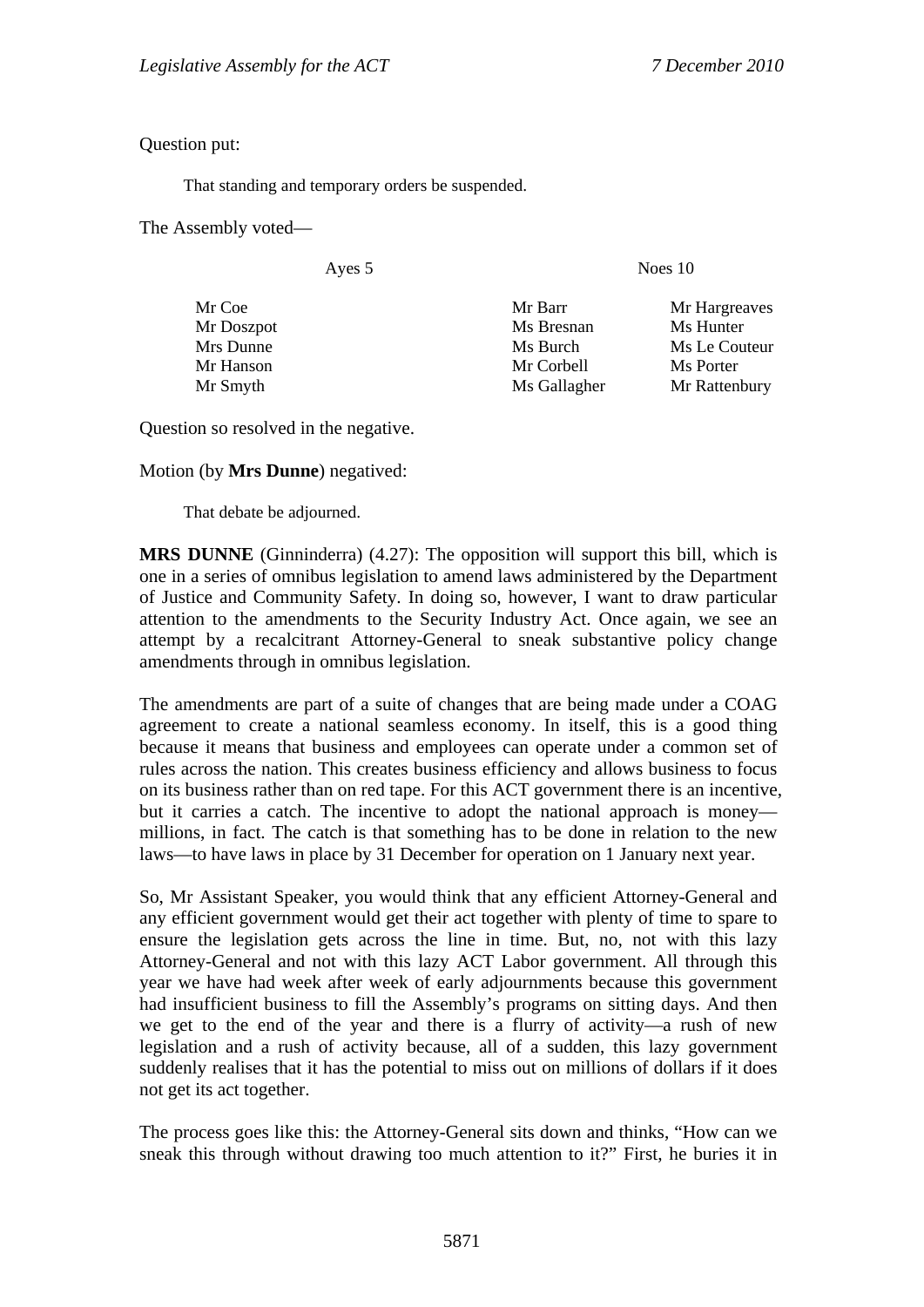omnibus legislation, in which he is well practised. He has done this a number of times. Indeed, he tried it for this very same act—the Security Industry Act—this time last year. Then he tries to lull us into a false sense of purpose by calling it minor and non-controversial and not a matter of policy. Quite simply, Mr Assistant Speaker, this is false. These amendments do go to matters of policy—quite major policy reforms which are part of a national agenda.

Finally, because this Attorney-General and his government are so lazy, they introduce these amendments at the last minute, leaving little time for others in this place to consider the legislation and to consult with the community on it. Then this Attorney-General has the temerity to suggest that it is the opposition that is lazy and not himself or his government.

I ask you, Mr Assistant Speaker: how long has the Attorney-General known about these amendments? I will tell you. He has known since July 2008—fully 2½ years that amendments need to be made to the security industry in accordance with agreements signed by COAG. How long has he had to have them drafted? How long has he had to consult on them and how many times has he discussed this major policy change that has been before us and COAG since 2008?

Then he gives other members in this place, representing the people of Canberra, less than three weeks to consider legislation that is of major importance nationally and, when taken together with what is yet to come, represents a significant policy shift for the ACT, its business community and the country at large. The Attorney-General's laziness is plainly disgraceful. This Attorney-General is a disgrace. He will, as usual, avert his eyes, shake his head and stare at the desk. His shame is profound, and deservedly so.

But let me turn to the amendments themselves. There are three amendments to the Security Industry Act 2002, all of which are part of the national reform agenda, as I have said, agreed to at COAG in July 2008. Firstly, the amendments expand the range of activities that fall under the category of security activities and, therefore, become licence subclasses. These activities apply to guards with firearms for cash in transit or for protecting property, noting that the guards must also hold a firearms licence; employees who act as monitoring centre operators; and guards with dogs.

Secondly, a transitional provision allows the holders of employee licences who have been doing the work of the new licence subclasses to apply for suitable endorsement of their licence within two years of the commencement of the new subclasses. Their experience will count as the equivalent of satisfactory completion of a training course for the subclasses.

Finally, the amendments to the Security Industry Act create a new class of licence, called a temporary visitor licence, which can be in "master" or "employee" form. These temporary licences can be used when interstate licensed persons undertake work in the ACT for special events, such as sporting or entertainment events.

A consequential amendment to the Security Industry Regulation 2003 is made to prescribe the training courses appropriate to the new subclasses of licence. The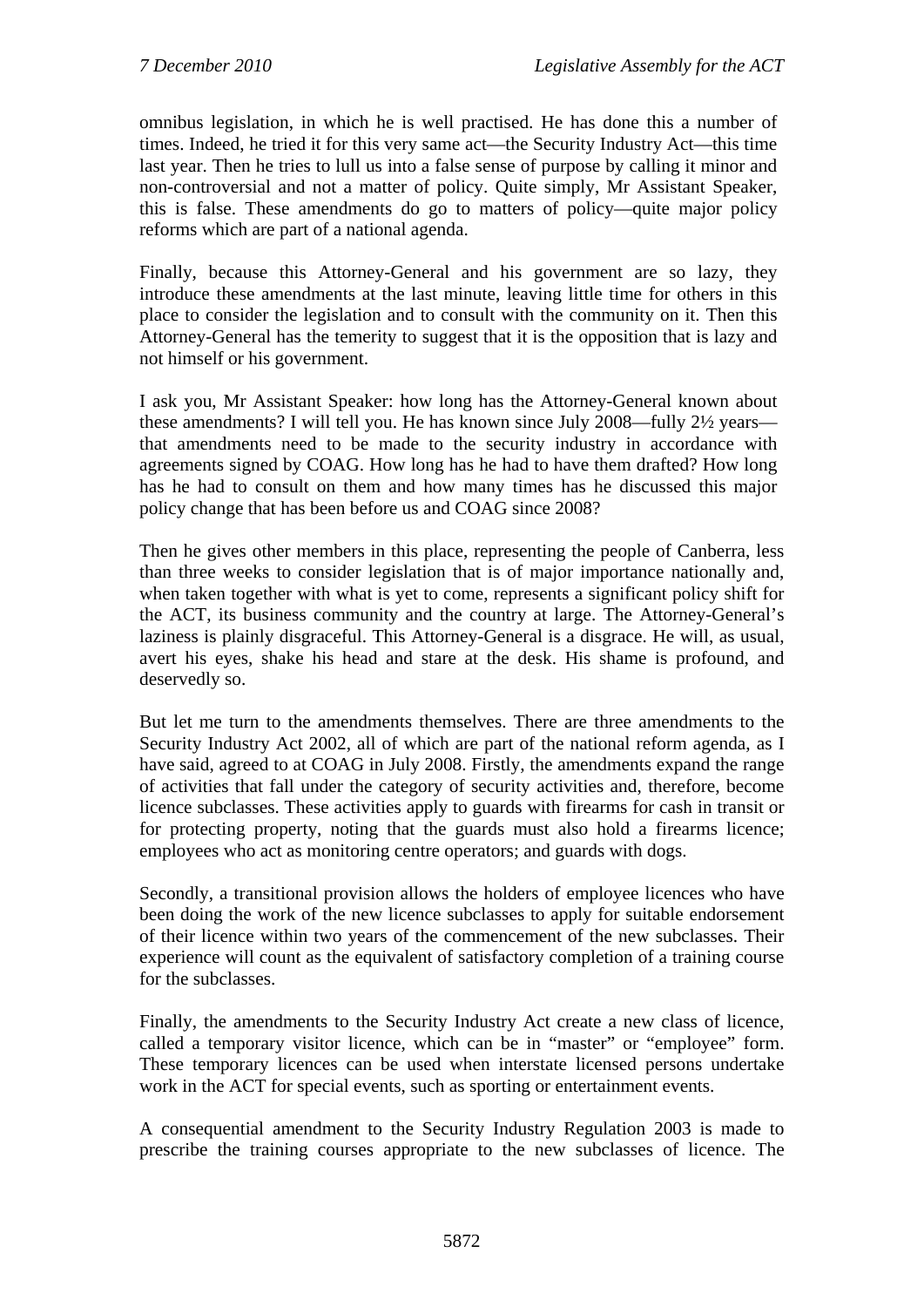remaining amendments brought in this omnibus legislation are, in fact, of a minor, non-consequential nature that do not change overall policy but do introduce efficiencies.

An amendment to the Crimes Act inserts into the offence provisions of the act the definition of anabolic steroids currently standing in the Medicines, Poisons and Therapeutic Goods Regulation 2008 as a transitional provision, thus making it permanent.

The amendment to the Guardianship and Management of Property Act is part of a national approach to narrow the offence liabilities of officers of a corporation that commits an offence. Currently the liability extends to offences of the corporation against the act as a whole. This amendment would limit the liability to offences relating to ACAT injunctions to restrain dealings.

The Human Rights Commission Act 2005 is amended to allow the commission to deal with complaints made orally if the commission is satisfied as to exceptional circumstances. Under another amendment, the commissioner has more flexibility in dealing with complaints that are unlikely to succeed in conciliation. Currently, the commissioner must close the complaint and the parties can only resolve it in the ACAT. This amendment will enable the commissioner to deal with it by other means—for example, referring it to another entity or investigate it in the commission and issue a report.

Amendments to the Land Titles Act 1925 and the Unit Titles Act 2001 allow an owners corporation to step into the shoes of the unit owner in certain circumstances when there is a lease renewal.

The Legal Profession Act 2006 is amended to clarify that the licensing body—the ACT Law Society—must impose conditions on a barrister's practising certificate if the bar council agrees to or recommends such a condition. An amendment to the Personal Property and Security Act 2010 repeals provisions in the Cooperatives Act relating to the register of cooperative charges because that register is now maintained by the commonwealth under previous changes in this Assembly.

The Public Trustee Act 1985 is amended to allow the Public Trustee to keep a register of wills and enduring powers of attorney in a form that the Public Trustee considers appropriate, including electronically.

Finally, there is an amendment to the Unclaimed Money Act that repeals part 4, relating to unclaimed superannuation benefits, as this now is managed by the commonwealth.

In conclusion, I repeat that the laziness of the Attorney-General and the ACT Labor government is culpable in the passage of this bill. It is demonstrated by the lack of business in the Assembly this year and it is demonstrated by the apparent urgency of activity in the last weeks of this sitting when there are potentially millions of dollars at stake in COAG incentive payments. It is demonstrated by their sheer arrogance, treating other members of this Assembly and, worse, the business community and the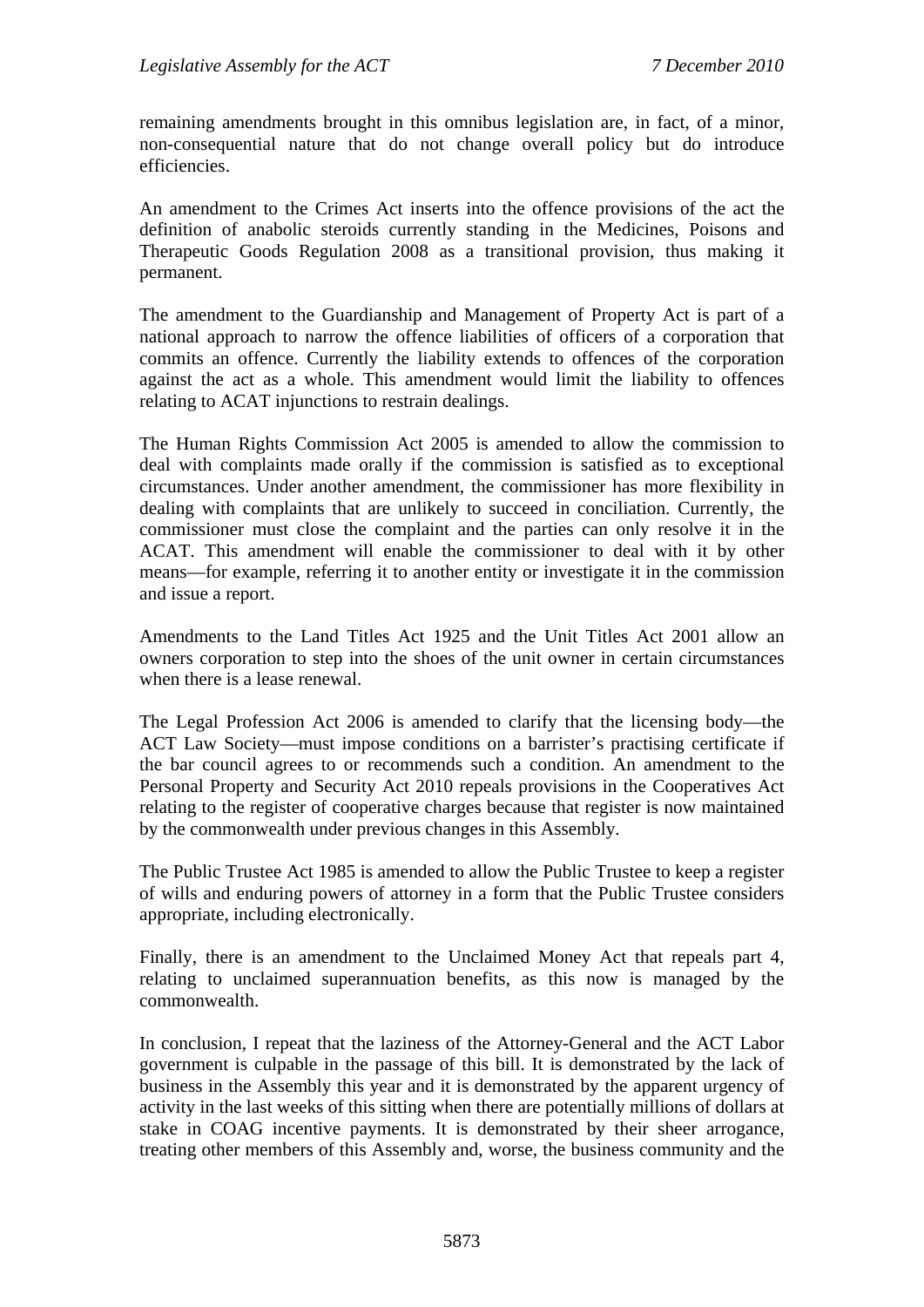people of the ACT, with contempt. I wonder if that laziness, that arrogance and that contempt will ever abate.

**MR RATTENBURY** (Molonglo) (4.35): The Greens will be supporting this fourth and final JACS bill for 2010. The bill makes changes to 12 pieces of legislation related to the justice portfolio. Some of the changes add flexibility to what has proven over time to be an unnecessarily rigid process. The Human Rights Commission amendments are a good example of that. Some of the changes empower statutory bodies to go out and equip themselves with better technology to do their jobs better and more efficiently. A good example of this is the amendments to the Public Trustee Act which will allow the trustee to keep an electronic register of wills and powers of attorney.

Whether they are adding flexibility or better equipping government agencies to go about their job, the amendments all update and improve our laws. The majority of the changes are minor and technical, and I will not repeat what has already been set out in the explanatory statement and said by the attorney.

There is one particular amendment, however, that I think goes one step further and, while not introducing large-scale policy change, does make changes of substance which warrant discussion in the Assembly today. These are the amendments to the Security Industry Act that Mrs Dunne has already spoken about to some extent.

The amendments do two things. Firstly, they set up a cross-border recognition system for licensed security workers and, secondly, they restate exactly what activities are regulated by the Security Industry Act. The cross-border recognition amendments will set up a system whereby the ACT can recognise the licence of a security worker licensed in another jurisdiction, such as New South Wales.

Under the system, a security guard licensed in New South Wales will be able to apply for a temporary authorisation to work in the ACT for one-off events such as the Foreshore Music Festival. This will improve on the current situation where the workers are required to apply for a full ACT licence, even where their work only requires them to be in the ACT for one day.

I do doubt that there was a high rate of compliance with this seemingly unnecessary process. That is not to cast any judgements against the security industry. I simply think the requirement was overly onerous, given the need for police checks and the associated expense that accompanied a full licence application. The new system will require the worker to have a current licence in another jurisdiction. Given that all states and territories now have the same processes of police record checks, we are cutting down on duplication and increasing the prospects of incoming workers complying with the requirements.

The second set of amendments restates exactly what activities are regulated by the Security Industry Act. The revised list of activities will now include for the first time the reference to a security guard carrying a firearm. This is a departure from the current approach where there is no reference to the fact that security guards can carry a gun. On an initial or cursory reading, this set of amendments raised the question of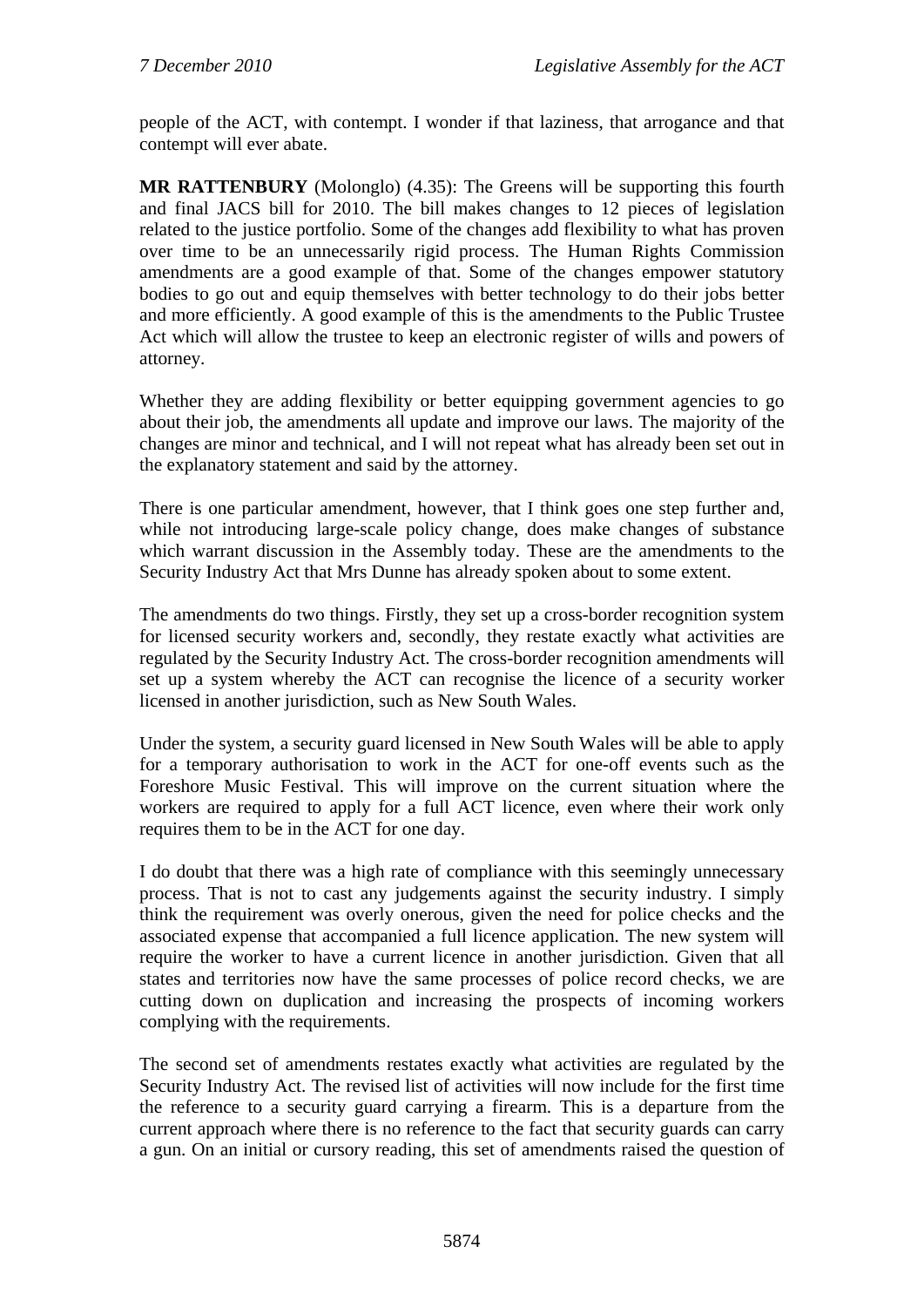whether this could prove a pathway for an increase in the number of security guards carrying guns. I think members would agree that this would have constituted a large-scale policy shift inappropriate for a JACS bill. I am pleased, however, that, on closer inspection, and with assistance from the department and the attorney's office, we have been able to clarify that this is not, in fact, the case.

A security licence is required for a range of listed activities. An example of the current list of activities is:

… patrols, protects, watches or guards property (including cash in transit).

What the amendment will do is add two further categories of licensed activity. These are guards with a firearm for cash in transit and guards with a firearm for protecting property. What is important to note at this point is that it is actually the Firearms Act that authorises the use of all firearms, including by security guards. The amendments today will not allow a greater number of guards to carry guns. Should they require a gun, they will still need to apply to the Firearms Registry and satisfy all the grounds, such as being an eligible person, having a legitimate reason to carry a gun, passing the criminal history checks and having the appropriate knowledge and training.

What will be gained from being more exact about the list of regulated activities is the opportunity to set more specific training requirements. In the regulations there will be specific training requirements listed for a guard who carries a gun. Whereas currently the only prescribed training requirement is a certificate II in security operations, specific electives will be listed for guards who carry guns.

Required electives will include controlling security-risk situations using firearms and controlling people using empty-hand techniques or non-lethal techniques. The Greens believe this is a good outcome. Anyone who works with a firearm in a public place, obviously, should be as well trained as possible and these additional requirements will improve that level of training, we believe.

On that basis, we are satisfied that these changes to the Security Industry Act are straightforward and do not introduce large-scale policy change. As I have said previously, the remainder of the amendments are minor and non-controversial, and the Greens will be supporting them.

**MR CORBELL** (Molonglo—Attorney-General, Minister for the Environment, Climate Change and Water, Minister for Energy and Minister for Police and Emergency Services) (4.41), in reply: I thank members for their support of the bill. It was not that hard, really, was it, once we got down to it? It was not that hard. It is not a complex bill and indeed, if it was that hard or if it was a controversial bill, I would imagine the opposition would have provided their opposition to this bill and would have voted against the bill. But, after the huff and bluster from Mrs Dunne, there is no opposition to the bill. The bill is straightforward and makes no major policy and, surprise, surprise, it is supported unanimously in this place.

I do have to of course draw the Assembly's attention to the fact that, despite the opposition being advised last Wednesday that the bill was due to come on for debate this week, they did not arrange a briefing for themselves until yesterday.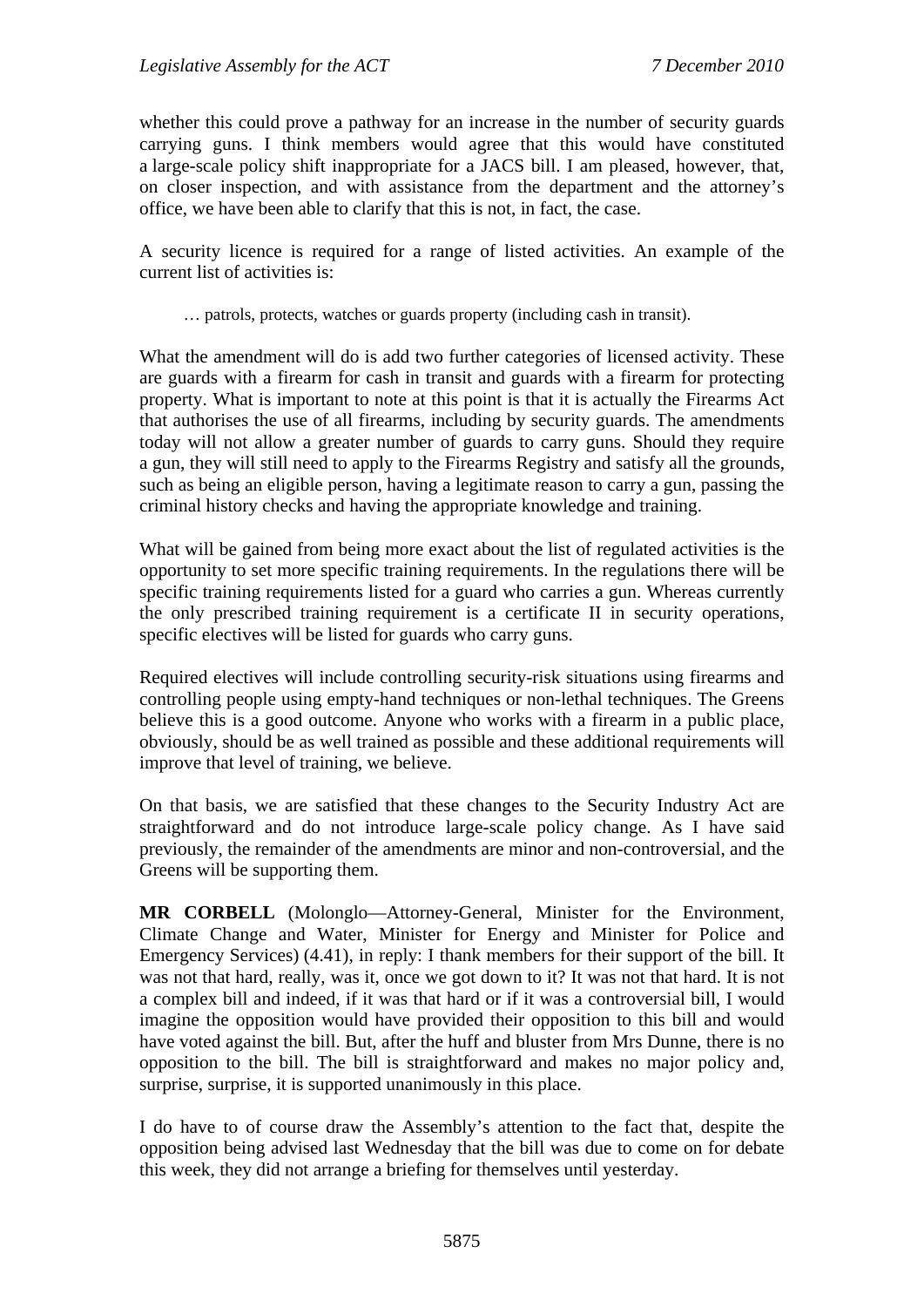**Mr Hanson**: You are not misleading again, are you, Simon?

**MR ASSISTANT SPEAKER** (Mr Hargreaves): Stop the clock. Mr Hanson, I would ask you to withdraw that statement of yours, your question that the minister was misleading again. I suggest that you withdraw that, please.

**Mr Hanson**: I asked the question. "Are you misleading again?" was the question.

**MR ASSISTANT SPEAKER**: Mr Hanson, that is an imputation against the member and that is my ruling. I ask you to withdraw it. If you do not wish to, there are other actions.

**Mr Hanson**: I withdraw.

**MR ASSISTANT SPEAKER**: Thank you.

**MR CORBELL:** Thank you, Mr Assistant Speaker. Of course, they can give but they cannot receive.

**Mr Hanson**: Let us do the motion I wanted to do earlier then, Simon.

**MR ASSISTANT SPEAKER**: Mr Hanson, I am not in the mood for this. Minister, please—

**Mr Hanson**: Let us do the motion I wanted to do earlier.

**MR ASSISTANT SPEAKER**: Mr Hanson, you are warned. Minister, please do not bait them and do not put me in an invidious position.

**MR CORBELL**: Thank you, Mr Assistant Speaker. I will not do so but I will simply make the observation that of course they are quite happy to ladle invective upon me and my character during this debate but they are unwilling to receive some in return.

This bill is an important bill. It provides again for the government to improve the operations of the statute book, and support for this bill is support for good governance, national harmonisation and better-quality legislation. The bill does not introduce new policy. Instead, the bill improves the existing and ongoing operations of the government. It also helps the territory to keep pace with national reform projects, particularly in relation to the security industry.

We have heard the criticism, in terms of the timing and debate on this bill, that there has been insufficient time for consultation. What that fails to accept is that a reform process in relation to the security industry has involved widespread consultation with all of the actors and all of the participants in the national security industry. And that consultation has not occurred solely on the part of the ACT government. That consultation has occurred nationally across all jurisdictions, involving the commonwealth government and involving the national associations that represent the security and guarding industry in Australia.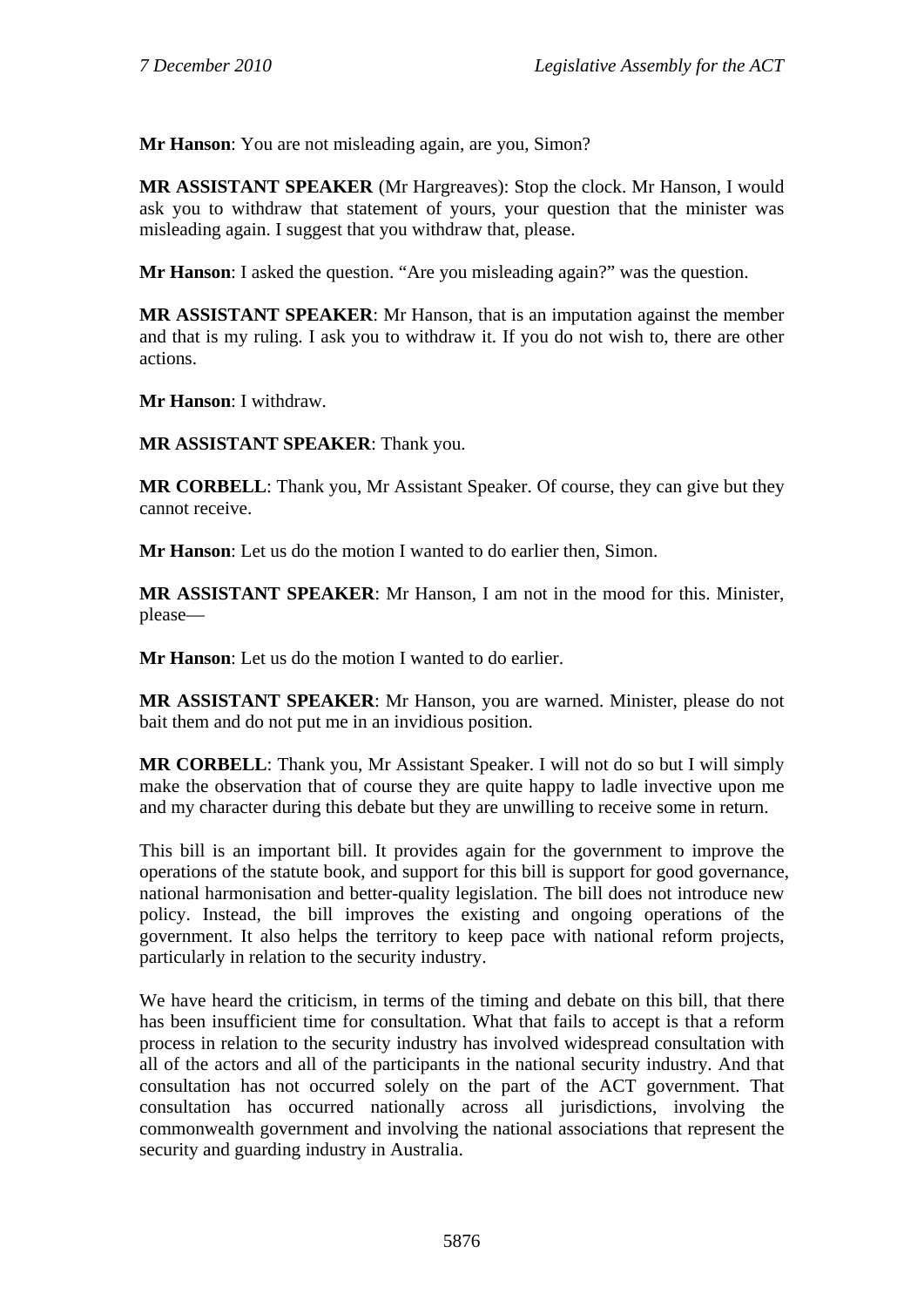They support these reforms. They are on the public record as supporting these reforms. This reform process has been a lengthy one that has involved extensive discussion with the industry and we are now at the final stages of delivery of the agreed reform processes that have occurred nationally.

Of course the other changes to the bill involve improvements to the way the territory's regulatory and government systems operate in relation to the Land Titles Act and the Unit Titles Act. Changes are being made to allow lease renewal to occur more easily. Again, this is not a contentious change, nor is it a complex one.

Finally, changes are being made to the Human Rights Act. The Human Rights Commission has identified, through its experience, that there are some improvements that could occur in relation to complaints handling to achieve more effective and timely outcomes for people who seek its help. The bill includes a series of commonsense reforms that will give the commission greater flexibility in its operations when it comes to handling complaints. Again, these are not contentious or complex matters.

Of course the fact that they are not contentious and complex matters is confirmed by the fact that all parties in the Assembly are supporting the bill today. I thank members for their support of the bill and I commend it to the Assembly.

**MRS DUNNE** (Ginninderra): Mr Assistant Speaker, I seek your leave to make an explanation under standing order 46 because I have been misrepresented.

**MR ASSISTANT SPEAKER** (Mr Hargreaves): Leave is granted.

**MRS DUNNE**: Thank you, Mr Assistant Speaker. In his comments Mr Corbell implied that we were so disinterested in this legislation that we did not even seek to get a briefing on this matter until this week. I want to put on the record that, when we left the government business meeting on Wednesday and found that this matter was coming forward, my staff rescheduled a briefing and brought it forward to Thursday, 2 December. It was held in conjunction with Mr Rattenbury and his staff.

We sought a second briefing because, quite frankly, the briefing provided by the officials at the time was scant and did not cover the issues that we wanted to raise. We sought a second briefing, which was provided to us yesterday. There were two briefings attended by me and my staff, on one occasion two staff members, along with Mr Rattenbury and his staff on two occasions. It is unfair and untrue to say that we did not seek a briefing until yesterday.

**MR ASSISTANT SPEAKER**: The question is—

**Mrs Dunne**: Get your story straight, Simon.

**MR ASSISTANT SPEAKER**: Mrs Dunne, please! You had your opportunity under the standing orders.

Question resolved in the affirmative.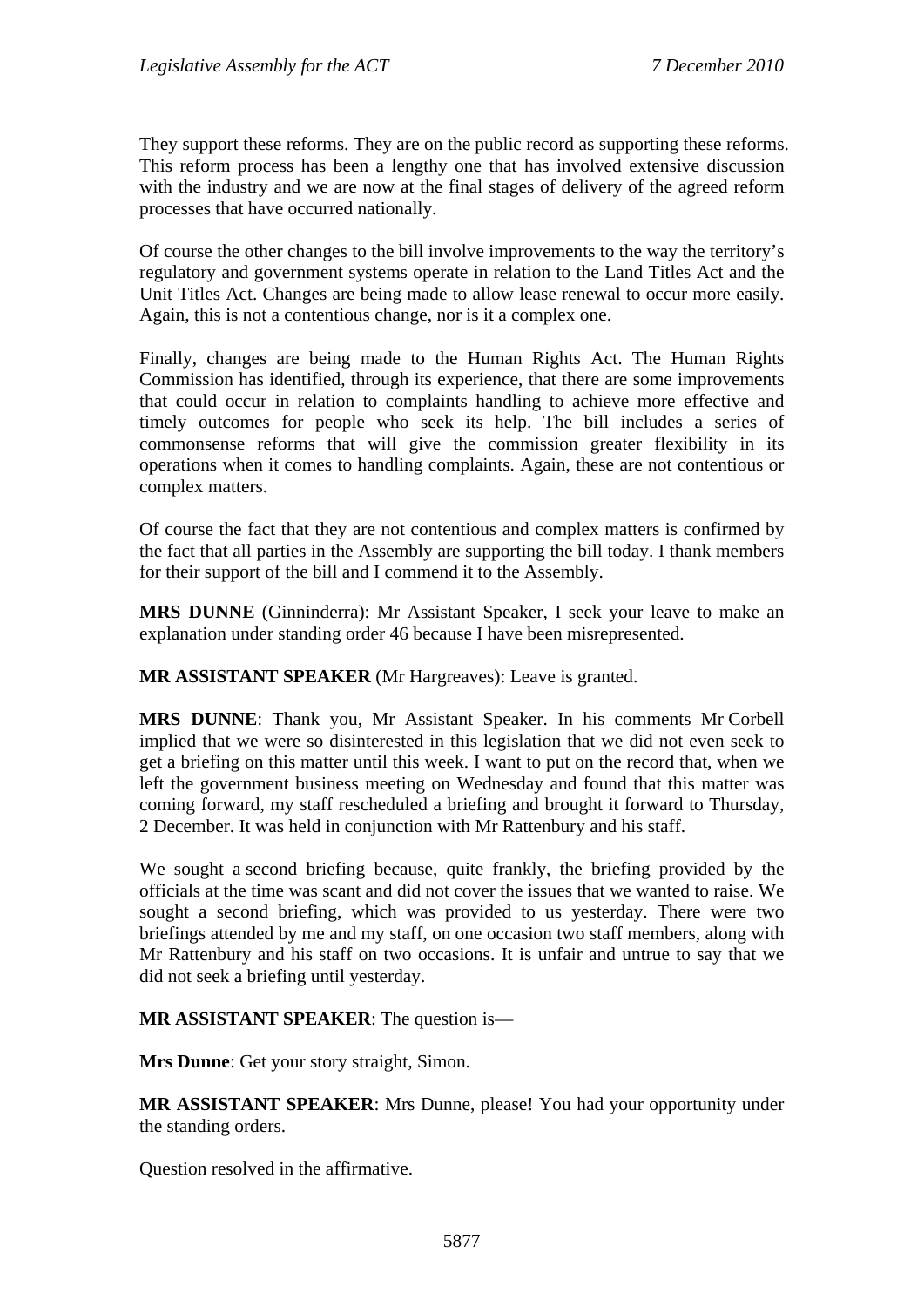Bill agreed to in principle.

Leave granted to dispense with the detail stage.

Bill agreed to.

# **Firearms Amendment Bill 2010**

Debate resumed from 18 November 2010, on motion by **Mr Corbell**:

That this bill be agreed to in principle.

**MRS DUNNE** (Ginninderra) (4.48): The Liberal opposition will be supporting this bill, which will pave the way for the government to engage interstate professional shooters for the control of vertebrate pest animals in the ACT. To do this, the bill inserts a new section 140A to allow temporary recognition of interstate licences for professional shooters who hold a licence that corresponds to the category D licence in the ACT.

The category D licence covers a range of self-loading rifles and shotguns, including pump action shotguns. Authorisation would only be given to interstate shooters who are employed by or contracted to a government agency, usually TAMS, for the purpose of culling vertebrate pest animals. Such activities would normally be conducted from the air using a helicopter.

The registrar must refuse authorisation if not satisfied that the individual has a special need, and the special need cannot be met in another way, or the minister refuses to approve the authorisation in writing. Conditions can be attached to the authorisation as prescribed by regulation or as the minister considers in the public interest.

A period of authorisation is for a maximum of six months. In addition, the major driver for this bill, as Mr Corbell noted in his presentation speech, is the lack of skills in the ACT for this kind of work. This bill will enable the government to contract suitably licensed interstate shooters. I would hope, however, that, if this kind of work was to present a viable opportunity for existing or potentially suitably qualified ACT-based professional shooters, the government might give some priority to those shooters in future culling programs. In that regard, I note that section 65 of the principal act covers the issuing of category D firearms licences to ACT resident shooters. Thus, this bill merely augments the government's options for skills recruitment when these culling programs come forward.

I note the attorney's comments in the presentation speech that this bill will "achieve consistency with other jurisdictions". That this is so also warrants support. Crossborder consistency is important in matters such as this. I note that the advice that we have received from the minister's office is that this is not a time-critical issue. It is, however, quite simple, and, while the opposition supports this bill, it is inappropriate that it has been brought on so quickly. We would have liked the opportunity to consult more fully with rural lessees and some nature conservation groups in the ACT.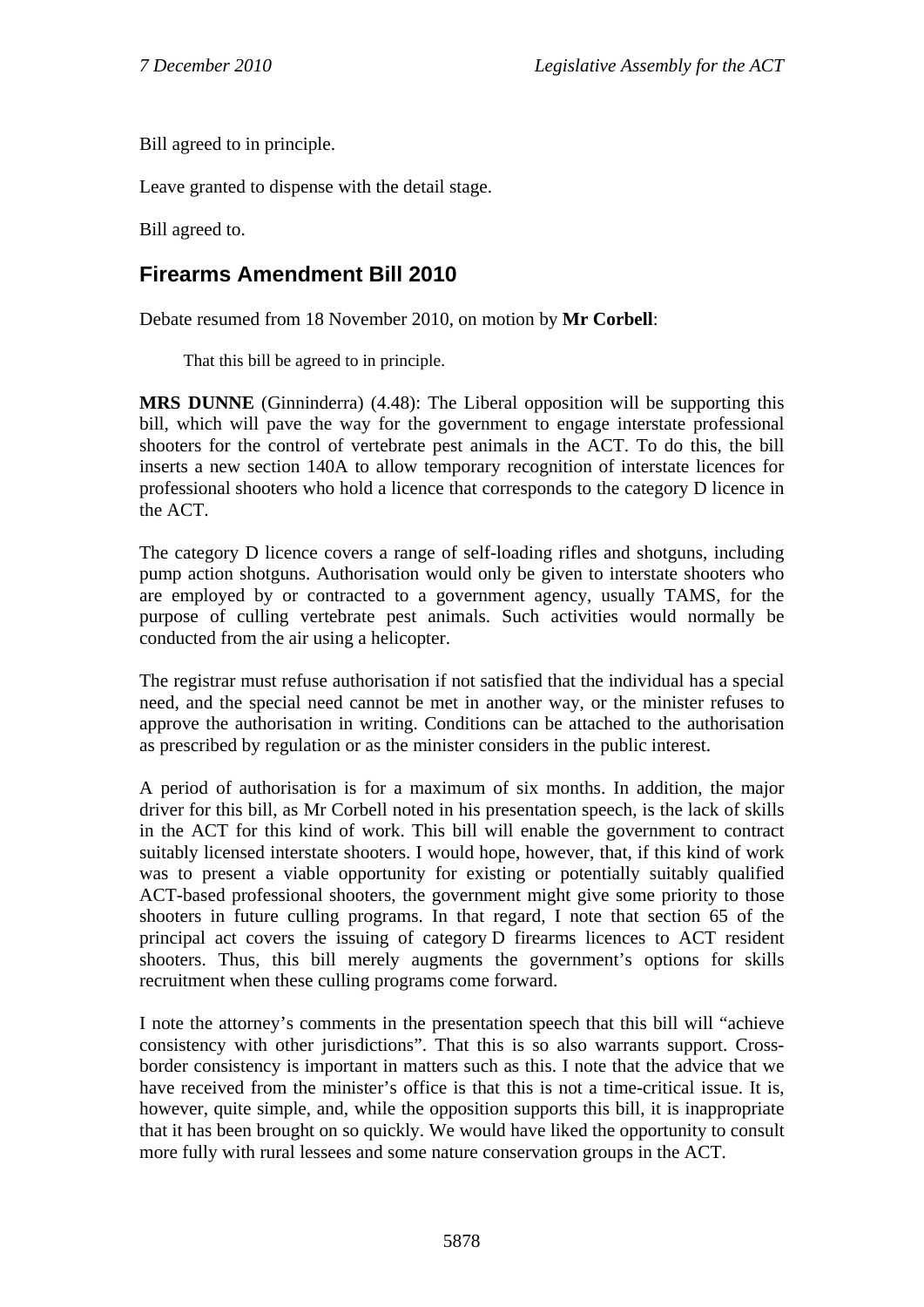It is quite clear that this is filling a gap. It is, however, not clear to the members of the opposition when this gap in the law was identified and whether it was something that was recently brought forward. We have asked when the government became aware of this gap and why the bill is being brought on for debate so soon after being introduced, but we have not received an answer from either the minister who has responsibility for the Firearms Amendment Bill or the Minister for Territory and Municipal Services, TAMS being the principal users of the legislation. I put on record the fact that the opposition's questions—why this is urgent and, if it is urgent, why it has taken so long to get to the notice of the Assembly—have not been answered.

It is clear from the advice that we have received that there is no critical time date on this matter. The only reason the opposition are supporting the government's bill today is that it is a simple and straightforward piece of legislation and it is easily understood. We would have preferred the opportunity to have had more time for consultation with rural lessees on this matter.

**MR RATTENBURY** (Molonglo) (4.53): The Greens will be supporting this bill today. It seeks to amend the Firearms Act 1996, and the bill focuses on extending the capacity of the government to issue category D licences to people from outside the ACT, something that is currently prevented under the Firearms Act, under section 58. This is not dissimilar to the previous bill we debated, in that when we first looked at the bill it clearly caught our attention and we took a very careful look at it. That is particularly the case because of the nature of category D firearms. These are firearms that, of course, are very tightly restricted and are made up of weapons such as self-loading centre fire rifles, self-loading rim fire rifles, self-loading shotguns and pump-action shotguns. They are weapons where we obviously want to ensure that the restrictions around them are absolutely appropriate. Category D firearms licences are among the most highly regulated firearms licences in the territory, and appropriately so.

Specifically, the licence is to undertake vertebrate pest control, and the act outlines that the application must be one of the following: a professional contract shooter employed in controlling vertebrate pest animals on rural land; a person employed or authorised by a government agency prescribed by regulation that undertakes vertebrate pest control; or a primary producer, land owner, lessee or manager who is participating in an authorised campaign conducted by or on behalf of a government agency to eradicate animals that are affected by brucellosis or tuberculosis.

The specific bill seeks to allow category D licences to be issued to people from interstate. It has come about, as Mrs Dunne noted, because of the lack of suitably qualified people in the ACT to hold such a licence. To hold such a licence requires accreditation, something that is difficult to maintain in the ACT, because there is so little call for this category of licence and this particular set of skills. It would certainly be costly for the department to support somebody maintaining their accreditation and the skill set. The ACT has very little need for such licences to be issued, and yet if the need arose it is likely that a licence would be required quite quickly.

That brings us to the two reasons given for the use of semi-automatic weapons envisaged under this proposed amendment. The first of those is land management, and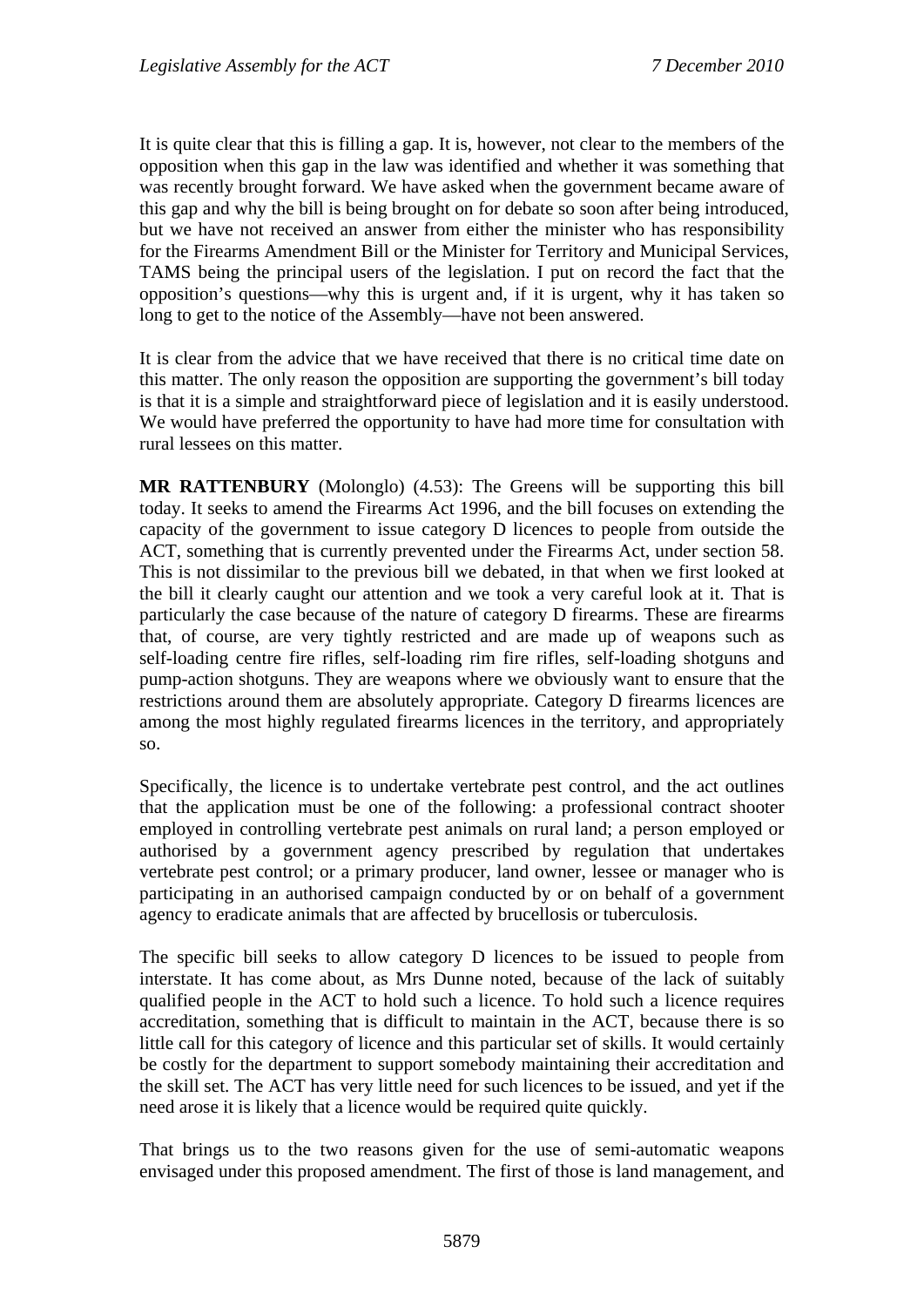this relates specifically to the control of feral species. Feral animals can and do cause quite some damage in our national parks in particular. Under special circumstances, when baiting and trapping processes fail, there can be a need to eradicate feral animals through shooting. Again, as Mrs Dunne noted, this tends to be aerial shooting from a helicopter, because of the inaccessible terrain and the spread-out nature of the species. Fortunately, it does not happen often, but it is occasionally the best last option.

The second reason for needing this capability is emergency disease management. Of course, this is something that we hope we do not see often, but should south-east Australia see the spread of diseases such as tuberculosis in livestock there is no doubt that the ACT would need to implement management plans in cooperation with New South Wales and that this would no doubt need to be done in a timely manner. While it is a somewhat distasteful notion, there is no doubt that the ACT would not want to be held up in this task by not having the capacity to employ suitably qualified people.

When it comes to the specifics of this bill, it sets a limit on the authorisation of six months. It ensures that the applicant must demonstrate a special need, and that cannot be fulfilled in any other way in order to get the licence. The bill also allows the authorisation to include conditions prescribed by regulation, and it gives the power to the minister to veto the authorisation. I would like to discuss the last two of these points in particular.

With regard to the setting of conditions, under the provisions of this bill, the applicant would have the opportunity to apply to hold two firearms for the purposes of carrying out specific tasks. It is my understanding that the national code for the safe destruction of animals sets out certain standards that may require a person undertaking such culling or hunting operations to carry two weapons. This, in essence, is a matter of ensuring the prevention of cruelty to animals in the unfortunate event that an animal is wounded but not killed and the weapon seizes, jams or becomes inoperable in some way. In such a case, having a second weapon is an important animal welfare issue.

The more complex of these two points is the power of the minister to refuse authorisation, and this was raised in the scrutiny report. In light of the scrutiny report, we took a further look at this issue and sought further clarification. I note that the minister has now responded to the scrutiny report. It is clear from that examination that this provision only allows the minister to stop an authorisation.

I also note that the minister has, in his response to scrutiny, indicated his discretion as minister would be "confined by the principles and objects of the Firearms Act" as well as "ordinary administrative law principles, including a requirement not to take into account irrelevant considerations and not to fail to take into account relevant considerations". The attorney, in his letter, noted that the first principle of this act is that firearms possession and use is a privilege that is conditional on the overriding need to ensure public safety.

It certainly is a serious responsibility to issue a licence for a category D firearm, and the Greens believe and agree that, for this subject matter, it is appropriate that the Assembly delegate a very broad discretion to the minister to determine whether it is appropriate to grant a licence. It is the sort of circumstance where we wondered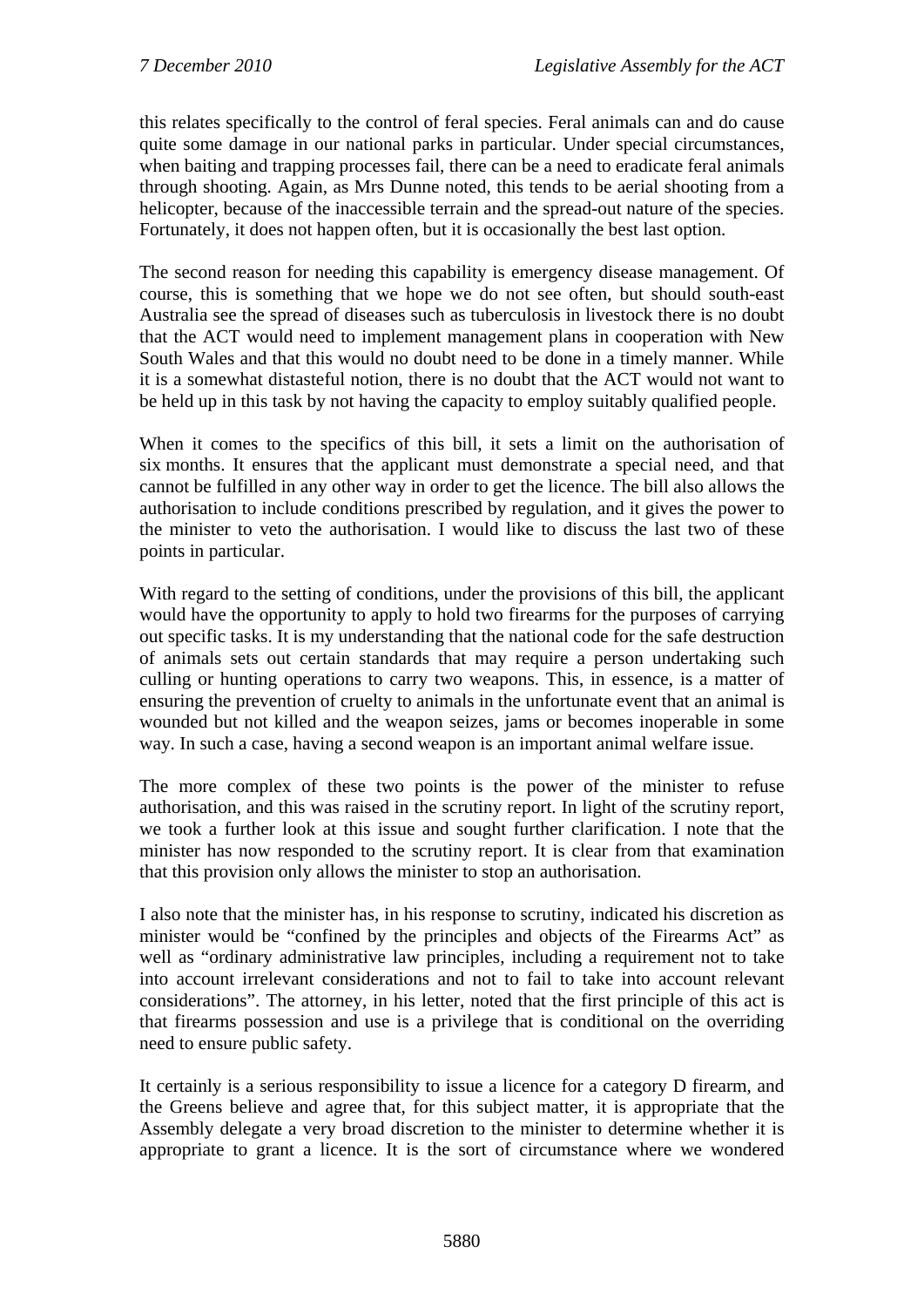whether it should be drafted in such a way as to set criteria or create particular conditions under which the minister may stop an authorisation taking place. But, given the particular subject matter, we are of the view that the broader discretion for the minister is appropriate in these circumstances.

In summary, the Greens will be supporting this bill. I hope that the occasions on which provisions in the bill are utilised are few and far between. We appreciate that the department is involved with pest animal management, and we need to ensure that these provisions are available before they are needed so we do not get caught out not being able to access the correct skills and expertise in the event that they are required.

**MR CORBELL** (Molonglo—Attorney-General, Minister for the Environment, Climate Change and Water, Minister for Energy and Minister for Police and Emergency Services) (5.00), in reply: I thank members for their support of this bill. Again, this bill is not a complex one, nor is it one that creates significant changes to the way the Firearms Act operates. However, it is an important amendment, because it will allow the territory to be able to engage commercial shooters who have category D firearms licences in other jurisdictions to operate here in the territory.

This is important, because there is a limited number of commercial shooters with category D licences available in the territory. Often it is desirable and indeed more effective for commercial shooters with category D licences to operate from another jurisdiction into the territory for the purposes of pest animal control. The notion of pest animal control is, of course, always a difficult subject, but it is necessary in protecting native ecosystems and species. I would like to thank members for their support of the bill. It is an important reform. I commend it to the Assembly.

Question resolved in the affirmative.

Bill agreed to in principle.

Leave granted to dispense with the detail stage.

Bill agreed to.

## **Adjournment**

Motion by (**Mr Corbell**) proposed:

That the Assembly do now adjourn.

#### **Mr Thomas Reid**

**MR SMYTH** (Brindabella) (5.02): I wish to bring to the attention of the Assembly the death of Thomas Reid on 2 October this year. Tommy Reid, or Tom as he was better known to his friends, will probably be best known to most people here as the husband of Senator Margaret Reid, long-time senator for the ACT.

Thomas was born in Glasgow in 1927 and was encouraged from an early age to study as a means of getting on. He won a bursary to the prestigious Morrison's Academy at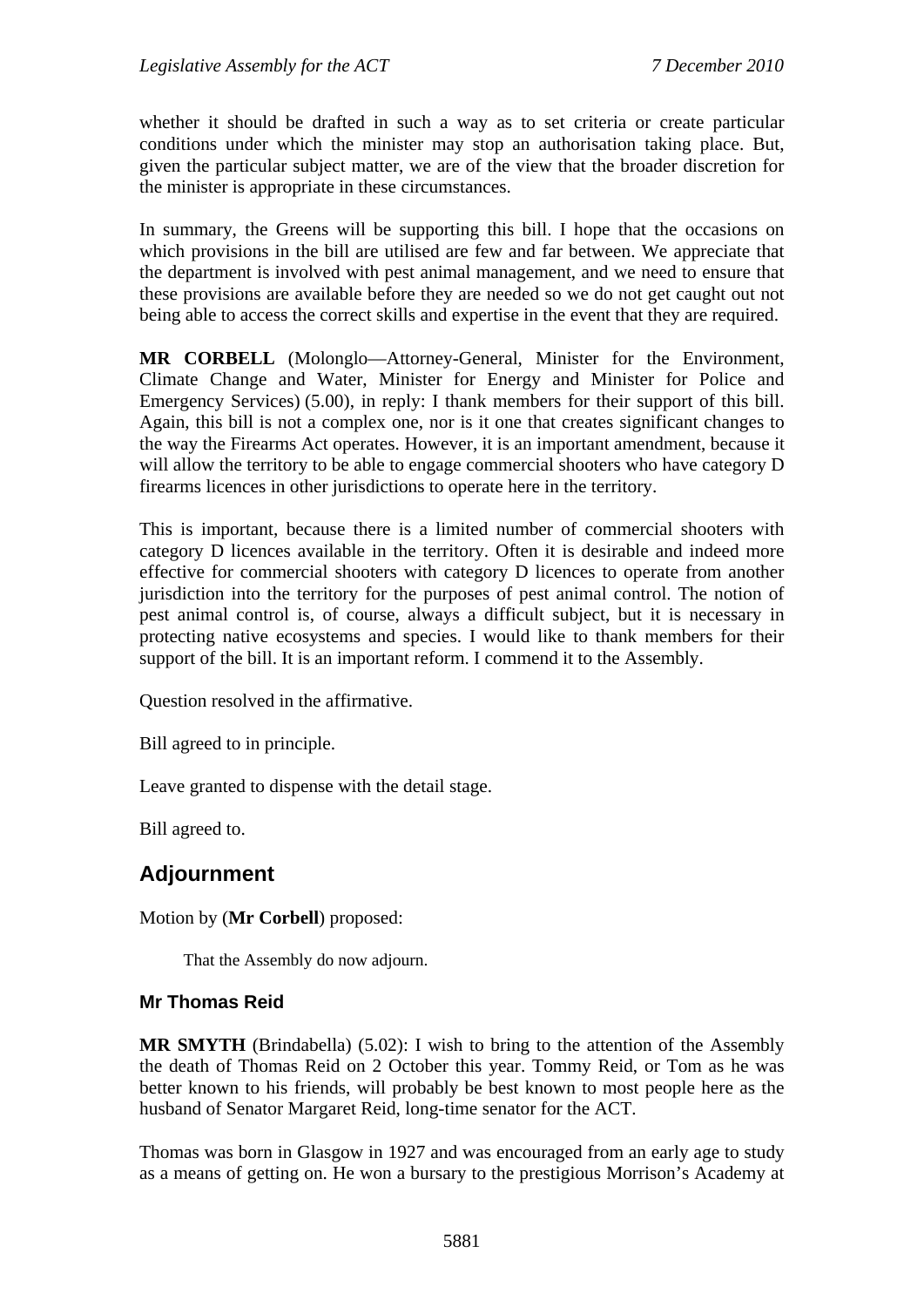Crieff for his secondary education from 1940 to 1944. His time there coincided with children being evacuated from Glasgow during the war. He and his brother and sister were sent to a village called Braco, which was nine miles from Crieff. Tom travelled to Crieff each day to attend Morrison's.

He completed his education there and, as many 17-year-olds leaving school at that time did, he then joined the Royal Navy. He was a petty officer radio mechanic. After the war, he attended Glasgow University from 1948 to 1952 and graduated with a Bachelor of Science in engineering, with first class honours in electrical engineering. He received numerous awards and prizes during his university course, including the Howe Prize in electrical engineering in 1952. This was awarded to him as the student who had attained the highest standard of excellence in the work of the lecture and laboratory classes in electrical engineering of the second, third and fourth years and, on graduation, a letter from the Professor of Electrical Engineering said in part:

It has been a great pleasure to have had you in the Department as a student and I take this opportunity to congratulate you on your distinguished undergraduate career and its highly successful termination. It has given great satisfaction to us all.

During his time in the Royal Navy, Tom served on ships in Japan, Singapore, and Sri Lanka and spent time in Sydney, when young sailors were "off-loaded" to enable married UK servicemen to return home sooner. He decided then that he would, if he could, return to Australia, which he did by joining the Royal Australian Navy in 1952, arriving in Melbourne on Melbourne Cup Day of that year.

During his five years in the Royal Australian Navy, he served at HMAS *Cerberus*, on HMAS *Vengeance*, at HMAS *Leeuwin* and on HMAS *Waramunga* as Electrical Officer. In 1957, he moved to South Australia and became a scientific officer at the Weapons Research Establishment at Woomera, where he stayed until 1962, when he moved to Adelaide and became a senior lecturer in electronics at the South Australian Institute of Technology.

He moved to Canberra in 1964, where he became the First Director of the NASA STADAN Station at Orroral Valley, where he remained until 1967, when he moved to the NASA MSFN Station at Honeysuckle Creek. In 1970, he became Director of the two NASA Deep Space Stations located at Tidbinbilla, and he remained in that position until 1988, when he retired, but he remained a consulting engineer until 1990.

It is interesting to note that in the book *Uplink—Downlink: a history of the deep space network 1957-1997* the author, Doug Mudgway, said of Tom Reid:

His crisp management style and penchant for clear lines of authority, particularly in his relationship with JPL (Jet Propulsion Laboratory) and NASA personnel, made a visit to 'his' complex a memorable experience for many Americans. He ran the station in a disciplined, formally organized way that attracted and retained the best technical staff available. As a direct result of their teamwork and his leadership, the CDSCC played a critical role in all of NASA's deep space missions in the years 1970-1988.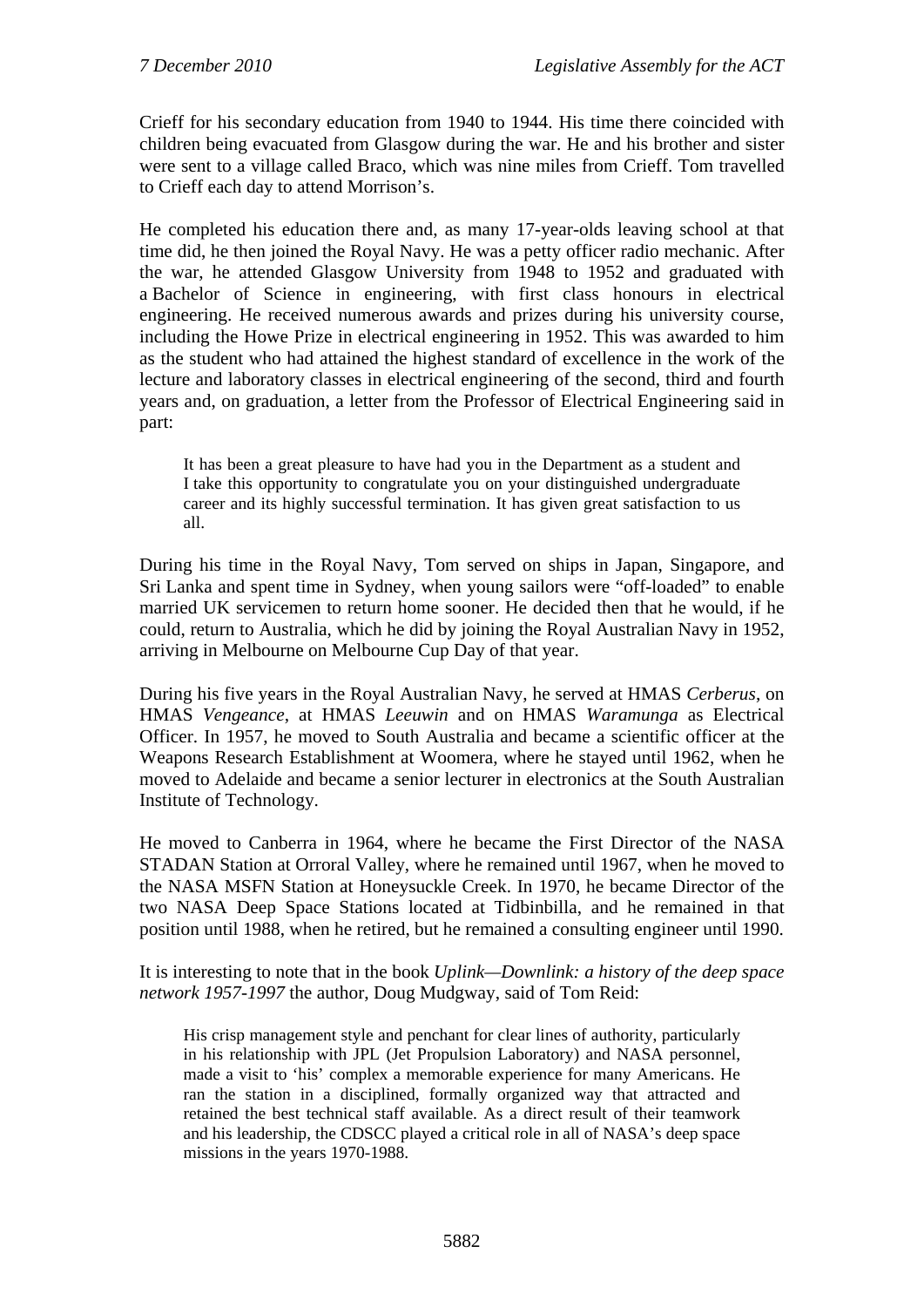Tom's first wife, Elizabeth, unfortunately died on 2 October 1965. Tom and Elizabeth had four children, Thomas, Margaret, Nicholas and Danae. He married Margaret in 1967. Unfortunately, he lost his battle and died on 2 October 2010.

For his contribution to the manned flight program, he was awarded an MBE in the new year's honours list in 1970 and was presented with the USA Public Service Medal at Tidbinbilla by the visiting US Vice-President.

He was a great person. He was a delight to be with. He was great to his friends. He was so incredibly supportive of Senator Reid. He had that dry Scots' wit. He liked a wee dram. He was very brave to the end. His last gift to the people of Australia was that he actually donated his body to science, and he quipped, "There you go; I will get back into ANU yet."

### **Canberra Critics Circle awards**

**MRS DUNNE** (Ginninderra) (5.08): Last week, I had the opportunity and the great honour to attend the Canberra Critics Circle awards for 2010. The Canberra Critics Circle is 20 years old this year and is the only such group of its kind in Australia. It runs across all major art forms, not just the performing arts. The Critics Circle changes each year because it depends on who is writing and broadcasting in the area and who is commenting on arts in its very widest form in the ACT and region which, for the purposes of the Critics Circle, is defined as anything within a 100-kilometre radius of Canberra.

This year the Canberra Critics Circle had a gala event at CMAG and announced a range of awards across the disciplines. The awards went to writers Kaaron Warren, Peter Stanley for his outstanding piece of historical non-fiction in relation to the war and Alan Gould for his novel, *The Lakewoman*. Filmmaker Christian Doran and visual artists Jude Rae, Simon Maberley, TJ Phillipson and Patsy Hely were given awards, as too were curators Deborah Clark and Mark Van Veen.

Dance artists who were given awards included QL2 dance studios, Jackie Hallahan and Jacquelyn Richards. In the area of theatre artists, Everyman Theatre, Boho Interactive, the Street Theatre, the marvellous Jordan Best for her direction of *A Streetcar Named Desire*, Tony Turner for his outstanding performance as Big Daddy in *Cat on a Hot Tin Roof,* Louiza Blomfield and SUPA Productions and Phoenix Players for their production of *Miss Saigon* were also given awards.

Musicians Lucy Bermingham, who was highly regarded for her theatre and her theatre music, and David Pereira received awards. Shortis and Simpson, as well as Donal Baylor, Tobias Cole, the Street Theatre and the ANU School of Music were awarded for their collaboration and bringing up to date of *Dido and Aeneas* which, although I did not see it, was very highly complimented wherever I went at the time.

Painter Ruth Waller was singled out by the circle for her outstanding body of work and her strong advocacy for the visual arts. The Media, Entertainment and Arts Alliance announced that the green room awards for professional productions went to sound artist Kimmo Vennonen and to the production *When the rain stops falling.*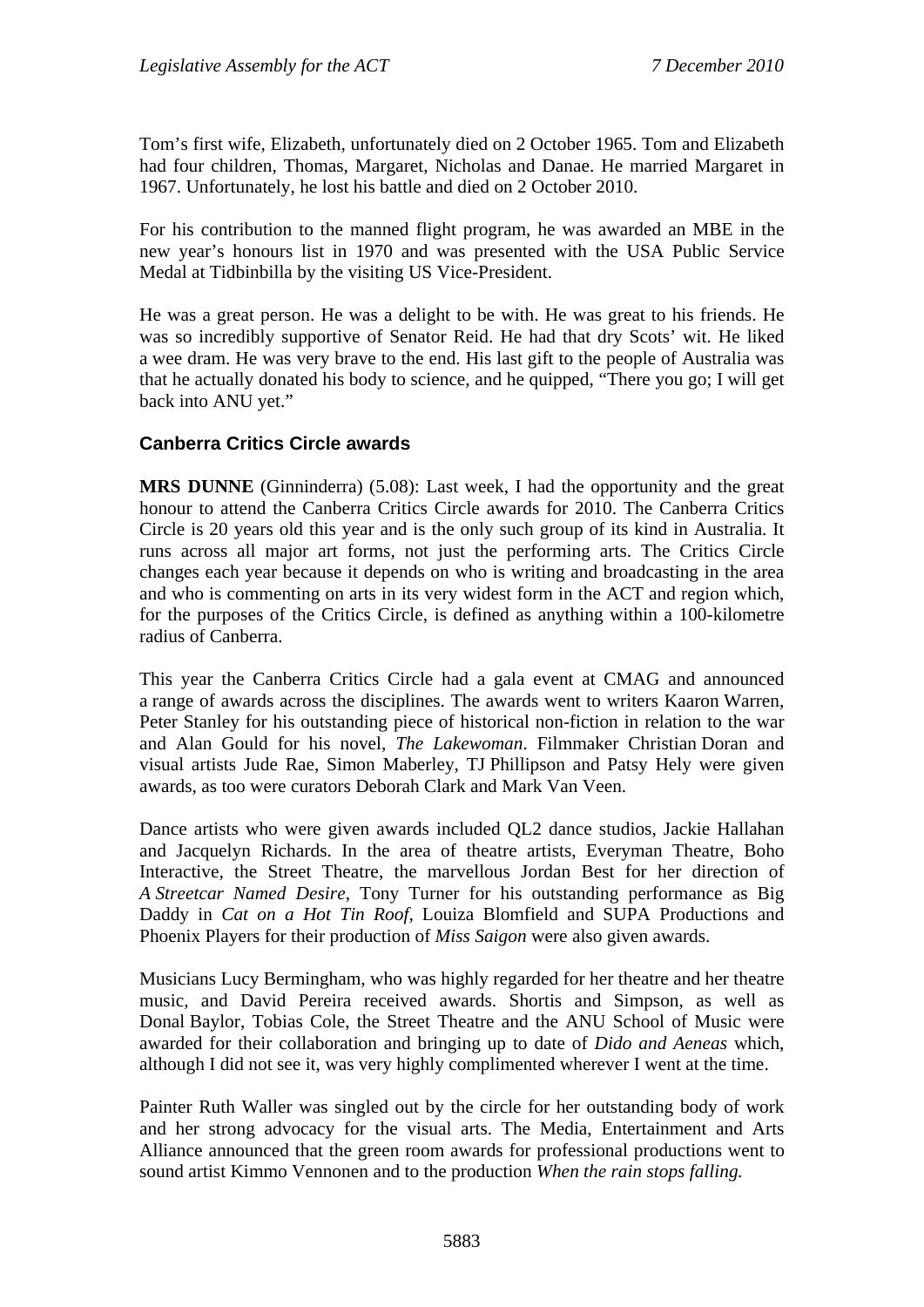The major award of the year went to Canberra cellist David Pereira. David was described as "inspiring" by the special guest presenter, Sydney Theatre director, Ian Sinclair, as he presented him with a cheque from *CityNews* to the value of \$1,000. In addition, he received a glass artwork which was presented by David Williams on behalf of the Canberra Glassworks. It was a glass paperweight crafted by Benjamin Edols.

I want to congratulate all members of the Canberra Critics Circle this year, Anne-Maree Britton, Margaret Pierce-Jolley, Samara Purnell, Jennifer Gall, Helen Musa, Ian McLean, Clinton White, Bill Stephens, Stella Wilkie, Malcolm Miller, Glenn Burns, Alanna Maclean, Joe Woodward, Wendy Brazil, Frank McKone, Peter Wilkins, Kerry-Anne Cousins, David Broker, Yolande Norris, Anni Doyle Wawrzynczak, Diana Kostyrko, Annika Harding, Meredith Hinchliffe, Gia Metherell and Cris Kennedy.

I particularly want to pay tribute to Ian Meikle and *CityNews* for their sponsorship of the Canberra Critics Circle and for their commitment to ongoing sponsorship of the Canberra Critics Circle. I commend the circle for their work and look forward to next year's criticisms.

### **Human rights—Iran**

**MS BRESNAN** (Brindabella) (5.12): I would just like to speak briefly on the Association to Defend Freedom and Human Rights in Iran, which is an Australian organisation working to advocate for and assist people in Iran who are being persecuted in their country, whether that be due to their political or religious beliefs or for other reasons. They recently had a display in Civic and I met with a representative of the association.

The UN General Assembly's Human Rights Committee has expressed deep concern about Iran's use of practices such as stoning and public hangings. A resolution by the committee noted continued "torture and cruel, inhuman or degrading treatment or punishment" as well as "the continuing high incidence and dramatic increase in the carrying out of the death penalty in the absence of internationally recognised safeguards, including public executions". The UN committee expressed particular concern at the Iranian government's failure to conduct a comprehensive investigation into alleged human rights violations after the 12 June 2009 presidential elections.

The most recent campaign of the Association to Defend Freedom and Human Rights in Iran is to raise awareness of human rights issues for Iranian refugees in Camp Ashraf in Iraq. Camp Ashraf is home to 3,400 members of the Iranian opposition who have been subject to harsh conditions and restrictions for the past two years under the Iraqi forces. These conditions and restrictions include preventing access to medical services.

One such person who has had medical treatment prevented is Elham Fardipour, aged 44, who is suffering from thyroid cancer. She was not allowed to transfer to a hospital in Baghdad for urgent treatment, endangering her life. Many other ill and terminally ill people in Ashraf are facing a similar ordeal.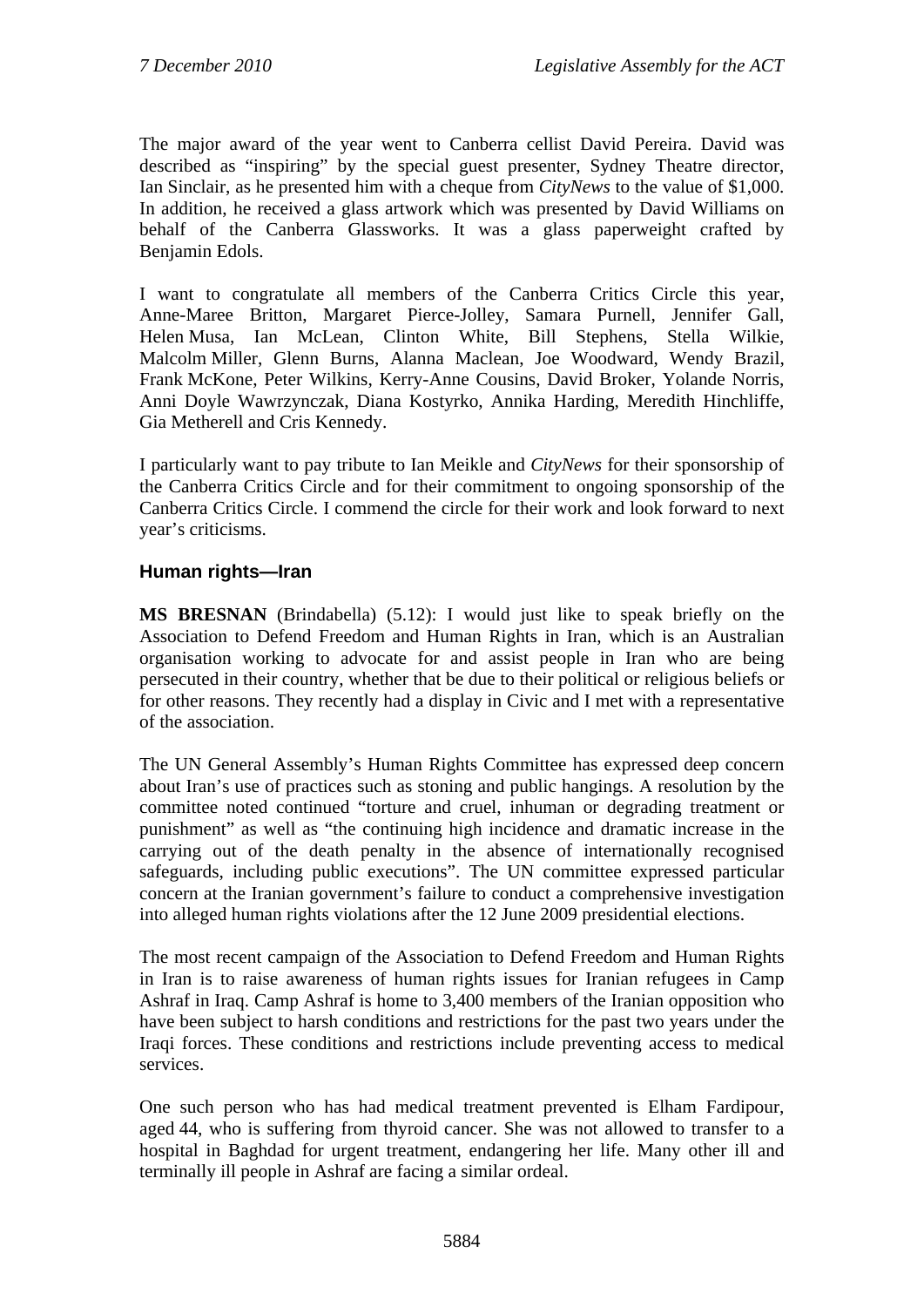The association are asking for the United States and United Nations to intervene and end the restrictions on Ashraf residents, for US forces to assume protection of Camp Ashraf, as they did between 2003 and 2008, and for the UN Assistance Mission for Iraq to set up a permanent monitoring team to oversee the situation in Ashraf.

The association are asking for parliamentarians across Australia to support their cause and they have the support and signatures of many members already across the Liberal Party, Labor and Greens. I would urge all members of the Assembly to support the association. While our contribution as a territory is small and maybe somewhat limited in its influence, the association needs our moral support to continue to assist people suffering in Iran and Iraq and to show these people that the world does care about what is happening to them and to their country.

### **Palliative Care Society**

**MR HANSON** (Molonglo) (5.15): On 11 November I attended the Palliative Care Society's annual general meeting at the Southern Cross Club. At the outset I note that it is actually the Palliative Care Society's 25th anniversary and I attended earlier this year the dinner that they held celebrating that anniversary, as did, I note, Annette Ellis.

Fifty-one people attended the AGM at the Orion Room at the Canberra Southern Cross Club and, apart from the normal business that was conducted at the AGM, there were two life memberships awarded at the meeting: one to Sister Teresa Hussey from the Little Company of Mary, who has served on the council since 2002, and one to Pat Hibberd, who has been the society's auditor for the last 25 years and has contributed numerous voluntary hours auditing the society's financial record. I congratulate them both on their life memberships. There were also thanks given to outgoing council members Sister Teresa Hussey and Marg Sharp.

There were then elections for positions on the council and six people nominated: Professor Valerie Brown, John Hanks, Peter O'Keeffe, Richard Hall, Jo Spencer and Andre Poidomani, and I congratulate all of those members of the Palliative Care Society for putting their hands up for a position on the council.

Ian Meikle, of *CityNews* fame, was the guest speaker for the evening. He spoke on managing the media and it certainly was a fascinating and entertaining oration.

It has without doubt been a difficult period for the Palliative Care Society, dealing with the whole Calvary sale fiasco and the involvement of Clare Holland House in that proposal, and I commend the Palliative Care Society and its members for the role that they played in, I think, bringing the end to what was a very shabby element of that proposal. I commend them on their community spirit in what was a very difficult time for the Palliative Care Society. Hopefully that is all behind us now and the Palliative Care Society certainly will continue, as it did through that period, to focus on its core business.

I would like to thank the society's patron, Mrs Shirley Sutton, and the society's executive—David Lawrance, the President; Bob Lloyd, the Vice President; Bernie Ayers, the Treasurer; and Linda Denman, the Honorary Secretary—and all of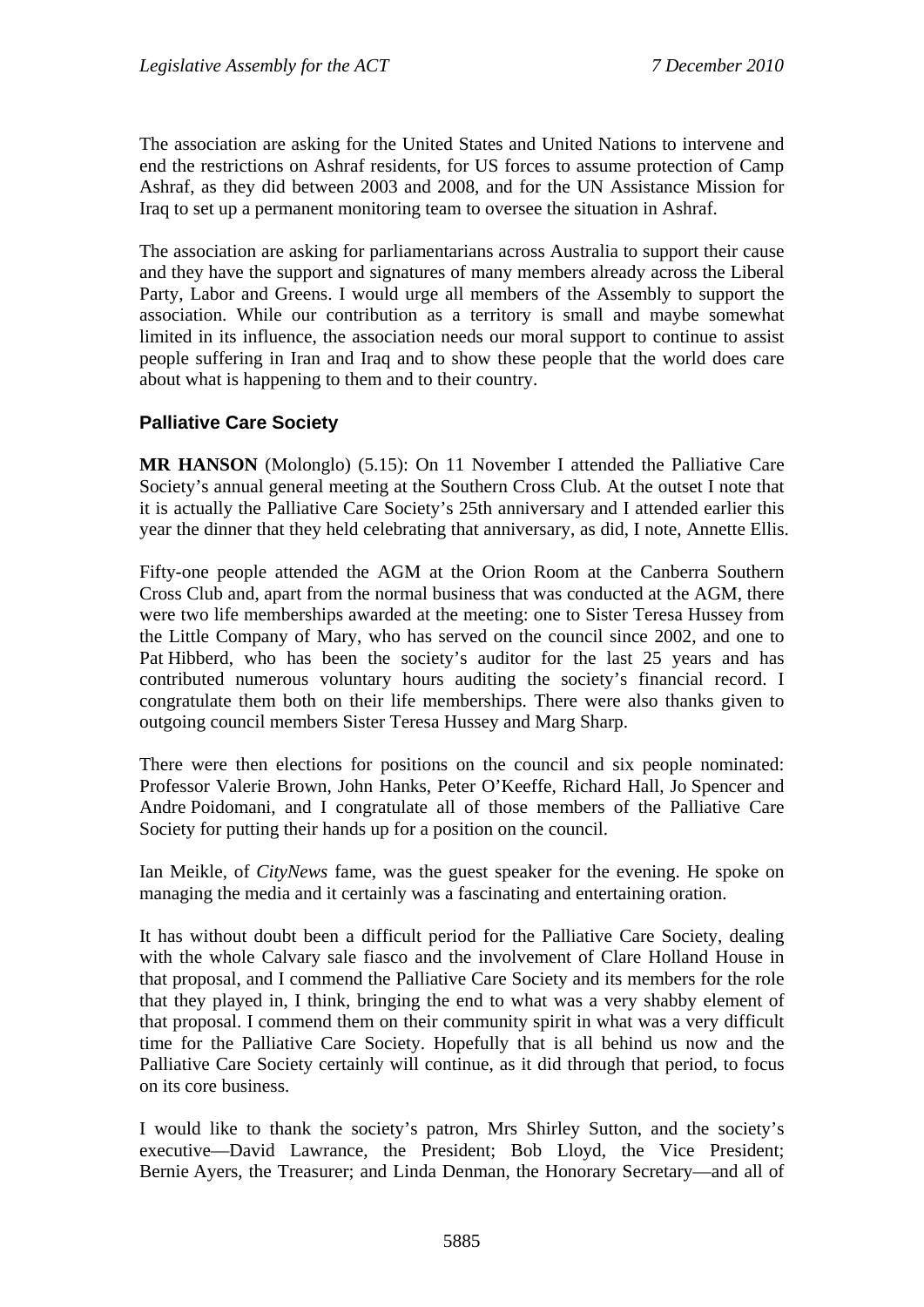the members of the society for the important work that they do, helping people at the end of their lives to end their lives with dignity and with the least suffering possible.

#### **Schools—volunteers**

**MR DOSZPOT** (Brindabella) (5.18): In my capacity as shadow education minister I had the pleasure of accepting an invitation from the committee of the School Volunteer Program ACT Inc to attend their end of year celebration on Thursday, 25 November 2010. The end of year celebration was to recognise the contribution of the many volunteer mentors this year that work with the School Volunteer Program and have done so for a number of years.

The School Volunteer Program started from very humble beginnings and has now something like 200 people from the community, former teachers and retired people who assist with mentoring young children in many of our government schools throughout the ACT.

The patron for the School Volunteer Program is Major General Michael Jeffery, our former Governor-General, and he addressed the gathering at the school and spoke about the work that the School Volunteer Program volunteers provide. He said they

… provide a wonderful service to our young by committing time, friendship and interest, to improve scholastic outcomes, increase self esteem and develop a greater intergenerational respect, benefiting not only the individuals involved but the wider community. For our dedicated mentors, the personal satisfaction of positively influencing our youth is both tangible and long term.

Major General Jeffery spoke about encouraging members of the community, schools and businesses to actively support the School Volunteer Program, and it is a very worthwhile endeavour for all concerned.

I would like to echo what Major General Jeffery has said and I would like to offer my personal thanks, and on behalf of the community, for the wonderful selfless work that people like Jennifer Muir, Mal Ferguson and around 200 volunteers contribute to the many government schools around the ACT. Those schools and the children are the beneficiaries of the mentoring and the assistance that are provided through the selfless work by so many people in our community as school volunteers to assist the School Volunteer Program in the ACT.

I commend them again for all the work that they do. Hopefully the government will see fit to give them a little bit more support than they received this year. They are very much in need of some facilities at the moment, somewhere where they can meet and somewhere where the volunteers can get together, and I will be talking to the minister for education about hopefully getting a little bit of support for their activities.

I would just like to close by commending again the work carried out by the School Volunteer Program ACT Inc.

Question resolved in the affirmative.

### **The Assembly adjourned at 5.21 pm.**